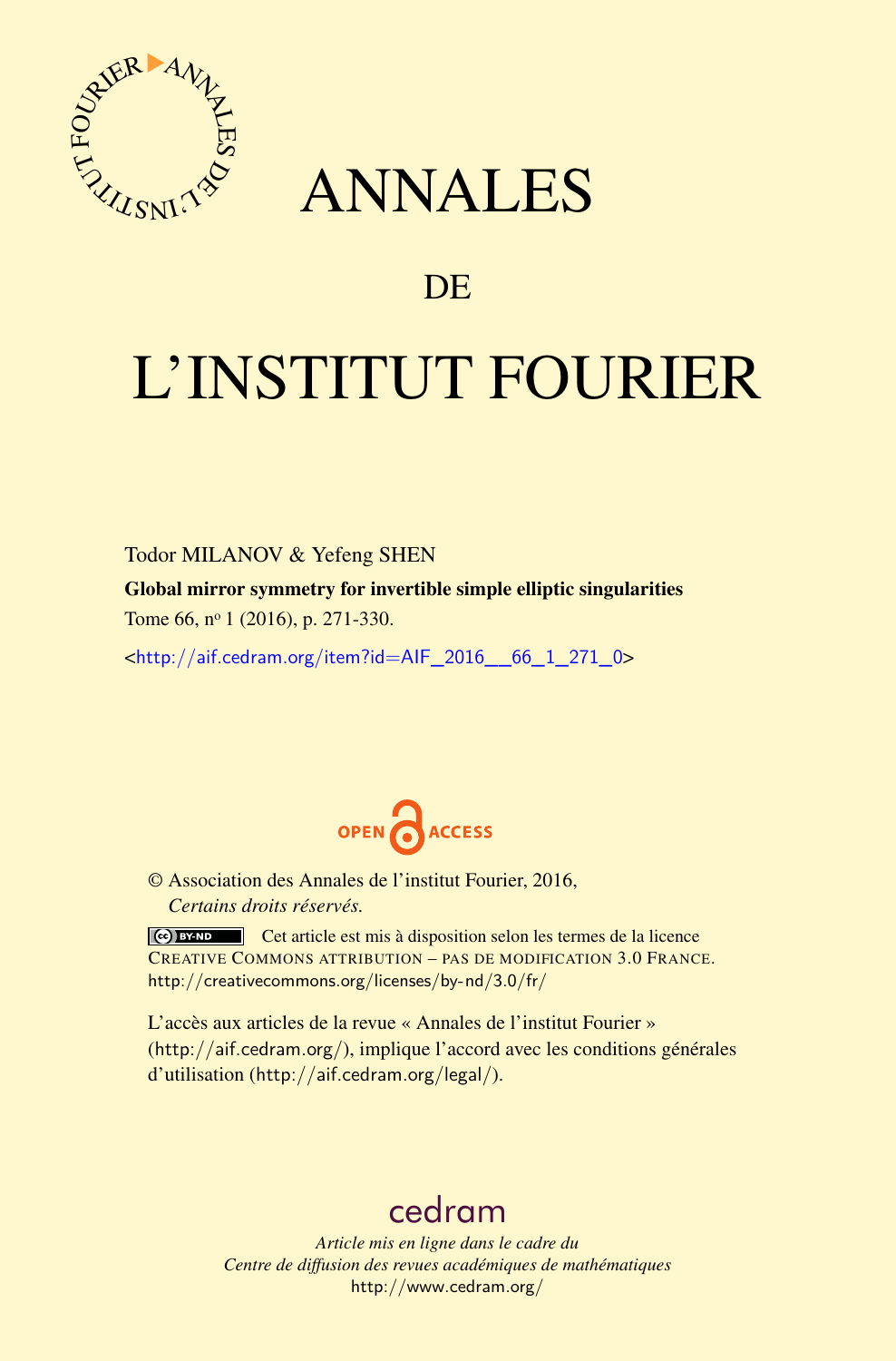# GLOBAL MIRROR SYMMETRY FOR INVERTIBLE SIMPLE ELLIPTIC SINGULARITIES

#### **by Todor MILANOV & Yefeng SHEN**

ABSTRACT.  $-$  A simple elliptic singularity can be described in terms of a marginal deformation of an invertible polynomial. The choice of the polynomials and its marginal deformation are not unique. In this paper, following the earlier work of Krawitz-Shen and Milanov-Ruan, we investigate the global mirror symmetry phenomenon for simple elliptic singularities. We prove that the mirror symmetry for each family is governed by a certain system of hypergeometric equations. We conjecture that the Saito-Givental theory of the family at any special limit is mirror to either the Gromov-Witten theory of an elliptic orbifold projective line or the Fan-Jarvis-Ruan-Witten theory of an invertible polynomial, and the limits are classified by the Milnor number of the singularity and the *j*-invariant at the special limit. We prove the conjecture holds at all special limits of the Fermat polynomials and at the Gepner points in all other cases.

Résumé. — Une singularité simple elliptique peut être décrite en termes d'une déformation marginale d'un polynôme inversible. Le choix du polynôme et de sa déformation n'est pas unique. Dans ce papier, suivant les travaux de Krawitz-Shen et Milanov-Ruan, nous regardons la symétrie miroir globale pour les singularités simples elliptiques. Nous prouvons que la symétrie miroir pour chaque famille est règlée par un certain système d'équations hypergéométriques. Nous conjecturons que la théorie de Saito-Givental de la famille à une limite spéciale est liée soit à la théorie de Gromov-Witten d'une droite projective orbifold elliptique, soit à la théorie Fan-Jarvis-Ruan-Witten d'un polynôme inversible. Les limites sont classifiées par le nombre de Milnor de la singularité, et par le *j*-invariant à la limite spéciale. Nous vérifions la conjecture pour toutes les limites spéciales des polynômes de Fermat, et pour tous les points de Gepner dans les autres cas.

### **1. Introduction**

In the famous mirror symmetry paper [\[5\]](#page-58-0), the authors described a duality of Calabi-Yau 3-folds that exchanges the A-model with the B-model. The Amodel contains information such as Kähler structure and Gromov-Witten

Keywords: mirror symmetry, simple elliptic singularities. Math. classification: 14N35, 14B05.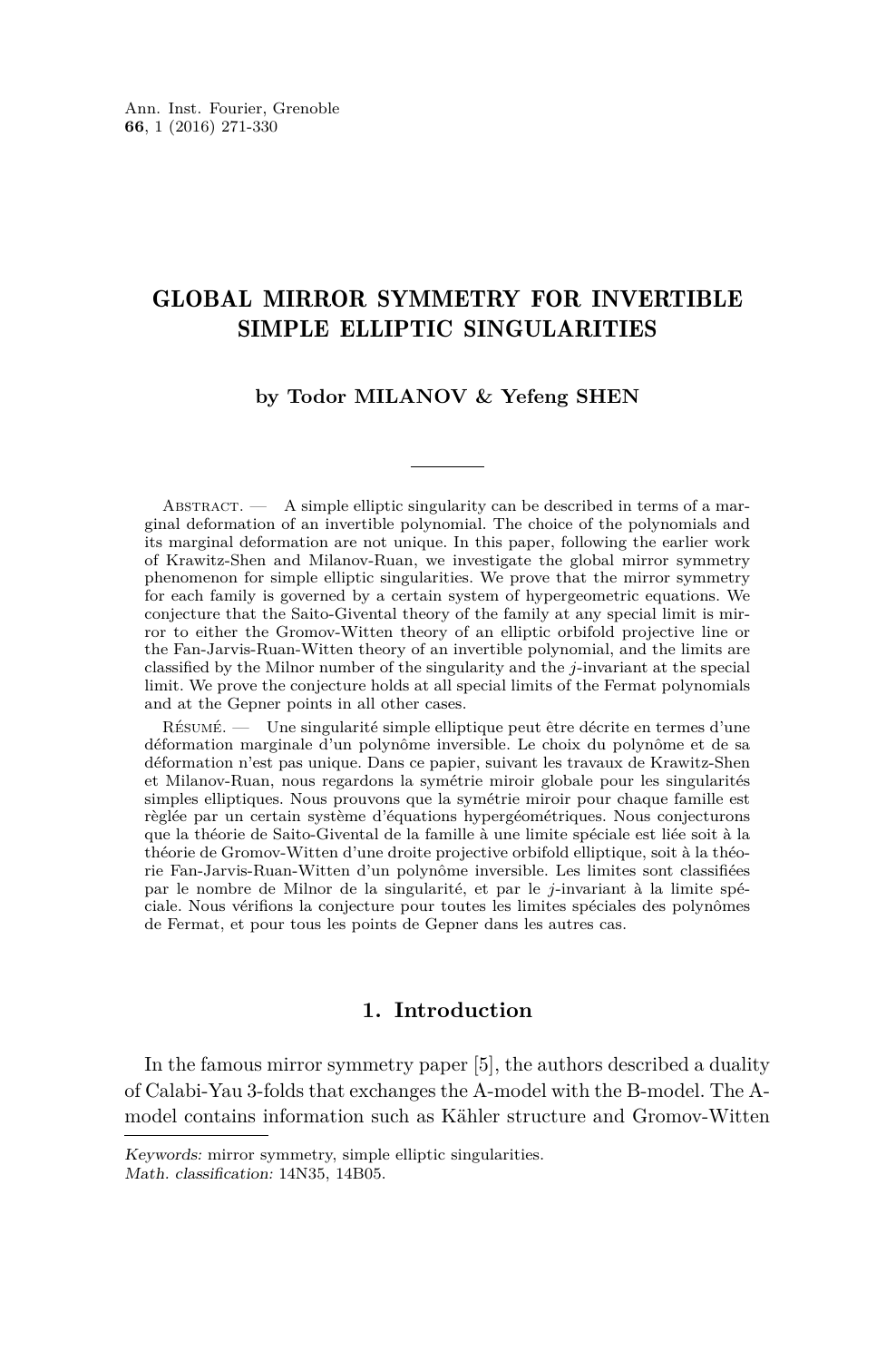invariants while the B-model contains information such as complex structures and periods integrals. However, this picture is not complete since the complex moduli usually has a nontrivial topology while the Kähler moduli does not. Consider the quintic 3-fold as an example. The mirror is a family of quintic 3-folds

$$
\sum_{i=1}^{5} X_i^5 - 5\psi \prod_{i=1}^{5} X_i = 0
$$

quotient by  $(\mathbb{Z}/5\mathbb{Z})^3$ , with  $\psi \in \mathbb{P}^1$ . This new family contain special limits  $\psi = 0$ ,  $\infty$  and fifth roots of unity, which are referred to as the Gepner point, the large complex structure limit point and the conifold limits. The mirror theorem asserts that the contractible Kähler moduli of quintic 3-fold is mirror to a neighborhood of the large complex structure limit [\[19,](#page-59-0) [27\]](#page-59-1).

On the other hand, it is implicit in physics that we should study the entire complex moduli and all the special limits. This global point of view leads to BCOV-holomorphic anomaly equation [\[4\]](#page-58-1) and recent spectacular physics predictions of the Gromov-Witten invariants of quintic 3-fold up to genus 52 [\[23\]](#page-59-2). In this paper we have yet another important motivation to establish global mirror symmetry. Namely, the Gromov–Witten invariants of the elliptic orbifold lines are known to be weak quasi-modular forms (see [\[30\]](#page-60-0)). Using global mirror symmetry for simple elliptic singularities we prove that the invariants are holomorphic at the cusps, i.e., they are quasi-modular forms (see Section [1.3\)](#page-7-0).

Landau-Ginzburg phases are introduced as part of the global picture, to describe the neighborhood of the Gepner point, or its mirror. Recently, a candidate of Landau-Ginzburg A-model has been constructed by Fan, Jarvis and Ruan based on a proposal of Witten [\[16,](#page-59-3) [15\]](#page-59-4). It is now called the Fan-Jarvis-Ruan-Witten theory (FJRW theory). It is a Gromov-Witten type theory which counts solutions of Witten equations. Based on this construction, Ruan proposed a mathematical formulation of Landau-Ginzburg/Calabi-Yau (LG/CY) correspondence [\[33\]](#page-60-1). This connects the FJRW theory and Gromov-Witten theory for a pair of same initial data. In [\[10\]](#page-59-5), Chiodo and Ruan addressed the idea of global mirror symmetry to build a bridge for LG/CY correspondence. In short, in this picture, the FJRW theory is formulated as the mirror theory for the Gepner point.

#### <span id="page-2-0"></span>**1.1. The LG/CY correspondence via global mirror symmetry**

Let us first briefly recall the general setup for the  $LG/CY$  correspondence. Recall that a polynomial *W* is called quasi-homogeneous if there are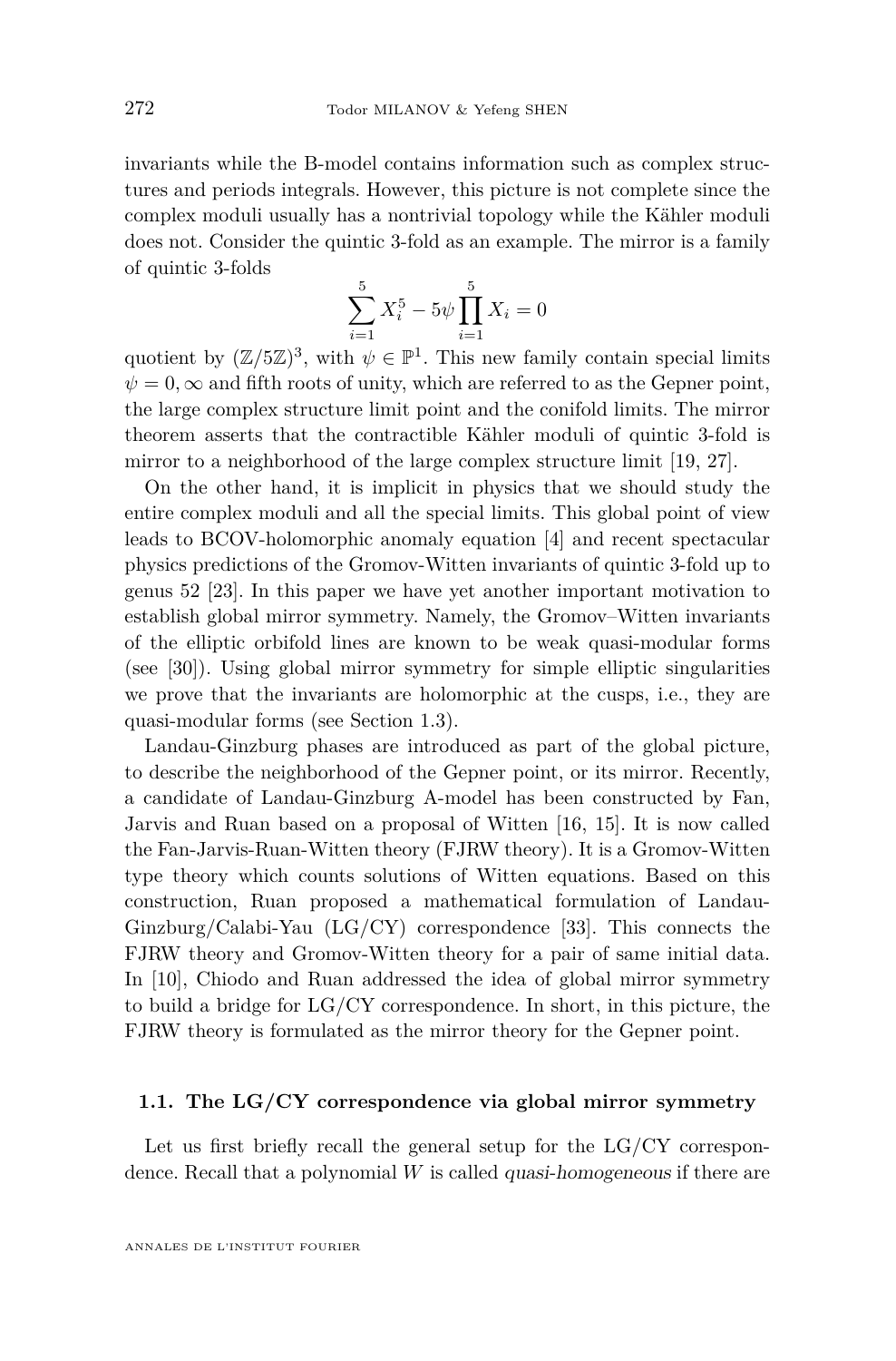rational weights  $q_i$  for each  $X_i$ , such that

$$
W(\lambda^{q_1}X_1,\ldots,\lambda^{q_N}X_N)=\lambda W(X_1,\ldots,X_N),\quad \forall \lambda\in\mathbb{C}^*.
$$

The polynomial *W* is called non-degenerate if: (1) *W* has an isolated critical point at the origin; (2) *W* contains no monomial of the form  $X_i X_j$  for  $i \neq j$ . According to Saito [\[35\]](#page-60-2), the choices of all  $q_i \in (0, \frac{1}{2}]$  are unique. Let  $W(\mathbf{x})$ be a quasi-homogeneous non-degenerate polynomial,

$$
W(\mathbf{x}) = \sum_{i=1}^{s} \prod_{j=1}^{N} X_j^{a_{ij}}, \quad \mathbf{x} = (X_1, \dots, X_N).
$$

We say that *W* is invertible, if its exponent matrix  $E_W = (a_{ij})_{s \times N}$  is an invertible matrix. A diagonal matrix  $diag(\lambda_1, \ldots, \lambda_N)$  is called a *diagonal* symmetry of *W* if

$$
W(\lambda_1 X_1, \dots, \lambda_N X_N) = W(X_1, \dots, X_N), \quad \lambda_i \in \mathbb{C}^*.
$$

Let  $G_W$  be the group of all diagonal symmetries of W. It contains an element

$$
J_W = \text{diag}\left(\exp(2\pi\sqrt{-1}q_1), \ldots, \exp(2\pi\sqrt{-1}q_N)\right).
$$

If the Calabi-Yau condition  $(\sum_i q_i = 1)$  holds,  $X_W = \{W = 0\}$  is a Calabi-Yau hypersurface in the weighted projective space  $\mathbb{P}^{N-1}(c_1,\ldots,c_N)$ , where  $gcd(c_1, \ldots, c_n) = 1$  and  $q_i = c_i/d$  for a common denominator *d*. The element  $J_W$  acts trivially on  $X_W$ , while for any group  $G$  such that  $\langle J_W \rangle$  ⊆ *G* ⊆ *G<sub>W</sub>*, the group  $\widetilde{G} = G/\langle J_W \rangle$  acts faithfully on  $X_W$ . The LG/CY correspondence [\[33\]](#page-60-1) predicts that the ancestor potential  $(\mathscr{A}_{W,G}^{\text{FJRW}})$ of the FJRW theory for  $(W, G)$  is the same as the total ancestor potential  $(\mathscr{A}_{\mathcal{X}}^{\text{GW}})$  of the GW theory for  $\mathcal{X} = X_W/\tilde{G}$ , up to analytic continuation and the quantization of a symplectic transformation. Both  $\mathscr{A}_{W,G}^{\text{FIRW}}$  and  $\mathscr{A}_{\mathcal{X}}^{\text{GW}}$ will be defined in Section [3.](#page-21-0)

For an invertible polynomial *W*, its transpose  $W<sup>T</sup>$  is the unique invertible polynomial such that  $E_{W^T} = (E_W)^T$ , where  $(E_W)^T$  is the transpose matrix of  $E_W$ . The role of the transpose  $W^T$  in mirror symmetry was first studied in [\[3\]](#page-58-2) by Berglund and Hübsch. Later, Krawitz introduced a mirror group  $G^{T}[24]$  $G^{T}[24]$ . Now a pair  $(W^{T}, G^{T})$  is referred to as the Berglund-Hübsch-Krawitz mirror (BHK mirror) of a pair (*W, G*).

In order to describe the analytic continuation in the LG/CY correspondence for the pair (*W, G*), Chiodo and Ruan [\[10\]](#page-59-5) addressed the idea of global mirror symmetry. They proposed to consider a global LG B-model for the BHK mirror  $(W^T, G^T)$ . Such a global moduli space contains a Gepner point and a large complex structure limit point. Then the FJRW theory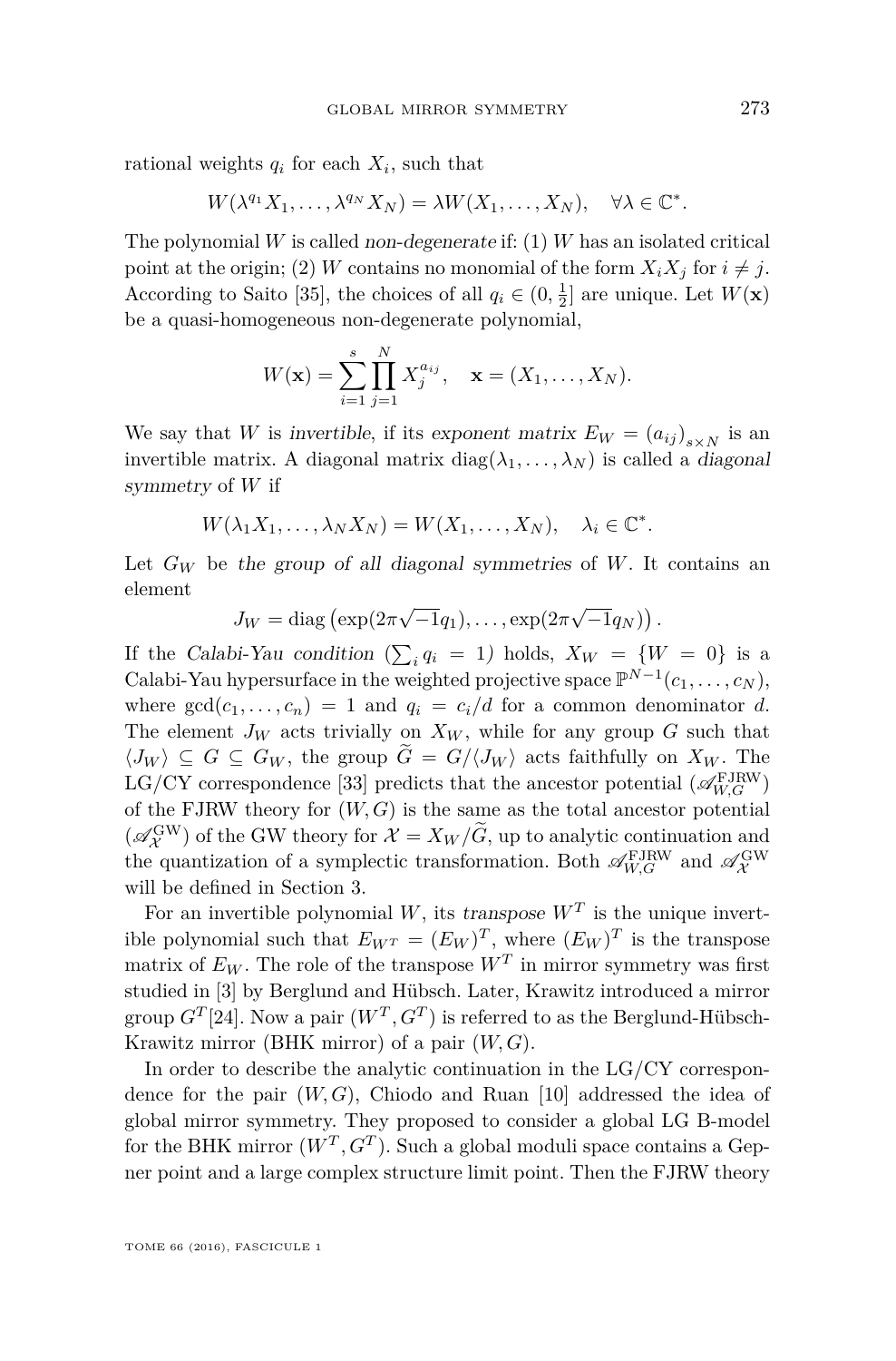is formulated as the mirror theory for the Gepner point, and the GW theory is formulated as the mirror theory for the large complex structure limit point. The LG/CY correspondence is obtained by connecting the Gepner point and the large complex structure limit point on the global moduli. This works extremely well for  $G = G_W$ . In this case, the mirror group  $G<sup>T</sup>$  is the trivial group and the Saito-Givental theory of  $W<sup>T</sup>$  is expected to be the right object of the global LG B-model. If  $G \neq G_W$ , a global Calabi-Yau B-model [\[9,](#page-59-7) [8\]](#page-58-3) is used to replace the LG B-model for the genus zero theory. However, a mathematical theory for the higher genus of such a global B-model is not available yet. On the other hand, Costello and Li has a different approach to construct a higher genus on the special limits for both CY B-model and LG B-model [\[12,](#page-59-8) [26\]](#page-59-9).

#### **1.2. Special limits in Saito-Givental theory**

In this paper, we will study the special limits (see Definition [1.1](#page-4-0) below) in the Saito-Givental theory of a one-parameter family deformation of invertible simple elliptic singularities (ISES for brevity) and their geometric mirrors. All ISESs are classified in Table [1.1,](#page-5-0) of type  $E_{\mu-2}^{(1,1)}$ ,  $\mu = 8, 9, 10$ .

Let *W* be an ISES in Table [1.1.](#page-5-0) Saito constructed a flat structure on the miniversal deformation space S of W using primitive forms [\[37,](#page-60-3) [34\]](#page-60-4). The primitive form depends on the choice of *W* and a marginal monomial  $\phi_{-1}$ , with  $\phi_{-1}$  has degree 1 in  $\mathscr{Q}_W$ , the Jacobian algebra of *W*. Givental's higher-genus formalism [\[21,](#page-59-10) [20\]](#page-59-11) defines a total ancestor potential  $\mathscr{A}_{W}^{SG}(\mathbf{s})$ for every semisimple point  $\mathbf{s} \in \mathcal{S}$ . More details of the Saito-Givental theory will be introduced in Section [2.](#page-9-0)

In this paper, we define the special limits as follows.

<span id="page-4-0"></span>DEFINITION 1.1. — Let  $W_{\sigma} = W + \sigma \phi_{-1}$  be a family of simple elliptic singularities along marginal monomial  $\phi_{-1}$ . Let  $p_1, \ldots, p_l \in \mathbb{C}$  such that for  $\sigma = p_i$ , the point  $\mathbf{x} = 0$  is not an isolated critical point of the polynomial *W*<sub>σ</sub>. We call σ (or **s** =  $(σ, 0...$ , 0)) a special limit for the Saito-Givental theory of *W*, if

$$
\sigma = 0, p_1, \ldots, p_l, \infty \in \mathbb{C} \cup \{\infty\}.
$$

We denote the punctured plane  $\mathbb{C} - \{p_1, \ldots, p_l\}$  by  $\Sigma$ . We point out that the point  $\mathbf{s} = (\sigma, \mathbf{0})$  is not semisimple. Thus Givental's formula  $\mathscr{A}_W^{\rm SG}(\mathbf{s})$  does not apply directly for such points. However, according to [\[25,](#page-59-12) [30,](#page-60-0) [29,](#page-59-13) [11\]](#page-59-14), at some special limit points  $\sigma$ , it is still possible to find a limit of  $\mathscr{A}_W^{\rm SG}(s)$ ,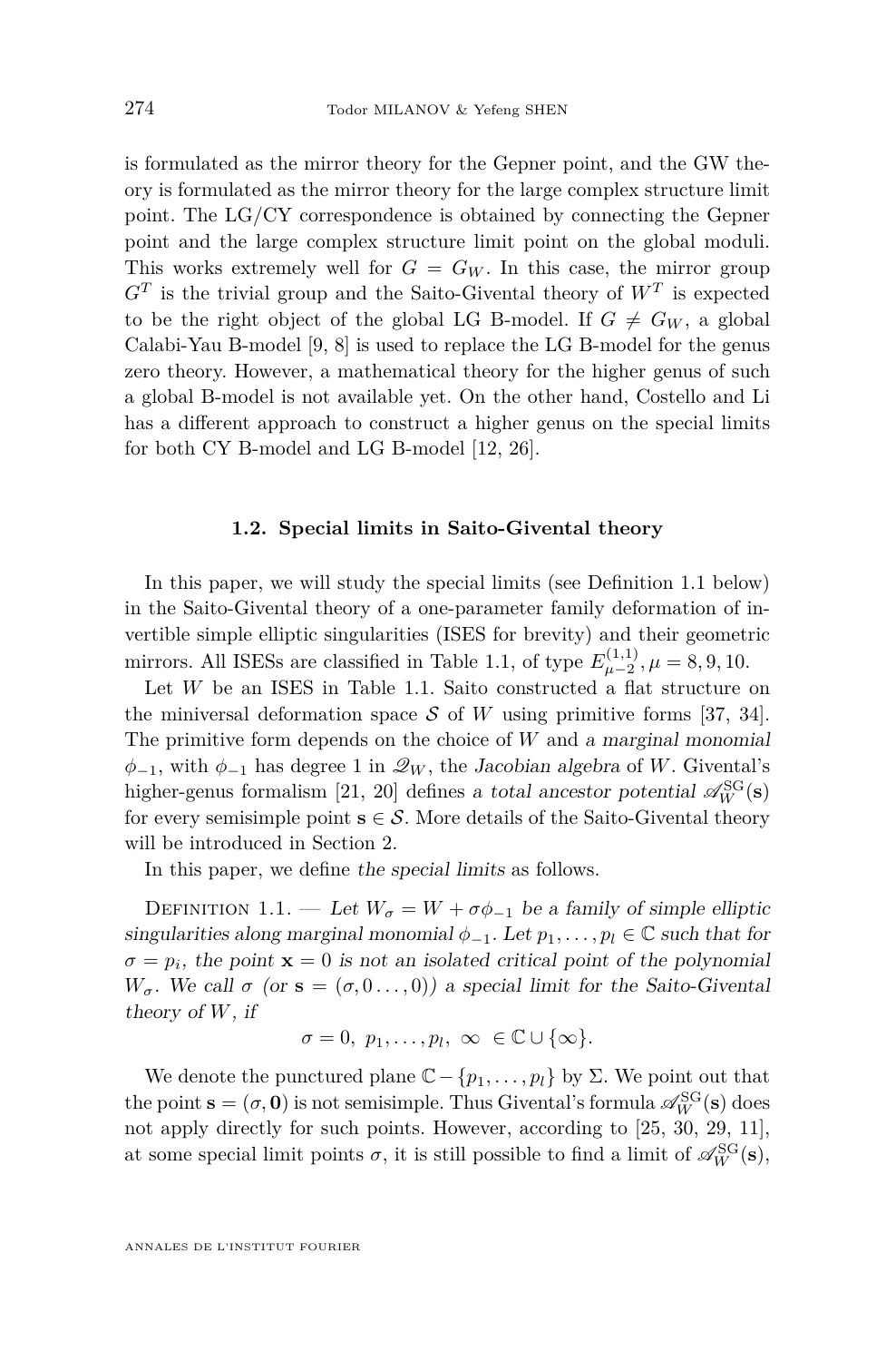|              | $E_6^{(1,1)}$                    | $E_7^{(1,1)}$                 | $E_8^{(1,1)}$              |
|--------------|----------------------------------|-------------------------------|----------------------------|
| Fermat       | $X_1^3 + X_2^3 + X_3^3$          | $X_1^4 + X_2^4 + X_3^2$       | $X_1^6 + X_2^3 + X_3^2$    |
| Fermat+Chain | $X_1^2X_2 + X_2^3 + X_3^3$       | $X_1^3X_2 + X_2^4 + X_3^2$    | $X_1^4X_2 + X_2^3 + X_3^2$ |
|              |                                  | $X_1^2X_2 + X_2^2 + X_3^4$    | $X_1^3X_2+X_2^2+X_3^3$     |
| Fermat+Loop  | $X_1^2X_2 + X_1X_2^2 + X_3^3$    | $X_1^3X_2 + X_1X_2^3 + X_3^2$ |                            |
| Chain        | $X_1^2X_2 + X_2^2X_3 + X_3^3$    | $X_1^3X_2 + X_2^2X_3 + X_3^2$ |                            |
| Loop         | $X_1^2X_2 + X_2^2X_3 + X_1X_3^2$ |                               |                            |

<span id="page-5-0"></span>Table 1.1. Invertible simple elliptic singularities

GLOBAL MIRROR SYMMETRY

GLOBAL MIRROR SYMMETRY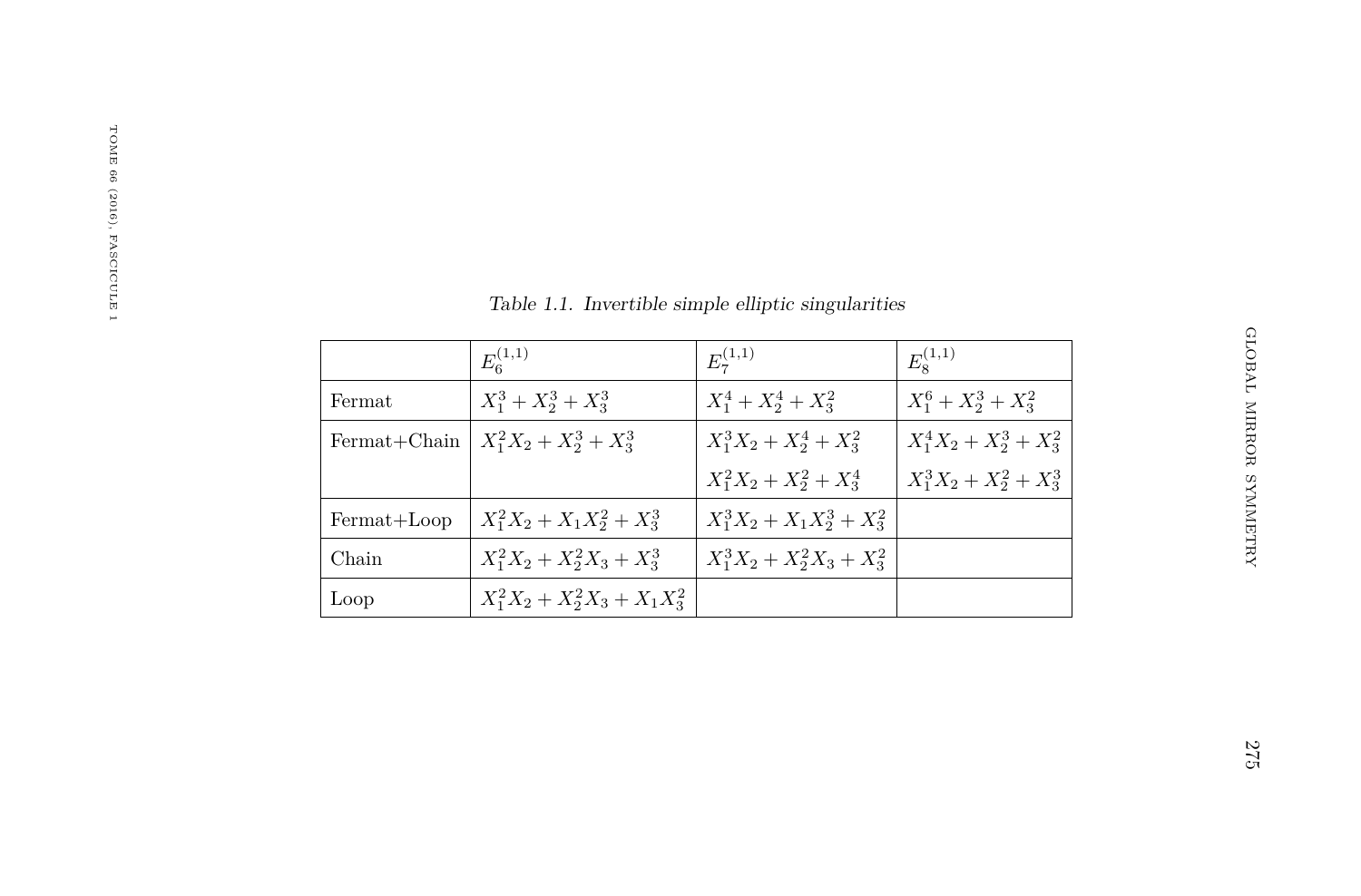which we will call a Saito-Givental limit

$$
\mathscr{A}_{W}^{\mathrm{SG}}(\sigma) = \lim_{\mathbf{s} \to (\sigma, \mathbf{0})} \mathscr{A}_{W}^{\mathrm{SG}}(\mathbf{s}).
$$

The proof of the existence of such a limit is quite sutble. We will explain it in Section [4.1.](#page-37-0)

Our goal is to study the Saito-Givental limit  $\mathscr{A}_W^{\rm SG}(\sigma)$  at the special limit points, when they exist.

<span id="page-6-1"></span>DEFINITION 1.2. — Let  $\sigma$  be a special limit of *W*. Then  $\sigma = 0$  is called a Gepner point. Two special limits are isomorphic if the Saito-Givental limit  $\mathscr{A}^{SG}(\sigma)$  at each point exists and the two limits match.

- We say  $\sigma$  is an FJRW-point (or a  $(W', G')$ -FJRW point) if there exist a Saito-Givental limit  $\mathscr{A}_W^{\rm SG}(\sigma)$  at  $\sigma$ , and a pair  $(W', G')$ , such that  $\mathscr{A}_{W}^{SG}(\sigma) = \mathscr{A}_{W',G'}^{FJRW}$ , where  $\mathscr{A}_{W',G'}^{FJRW}$  is the total ancestor potential of the FJRW theory for  $(W', G')$ .
- We say  $\sigma$  is a GW-point (or an  $\mathcal{X}$ -GW point) if there exist a Saito-Givental limit  $\mathscr{A}_W^{\rm SG}(\sigma)$  at  $\sigma$ , and an orbifold X, such that  $\mathscr{A}_W^{\rm SG}(\sigma)$  =  $\mathscr{A}^{\rm GW}_{\mathcal{X}}$ , where  $\mathscr{A}^{\rm GW}_{\mathcal{X}}$  is the total ancestor potential of  $\mathcal{X}$ .

Usually, when the Gepner point  $\sigma = 0$  for *W* is a  $(W^T, G_{W^T})$ -FJRW point, this is always referred to as the LG-LG mirror symmetry [\[10\]](#page-59-5).

Let  $E_{\sigma}$  be the elliptic curve in  $\mathbb{P}^2(c_1, c_2, c_3)$ , defined by  $W_{\sigma} = 0$ . Let  $j(\sigma)$ be the *j*-invariant of  $E_{\sigma}$  and  $\mu$  be the Milnor number of *W*. Based on the calculations in [\[30,](#page-60-0) [25\]](#page-59-12), we propose the following conjecture to understand the mirror symmetry and classification of the special limits for invertible simple elliptic singularities.

<span id="page-6-0"></span>CONJECTURE 1.3. — Let *W* be an invertible polynomial of type  $E_{\mu-2}^{(1,1)}$ , then the Saito-Givental limit  $\mathscr{A}_W^{\rm SG}(\sigma)$  exists at any special limit point in Definition [1.1.](#page-4-0) Moreover,

- a) The Saito-Givental theory at a special limit  $\sigma$  is isomorphic to either a FJRW theory of a simple elliptic singularity or a GW theory of an elliptic orbifold  $\mathbb{P}^1$ .
- b) The isomorphism classes of the special limits  $\sigma$  are one-to-one correspondent to the set of pairs  $(\mu, j(\sigma)) \in \{8, 9, 10\} \times \{0, 1728, \infty\}.$

In higher dimensions, such as quintic case, the points  $p_1, \ldots, p_l$  are usually referred to as conifold points. It is still not yet known how to construct a geometric mirror for a conifold point. If Conjecture [1.3](#page-6-0) holds, then there is no conifold point for invertible simple singularities at all.

Our first result is that Conjecture [1.3](#page-6-0) is true for Gepner points.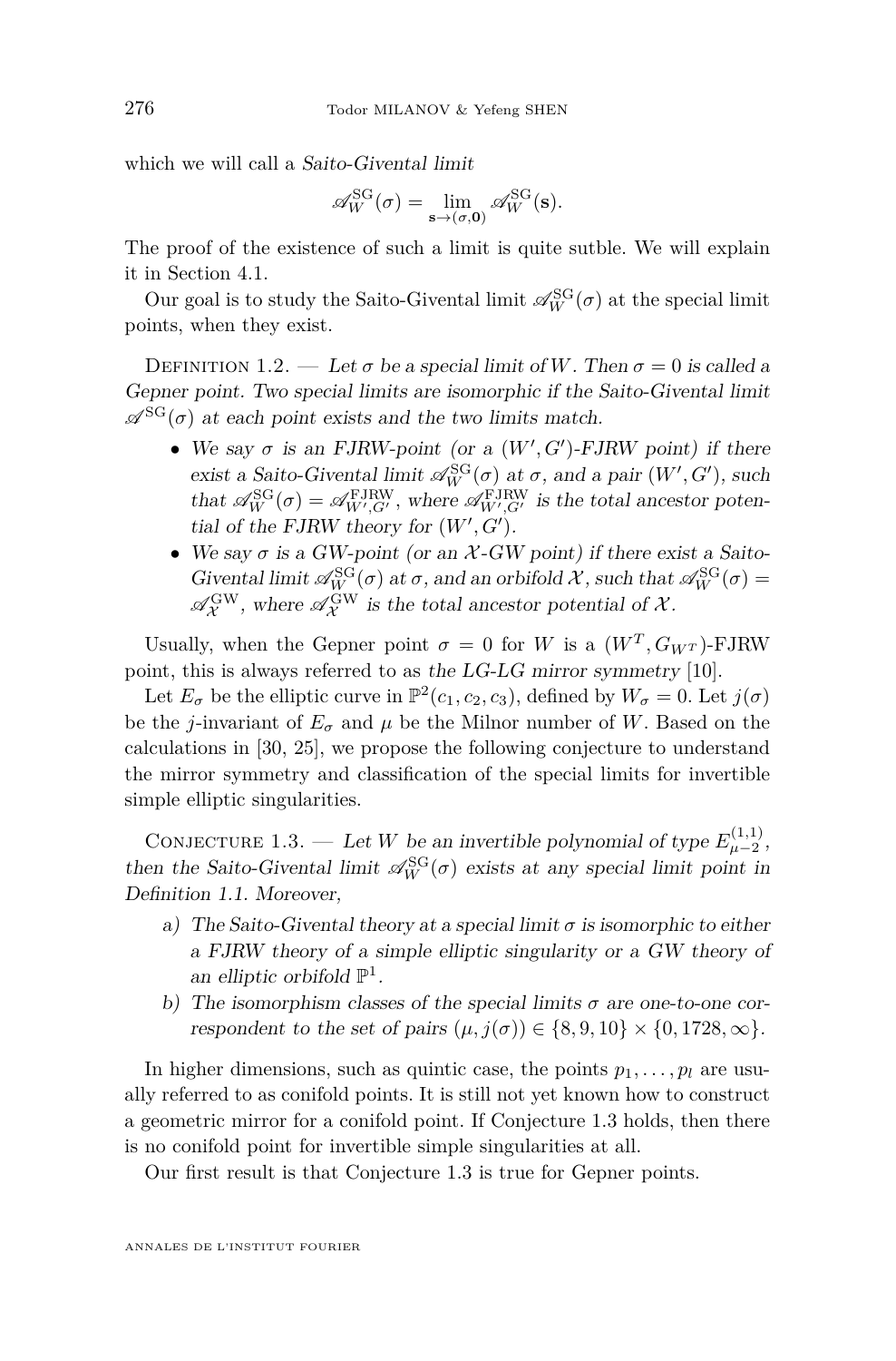<span id="page-7-1"></span>THEOREM 1.4. — Let *W* be an invertible polynomial of type  $E_{\mu-2}^{(1,1)}$ ; then

- a) If *W<sup>T</sup>* belongs to Tables [3.1,](#page-32-0) [3.2,](#page-32-1) or [3.3,](#page-33-0) then the Gepner point  $\sigma = 0$  of *W* is a  $(W^T, G_{W^T})$ -FJRW point. In other words, the LG-LG mirror symmetry holds for such  $(W<sup>T</sup>, G<sub>W<sup>T</sup></sub>)$  and its BHK mirror  $(W, \{1\})$ .
- b) The Gepner point  $\sigma = 0$  is always an FJRW point. Its isomorphism class is determined by  $(\mu, j(\sigma))$ , with  $\mu = 8, 9, 10, j(\sigma) = 0$  or 1728.

Note that in Theorem [1.4](#page-7-1) we have excluded some of the polynomials appearing in Table [1.1.](#page-5-0) This is because we do not know how to compute all the FJRW invariants for them (see Section [3.3\)](#page-26-0).

In this paper, we prove

<span id="page-7-2"></span>THEOREM  $1.5.$  — For Fermat simple elliptic singularities, Conjecture [1.3](#page-6-0) is true.

Let us point out that  $\sigma = \infty$  for the Fermat  $E_8^{(1,1)}$  polynomial is an FJRW-point and all other special limits  $\sigma \neq 0$  are GW-points. This is a little bit surprising because usually in a one-parameter B-model fam-ily [\[13\]](#page-59-15), the point  $\sigma = \infty$  is a GW-point. As a corollary, we get various correspondences of LG/LG-type or of LG/CY-type.

COROLLARY  $1.6.$  — For a given ISES with a fixed marginal deformation, the total ancestor potentials of the GW theory and the FJRW theories that are mirror partners at the special limit points are related by analytic continuation and quantizations of symplectic transformations.

#### **1.3. Modularity**

<span id="page-7-0"></span>This is the 4th in a series of papers in which we investigate mirror symmetry for simple elliptic singularities. One of the main motivations at the beginning was to prove that the Gromov–Witten (GW) invariants of certain elliptic orbifold lines are quasi-modular forms. Using the mirror symmetry results of Krawitz–Shen [\[25\]](#page-59-12), Milanov–Ruan [\[30\]](#page-60-0) proved the GW invariants of any genus for orbifolds  $\mathbb{P}^1_{3,3,3}$ ,  $\mathbb{P}^1_{4,4,2}$  and  $\mathbb{P}^1_{6,3,2}$  are quasi-modular forms on an appropriate finite index subgroup Γ(*W*) (Γ(*W*) depends on the type of the singularity *W*) of  $SL_2(\mathbb{Z})$ . Besides  $W = X_1^3 + X_2^3 + X_3^3$ , the subgroup  $\Gamma(W)$  however was left undetermined and also the definition of a quasi-modular form was relaxed by allowing finite order poles at the cusps of  $\Gamma(W)$ , i.e., Milanov-Ruan proved that the GW invariants are weak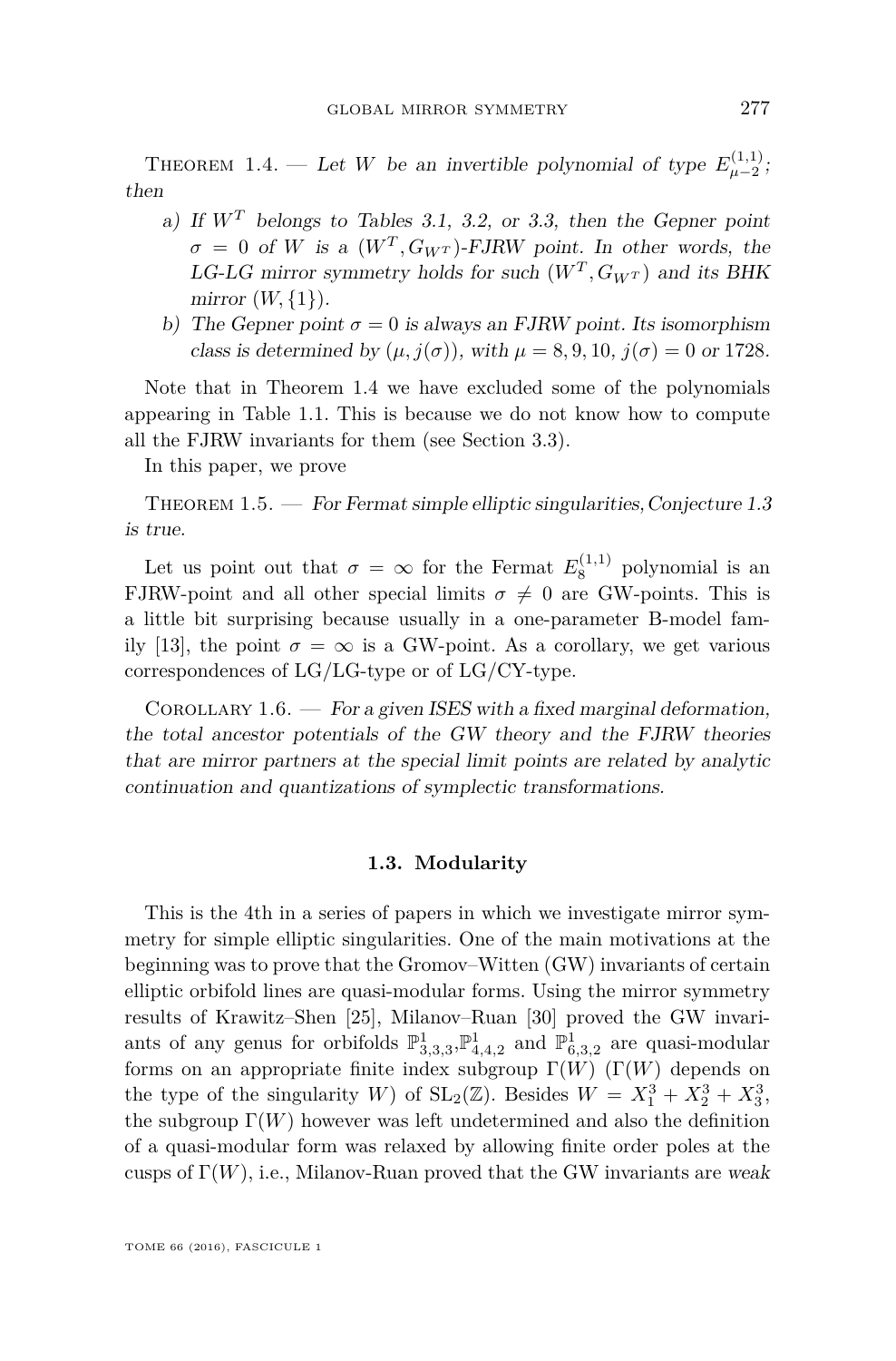quasi-modular forms. The group  $\Gamma(W)$  for the Fermat polynomials *W* of type  $E_{\mu-2}^{(1,1)}$ ,  $\mu = 9, 10$  is computed in [\[32\]](#page-60-5). In this paper we prove that the weak quasi-modular forms are holomorphic at the cusps, i.e., Theorem [1.5](#page-7-2) implies the following corollary.

COROLLARY 1.7.  $-$  Let *W* be a Fermat simple elliptic singularity. For any *g*, genus-*g* Saito-Givental correlation functions are holomorphic near the special limits.

This completes the proof that the GW invariants of the elliptic orbifold lines are quasi-modular forms. It would be interesting to see whether this helps to express the higher genus GW invariants explicitly in closed forms, as polynomials of ring generators of quasi-modular forms, as in [\[23\]](#page-59-2).

#### **1.4. Plan of the paper**

The paper is organized as follows. In Section [2,](#page-9-0) we recall Givental's construction of the B-model Gromov-Witten type potential in the setting of Saito's theory of primitive forms. We also derive the Picard-Fuchs equations satisfied by the various period integrals. In Section [3,](#page-21-0) we discuss the two types of geometric theories: the Gromov-Witten theory of elliptic orbifold lines and the FJRW theory of simple elliptic singularities. We also recall the reconstruction theorem in both theories. In Sections [4,](#page-37-1) we establish the LG-LG mirror symmetry for Gepner points (Theorem [1.4\)](#page-7-1) by comparing the B-model constructed in Section [2](#page-9-0) and the FJRW A-models constructed in Section [3.](#page-21-0) In Section [5,](#page-47-0) we establish the global mirror symmetry for Fermat polynomials by proving Theorem [1.5.](#page-7-2)

#### **1.5. Acknowledgement**

We thank Yongbin Ruan for his insight and support for this project. Both authors would like to thank Kentaro Hori, Hiroshi Iritani, and Kyoji Saito for many stimulating conversations. The first author benefited from conversations with Satoshi Kondo and Charles Siegel, while the second author would like to thank Alessandro Chiodo, Igor Dolgachev, Huijun Fan, Tyler Jarvis, Jeffrey Lagarias, Sijun Liu, Noriko Yui and Jie Zhou for helpful discussions. We thank Arthur Greenspoon for editorial assistance. The work of the first author is supported by JSPS Grant-In-Aid 26800003 and by the World Premier International Research Center Initiative (WPI Initiative), MEXT, Japan. The work of the second author is partially supported by NSF grant DMS-1159156.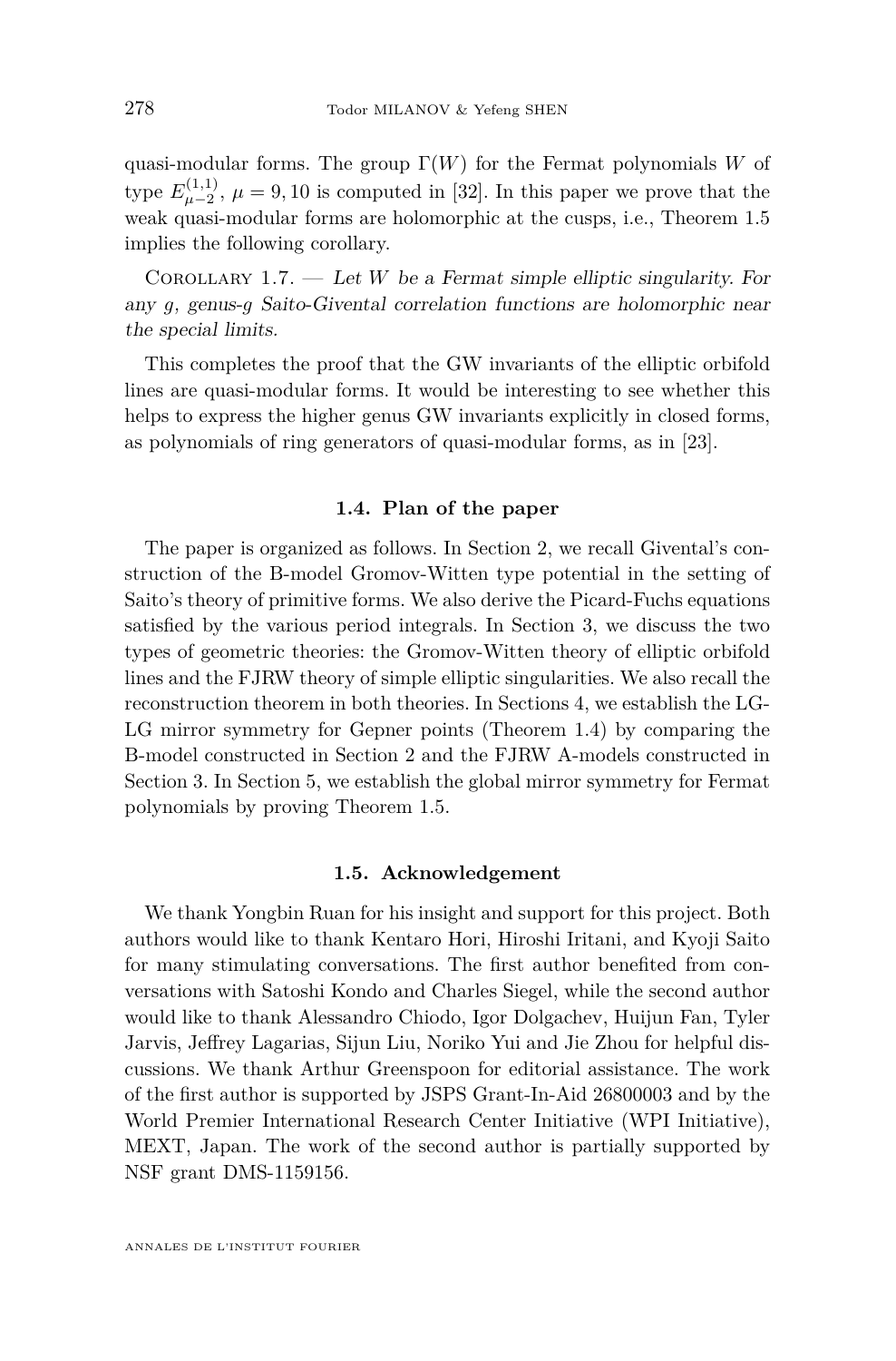#### <span id="page-9-0"></span>**2. Global B-model for simple elliptic singularities**

Let *W* be an invertible polynomial from Table [1.1.](#page-5-0) We would like to recall Saito's theory of primitive forms which yields a Frobenius structure on S. Following Givental's higher genus reconstruction formalism we will introduce the total ancestor potential of *W*. We also derive a system of hypergeometric equations that determines the restriction of the flat coordinates of the Frobenius manifold  $\mathcal S$  to  $\Sigma$ .

#### **2.1. Miniversal deformations**

In this paper, we are interested in invertible polynomials with 3 variables and the weights  $q_i = 1/a_i$  ( $1 \leq i \leq 3$ ) for some positive integers  $a_i$  satisfying the Calabi-Yau condition

$$
(a_1, a_2, a_3) = (3, 3, 3), (4, 4, 2), and (6, 3, 2).
$$

We denote the corresponding classes of invertible polynomials respectively by  $E_6^{(1,1)}$ ,  $E_7^{(1,1)}$ , and  $E_8^{(1,1)}$ . Modulo permutation of the variables  $X_i(1 \leq$  $i \leq N$ ) there are 13 types of invertible polynomials (see Table [1.1\)](#page-5-0). We refer to these polynomials as invertible simple elliptic singularities. Let  $\mathscr{Q}_W$  be the Jacobian algebra of *W*,

<span id="page-9-1"></span>
$$
\mathscr{Q}_{W}=\mathbb{C}[X_{1},X_{2},X_{3}]/(\partial_{X_{1}}W,\partial_{X_{2}}W,\partial_{X_{3}}W).
$$

The dimension of  $\mathcal{Q}_W$  is called the multiplicity of the critical point or Milnor number and it will be denoted by  $\mu$ . Let us fix a degree-1 monomial  $\phi_{\bf m}({\bf x}) = X_1^{m_1} X_2^{m_2} X_3^{m_3}, \; {\bf m} = (m_1, m_2, m_3)$  whose projection in  $\mathscr{Q}_W$  is non-zero. Let us construct a deformation of *W* of the following form:

(2.1) 
$$
W_{\sigma}(\mathbf{x}) = W(\mathbf{x}) + \sigma \phi_{\mathbf{m}}(\mathbf{x}), \quad \sigma \in \Sigma,
$$

where  $\Sigma \subset \mathbb{C}$  is the set of all  $\sigma \in \mathbb{C}$  such that  $W_{\sigma}(\mathbf{x})$  has only isolated critical points. Such deformations do not change the multiplicity of the critical point at  $\mathbf{x} = 0$ . The polynomials [\(2.1\)](#page-9-1) are families of simple elliptic singularities of type  $E_{\mu-2}^{(1,1)}$  (see [\[36\]](#page-60-6)).

There exists a set  $\Re$  of weighted homogeneous monomials

(2.2) 
$$
\phi_{\mathbf{r}}(\mathbf{x}) = X_1^{r_1} X_2^{r_2} X_3^{r_3}, \quad \mathbf{r} = (r_1, r_2, r_3) \in \mathfrak{R},
$$

such that their projections in  $\mathscr{Q}_{W_{\sigma}}$  form a basis for all  $\sigma \in \Sigma$ . There is precisely one monomial of top degree, which may be chosen to be  $\phi_m$ , i.e., we may assume that  $\mathbf{m} = (m_1, m_2, m_3) \in \mathfrak{R}$ . Let us point out that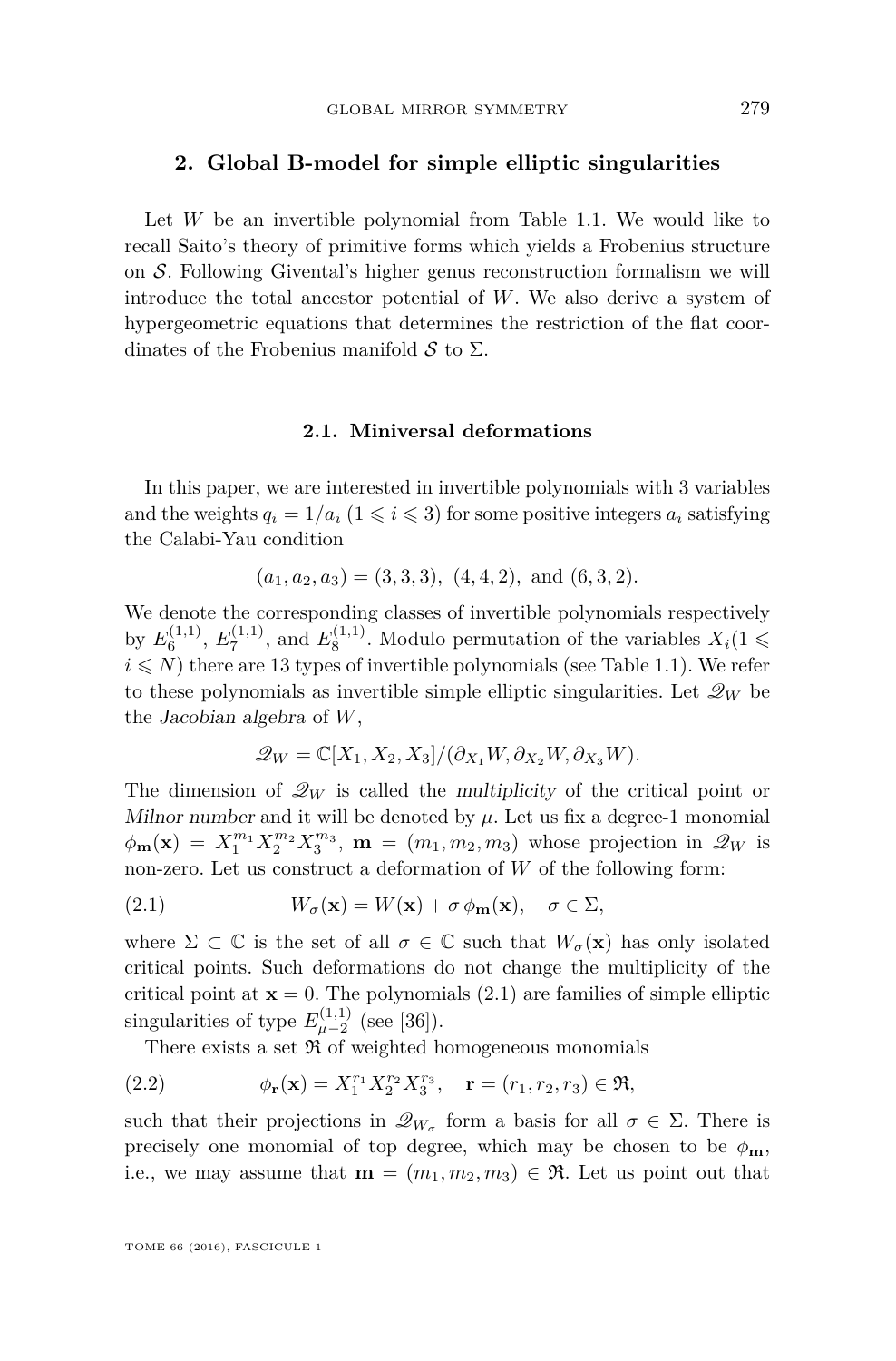the proof that such a basis exists is done on a case-by-case basis. More generally, we consider a miniversal deformation (see e.g. [\[2\]](#page-58-4)) of *W*

(2.3) 
$$
F(\mathbf{s}, \mathbf{x}) = W(\mathbf{x}) + \sum_{\mathbf{r} \in \mathfrak{R}} s_{\mathbf{r}} \phi_{\mathbf{r}}(\mathbf{x}).
$$

It is convenient to adopt two notations for the deformation parameters. Namely, put

<span id="page-10-0"></span>
$$
\mathbf{s} = \{s_{\mathbf{r}}\}_{\mathbf{r} \in \mathfrak{R}} = (s_{-1}, s_0, s_1, \dots, s_{\mu-2}),
$$

where the second equality is obtained by putting an order on the elements **r** ∈ R<sup>x</sup> and enumerating them with the integers from  $-1$  to  $\mu - 2$  in such a way that

$$
s_{-1} = s_{\mathbf{m}} = \sigma
$$
,  $s_0 = s_{\mathbf{0}}$ ,  $\mathbf{0} = (0, 0, 0) \in \mathfrak{R}$ .

The moduli space of miniversal deformations, i.e., the range of the parameters  $s_{\mathbf{r}}$  is then defined to be the affine space  $S = \Sigma \times \mathbb{C}^{\mu-1}$ . Furthermore, each  $s_r$  is assigned a degree so that  $F(\mathbf{s}, \mathbf{x})$  is weighted-homogeneous of degree 1. Note that the parameter  $s_m = \sigma$  has degree 0. Following the terminology in physics we call  $s_m$  and  $\phi_m$  marginal. Note that  $W_{\sigma}(\mathbf{x})$  is the restriction of  $F(\mathbf{s}, \mathbf{x})$  to the subspace  $\Sigma$  of marginal deformations. Except for Fermat case, there is more than one choice of a marginal monomial. For example,  $X_1 X_2 X_3$ ,  $X_1^4 X_3$  are both marginal for  $W = X_1^3 X_2 + X_2^2 + X_3^3$ .

#### **2.2. Saito's theory**

Let *C* be the critical variety of the miniversal deformation  $F(\mathbf{s}, \mathbf{x})$  (see  $(2.3)$ , i.e., the support of the sheaf

$$
\mathcal{O}_C := \mathcal{O}_X / \langle \partial_{X_1} F, \partial_{X_2} F, \partial_{X_3} F \rangle,
$$

where  $X = S \times \mathbb{C}^3$ . Let  $q : X \to S$  be the projection on the first factor. The Kodaira–Spencer map ( $\mathcal{T}_{\mathcal{S}}$  is the sheaf of holomorphic vector fields on  $\mathcal{S}$ )

$$
\mathcal{T}_{\mathcal{S}} \longrightarrow q_* \mathcal{O}_C, \quad \partial/\partial s_i \mapsto \partial F/\partial s_i \text{ mod } (F_{X_1}, F_{X_2}, F_{X_3})
$$

is an isomorphism, which implies that for any **s**  $\in$  S, the tangent space  $T_s$ S is equipped with an associative commutative multiplication  $\bullet$ <sub>s</sub> depending holomorphically on **s**  $\in$  S. If in addition we have a volume form  $\omega$  =  $g(\mathbf{s}, \mathbf{x})d^3\mathbf{x}$ , where  $d^3\mathbf{x} = dX_1 \wedge dX_2 \wedge dX_3$  is the standard volume form, then  $q_*\mathcal{O}_C$  (hence  $\mathcal{T}_S$  as well) is equipped with the residue pairing:

<span id="page-10-1"></span>(2.4) 
$$
\left\langle \psi_1, \psi_2 \right\rangle = \frac{1}{(2\pi i)^3} \int_{\Gamma_{\epsilon}} \frac{\psi_1(s, \mathbf{y}) \psi_2(s, \mathbf{y})}{F_{y_1} F_{y_2} F_{y_3}} \omega,
$$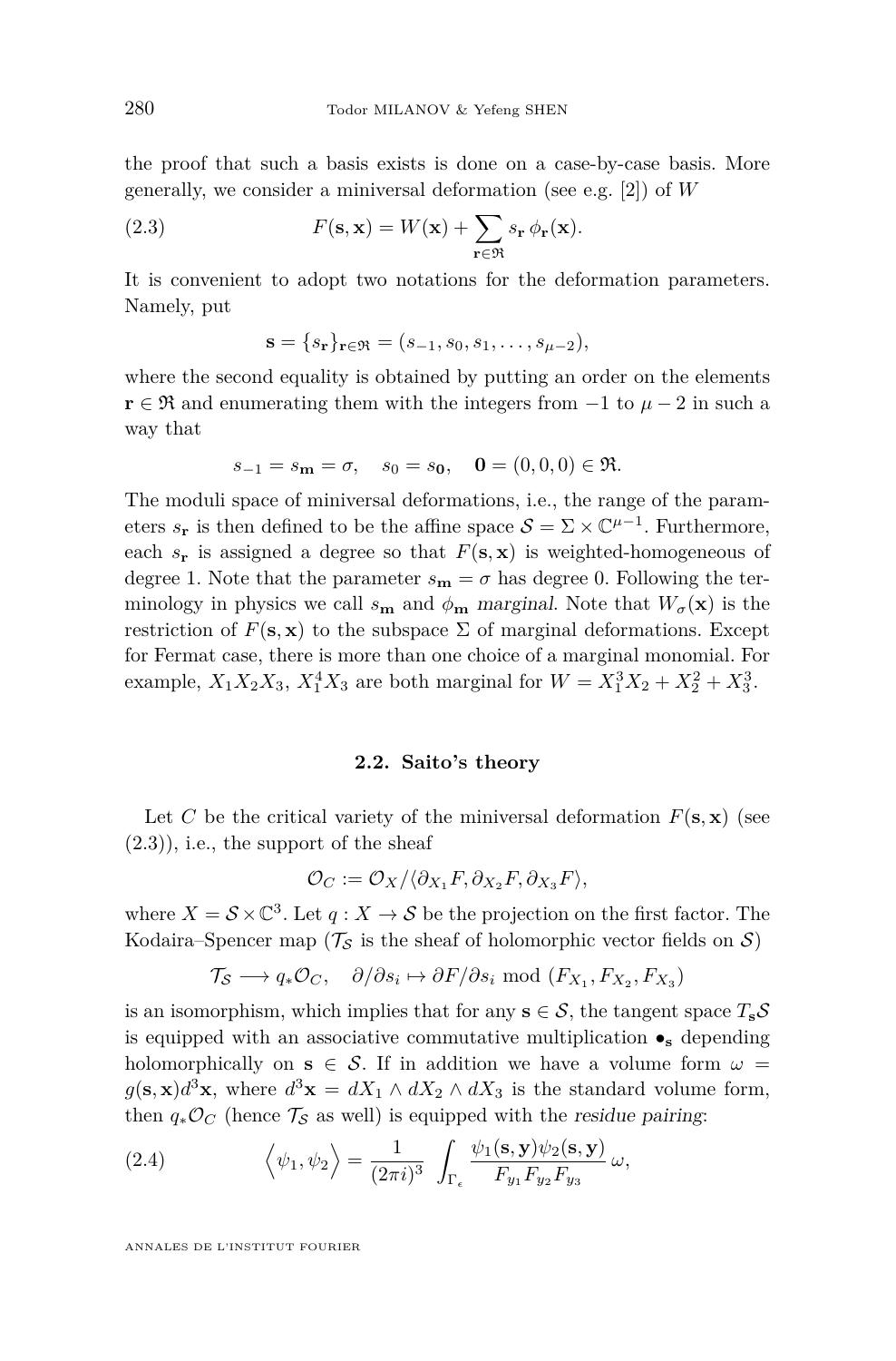where  $\mathbf{y} = (y_1, y_2, y_3)$  is a unimodular coordinate system for the volume form, i.e.,  $\omega = d^3 y$ , and  $\Gamma_{\epsilon}$  is a real 3-dimensional cycle supported on  $|F_{X_i}| = \epsilon$  for  $1 \leqslant i \leqslant 3$ *.* 

Given a semi-infinite cycle

(2.5) 
$$
\mathcal{A} \in \lim_{\longleftarrow} H_3(\mathbb{C}^3, (\mathbb{C}^3)_{-m}; \mathbb{C}) \cong \mathbb{C}^{\mu},
$$

where

(2.6) 
$$
(\mathbb{C}^3)_m = \{ \mathbf{x} \in \mathbb{C}^3 \mid \text{Re}(F(\mathbf{s}, \mathbf{x})/z) \leq m \}.
$$

Let  $d_{\mathcal{S}}$  be the de Rham differential on  $\mathcal{S}$ . Put

(2.7) 
$$
J_{\mathcal{A}}(\mathbf{s},z) = (-2\pi z)^{-3/2} z d_{\mathcal{S}} \int_{\mathcal{A}} e^{F(\mathbf{s},\mathbf{x})/z} \omega,
$$

The oscillatory integrals  $J_A$  are by definition sections of the cotangent sheaf  $\mathcal{T}_{\mathcal{S}}^*$ .

According to Saito's theory of primitive forms [\[37,](#page-60-3) [34\]](#page-60-4), there exists a volume form  $\omega$  such that the residue pairing is flat and the oscillatory integrals satisfy a system of differential equations. Let us point out that the form  $\omega$  is multi-valued analytic with respect to the parameter  $\mathbf{s} \in \mathcal{S}$ , so it is analytic on the universal cover  $\tilde{S}$  of S. If we switch the coordinate system from **s** to a system of flat-homogeneous coordinates  $\mathbf{t} = (t_{-1}, t_0, \ldots, t_{\mu-2}),$ then the differential equations have the form

<span id="page-11-0"></span>(2.8) 
$$
z \partial_i J_{\mathcal{A}}(\mathbf{t}, z) = \partial_i \bullet_{\mathbf{t}} J_{\mathcal{A}}(\mathbf{t}, z), \quad \partial_i := \partial / \partial t_i \ (-1 \leq i \leq \mu - 2),
$$

and the multiplication is defined by identifying vectors and covectors via the residue pairing. Using the residue pairing, the flat structure, and the Kodaira–Spencer isomorphism we have

<span id="page-11-1"></span>
$$
T^*\widetilde{\mathcal{S}} \cong T\widetilde{\mathcal{S}} \cong \widetilde{\mathcal{S}} \times T_0\mathcal{S} \cong \widetilde{\mathcal{S}} \times \mathcal{Q}_W.
$$

Due to homogeneity, the integrals satisfy a differential equation:

(2.9) 
$$
(z\partial_z + E)J_{\mathcal{A}}(\mathbf{t}, z) = \Theta J_{\mathcal{A}}(\mathbf{t}, z), \quad z \in \mathbb{C}^*
$$

where *E* is the Euler vector field

$$
E = \sum_{i=-1}^{\mu-2} d_i t_i \partial_i, \quad (d_i := \deg t_i = \deg s_i),
$$

and  $\Theta$  is the so-called Hodge grading operator

$$
\Theta: \mathcal{T}_S^* \to \mathcal{T}_S^*, \quad \Theta(dt_i) = \left(\frac{1}{2} - d_i\right) dt_i.
$$

The compatibility of the system  $(2.8)$ – $(2.9)$  implies that the residue pairing, the multiplication, and the Euler vector field give rise to a conformal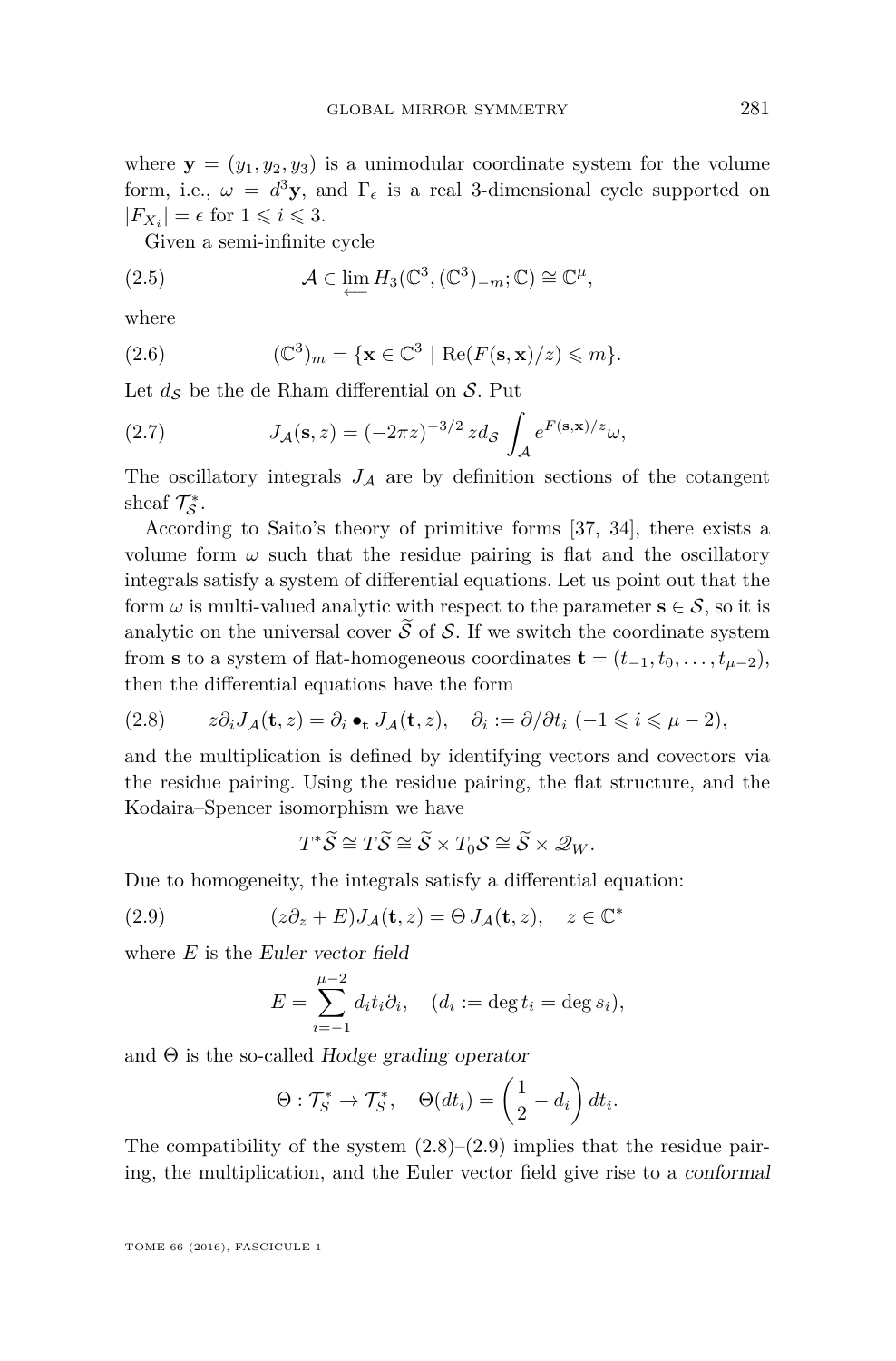Frobenius structure on the universal cover  $\widetilde{S}$  of conformal dimension 1. We refer to B. Dubrovin [\[14\]](#page-59-16) for the definition and more details on Frobenius structures and to C. Hertling [\[22\]](#page-59-17) or to Saito–Takahashi [\[38\]](#page-60-7) for more details on constructing a Frobenius structure from a primitive form.

#### **2.3. The primitive forms**

The classification of primitive forms in general is a very difficult problem. In the case of simple elliptic singularities however, all primitive forms are known (see [\[37,](#page-60-3) [34\]](#page-60-4)). They are given by  $\omega = d^3\mathbf{x}/\pi_A(\sigma)$ , where  $\pi_A(\sigma)$  is the period [\(2.11\)](#page-12-0). As we will prove below, these periods are solutions to the hypergeometric equation [\(2.12\)](#page-12-1), so a primitive form may be equivalently fixed by fixing a solution to the differential equation that does not vanish on Σ. Note that since  $\pi_A(\sigma)$  is multi-valued function, the corresponding Frobenius structure on  $\mathcal S$  is multi-valued as well. In other words, the primitive form gives rise to a Frobenius structure on the universal cover  $\widetilde{\mathcal{S}} \cong \mathbb{H} \times \mathbb{C}^{\mu-1}.$ 

The key to the primitive form is the Picard-Fuchs differential equation for the periods of the so-called elliptic curve at infinity

(2.10) 
$$
E_{\sigma} := \left\{ [X_1 : X_2 : X_3] \in \mathbb{CP}^2(c_1, c_2, c_3) \middle| W_{\sigma} = 0 \right\},\
$$

where  $c_i = d/a_i$ ,  $1 \leq i \leq 3$  and *d* is the least common multiple of  $a_1, a_2$ , and *a*<sub>3</sub>. Note that  $E_{\sigma}$  are the fibers of an elliptic fibration over  $\mathbb{CP}^1 = \mathbb{C} \cup {\infty}$ whose non-singular fibers are parametrized by  $\Sigma \subset \mathbb{C} \subset \mathbb{CP}^1$ . Note that  $\text{Res}_{E_{\sigma}} \Omega$ , where

<span id="page-12-0"></span>
$$
\Omega := \frac{dX_1 \wedge dX_2 \wedge dX_3}{dW_{\sigma}},
$$

is a Calabi-Yau form of the elliptic curve  $E_{\sigma}$ . For every  $A \in H_1(E_{\sigma})$ , we define

(2.11) 
$$
\pi_A(\sigma) = \int_A \text{Res}_{E_{\sigma}} \Omega.
$$

It is well known that the period integrals are solutions to a Fuchsian differential equation. In particular, we obtain the following lemma,

<span id="page-12-2"></span>Lemma 2.1. — Let *δ* = *σ∂/∂σ*, the elliptic period *πA*(*σ*) described above satisfies the Picard-Fuchs equation

<span id="page-12-1"></span>
$$
\delta(\delta - 1) \pi_A(\sigma) = C \sigma^l(\delta + l\alpha)(\delta + l\beta) \pi_A(\sigma),
$$

(2.12) 
$$
\alpha + \beta = 1 - \frac{1}{l}, \quad C = \prod_{i=1}^{3} \left( -\frac{l_i}{l} \right)^{l_i}.
$$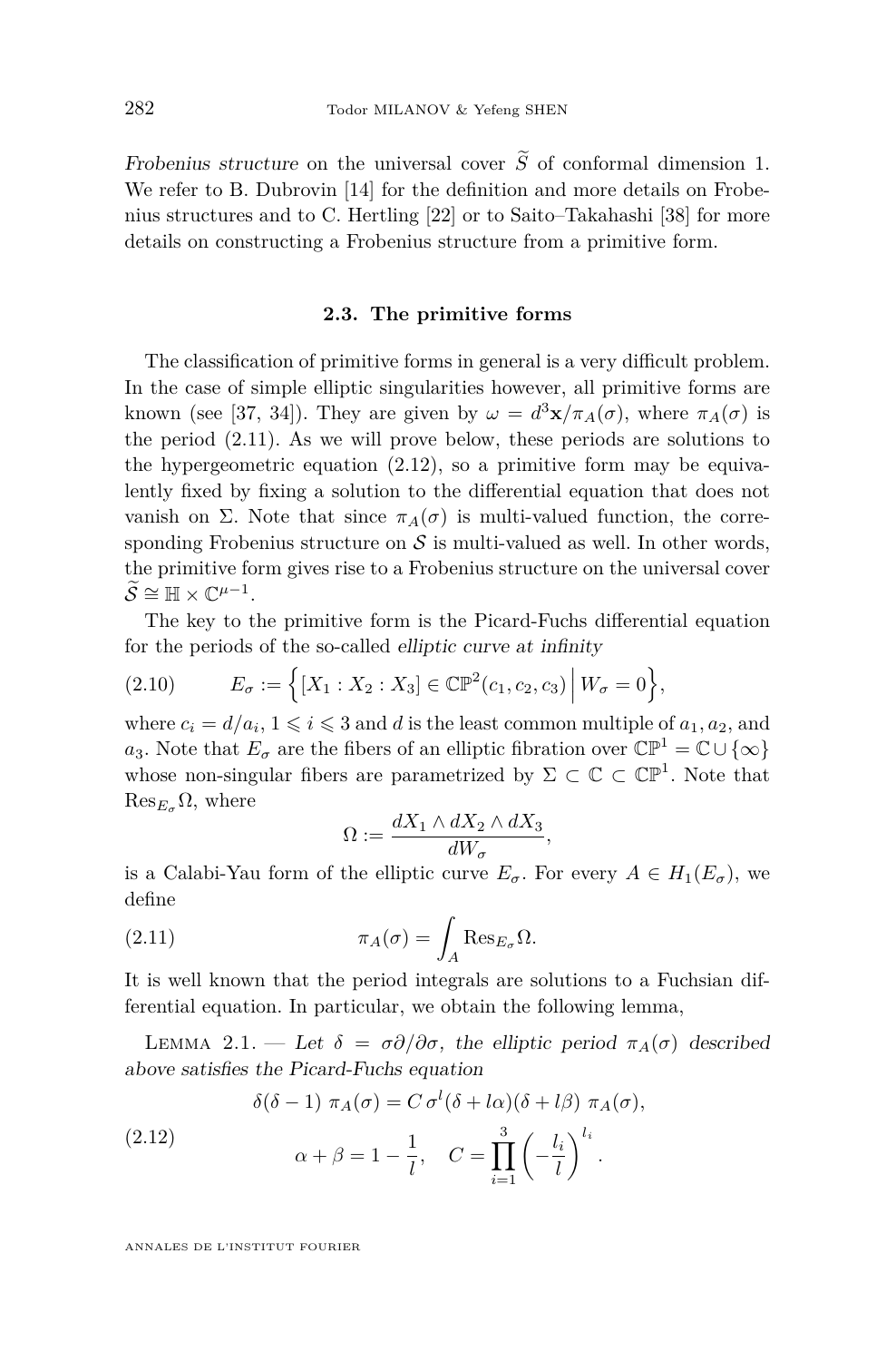If we put  $x = C \sigma^l$ ,  $\gamma = \alpha + \beta$ , the equation [\(2.11\)](#page-12-0) becomes a hypergeometric equation

<span id="page-13-2"></span>(2.13) 
$$
x(1-x)\frac{d^2\pi_A}{dx^2} + \left(\gamma - (1+\alpha+\beta)x\right)\frac{d\pi_A}{dx} - (\alpha\beta)\pi_A = 0
$$

We call  $(\alpha, \beta, \gamma)$  the weights system of the hypergeometric equation. The explicit values are listed in Tables [2.1,](#page-13-0) [2.2](#page-14-0) and [2.3](#page-14-1) below.

In particular,  $\Sigma = \mathbb{C} \setminus \{p_1, \ldots, p_l\}$ , where  $p_i$  are the singularities of the Picard–Fuchs equation [\(2.12\)](#page-12-1). All the singular points are

(2.14) 
$$
p_i = C^{-1/l} \eta^i
$$
,  $1 \le i \le l$ ,  $\eta = \exp(2\pi \sqrt{-1/l})$ ,

For our purposes, we will give a proof of this Lemma in Section [2.4](#page-14-2) following the approach of S. Gährs (see [\[18\]](#page-59-18)). To find out  $\alpha, \beta$  and  $\gamma$ , we will need the mirror weight  $q_i^T$ , which is the weight of  $X_i$  in the BHK mirror  $W^T$ and a charge vector  $(l_1, l_2, l_3, -l) \in \mathbb{Z}^4$  by choosing the minimal  $l \in \mathbb{Z}_{>0}$ such that

(2.15) 
$$
(l_1, l_2, l_3) = l \mathbf{m} E_W^{-1}, \mathbf{m} = (m_1, m_2, m_3).
$$

| W                                | $m_1, m_2, m_3$ | $l_1,l_2,l_3,l$                                  | $q_1^T,q_2^T,q_3^T$                     | $\alpha, \beta, \gamma$                   |
|----------------------------------|-----------------|--------------------------------------------------|-----------------------------------------|-------------------------------------------|
| $X_1^3 + X_2^3 + X_3^3$          | 1, 1, 1         | $\mathbf{1}, \mathbf{1}, \mathbf{1}, \mathbf{3}$ | $\frac{1}{3},\frac{1}{3},\frac{1}{3}$   | $\frac{1}{3},\frac{1}{3},\frac{2}{3}$     |
| $X_1^2X_2 + X_2^3 + X_3^3$       | 2, 0, 1         | $3, -1, 1, 3$                                    | $\frac{1}{2}, \frac{1}{6}, \frac{1}{3}$ | $\frac{1}{6}, \frac{1}{2}, \frac{2}{3}$   |
| $X_1^2X_2 + X_2^3 + X_3^3$       | 0, 2, 1         | 0, 2, 1, 3                                       | $\frac{1}{2}, \frac{1}{6}, \frac{1}{3}$ | $\frac{1}{12}, \frac{7}{12}, \frac{2}{3}$ |
| $X_1^2X_2 + X_1X_2^2 + X_3^3$    | 1, 1, 1         | 1, 1, 1, 3                                       | $\frac{1}{3},\frac{1}{3},\frac{1}{3}$   | $\frac{1}{3},\frac{1}{3},\frac{2}{3}$     |
| $X_1^2X_2 + X_1X_2^2 + X_3^3$    | 2, 0, 1         | $4, -2, 1, 3$                                    | $\frac{1}{3},\frac{1}{3},\frac{1}{3}$   | $\frac{1}{12}, \frac{7}{12}, \frac{2}{3}$ |
| $X_1^2X_2 + X_2^2X_3 + X_3^3$    | 2, 0, 1         | $2, -1, 1, 2$                                    | $\frac{1}{2},\frac{1}{4},\frac{1}{4}$   | $\frac{1}{4},\frac{1}{4},\frac{1}{2}$     |
| $X_1^2X_2 + X_2^2X_3 + X_3^3$    | 0, 3, 0         | $0, 3, -1, 2$                                    | $\frac{1}{2}, \frac{1}{4}, \frac{1}{4}$ | $\frac{1}{12}, \frac{5}{12}, \frac{1}{2}$ |
| $X_1^2X_2 + X_2^2X_3 + X_3^3$    | 0, 1, 2         | $0,1,1,2$                                        | $\frac{1}{2},\frac{1}{4},\frac{1}{4}$   | $\frac{1}{4}, \frac{1}{4}, \frac{1}{2}$   |
| $X_1^2X_2 + X_2^2X_3 + X_1X_3^2$ | 1, 1, 1         | $\mathbf{1}, \mathbf{1}, \mathbf{1}, \mathbf{3}$ | $\frac{1}{3},\frac{1}{3},\frac{1}{3}$   | $\frac{1}{3},\frac{1}{3},\frac{2}{3}$     |
| $X_1^2X_2 + X_2^2X_3 + X_1X_3^2$ | 3, 0, 0         | $4, -2, 1, 3$                                    | $\frac{1}{3}, \frac{1}{3}, \frac{1}{3}$ | $\frac{1}{12}, \frac{7}{12}, \frac{2}{3}$ |

<span id="page-13-1"></span><span id="page-13-0"></span>Table 2.1. 
$$
E_6^{(1,1)}
$$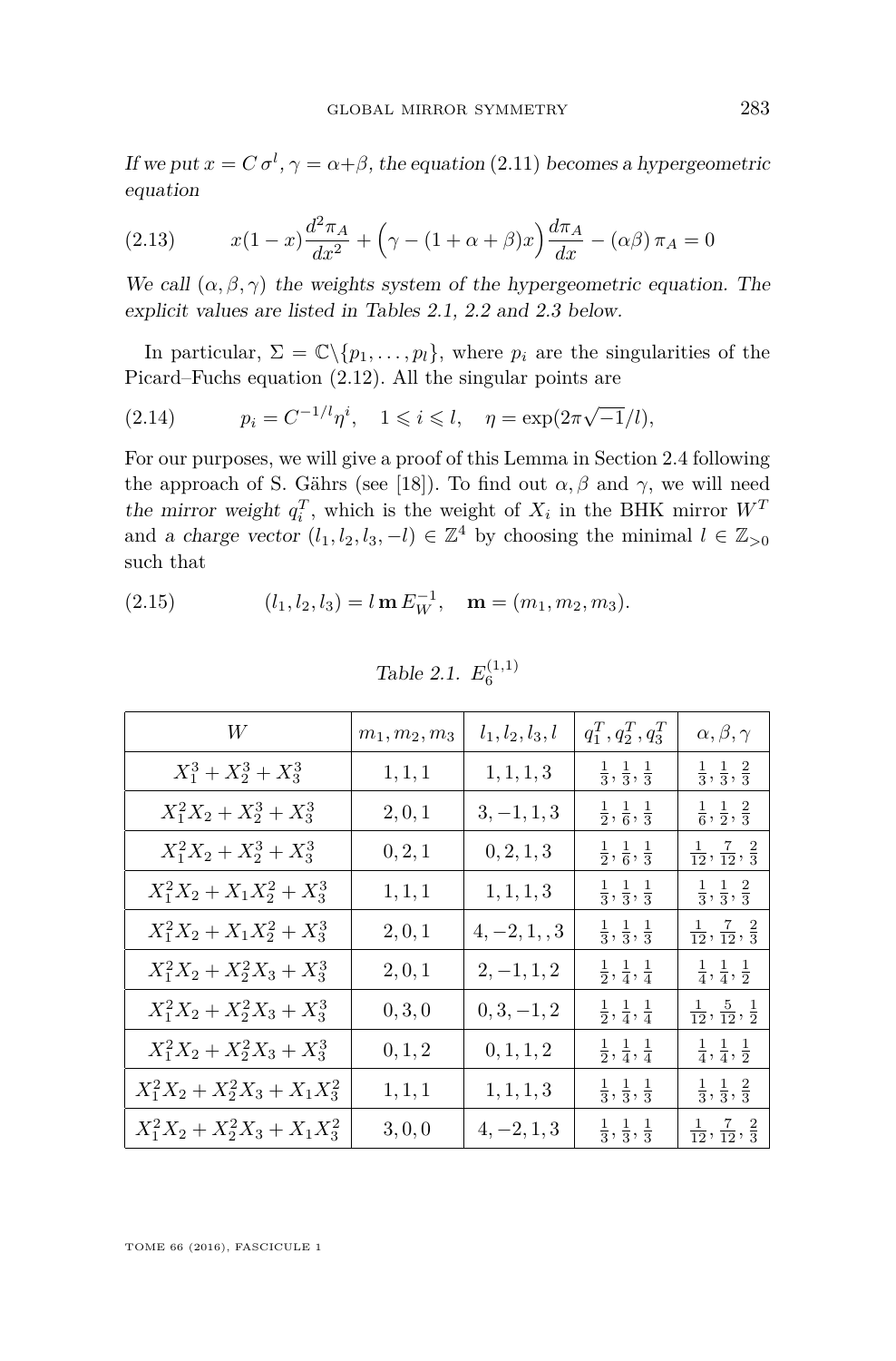| W                             | $m_1, m_2, m_3$ | $l_1, l_2, l_3, l$ | $q_1^T,q_2^T,q_3^T$                     | $\alpha, \beta, \gamma$                         |
|-------------------------------|-----------------|--------------------|-----------------------------------------|-------------------------------------------------|
| $X_1^4 + X_2^4 + X_3^2$       | 2, 2, 0         | 1, 1, 0, 2         | $\frac{1}{4},\frac{1}{4},\frac{1}{2}$   | $\frac{1}{4}, \frac{1}{4}, \frac{1}{2}$         |
| $X_1^3X_2 + X_2^4 + X_3^2$    | 4, 0, 0         | $4, -1, 0, 3$      | $\frac{1}{3},\frac{1}{2},\frac{1}{6}$   | $\frac{1}{12}, \frac{7}{12}, \frac{2}{3}$       |
| $X_1^3X_2 + X_2^4 + X_3^2$    | 1, 3, 0         | 1, 2, 0, 3         | $\frac{1}{3}, \frac{1}{2}, \frac{1}{6}$ | $\frac{1}{12}, \frac{7}{12}, \frac{2}{3}$       |
| $X_1^2X_2 + X_2^2 + X_3^4$    | 2, 0, 2         | $2, -1, 1, 2$      | $\frac{1}{2}, \frac{1}{4}, \frac{1}{4}$ | $\frac{1}{4}, \frac{1}{4}, \frac{1}{2}$         |
| $X_1^2X_2 + X_2^2 + X_3^4$    | 0, 1, 2         | 0, 1, 1, 2         | $\frac{1}{2}, \frac{1}{4}, \frac{1}{4}$ | $\frac{1}{4}, \frac{1}{4}, \frac{1}{2}$         |
| $X_1^3X_2 + X_1X_2^3 + X_3^2$ | 4, 0, 0         | $3, -1, 0, 2$      | $\frac{1}{4}, \frac{1}{4}, \frac{1}{2}$ | $\frac{1}{12}, \frac{5}{12}, \frac{1}{2}$       |
| $X_1^3X_2 + X_1X_2^3 + X_3^2$ | 2, 2, 0         | 1, 1, 0, 2         | $\frac{1}{4}, \frac{1}{4}, \frac{1}{2}$ | $\frac{1}{4}, \frac{1}{4}, \frac{1}{2}$         |
| $X_1^3X_2 + X_2^2X_3 + X_3^2$ | 1, 1, 1         | 1, 1, 1, 3         | $\frac{1}{3}, \frac{1}{3}, \frac{1}{3}$ | $\frac{1}{3}, \frac{1}{3}, \frac{2}{3}$         |
| $X_1^3X_2 + X_2^2X_3 + X_3^2$ | 1, 3, 0         | $1, 4, -2, 3$      | $\frac{1}{3},\frac{1}{3},\frac{1}{3}$   | $\frac{1}{12}$ , $\frac{7}{12}$ , $\frac{2}{3}$ |
| $X_1^3X_2 + X_2^2X_3 + X_3^2$ | 4, 0, 0         | $4, -2, 1, 3$      | $\frac{1}{3}, \frac{1}{3}, \frac{1}{3}$ | $\frac{1}{12}, \frac{7}{12}, \frac{2}{3}$       |

<span id="page-14-0"></span>Table 2.2.  $E_7^{(1,1)}$ 

<span id="page-14-1"></span>Table 2.3.  $E_8^{(1,1)}$ 

| W                          | $m_1, m_2, m_3$ | $l_1, l_2, l_3, l$ | $q_1^T, q_2^T, q_3^T$                   | $\alpha, \beta, \gamma$                   |
|----------------------------|-----------------|--------------------|-----------------------------------------|-------------------------------------------|
| $X_1^6 + X_2^3 + X_3^2$    | 4, 1, 0         | 1, 2, 0, 3         | $\frac{1}{6}, \frac{1}{3}, \frac{1}{2}$ | $\frac{1}{12}, \frac{7}{12}, \frac{2}{3}$ |
| $X_1^3X_2 + X_2^2 + X_3^3$ | 1, 1, 1         | 1, 1, 1, 3         | $\frac{1}{3}, \frac{1}{3}, \frac{1}{3}$ | $\frac{1}{3}, \frac{1}{3}, \frac{2}{3}$   |
| $X_1^3X_2 + X_2^2 + X_3^3$ | 4, 0, 1         | $4, -2, 1, 3$      | $\frac{1}{3}, \frac{1}{3}, \frac{1}{3}$ | $\frac{1}{12}, \frac{7}{12}, \frac{2}{3}$ |
| $X_1^4X_2 + X_2^3 + X_3^2$ | 2, 2, 0         | 1, 1, 0, 2         | $\frac{1}{4}, \frac{1}{4}, \frac{1}{2}$ | $\frac{1}{4}, \frac{1}{4}, \frac{1}{2}$   |
| $X_1^4X_2 + X_2^3 + X_3^2$ | 6, 0, 0         | $3, -1, 0, 2$      | $\frac{1}{4}, \frac{1}{4}, \frac{1}{2}$ | $\frac{1}{12}, \frac{5}{12}, \frac{1}{2}$ |

### **2.4. Picard-Fuchs equations**

<span id="page-14-2"></span>Let us denote by

$$
X_{\mathbf{s}} = \{ \mathbf{x} \in \mathbb{C}^3 \mid F(\mathbf{s}, \mathbf{x}) = 1 \}, \quad \mathbf{s} \in \mathcal{S}.
$$

The points **s** for which  $X_s$  is singular form an analytic hypersurface in  $S$ called the discriminant. Its complement in  $S$  will be denoted by  $S'$ . We will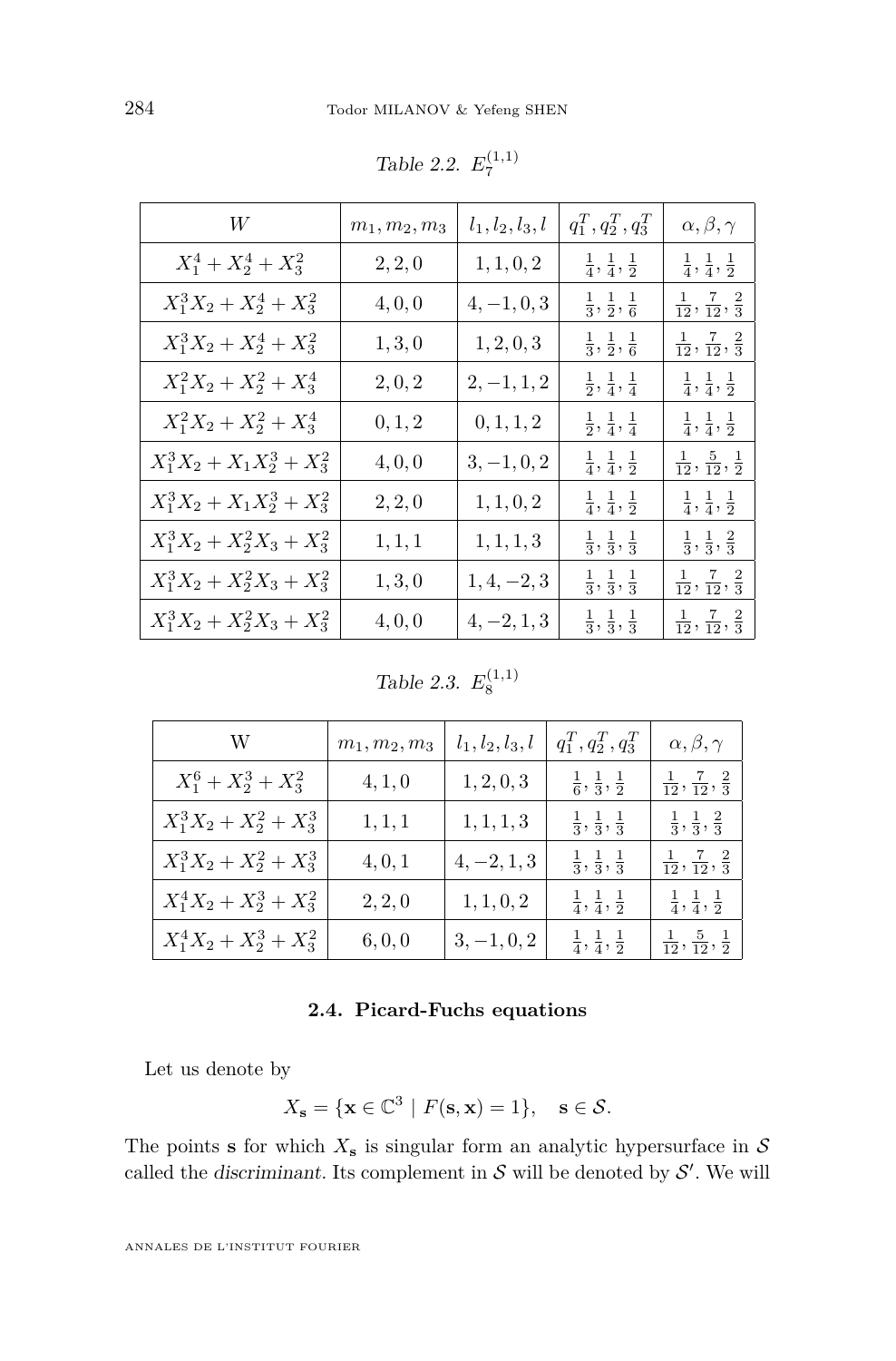be interested in the period integrals

$$
\Phi_{\mathbf{r}}(\mathbf{s}) = \int \phi_{\mathbf{r}}(x) \, \frac{d^3 \mathbf{x}}{dF}, \quad \phi_{\mathbf{r}}(\mathbf{x}) = X_1^{r_1} X_2^{r_2} X_3^{r_3}, \quad \mathbf{r} = (r_1, r_2, r_3) \in \mathbb{Z}_{\geqslant 0}^3.
$$

They are sections of the middle (or vanishing) cohomology bundle on  $\mathcal{S}'$ formed by  $H^2(X_s, \mathbb{C})$ . Slightly abusing the notation, we denote the restriction to  $s_{-1} = \sigma$ ,  $s_i = 0$  ( $0 \le i \le \mu - 2$ ) by  $\Phi_r(\sigma)$ . Following the idea of [\[18\]](#page-59-18), we first obtain a GKZ (Gelfand–Kapranov–Zelevinsky) system of differential equations for the periods. Using that the period integrals are not polynomial in  $\sigma$  (they have singularities at the punctures of  $\Sigma$ ) we can reduce the GKZ system to a Picard-Fuchs equation.

#### 2.4.1. The GKZ system

In order to derive the GKZ system, we slightly modify the polynomial *W*. By definition  $W(\mathbf{x}) = \sum_{i=1}^{3} \phi_{\mathbf{a}_i}(\mathbf{x})$ , where  $\mathbf{a}_i$  are the rows of the matrix *E<sup>W</sup>* . Put

$$
W_{\mathbf{v},\sigma}(\mathbf{x}) = \sum_{i=1}^{3} v_i \phi_{\mathbf{a}_i}(\mathbf{x}) + \sigma \phi_{-1}(\mathbf{x}),
$$

where  $\mathbf{v} = (v_1, v_2, v_3)$  are some complex parameters. For simplicity, we omit **v** in the notation if **v** = (1, 1, 1). Let us write  $X_{\sigma}^{\mathbf{v},\lambda} = \{ \mathbf{x} \in \mathbb{C}^3 \mid W_{\mathbf{v},\sigma}(\mathbf{x}) =$ *λ*}. Then we define the period integrals

(2.16) 
$$
\Phi_{\mathbf{r}}^{\mathbf{v},\lambda}(\sigma) = \int \phi_{\mathbf{r}}(\mathbf{x}) \frac{d^3 \mathbf{x}}{dW_{\mathbf{v},\sigma}}, \quad \mathbf{r} = (r_1, r_2, r_3) \in \mathbb{Z}_{\geqslant 0}^3;
$$

again one should think that the above integral is a section of the vanishing cohomology for  $W_{\mathbf{v},\sigma}(\mathbf{x})$ . The vanishing cohomology bundle is equipped with a Gauss–Manin connection ∇. The following formulas are well known (see e.g. [\[2\]](#page-58-4))

<span id="page-15-0"></span>(2.17) 
$$
\nabla_{\partial/\partial \lambda} \int \theta = \int \frac{d\theta}{dW_{\mathbf{v},\sigma}} \sqrt{\theta - \int \frac{\partial W_{\mathbf{v},\sigma}}{\partial v_i} \frac{d\theta}{dW_{\mathbf{v},\sigma}} + \int \text{Lie}_{\partial/\partial v_i} \theta},
$$

where  $\theta$  is a 2-form on  $\mathbb{C}^3$  possibly depending on the parameters **v**. Finally, note that rescaling  $X_i \mapsto \lambda^{q_i} X_i (1 \leq i \leq 3)$  yields

$$
\Phi_{\mathbf{r}}^{\mathbf{v},\lambda}(\sigma) = \lambda^{\deg \phi_{\mathbf{r}}} \Phi_{\mathbf{r}}^{\mathbf{v},1}(\sigma).
$$

Let  $\delta_i = v_i \partial / \partial v_i (1 \leq i \leq 3)$  and  $\delta = \sigma \partial / \partial \sigma$ .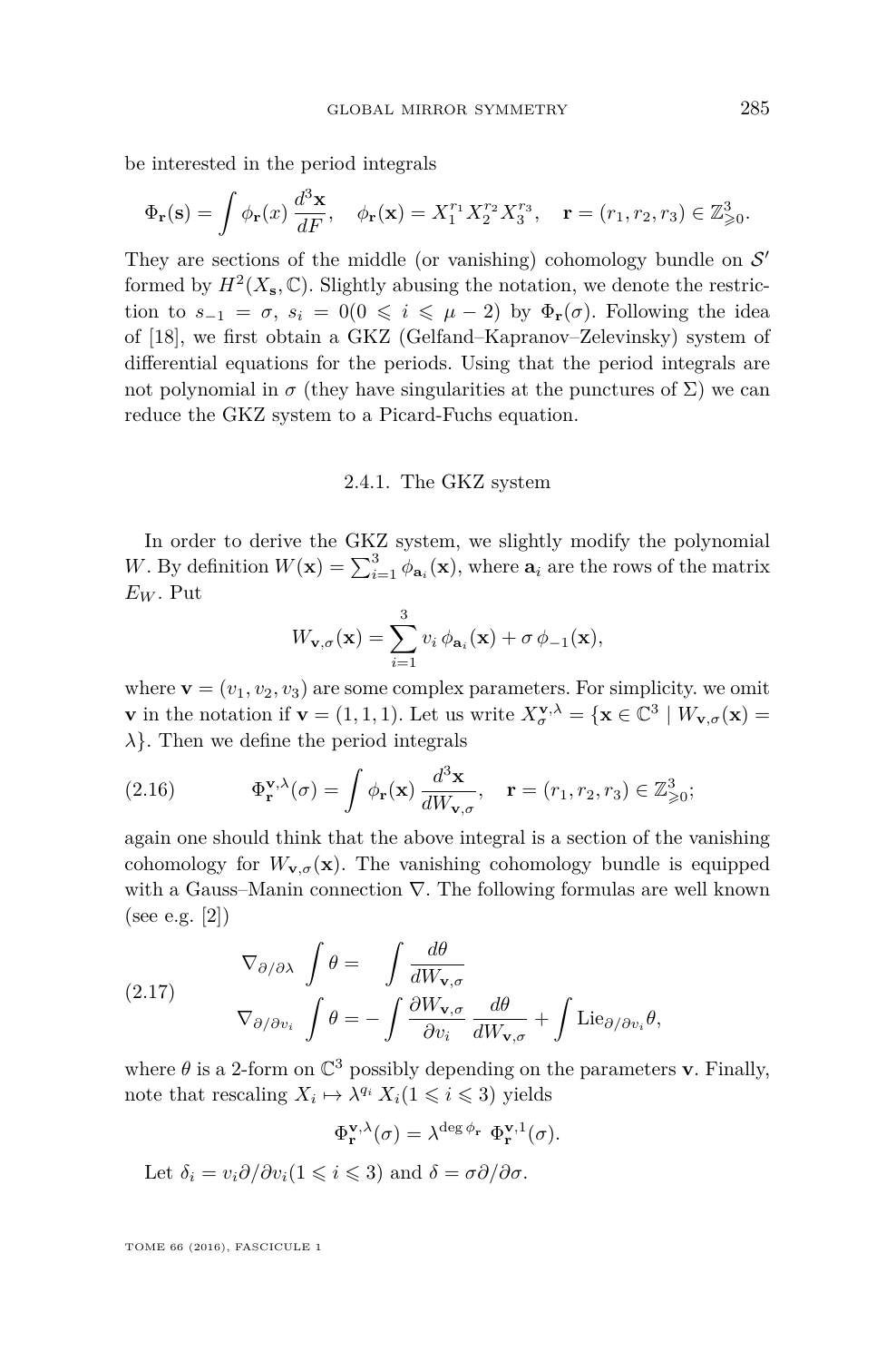<span id="page-16-0"></span>LEMMA 2.2. — The period integral  $\Phi_{\mathbf{r}}^{\mathbf{v},\lambda}$  satisfies the system of differential equations:

$$
\partial_{\sigma}^{l} \prod_{i:l_{i} < 0} \partial_{v_{i}}^{-l_{i}} \Phi = \prod_{i:l_{i} > 0} \partial_{v_{i}}^{l_{i}} \Phi, \quad 1 \leq i \leq 3;
$$
  

$$
(\delta_{1}, \delta_{2}, \delta_{3}) E_{W} \Phi + (m_{1}, m_{2}, m_{3}) \delta \Phi = -(1 + r_{1}, 1 + r_{2}, 1 + r_{3}) \Phi.
$$

Proof.  $-$  Using  $(2.17)$  we get the following differential equations:

$$
\partial_{v_i} \; \Phi_{\mathbf{r}}^{\mathbf{v}, \lambda} \; = -\partial_{\lambda} \; \Phi_{\mathbf{r} + \mathbf{a}_i}^{\mathbf{v}, \lambda}, \quad 1 \leqslant i \leqslant 3,
$$

and

$$
\partial_{\sigma} \Phi_{\mathbf{r}}^{\mathbf{v},\lambda} = -\partial_{\lambda} \Phi_{\mathbf{r}+\mathbf{m}}^{\mathbf{v},\lambda}, \quad \mathbf{m} = (m_1, m_2, m_3),
$$

where  $\phi_{\mathbf{m}}(\mathbf{x})$  is the marginal monomial. The first differential equation is equivalent to the identity

$$
l m_k - \sum_{i,l_i<0} a_{ik} l_i = \sum_{j,l_j>0} a_{jk} l_j.
$$

which is true by definition (see  $(2.15)$ ). For the second equation, using the above formulas we get that the *i*-th entry on the LHS is

$$
-\partial_{\lambda} \int X_{i} \, \phi_{\mathbf{r}}(X) \, \frac{d^{3} \mathbf{x}}{dW_{\mathbf{v},\sigma}} = -(r_{i} + 1) \int \phi_{\mathbf{r}}(X) \, \frac{d^{3} \mathbf{x}}{dW_{\mathbf{v},\sigma}},
$$

where we used formulas  $(2.17)$  again.

Let us define the row-vector

(2.18) 
$$
\zeta = (\zeta_1, \zeta_2, \zeta_3) = \mathbf{r} E_W^{-1}, \quad \mathbf{r} = (r_1, r_2, r_3) \in \mathbb{Z}_{\geq 0}^3.
$$

Note also that the weights  $(q_1^T, q_2^T, q_3^T)$  of the mirror polynomial  $W^T$  are precisely

(2.19) 
$$
(q_1^T, q_2^T, q_3^T) = (1, 1, 1) E_W^{-1}
$$

<span id="page-16-2"></span>LEMMA 2.3. — Let  $C = \prod_{i=1}^{3} (-l_i/l)^{l_i}$ , the period integral  $\Phi_{\mathbf{r}}(\sigma)$  is in the kernel of the differential operator:

<span id="page-16-1"></span>(2.20) 
$$
\sigma^{-l} \prod_{k=0}^{l-1} (\delta - k) \prod_{i,l_i < 0} \prod_{k=0}^{-l_i - 1} \left( \delta + \frac{l \left( q_i^T + \zeta_i + k \right)}{l_i} \right) - C \prod_{i,l_i > 0} \prod_{k=0}^{l_i - 1} \left( \delta + \frac{l \left( q_i^T + \zeta_i + k \right)}{l_i} \right),
$$

Proof. — Using the second equation in Lemma [2.2](#page-16-0) we can express the derivatives  $\partial_{v_i} = v_i^{-1} \delta_i$  in terms of  $\delta$ . Substituting in the first equation we get a higher order differential equation in  $\sigma$  only. It remains only to notice that the resulting equation is independent of *v* and  $\lambda$ .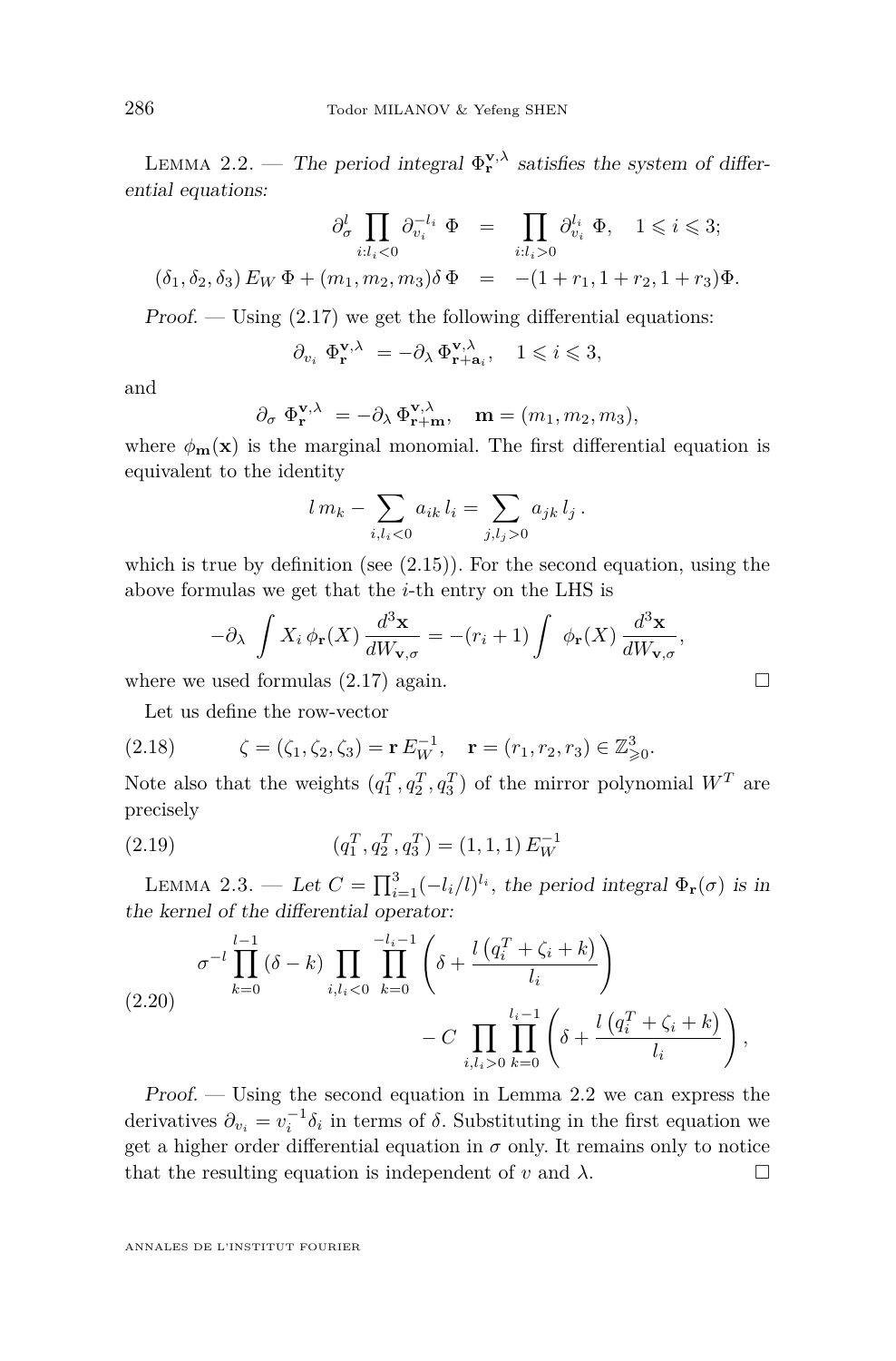#### <span id="page-17-3"></span><span id="page-17-1"></span>2.4.2. Picard-Fuchs equation

Let  $q_0^T = 0, l_0 = -l, \zeta_0 = 0$ , and set

(2.21) 
$$
\beta_{i,k} = \frac{1}{l_i} (q_i^T + \zeta_i + k), \quad 0 \le k \le |l_i| - 1.
$$

The differential operator in [\(2.20\)](#page-16-1) is the product of a Bessel differential operator

$$
(2.22)\qquad \qquad \prod_{i,k}(\delta+l\,\beta_{i,k})
$$

and an operator of the form

<span id="page-17-0"></span>(2.23) 
$$
\prod_{i',k'} (\delta + l \,\beta_{i',k'}) - C \sigma^l \prod_{i'',k''} (\delta + l \,\beta_{i'',k''}).
$$

This is done by factoring out the common left divisors in the two summands. There is no pair  $(i', k')$  and  $(i'', k'')$  in the operator [\(2.23\)](#page-17-0), such that,  $\beta_{i',k'}$ +  $1 = \beta_{i^{\prime\prime},k^{\prime\prime}}.$ 

<span id="page-17-4"></span>LEMMA 2.4. — The numbers  $(2.21)$  satisfy the following identity:

$$
\sum_{i:l_i>0}\sum_{k=0}^{l_i-1}\beta_{i,k}-\sum_{0\leq j\leqslant 3:l_j<0}\sum_{k'=0}^{-l_j-1}(1+\beta_{j,k'})=\deg \phi_{\mathbf{r}}.
$$

Proof. — By definition

$$
LHS = \sum_{i:l_i>0} \left( \frac{l_i - 1}{2} + q_i^T + \zeta_i \right) - \sum_{j;l_j<0} \left( -l_j - \frac{-l_j - 1}{2} - q_j^T - \zeta_j \right) - \frac{l-1}{2}
$$

$$
= \sum_{i=0}^3 \left( q_i^T + \zeta_i + \frac{l_i - 1}{2} \right) - \frac{l-1}{2} = \sum_{i=1}^3 \zeta_i = \deg \phi_r.
$$

As a consequence, we get a proof of Lemma [2.1.](#page-12-2)

Proof of Lemma [2.1.](#page-12-2) — To begin with, Lemma [2.3](#page-16-2) (with  $\zeta_i = 0$ ) implies (2.24)

<span id="page-17-2"></span>
$$
\prod_{i:\,l_i < 0} \prod_{k=0}^{-l_i - 1} \left( \delta + \frac{l}{l_i} (q_i^T + k) \right) \Phi = C \sigma^l \prod_{i:\,l_i > 0} \prod_{k=0}^{l_i - 1} \left( \delta + \frac{l(q_i^T + k)}{l_i} \right) \Phi.
$$

The various values of  $q_i^T$  and  $l_i$  are listed in Tables [2.1,](#page-13-0) [2.2](#page-14-0) and [2.3.](#page-14-1) We make the following observations:

- If the RHS of [\(2.24\)](#page-17-2) contains a term  $\delta + j$  with  $j \in \mathbb{Z}, 1 \leq j \leq l 1$ , then the the reduced equation [\(2.23\)](#page-17-0) has the form that we claimed.
- For  $l = 3$ ,  $\delta + 1$  is always a factor of the RHS of [\(2.24\)](#page-17-2).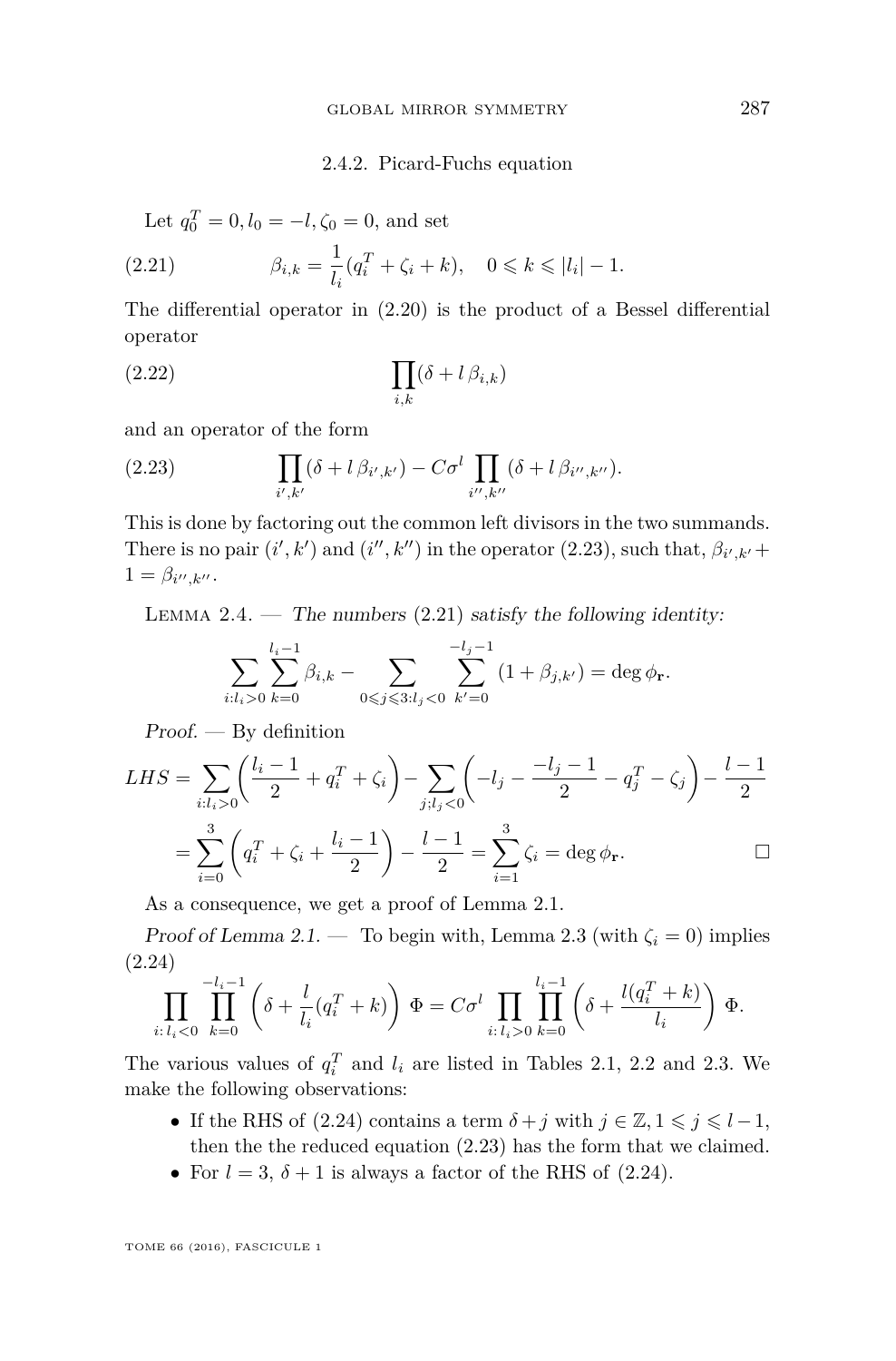• If  $l_i < 0$ , then for all  $0 \le k \le -l_i - 1$ ,  $l - \frac{l(q_i^T + k)}{l_i}$  is always a factor of the RHS of [\(2.24\)](#page-17-2).

This completes the proof of Lemma [2.1.](#page-12-2)  $\Box$ 

The action of the operator [\(2.23\)](#page-17-0) on a period integral is again a period integral. The latter is holomorphic at  $\sigma = 0$ ; therefore, if it is in the kernel of the Bessel operator  $(2.22)$ , it must be a polynomial in  $\sigma$ . But a non-zero period integral cannot be a polynomial. In other words the period  $\Phi_{\bf{r}}(\sigma)$ is a solution to the Picard-Fuchs equation corresponding to the differential operator [\(2.23\)](#page-17-0). In particular, we can check

<span id="page-18-3"></span>LEMMA 2.5. — If *W* is a Fermat simple elliptic singularity. Let  $x = C\sigma^l$ ; then either

<span id="page-18-4"></span>(2.25) 
$$
(1-x)\frac{\partial}{\partial x}\Phi_{\mathbf{r}} = (\deg \phi_{\mathbf{r}}) \Phi_{\mathbf{r}},
$$

or Φ**<sup>r</sup>** satisfies a hypergeometric equation

<span id="page-18-0"></span>(2.26) 
$$
x(1-x)\frac{\partial^2 \Phi_{\mathbf{r}}}{\partial x^2} + (\gamma_{\mathbf{r}} - (1+\alpha_{\mathbf{r}}+\beta_{\mathbf{r}}))x)\frac{\partial \Phi_{\mathbf{r}}}{\partial x} - (\alpha_{\mathbf{r}}\beta_{\mathbf{r}})\Phi_{\mathbf{r}} = 0,
$$

where the weights  $(\alpha_r, \beta_r, \gamma_r)$  follow from [\(2.23\)](#page-17-0) and satisfy

<span id="page-18-1"></span>(2.27) 
$$
\alpha_{\mathbf{r}} + \beta_{\mathbf{r}} - \gamma_{\mathbf{r}} = \deg \phi_{\mathbf{r}}.
$$

Moreover, for  $\mathbf{r} = \mathbf{0}$ ,  $\Phi_{\mathbf{r}}$  satisfies [\(2.26\)](#page-18-0) for all invertible simple elliptic singularities *W*.

The first part of the Lemma and the identity [\(2.27\)](#page-18-1) are corollaries of Lemma [2.4.](#page-17-4) Unfortunately, we do not have a general combinatorial rule to determine which indexes  $(i', k')$  and  $(i'', k'')$  should appear in  $(2.23)$ . In other words, the second part of the Lemma is proved by straightforward computation, case by case.

Example 2.6. — For  $W = X_1^6 + X_2^3 + X_3^2$ ,  $\phi_{\mathbf{m}} = X_1^4 X_2$ , since  $r_3 = 0$ , we write  $\mathbf{r} = (r_1, r_2)$  instead of  $(r_1, r_2, r_3)$ . The weights of the hypergeometric equations for Φ**<sup>r</sup>** are

(2.28) 
$$
(\alpha_{\mathbf{r}}, \beta_{\mathbf{r}}, \gamma_{\mathbf{r}}) = \left(\frac{1+r_1}{12}, \frac{7+r_1}{12}, \frac{2-r_2}{3}\right).
$$

#### **2.5. Givental's theory**

<span id="page-18-2"></span>The goal in this subsection is to define the total ancestor potential  $\mathscr{A}_{W}^{SG}(\mathbf{s})$  at semisimple point **s** for *W*. Following Givental, we introduce the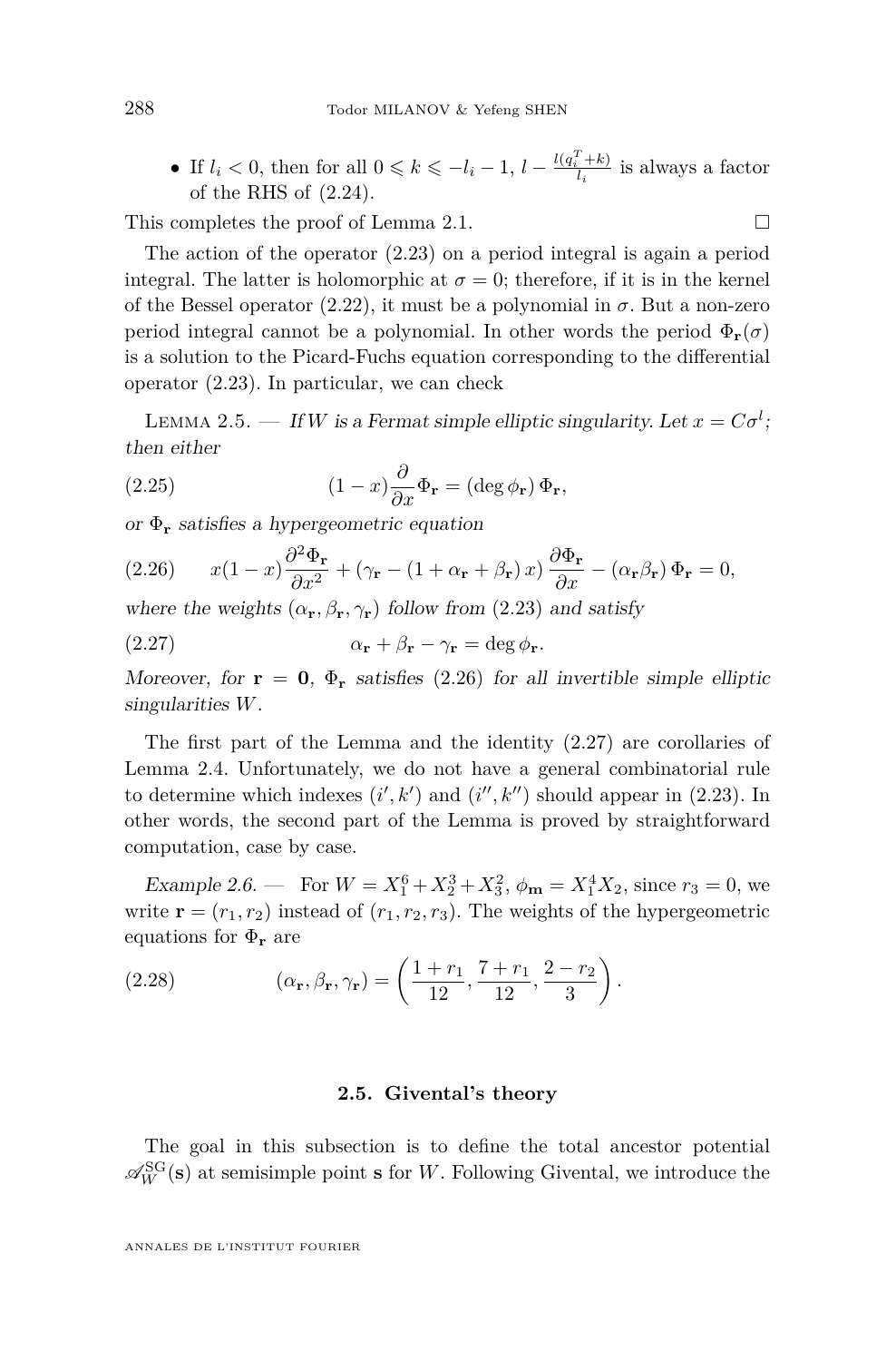| $\phi_{\bf r}$ |  | $X_1$                | $X_2$                                                                                                                                                                                                                                                                  | $X_1^2$    | $X_1X_2$ |
|----------------|--|----------------------|------------------------------------------------------------------------------------------------------------------------------------------------------------------------------------------------------------------------------------------------------------------------|------------|----------|
|                |  |                      | $\alpha_{\bf r}, \beta_{\bf r}, \gamma_{\bf r}$ $\frac{1}{6}, \frac{2}{3}, \frac{2}{3}$ $\frac{1}{12}, \frac{7}{12}, \frac{1}{3}$ $\frac{1}{4}, \frac{3}{4}, \frac{2}{3}$ $\frac{1}{6}, \frac{2}{3}, \frac{1}{3}$                                                      |            |          |
|                |  | $X_1^3$   $X_1^2X_2$ | $X_1^4$                                                                                                                                                                                                                                                                | $X_1^3X_2$ |          |
|                |  |                      | $\frac{1}{3}$ , $\frac{5}{6}$ , $\frac{2}{3}$ $\begin{array}{ c c c c c }\n\frac{1}{4}$ , $\frac{3}{4}$ , $\frac{1}{3}$ $\begin{array}{ c c c }\n\frac{5}{12}$ , $\frac{11}{12}$ , $\frac{2}{3}$ $\begin{array}{ c c c }\n\frac{1}{3}$ , $\frac{5}{6}$ , $\frac{1}{3}$ |            |          |

Table 2.4. Weights of periods for Fermat  $E_8^{(1,1)}$ 

vector space  $\mathcal{H} = \mathcal{Q}_W((z))$  of formal Laurent series in  $z^{-1}$  with coefficients in  $\mathscr{Q}_W$ , equipped with the symplectic structure

$$
\Omega(f(z),g(z)) = \operatorname{res}_{z=0}(f(-z),g(z))dz.
$$

Using the polarization  $\mathcal{H} = \mathcal{H}_+ \oplus \mathcal{H}_-,$  where  $\mathcal{H}_+ = \mathcal{Q}_W[z]$  and  $\mathcal{H}_- =$  $\mathscr{Q}_W[[z^{-1}]]z^{-1}$  we identify  $\mathcal H$  with the cotangent bundle  $T^*\mathcal H_+$ .

Let  $s \in \mathcal{S}$  be a semi-simple point, i.e., the critical values  $u_i$  of  $F$  (1  $\leq$  $i \leq \mu$ ) form locally near *s* a coordinate system. Let us also fix a path from  $0\in\mathcal{S}$  to  $s,$  so that we have a fixed branch of the flat coordinates. Then we have an isomorphism

$$
\Psi_{\mathbf{s}} : \mathbb{C}^{\mu} \to H, \quad e_i \mapsto \sqrt{\Delta_i} \, \partial_{u_i}
$$

where  $\Delta_i$  is determined by  $(\partial/\partial u_i, \partial/\partial u_j) = \delta_{ij}/\Delta_i$ . It is well known that Ψ**<sup>s</sup>** diagonalizes the Frobenius multiplication and the residue pairing, i.e.,

$$
e_i \bullet e_j = \sqrt{\Delta_i} e_i \delta_{i,j}, \quad (e_i, e_j) = \delta_{ij}.
$$

Let  $\mathcal{S}_{ss}$  be the set of all semi-simple points. The complement  $\mathcal{K} = \mathcal{S} \setminus \mathcal{S}_{ss}$ is an analytic hypersurface also known as the caustic. It corresponds to deformations, s.t., *F* has at least one non-Morse critical point. By definition

$$
\mathcal{S}_{\mathrm{ss}} \to \mathrm{Hom}_{\mathbb{C}}(\mathbb{C}^{\mu}, H), \quad \mathbf{s} \mapsto \Psi_{\mathbf{s}}
$$

is a multi-valued analytic map.

The system of differential equations [\(2.8\)](#page-11-0) and [\(2.9\)](#page-11-1) admits a unique formal asymptotical solution of the type

$$
\Psi_{\mathbf{s}}R_{\mathbf{s}}(z)e^{U_{\mathbf{s}}/z}, \quad R_{\mathbf{s}}(z) = 1 + R_{\mathbf{s},1}z + R_{\mathbf{s},2}z^2 + \cdots
$$

where  $U_{\mathbf{s}}$  is a diagonal matrix with entries  $u_1(\mathbf{s}), \ldots, u_\mu(\mathbf{s})$  on the diagonal and  $R_{\mathbf{s},k} \in \text{Hom}_{\mathbb{C}}(\mathbb{C}^{\mu}, \mathbb{C}^{\mu})$ . We refer to [\[14,](#page-59-16) [21\]](#page-59-10) for more details and proofs.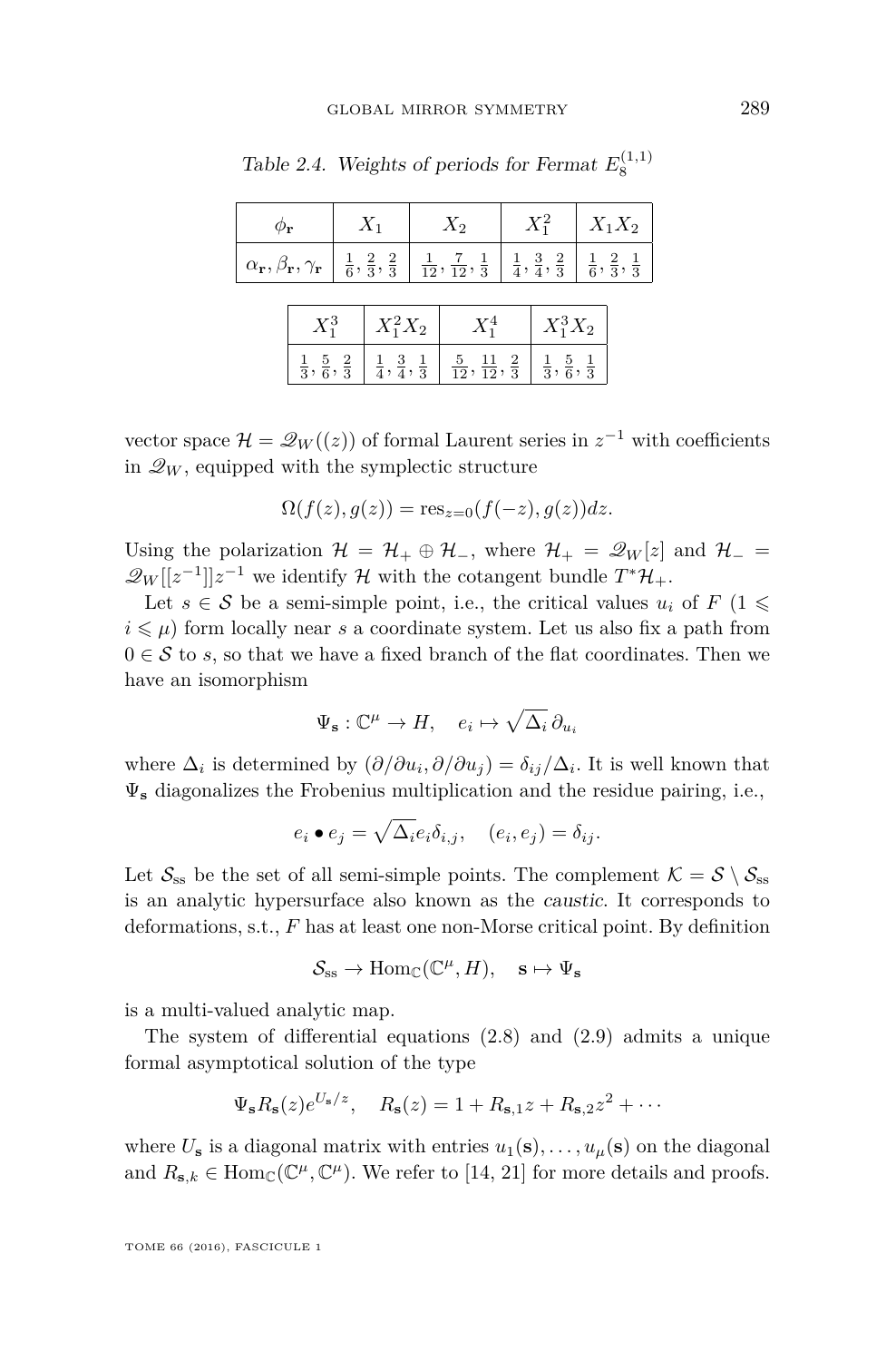#### 2.5.1. The quantization formalism

Let us fix a Darboux coordinate system on  $\mathcal H$  given by the linear functions  $q_k^i$ ,  $p_{k,i}$  defined as follows:

$$
q_k^i(\mathbf{f}) = \Omega(dt_i(-z)^{-k-1}, \mathbf{f}), \quad p_{k,i}(\mathbf{f}) = -\Omega(\partial_i z^k, \mathbf{f}), \quad \mathbf{f} \in \mathcal{H},
$$

where  $\{dt_i\}_{i\in\mathfrak{R}}$  is a basis of *H* dual to  $\{\partial_i\}$  with respect to the residue pairing.

If  $R = e^{A(z)}$ , where  $A(z)$  is an infinitesimal symplectic transformation, then we define  $\widehat{R}$  as follows. Since  $A(z)$  is infinitesimal symplectic, the map  $f \in \mathcal{H} \mapsto Af \in \mathcal{H}$  defines a Hamiltonian vector field with Hamiltonian given by the quadratic function  $h_A(\mathbf{f}) = \frac{1}{2}\Omega(A\mathbf{f}, \mathbf{f})$ . By definition, the quantization of  $e^A$  is given by the differential operator  $e^{h_A}$ , where the quadratic Hamiltonians are quantized according to the following rules:

$$
(p_{k',e'}p_{k'',e''})^{\widehat{}} = \hbar \frac{\partial^2}{\partial q_{k'}^{e'} \partial q_{k''}^{e''}}, \quad (p_{k',e'}q_{k''}^{e''})^{\widehat{}} = (q_{k''}^{e''}p_{k',e'})^{\widehat{}} = q_{k''}^{e''} \frac{\partial}{\partial q_{k'}^{e'}},
$$

$$
(q_{k'}^{e'}q_{k''}^{e''})^{\widehat{}} = q_{k'}^{e'}q_{k''}^{e''}/\hbar.
$$

Note that the quantization defines a projective representation of the Poisson Lie algebra of quadratic Hamiltonians:

$$
[\widehat{F}, \widehat{G}] = \{F, G\}^{\widehat{\frown}} + C(F, G),
$$

where *F* and *G* are quadratic Hamiltonians and the values of the cocycle *C* on a pair of Darboux monomials is non-zero only in the following cases:

(2.29) 
$$
C(p_{k',e'}p_{k'',e''}, q_{k'}^{e'}q_{k''}^{e''}) = \begin{cases} 1 & \text{if } (k',e') \neq (k'',e''),\\ 2 & \text{if } (k',e') = (k'',e''). \end{cases}
$$

2.5.2. The total ancestor potential

By definition, the Kontsevich-Witten tau-function is the following generating series:

(2.30) 
$$
\mathcal{D}_{\rm pt}(\hbar; q(z)) = \exp\Big(\sum_{g,n} \frac{1}{n!} \hbar^{g-1} \int_{\overline{\mathcal{M}}_{g,n}} \prod_{i=1}^n (q(\psi_i) + \psi_i)\Big),
$$

where  $q(z) = \sum_{k} q_k z^k$ ,  $(q_0, q_1, \ldots)$  are formal variables,  $\psi_i$   $(1 \leq i \leq n)$  are the first Chern classes of the cotangent line bundles on  $\overline{\mathcal{M}}_{g,n}$ . The function is interpreted as a formal series in  $q_0, q_1 + 1, q_2, \ldots$  whose coefficients are Laurent series in  $\hbar$ ...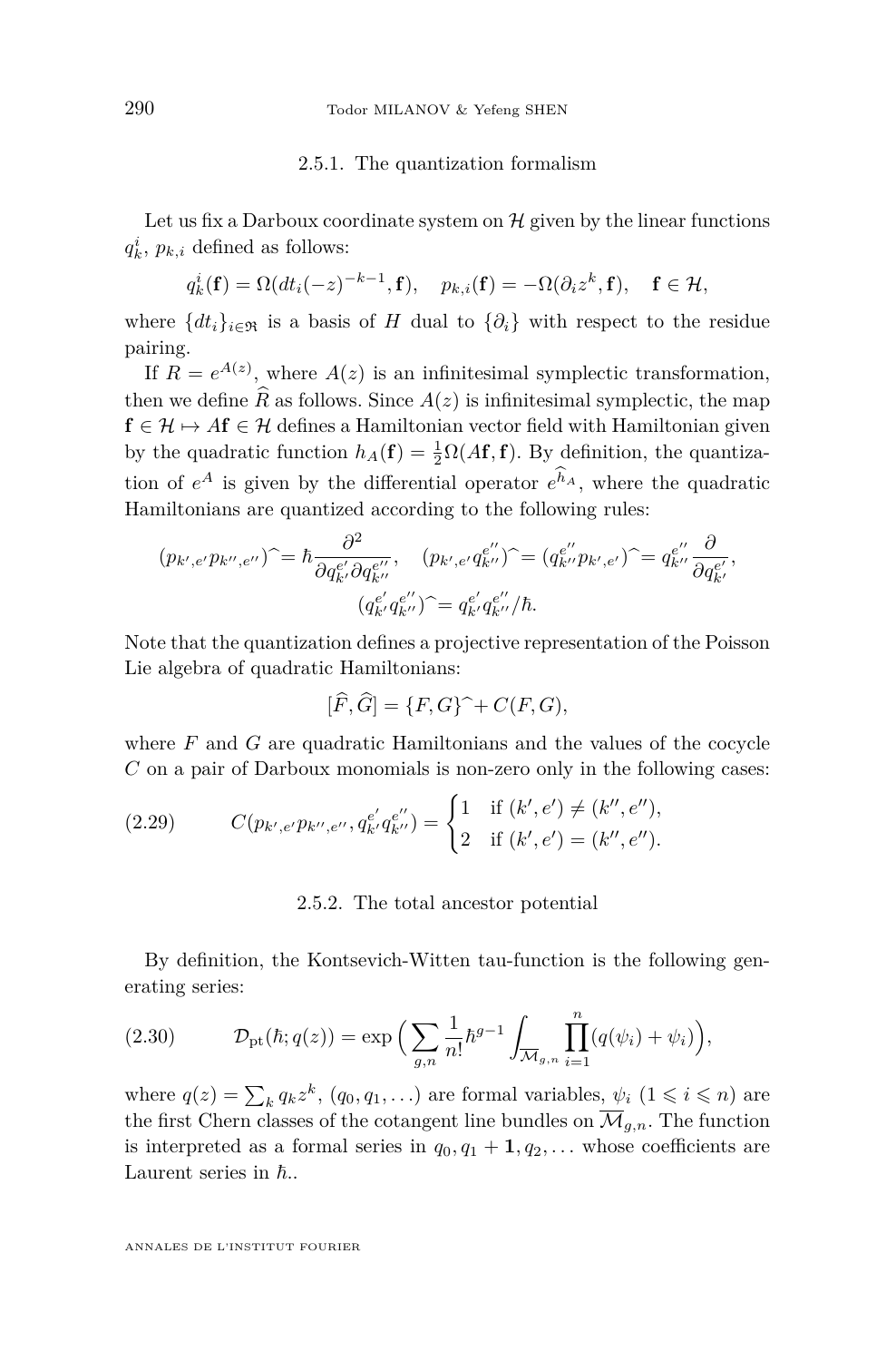Let  $s \in \mathcal{S}_{ss}$  be a semi-simple point. Motivated by Gromov–Witten theory Givental introduced the notion of the total ancestor potential of a semisimple Frobenius structure (see [\[21,](#page-59-10) [20\]](#page-59-11)). In our settings, the definition takes the form

<span id="page-21-1"></span>(2.31) 
$$
\mathscr{A}_{W}^{SG}(\mathbf{s}) = \mathscr{A}_{\mathbf{s}}(\hbar; \mathbf{q}) := \widehat{\Psi}_{\mathbf{s}} \widehat{R}_{\mathbf{s}} e^{\widehat{U_{\mathbf{s}}/z}} \prod_{i=1}^{\mu} \mathcal{D}_{\mathrm{pt}}(\hbar \Delta_i(\mathbf{s}); {^i\mathbf{q}(z)\sqrt{\Delta_i(\mathbf{s})}})
$$

where

$$
\mathbf{q}(z) = \sum_{k=0}^{\infty} \sum_{j \in \mathfrak{R}} q_k^j z^k \partial t_j, \quad {}^{i}\mathbf{q}(z) = \sum_{k=0}^{\infty} {}^{i}q_k z^k.
$$

The quantization  $\widehat{\Psi_s}$  is interpreted as the change of variables

(2.32) 
$$
\sum_{i=1}^{\mu} {}^{i} \mathbf{q}(z) e_i = \Psi_{\mathbf{s}}^{-1} \mathbf{q}(z) \text{ i.e. } {}^{i} q_k \sqrt{\Delta_i} = \sum_{j \in \mathfrak{R}} (\partial u^i / \partial t_j) q_k^j.
$$

#### <span id="page-21-0"></span>**3. Geometric limits: GW theory and FJRW theory**

The proof of Theorem [1.4](#page-7-1) relies on a certain reconstruction property of the mirror GW invariants and FJRW invariants. All the invariants are defined by intersections of cohomologies on  $\overline{\mathcal{M}}_{q,n}$  associated with some Cohomological Field Theory (CohFT). According to Krawitz–Shen [\[25\]](#page-59-12), starting with a certain initial set of 3- and 4-point genus-0 correlators, we can determine the remaining invariants using only the axioms of a CohFT. The goal in this section is to introduce the CohFTs relevant for Theorem [1.4](#page-7-1) and to compute explicitly the initial data of correlators needed for the reconstruction.

#### **3.1. Cohomological Field Theories**

Let *H* be a vector space of dimension *N* with a unit **1** and a nondegenerate pairing *η*. Without loss of generality, we always fix a basis of *H*, say  $\mathscr{S} := \{\partial_i, i = 0, \ldots, N-1\}$ , and we set  $\partial_0 = \mathbf{1}$ . Let  $\{\partial^j\}$  be the dual basis such that  $\eta(\partial_i, \partial_j) = \delta_i^j$ . A CohFT  $\Lambda$  is a set of multi linear maps  $\{\Lambda_{q,n}\}\$ , for each stable genus *g* curve with *n* marked points, i.e.,  $2q - 2 + n > 0$ ,

$$
\Lambda_{g,n}: H^{\otimes n} \longrightarrow H^*(\overline{\mathcal{M}}_{g,n}, \mathbb{C}).
$$

Furthermore, Λ satisfies a set of axioms (CohFT axioms) described below: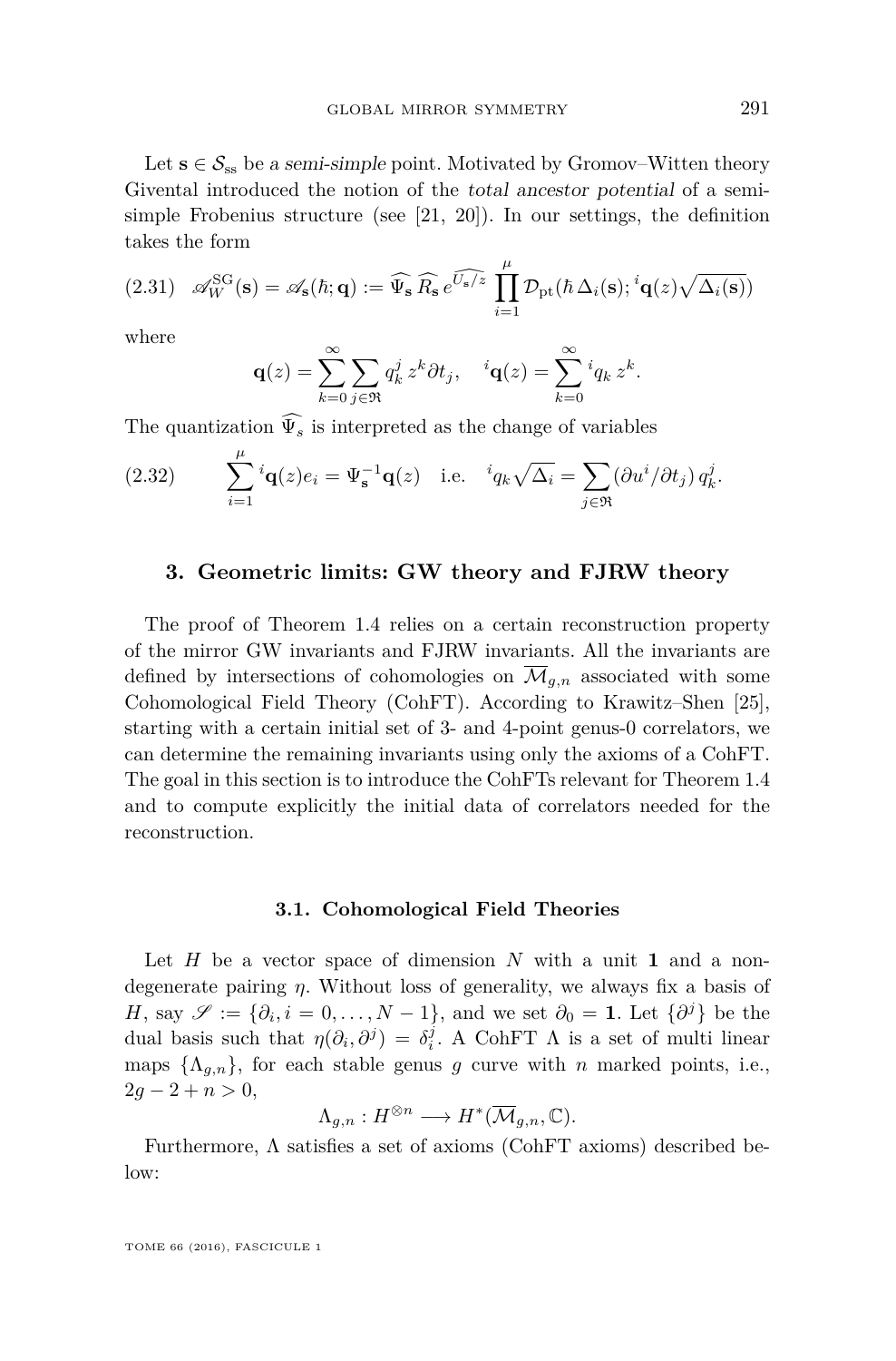(1) (*S<sub>n</sub>*-invariance) For any  $\sigma \in S_n$ , and  $\gamma_1, \ldots, \gamma_n \in H$ , then

$$
\Lambda_{g,n}(\gamma_{\sigma(1)},\ldots,\gamma_{\sigma(n)})=\Lambda_{g,n}(\gamma_1,\ldots,\gamma_n).
$$

(2) (Gluing tree) Let

$$
\rho_{tree}: \overline{\mathcal{M}}_{g_1, n_1+1} \times \overline{\mathcal{M}}_{g_2, n_2+1} \to \overline{\mathcal{M}}_{g, n}
$$

where  $g = g_1 + g_2, n = n_1 + n_2$ , be the morphism induced from gluing the last marked point of the first curve and the first marked point of the second curve; then

$$
\rho_{tree}^*(\Lambda_{g,n}(\gamma_1,\ldots,\gamma_n)) = \sum_{\alpha,\beta \in \mathscr{S}} \Lambda_{g_1,n_1+1}(\gamma_1,\ldots,\gamma_{n_1},\alpha) \eta^{\alpha,\beta} \Lambda_{g_2,n_2+1}(\beta,\gamma_{n_1+1},\ldots,\gamma_n).
$$

Here  $(\eta^{\alpha,\beta})_{N\times N}$  is the inverse matrix of  $(\eta(\alpha,\beta))_{N\times N}$ . (3) (Gluing loop) Let

$$
\rho_{loop}: \overline{\mathcal{M}}_{g-1,n+2} \to \overline{\mathcal{M}}_{g,n},
$$

be the morphism induced from gluing the last two marked points; then

$$
\rho_{loop}^*(\Lambda_{g,n}(\gamma_1,\ldots,\gamma_n)) = \sum_{\alpha,\beta \in \mathscr{S}} \Lambda_{g-1,n+2}(\gamma_1,\ldots,\gamma_n,\alpha,\beta) \eta^{\alpha,\beta}.
$$

(4) (Pairing)

$$
\int_{\overline{\mathcal{M}}_{0,3}} \Lambda_{0,3}(\mathbf{1}, \gamma_1, \gamma_2) = \eta(\gamma_1, \gamma_2).
$$

If in addition the following axiom holds:

(5) (Flat identity) Let  $\pi : \overline{\mathcal{M}}_{q,n+1} \to \overline{\mathcal{M}}_{q,n}$  be the forgetful morphism; then

$$
\Lambda_{g,n+1}(\gamma_1,\ldots,\gamma_n,\mathbf{1})=\pi^*\Lambda_{g,n}(\gamma_1,\ldots,\gamma_n).
$$

then we say that  $\Lambda$  is a CohFT with a flat identity.

If  $\Lambda$  is a CohFT; then there is a natural formal family of CohFTs  $\Lambda(t)$ . Namely,

$$
\Lambda(\mathbf{t})_{g,n}(\gamma_1,\ldots,\gamma_n)=\sum_{k=0}^{\infty}\frac{1}{k!}\,\pi_*\left(\Lambda_{g,n+k}(\gamma_1,\ldots,\gamma_n,\mathbf{t},\ldots,\mathbf{t})\right),
$$

where  $\pi : \overline{\mathcal{M}}_{g,n+k} \to \overline{\mathcal{M}}_{g,n}$  is the morphism forgetting the last *k* marked points. Note that  $\Lambda(t)_{0,3}$  induces a family of Frobenius multiplications  $\bullet_t$ on  $(H, \eta)$ , defined by

<span id="page-22-0"></span>(3.1) 
$$
\eta(\alpha \bullet_{\mathbf{t}} \beta, \gamma) = \int_{\overline{\mathcal{M}}_{0,3}} \Lambda(\mathbf{t})_{0,3}(\alpha, \beta, \gamma).
$$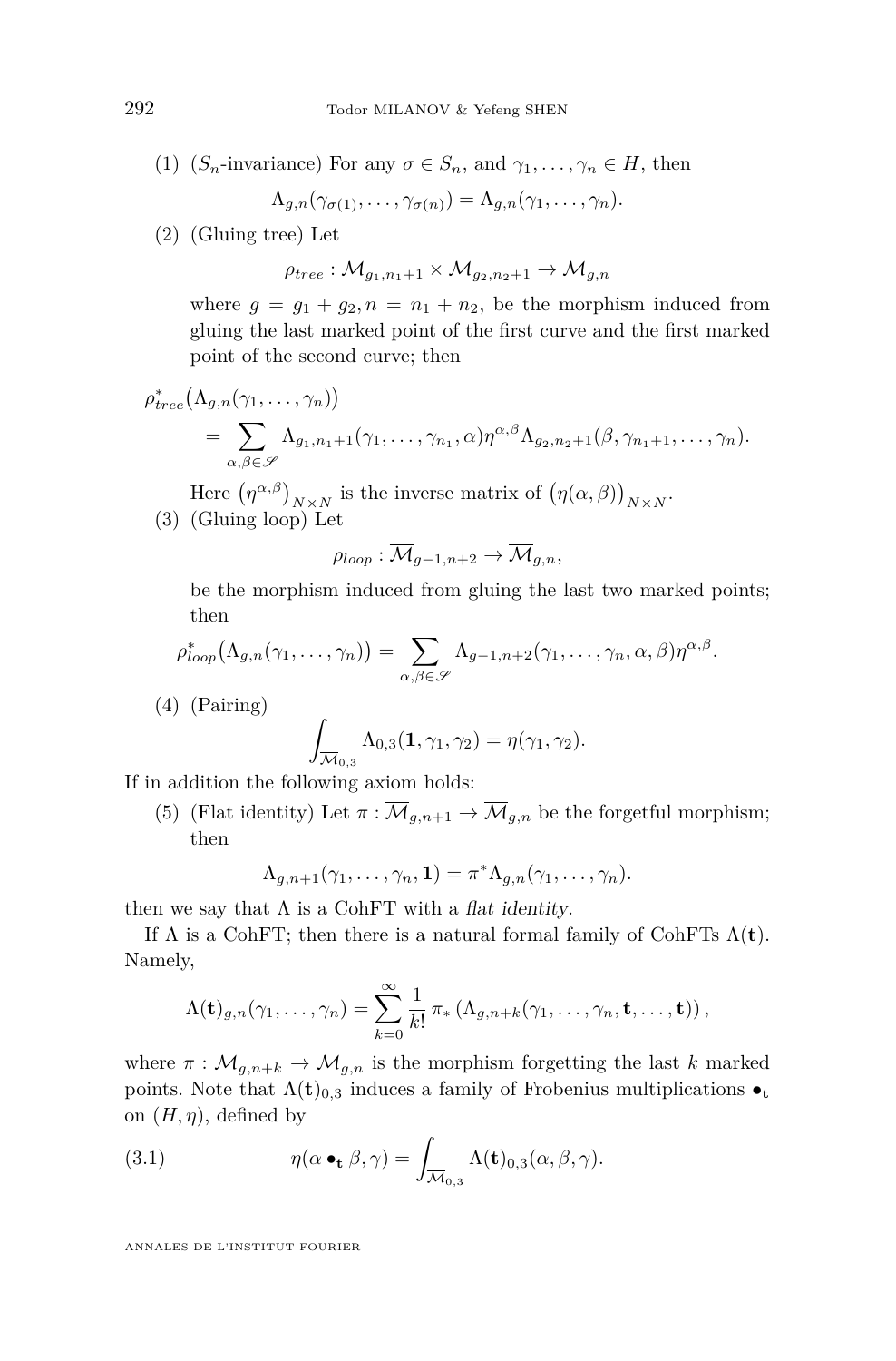It is well known that [\[28\]](#page-59-19) the genus-0 part of the CohFT  $\{\Lambda(t)_{0,n}\}\$ is equivalent to a Frobenius manifold  $(H, \eta, \bullet_t)$ , in the sense of Dubrovin [\[14\]](#page-59-16). We call the vector space *H* the state space of the CohFT.

3.1.1. The total ancestor potential of a CohFT

For a given CohFT  $\Lambda$ , the correlator functions are by definition the following formal series in  $t \in H$ :

<span id="page-23-0"></span>
$$
(3.2)\ \left\langle \alpha_1 \cdot \psi_1^{k_1}, \ldots, \alpha_n \cdot \psi_n^{k_n} \right\rangle_{g,n}^{\Lambda}(\mathbf{t}) = \int_{\overline{\mathcal{M}}_{g,n}} \Lambda(\mathbf{t})_{g,n}(\alpha_1, \ldots, \alpha_n) \psi_1^{k_1} \ldots \psi_n^{k_n},
$$

where  $\psi_i$  is the *i*-th psi class on  $\overline{\mathcal{M}}_{g,n}$ ,  $\alpha_i \in H$ , and  $k_i \in \mathbb{Z}_{\geqslant 0}$ . The value of a correlator function at  $t = 0$  is called simply a *correlator*. We call g the genus of the correlator function and each  $\alpha_i \cdot \psi_i^{k_i}$  is called a descendant (resp. non-descendant) insertion if  $k_i > 0$  (resp.  $k_i = 0$ ).

For each basis  $\{\partial_i\}$  in *H*, we fix a sequence of formal variables  $\{q_k^i\}_{k=0}^\infty$ and define

$$
\mathbf{q}(z) = \sum_{k=0}^{\infty} \sum_{i=0}^{N-1} q_k^i \, \partial_i \, z^k \, ;
$$

then the genus-*g* ancestor potential is the following generating function:

$$
\mathscr{F}_{g}^{\Lambda(\mathbf{t})}(\mathbf{q}) := \sum_{n} \frac{1}{n!} \Big\langle \mathbf{q}(\psi_1) + \psi_1, \ldots, \mathbf{q}(\psi_n) + \psi_n \Big\rangle_{g,n}^{\Lambda}(\mathbf{t}),
$$

where each correlator should be expanded multi linearly in **q** and the resulting correlators are evaluated according to [\(3.2\)](#page-23-0). Let us point out that we have assumed that the CohFT has a flat identity  $\mathbf{1} \in H$  and we have incorporated the dilaton shift in our function, so that  $\mathscr{F}_g^{\Lambda(t)}$  is a formal series in  $q_k$ ,  $k \neq 1$  and  $q_1 + 1$ . Finally, the total ancestor potential of a CohFT  $\Lambda(t)$  is defined by

(3.3) 
$$
\mathscr{A}^{\Lambda(\mathbf{t})}(\hbar; \mathbf{q}) := \exp \left( \sum_{g=0}^{\infty} \hbar^{2g-2} \mathscr{F}_{g}^{\Lambda(\mathbf{t})}(\mathbf{q}) \right).
$$

## <span id="page-23-1"></span>**3.2. GW theory of elliptic orbifold**  $\mathbb{P}^1$

<span id="page-23-2"></span>Let  $\mathcal{X} := \mathbb{P}^1_{a_1, a_2, a_3}$  be the orbifold- $\mathbb{P}^1$  with 3 orbifold points, such that, the i-th one has isotropy group  $\mathbb{Z}/a_i\mathbb{Z}$ . We are interested in 3 cases:  $(a_1, a_2, a_3)$  =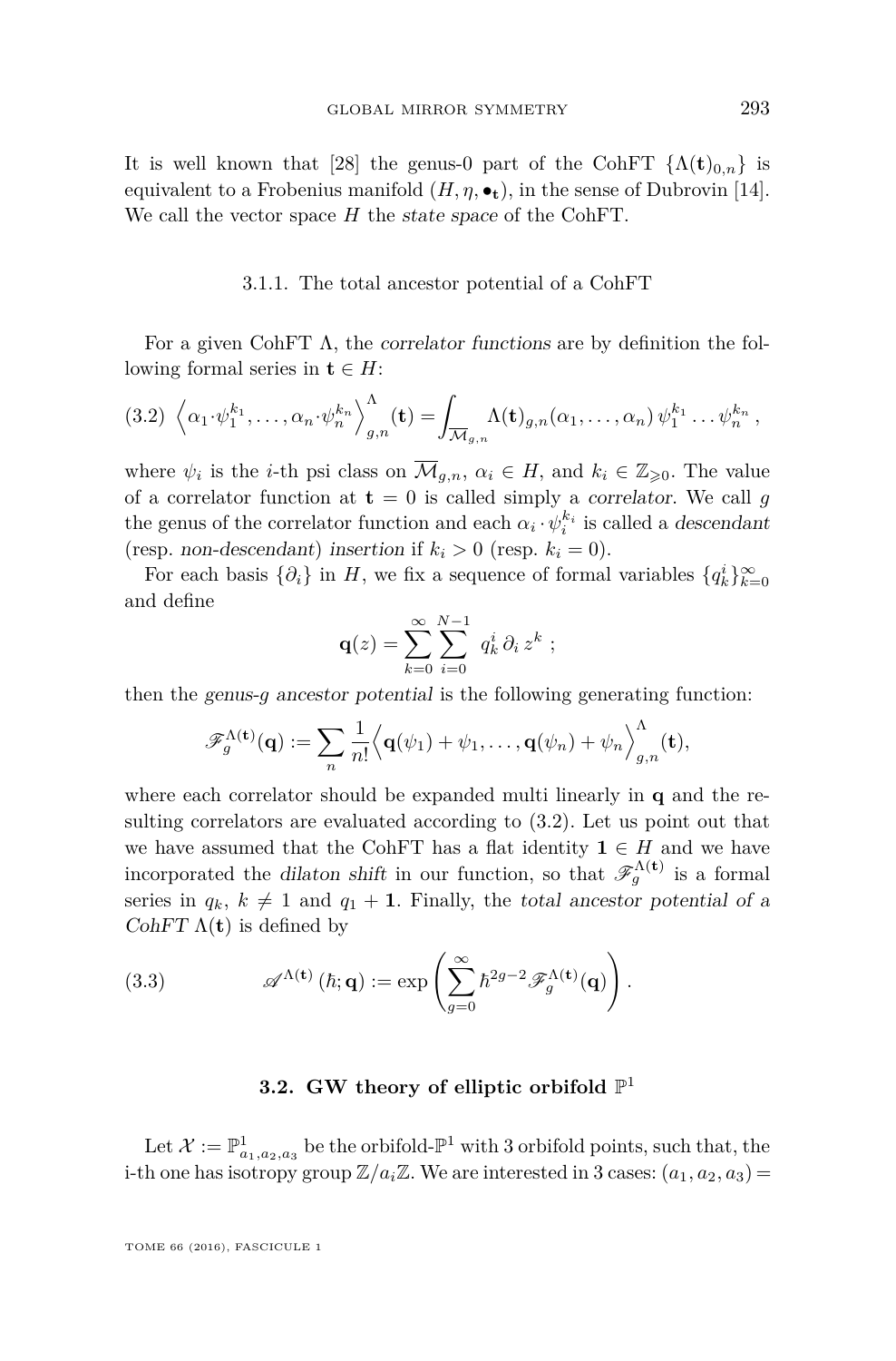$(3, 3, 3), (4, 4, 2), (6, 3, 2)$ . Together with  $\mathbb{P}^1_{2,2,2,2,2}$ , they correspond to orbifold- $\mathbb{P}^1$ s that are quotients of an elliptic curve by a finite group. The Chen-Ruan cohomology  $H_{\text{CR}}^*(\mathbb{P}^1_{a_1,a_2,a_3})$  has the following form:

$$
H_{\rm CR}^*(\mathbb{P}^1_{a_1,a_2,a_3})=\bigoplus_{i=1}^3\bigoplus_{j=1}^{a_i-1}\mathbb{C}[\Delta_{ij}]\bigoplus\mathbb{C}[\Delta_{01}]\bigoplus\mathbb{C}[\Delta_{02}].
$$

where  $\Delta_{01} = 1$  and  $\Delta_{02}$  is the Poincaré dual to a point. The classes  $\Delta_{ij}$  (1  $i \leqslant 3, 1 \leqslant j \leqslant a_i - 1$ ) are in one-to-one correspondence with the twisted sectors. The latter are just orbifold points, and we define  $\Delta_{ij}$  to be the unit in the cohomology of the corresponding twisted sector. Our index makes the complex degrees

$$
\deg \Delta_{ij} = j/a_i, \quad 1 \leqslant i \leqslant 3, \quad 1 \leqslant j \leqslant a_i - 1.
$$

 $\mathcal{X}$  is a compact Kähler orbifold. Let  $\overline{\mathcal{M}}_{g,n,d}^{\mathcal{X}}$  be the moduli space of degree- $d$ stable maps from a genus-*g* orbi-curve, equipped with *n* marked points, to  $\mathcal{X}$ . Let us denote by  $\pi$  the forgetful map, and by ev<sub>i</sub> the evaluation at the *i*-th marked point

$$
\overline{\mathcal{M}}_{g,n} \ \ \overset{\pi}{\longleftarrow} \ \ \overline{\mathcal{M}}^{\mathcal{X}}_{g,n+k,d} \ \ \overset{\text{ev}_i}{\longrightarrow} \ \ I\mathcal{X} \ .
$$

The moduli space is equipped with a virtual fundamental cycle  $[\overline{\mathcal{M}}_{g,n,d}^{\mathcal{X}}]$ . Let the maps  $(\Lambda^{\mathcal{X}})_{g,n,d}: H^*_{CR}(\mathbb{P}^1_{a_1,a_2,a_3})^{\otimes n} \longrightarrow H^*(\overline{\mathcal{M}}_{g,n};\mathbb{C})$  be defined by

$$
(\Lambda^{\mathcal{X}})_{g,n,d}(\alpha_1,\ldots,\alpha_n):=\pi_*\left([\overline{\mathcal{M}}_{g,n,d}^{\mathcal{X}}]\cap\prod_{i=1}^n \mathrm{ev}_i^*(\alpha_i)\right).
$$

Then the set of maps

$$
\left\{ (\Lambda^{\mathcal{X}})_{g,n} := \sum_{d} (\Lambda^{\mathcal{X}})_{g,n,d} q^d \right\}
$$

form a CohFT with state space  $H_{CR}^*(\mathbb{P}^1_{a_1,a_2,a_3})$ , where  $q = e^{t_{02}}$  and  $t_{02}$ parametrizes the class  $\Delta_{02}$ . The total ancestor potential  $\mathscr{A}_{\chi}^{\text{GW}}$  of X is by definition [\(3.3\)](#page-23-1) the total ancestor potential of the CohFT  $\Lambda^{\mathcal{X}}(\mathbf{t} = \mathbf{0})$ . For more details on orbifold Gromov–Witten theory, we refer to [\[6\]](#page-58-5). We will use the ancestor Gromov-Witten invariants of  $X$  that is defined by the maps  $(\Lambda^{\mathcal{X}})_{q,n,d},$ 

$$
\left\langle \alpha_1 \cdot \psi_1^{k_1}, \ldots, \alpha_n \cdot \psi_n^{k_n} \right\rangle_{g,n,d} = \int_{\overline{\mathcal{M}}_{g,n}} (\Lambda^{\mathcal{X}})_{g,n,d}(\alpha_1, \ldots, \alpha_n) \psi_1^{k_1} \ldots \psi_n^{k_n}.
$$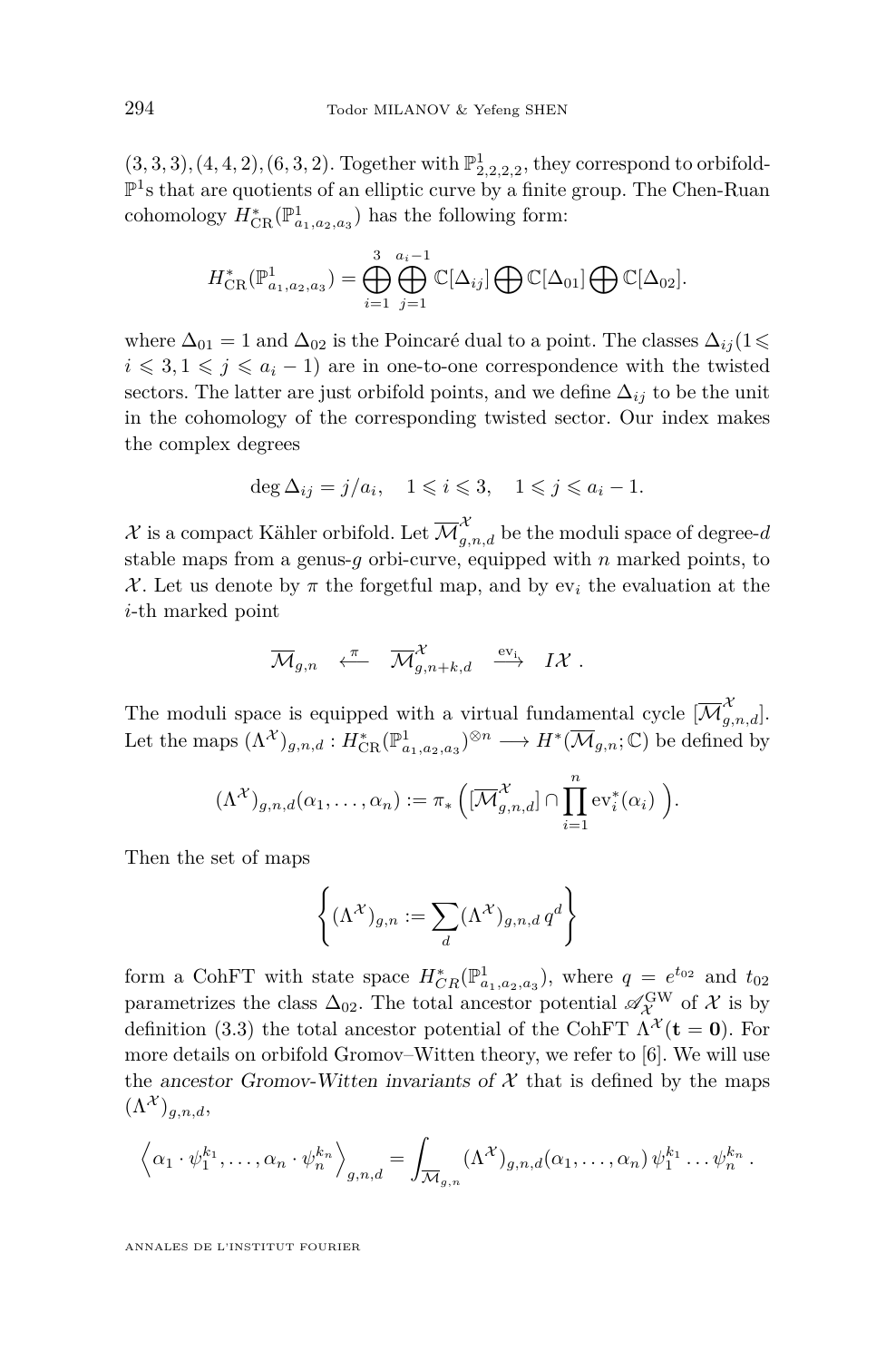For  $\mathbb{P}^1_{a_1, a_2, a_3}$ , the orbifold Poincaré pairing takes the form

<span id="page-25-1"></span>(3.4) 
$$
\left\langle \Delta_{i_1 j_1}, \Delta_{i_2 j_2} \right\rangle = \begin{cases} \left( \delta_{i_1, i_2} \delta_{j_1 + j_2, a_k} \right) / a_k, & k = i_1, i_1 + i_2 \neq 0; \\ \delta_{j_1 + j_2, 3}, & i_1 = i_2 = 0. \end{cases}
$$

It is easy to compute that the above 3-point correlators are

<span id="page-25-2"></span>
$$
\begin{aligned}\n\left\langle \Delta_{i_1 j_1}, \Delta_{i_2 j_2}, \Delta_{i_3 j_3} \right\rangle_{0,3,0} \\
(3.5) \quad &= \begin{cases}\n1/a_k, & i_1 = i_2 = i_3 = k \in \{1, 2, 3\}, & j_1 + j_2 + j_3 = a_k; \\
\left\langle \Delta_{i_2 j_2}, \Delta_{i_3 j_3} \right\rangle, & (i_1, j_1) = (0, 1); \\
0, & \text{otherwise.}\n\end{cases}\n\end{aligned}
$$

Recall the Chen-Ruan orbifold cup product  $\bullet$  on  $H^*_{CR}(\mathbb{P}^1_{a_1,a_2,a_3};\mathbb{C})$  is defined by pairing and 3-point correlators [\(3.1\)](#page-22-0). According to Krawitz and Shen [\[25\]](#page-59-12), we have the following reconstruction result.

<span id="page-25-0"></span>LEMMA 3.1. — The Gromov-Witten total ancestor potential  $\mathscr{A}^{\text{GW}}_{\mathcal{X}}$  of elliptic orbifold  $\mathcal{X} = \mathbb{P}^1_{3,3,3}, \mathbb{P}^1_{4,4,2}, \mathbb{P}^1_{6,3,2}$  is determined by the following initial data: the Poincaré pairing, the Chen-Ruan product, and the correlator  $\langle \Delta_{1,1}, \Delta_{2,1}, \Delta_{3,1} \rangle_{0,3,1}^{\mathcal{X}} = 1.$ 

In particular, using Lemma [3.1,](#page-25-0) one can construct a mirror map to identify the Gromov–Witten theory of the above orbifolds and the Saito– Givental theory associated to certain ISES (see [\[25,](#page-59-12) [30\]](#page-60-0)). The genus 0 reconstruction of the GW theory for those orbifolds are obtained by Satake and Takahashi independently [\[39\]](#page-60-8). Moreover, they also proved the isomorphism between the Frobenius manifold from Gromov-Witten theory of  $\mathbb{P}^1_{3,3,3}$  and Saito's Frobenius manifold of  $X_1^3 + X_2^3 + X_3^3 + \sigma X_1 X_2 X_3$  at  $\sigma = \infty$ .

On the other hand, since the mirror symmetry identifies the correlation functions with certain period integrals, by analyzing the monodromy of the period integrals, one can prove that the Gromov-Witten invariants are quasi-modular forms on some finite index subgroups of the modular group, [\[30,](#page-60-0) [32\]](#page-60-5). In particular, the non-zero, genus-0, 3-point correlators are modular forms of weight 1. Let us list the first few terms of their Fourier series. For  $\mathcal{X} = \mathbb{P}^1_{3,3,3}$ , the following correlators are weight-1 modular forms on  $\Gamma(3)$  (where  $q = e^{2\pi i \tau}$ )

$$
\begin{cases} \left\langle \Delta_{1,1}, \Delta_{2,1}, \Delta_{3,1} \right\rangle_{0,3} = q + q^4 + 2q^7 + 2q^{13} + \dots = \frac{\eta(9\tau)^3}{\eta(3\tau)} \\ \left\langle \Delta_{1,1}, \Delta_{1,1}, \Delta_{1,1} \right\rangle_{0,3} = 1/3 + 2q^3 + 2q^9 + 2q^{12} + \dots = \frac{3\eta(9\tau)^3 + \eta(\tau)^3}{3\eta(3\tau)}, \end{cases}
$$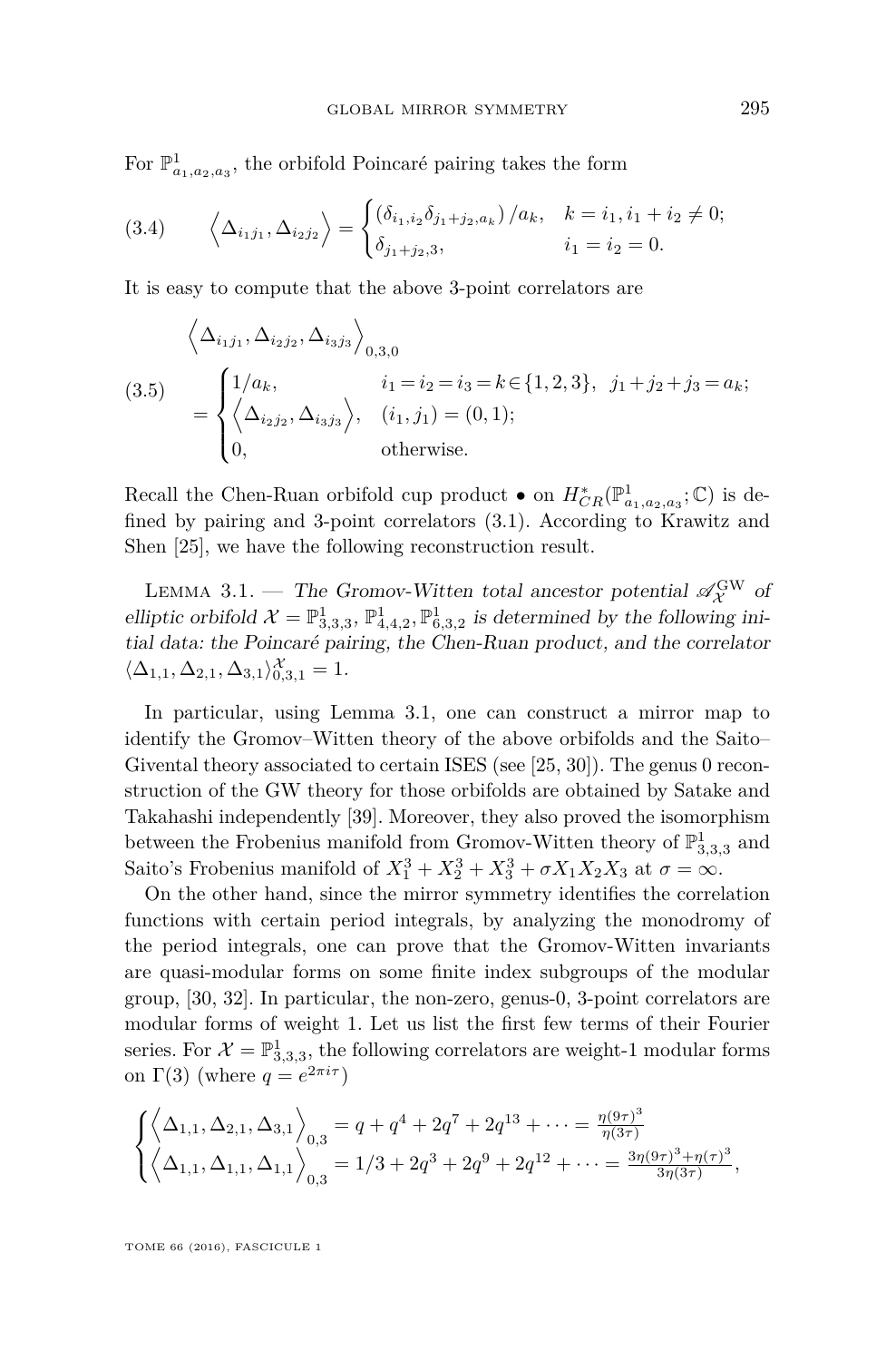For  $\mathcal{X} = \mathbb{P}^1_{4,4,2}$ , the following correlators are weight-1 modular forms on  $\Gamma(4),$ 

$$
\begin{cases} \left\langle \Delta_{1,1}, \Delta_{2,1}, \Delta_{3,1} \right\rangle_{0,3} = q + 2q^5 + q^9 + 2q^{13} + \cdots \\ \left\langle \Delta_{1,1}, \Delta_{1,1}, \Delta_{1,2} \right\rangle_{0,3} = 1/4 + q^4 + q^8 + q^{16} + \cdots \end{cases}
$$

For  $\mathcal{X} = \mathbb{P}^1_{6,3,2}$ , the following correlators are weight-1 modular forms on  $\Gamma(6)$ 

$$
\begin{cases} \left\langle \Delta_{1,1}, \Delta_{2,1}, \Delta_{3,1} \right\rangle_{0,3} = q + 2q^7 + 2q^{13} + 2q^{19} + \cdots \\ \left\langle \Delta_{1,1}, \Delta_{1,1}, \Delta_{1,4} \right\rangle_{0,3} = 1/6 + q^6 + q^{18} + q^{24} + \cdots \end{cases}
$$

#### <span id="page-26-0"></span>**3.3. FJRW theory of invertible simple elliptic singularities**

For any non-degenerate, quasi-homogeneous polynomial *W*, Fan–Jarvis– Ruan, following a suggestion of Witten, introduced a family of moduli spaces and constructed a virtual fundamental cycle. The latter gives rise to a cohomological field theory, which is now called the FJRW theory. We remark that FJRW theory is defined for a pair (*W, G*), where *W* is a quasi-homogeneous non-degenerate polynomial and  $G \subset G_W$  is a socalled admissible group when it contains the exponential grading element  $(\mathbf{e}[q_1], \cdots, \mathbf{e}[q_n]) \in G_W$  (see Proposition 2.3.5 in [\[16\]](#page-59-3)). In our paper, we make use of the FJRW theories associated with the invertible simple elliptic singularities, i.e., *W* is one of the polynomials in Table 1, and  $G = G_W$ . Let us briefly review the FJRW theory only for such *W* and refer to [\[16,](#page-59-3) [15\]](#page-59-4) for the general case and more details.

#### 3.3.1. FJRW vector space and axioms

Recall the group of diagonal symmetries *G<sup>W</sup>* of the polynomial *W* is  $G_W := \left\{ (\lambda_1, \lambda_2, \lambda_3) \in (\mathbb{C}^*)^3 \, \middle| \, W(\lambda_1 X_1, \lambda_2 X_2, \lambda_3 X_3) = W(X_1, X_2, X_3) \right\}.$ The FJRW state space  $\mathcal{H}_{W,G_W}$  (or  $\mathcal{H}_W$  for short) is the direct sum of all  $G_W$ -invariant relative cohomology:

(3.6) 
$$
\mathscr{H}_W := \bigoplus_{h \in G_W} H_h, \quad H_h := H^*(\mathbb{C}_h; W_h^{\infty}; \mathbb{C})^{G_W}.
$$

Here  $\mathbb{C}_h(h \in G_W)$  is the *h*-invariant subspace of  $\mathbb{C}^3$ ,  $W_h$  is the restriction of *W* to  $\mathbb{C}_h$  and  $\text{Re}W_h$  is the real part of  $W_h$ , and  $W_h^{\infty} = (\text{Re}W_h)^{-1}(M, \infty)$ , for some  $M \gg 0$ .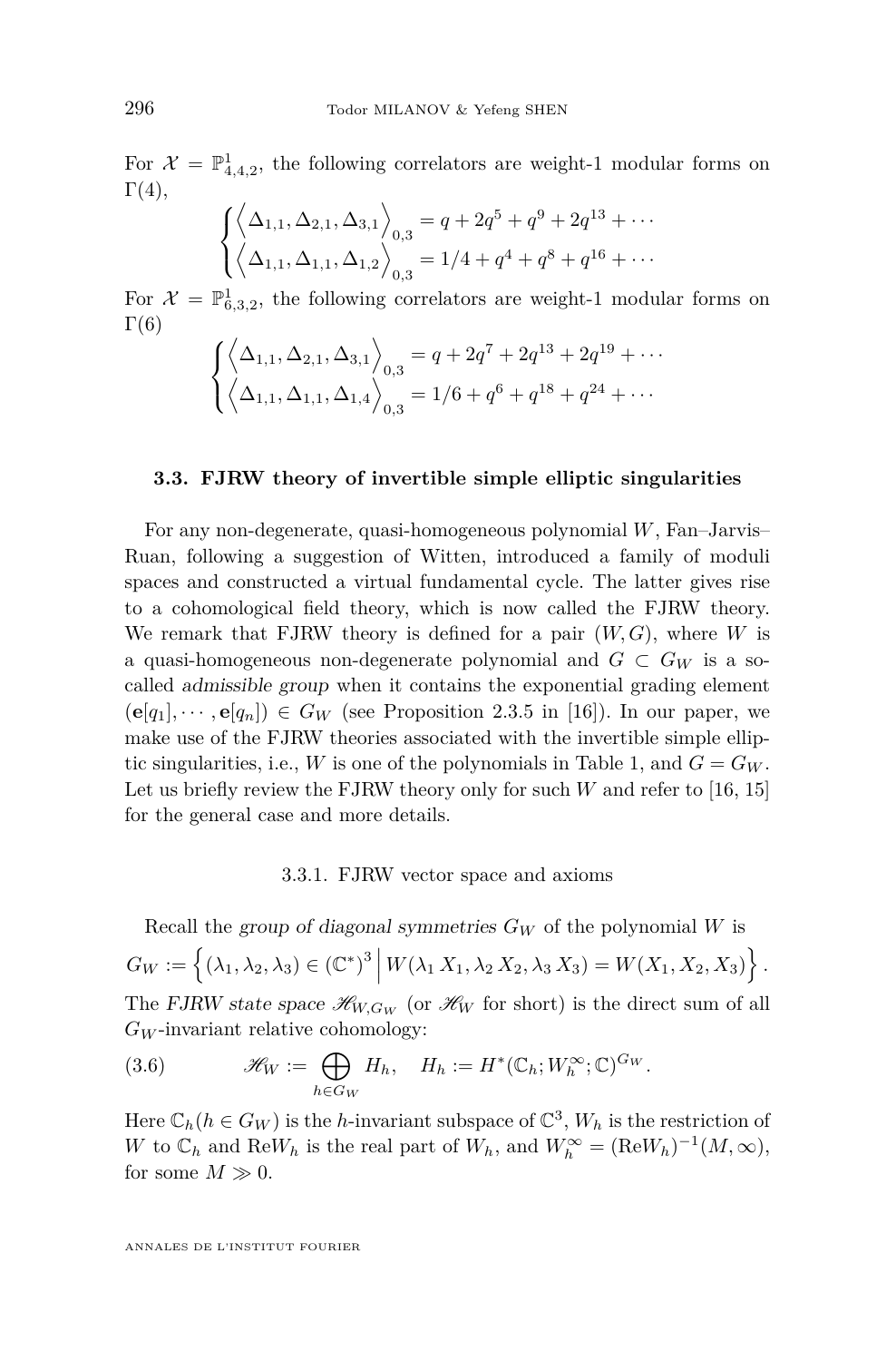The vector space  $H_h(h \in G_W)$  has a natural grading given by the degree of the relative cohomology classes. However, for the purposes of the FJRW theory we need a modification of the standard grading. Namely, for any  $\alpha \in H_h$ , we define

$$
\deg_W \alpha := \frac{\deg \alpha}{2} + \sum_{i=1}^3 (\Theta_i^h - q_i),
$$

This is half of deg<sub>*W*</sub>  $\alpha$  in [\[16\]](#page-59-3). deg  $\alpha$  is the degree of  $\alpha$  as a relative cohomology class in  $H^*(\mathbb{C}_h; W_h^{\infty}; \mathbb{C})$  and

$$
h = (\mathbf{e}[\Theta_1^h], \mathbf{e}[\Theta_2^h], \mathbf{e}[\Theta_3^h]) \in (\mathbb{C}^*)^3, \quad \Theta_i^h \in [0, 1) \cap \mathbb{Q}
$$

where for  $y \in \mathbb{R}$ , we put  $\mathbf{e}[y] := \exp(2\pi\sqrt{-1}y)$ . Clearly the numbers  $\Theta_i^h$  are uniquely determined from *h*. For any  $\alpha \in H_h$ , we define

$$
(3.7) \t\t \Theta(\alpha) := h.
$$

The elements in  $H_h$  are called narrow (resp. broad) and  $H_h$  is called a narrow sector (resp. broad sector) if  $\mathbb{C}_h = \{0\}$  (resp.  $\mathbb{C}_h \neq \{0\}$ ). For invertible simple elliptic singularities, the space  $H^*(\mathbb{C}_h; W_h^{\infty}; \mathbb{Q})$  is onedimensional for all narrow sectors  $H_h$ . We always choose a generator  $\alpha \in$ *H<sup>h</sup>* such that

<span id="page-27-1"></span>(3.8) 
$$
\alpha := 1 \in H^*(\mathbb{C}_h; W_h^{\infty}; \mathbb{Q})^{G_W}.
$$

In general, in order to describe the broad sectors, we have to represent the relative cohomology classes by differential forms; then there is an identification (see [\[16\]](#page-59-3) and the references there)

<span id="page-27-0"></span>(3.9) 
$$
\left(\mathcal{H}_{W,G}, \langle , \rangle\right) \equiv \left(\bigoplus_{h \in G} H_h^B, \sum_{h \in G} \text{Res}_h\right),
$$

where if  $\mathbb{C}_h = \{0\}$ , then  $H_h^B = \mathbb{C}\omega_h$ , and if  $\mathbb{C}_h \neq \{0\}$ , then  $H_h^B :=$  $(\mathcal{Q}_{W_h}\omega_h)^G$ . Here  $\omega_h$  is the restriction of the standard volume form to the fixed locus  $\mathbb{C}_h$ . The bi-linear map  $\text{Res}_h : H_h^B \times H_{h^{-1}}^B \to \mathbb{C}$  is the residue pairing of  $W_h$  if  $\mathbb{C}_h \neq \{0\}$ , and it sends  $(\omega_h, \omega_{h^{-1}})$  to 1 if  $\mathbb{C}_h = \{0\}$ .  $\langle , \rangle$ is a non-degenerate pairing induced from the intersection of relative homology cycles. There exists a basis of the narrow sectors such that the pairing  $\langle v_1, v_2 \rangle$ ,  $v_i \in H_{h_i}$ , is 1 if  $h_1 h_2 = 1$  and 0 otherwise. The vectors in the broad sectors are orthogonal to the vectors in the narrow sectors. In order to compute the pairing on the broad sectors one needs to use the identification [\(3.9\)](#page-27-0) and compute an appropriate residue pairing. In our case however, we can express all invariants using narrow sectors only. So a more detailed description of the broad sectors is not needed. We refer to [\[16\]](#page-59-3) for more details.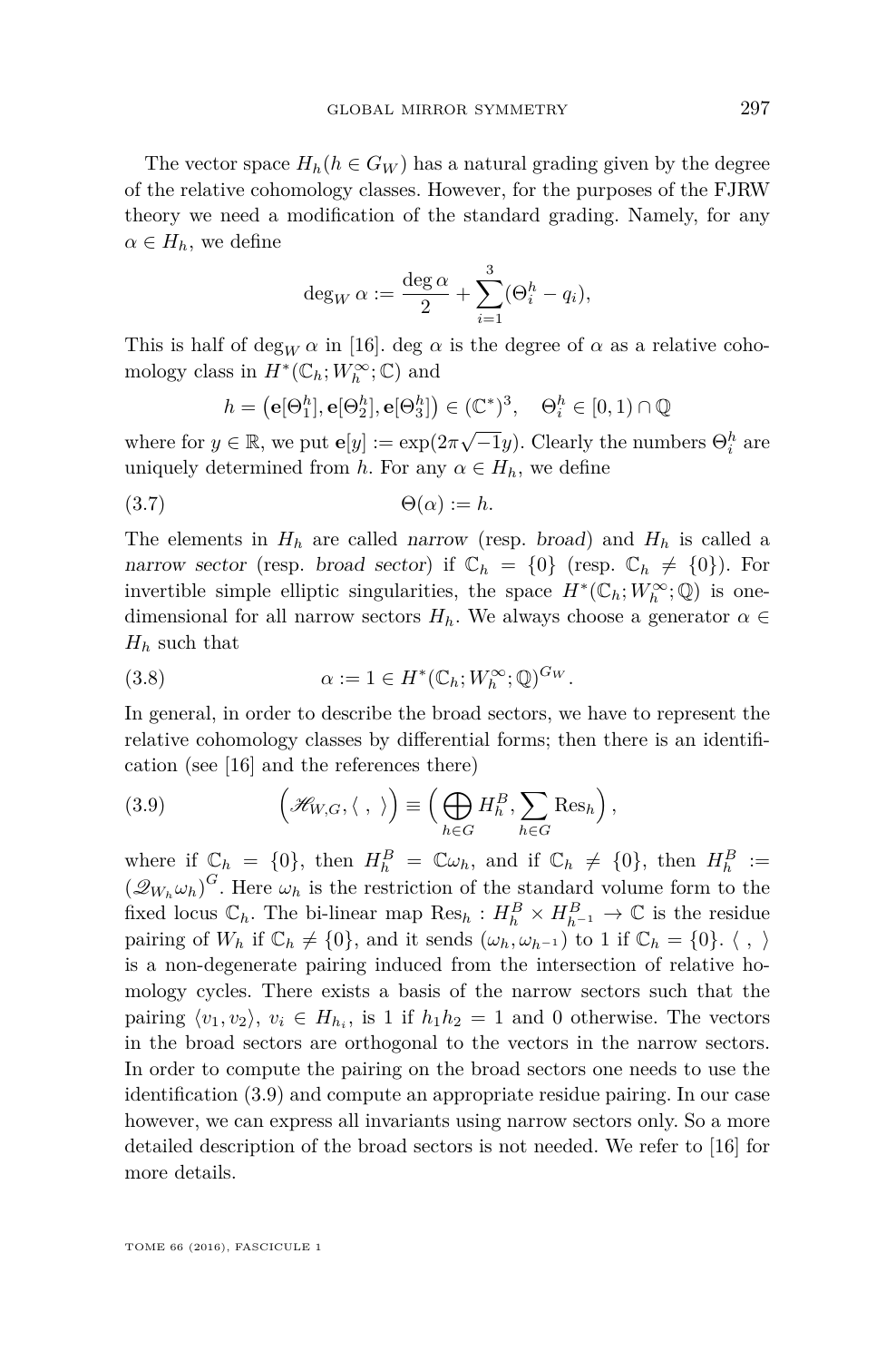Let  $(W, G)$  be an admissible pair. Let  $W = \sum_{a=1}^{s} M_a$ , where  $M_a$  is the *a*-th monomial of *W*. A *W*-spin structure on a genus-*g* Riemann surface *C* with *n* marked orbifold points  $(z_1, \ldots, z_n)$  is a collection of *N* (*N* is the number of variables in *W*) orbifold line bundles  $\mathcal{L}_1, \ldots, \mathcal{L}_N$  on *C* and isomorphisms

$$
\psi_a: M_a(\mathcal{L}_1,\ldots,\mathcal{L}_N)\to \omega_C(-z_1-\cdots-z_n),
$$

where  $\omega_C$  is the dualizing sheaf on *C* and the multiplication is just the tensor product among the orbifold line bundles. The orbifold line bundles have a monodromy near each marked point *z<sup>i</sup>* which determines an element  $h_i \in G$ . In particular, if  $H_{h_i}$  is a narrow (resp. broad) sector we say that the marked point is narrow (resp. broad). For fixed *g, n,* and  $h_1, \ldots, h_n \in G$ , Fan-Jarvis-Ruan (see [\[16\]](#page-59-3)) constructed the compact moduli space  $\mathscr{W}_{g,n}(h_1,\dots,h_n)$  of nodal Riemann surfaces equipped with a *W*-spin structure. In this compactification the line bundles  $(\mathcal{L}_1, \ldots, \mathcal{L}_N)$  are allowed to be orbifold at the nodes in such a way that the monodromy around each node is an element of *G* as well. The moduli space has a decomposition into a disjoint union of moduli subspaces  $\mathscr{W}_{g,n}(\Gamma_{h_1,\ldots,h_n})$  consisting of Wspin structures on curves *C* whose dual graph is  $\Gamma_{h_1,\dots,h_n}$ . Recall that the dual graph of a nodal curve *C* is a graph whose vertices are the irreducible components of *C*, edges are the nodes, and tails are the marked points. The latter are decorated by elements  $h_i \in G$ , so the tails of our graphs are also colored respectively. We omit the subscript  $(h_1, \ldots, h_n)$  whenever the decoration is understood from the context. The connected component  $\mathscr{W}_{g,n}(\Gamma_{h_1,\ldots,h_n})$  is naturally stratified by fixing the monodromy transformations around the nodes, i.e., the strata are in one-to-one correspondence with the colorings of the edges of the dual graph  $\Gamma_{h_1,\dots,h_n}$ .

Fan–Jarvis–Ruan constructed a virtual fundamental cycle  $[\mathcal{W}_{q,n}(\Gamma)]^{\text{vir}}$ of  $\mathscr{W}_{g,n}(\Gamma)$  (see [\[15\]](#page-59-4)), which gives rise to a CohFT

$$
\Lambda_{g,n}^{W,G}: \left(\mathcal{H}_{W,G}\right)^{\otimes n}\longrightarrow H^*(\overline{\mathcal{M}}_{g,n}).
$$

For brevity put  $\Lambda_{g,n}^W$  for  $\Lambda_{g,n}^{W,G_W}$ . We define the total ancestor FJRW potential  $\mathscr{A}_W^{\text{FJRW}}$  of  $(W, G_W)$  from the CohFT  $\Lambda^W$  using [\(3.3\)](#page-23-1).

Finally, let us list some general properties of the FJRW correlators of a simple elliptic singularity  $W$ , see [\[16\]](#page-59-3) for the proofs.

• (Selection rule) If the correlator  $\langle \alpha_1 \cdot \psi_1^{k_1}, \dots, \alpha_n \cdot \psi_n^{k_n} \rangle$  $_{g,n}$  is nonzero; then

(3.10) 
$$
\sum_{i=1}^{n} \deg_W(\alpha_i) + \sum_{i=1}^{n} k_i = 2g - 2 + n.
$$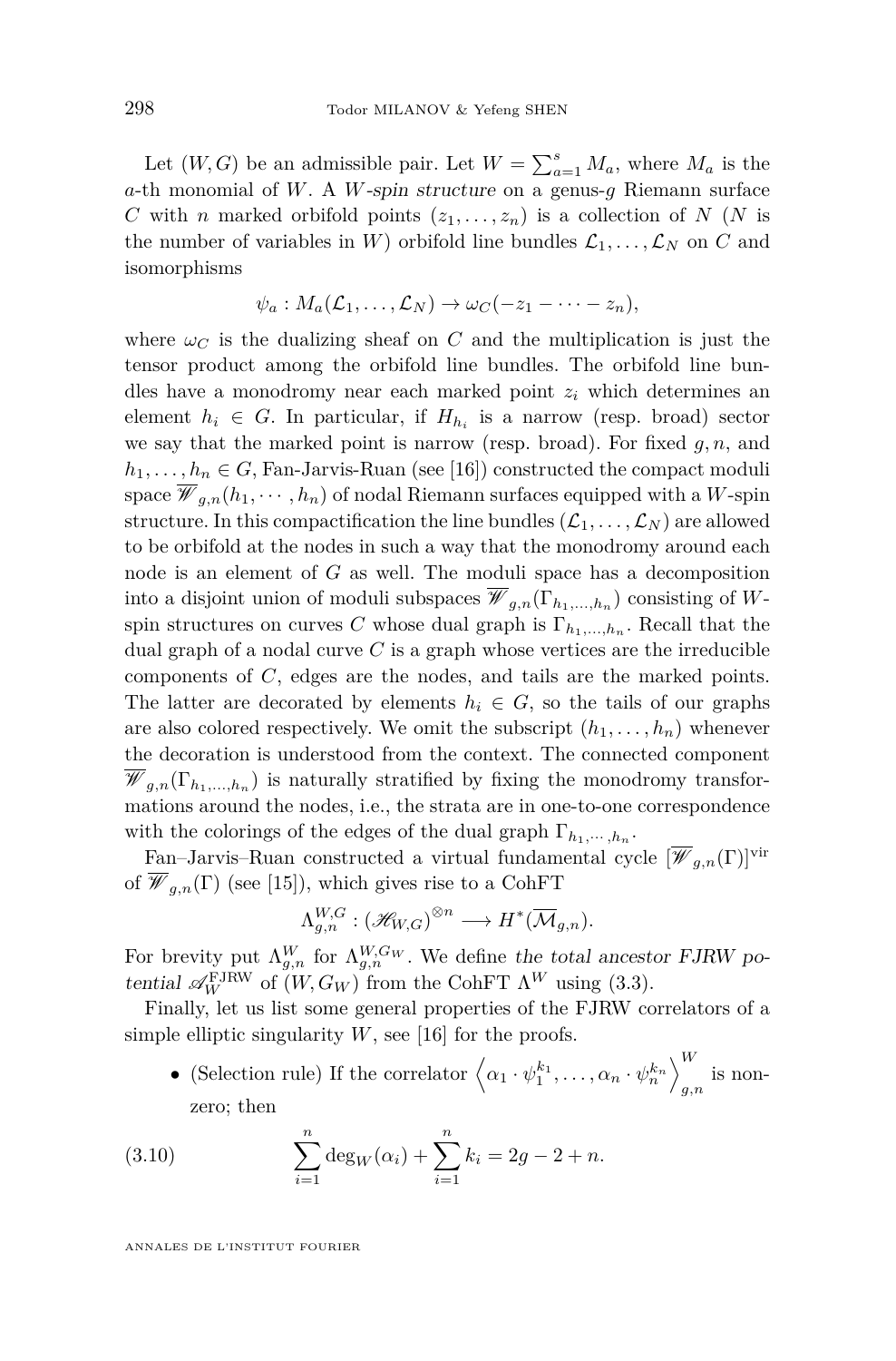• (Line bundle criterion). If the moduli space  $\overline{\mathscr{W}}_{g,n}(h_1,\ldots,h_n)$  is nonempty, then the degree of the desingularized line bundle  $|\mathcal{L}_i|$  is an integer, i.e.

(3.11) 
$$
\deg(|\mathcal{L}_j|) = q_j(2g - 2 + n) - \sum_{k=1}^n \Theta_j^{h_k} \in \mathbb{Z}.
$$

<span id="page-29-1"></span>• (Concavity) Suppose that all marked points are narrow,  $\pi$  is the morphism from the universal curve to  $\overline{\mathscr{W}}_{q,n}(h_1,\ldots,h_n)$  and  $\pi_* \bigoplus_{i=1}^3 \mathcal{L}_i = 0$  holds; then

<span id="page-29-0"></span>
$$
(3.12) \ \left[\overline{\mathscr{W}}_{g,n}(h_1,\ldots,h_n)\right]^{\text{vir}} = c_{\text{top}}\left(-R^1\pi_*\bigoplus_{i=1}^3\mathcal{L}_i\right)\cap\left[\overline{\mathscr{W}}_{g,n}(h_1,\ldots,h_n)\right].
$$

Let  $\alpha_i = 1 \in H_{h_i}$ ,  $1 \leq i \leq 4$  be the generators (cf. [\(3.8\)](#page-27-1)). The concavity formula [\(3.12\)](#page-29-0) implies that  $\Lambda_{0,4}^W(\alpha_1,\ldots,\alpha_4) \in H^*(\overline{\mathcal{M}}_{0,4}, \mathbb{C})$ . According to the orbifold Grothendieck-Riemann-Roch formula (see [\[7\]](#page-58-6), Theorem 1.1.1),

<span id="page-29-2"></span>
$$
(3.13) \quad = \sum_{i=1}^{3} \left( \frac{B_2(q_i)}{2} \kappa_1 - \sum_{j=1}^{4} \frac{B_2(\Theta_i^{h_j})}{2} \psi_j + \sum_{\Gamma \in \mathbf{\Gamma}_{0,4,W}(h_1,...,h_4)} \frac{B_2(\Theta_i^{h_\Gamma})}{2} [\Gamma] \right),
$$

where  $\kappa_1$  is the first kappa class defined by Mumford,  $B_2$  is the second Bernoulli polynomial

$$
B_2(y) = y^2 - y + \frac{1}{6},
$$

[Γ] is the boundary class on  $\overline{\mathcal{M}}_{q,n}$  corresponding to the graph Γ, and  $\Gamma_{0,4,W}(h_1,\ldots,h_4)$  is the set of graphs with one edge decorated by  $G_{W^T}$ . The graph  $\Gamma$  has 4 tails decorated by  $h_1, h_2, h_3, h_4$  and its edge is decorated by  $h_{\Gamma}$  and  $h_{\Gamma}^{-1}$ . If the moduli space  $\overline{\mathscr{W}}_{0,4}(h_1,\ldots,h_4)$  is non-empty, each component satisfies [\(3.11\)](#page-29-1). It is easy to see that the formula does not depend on the choice of  $h_{\Gamma}$  or  $h_{\Gamma}^{-1}$ .

#### 3.3.2. Generators of the FJRW ring.

From now on, we will consider *W* as an ISES in Table [\(1.1\)](#page-5-0). Let  $(W^T, G_{W^T})$  be the Berglund-Hübsch-Krawitz mirror of  $(W, \{1\})$  (see its definition in Section [1.1\)](#page-2-0). We will compare the FJRW theory for  $(W<sup>T</sup>, G<sub>W<sup>T</sup></sub>)$ with the Saito-Givental theory for *W*.

Since  $\mathscr{H}_{W^T} := \mathscr{H}_{W^T, G_{W^T}}$  is the state space of a CohFT, it has a Frobenius algebra structure, where the multiplication • is defined by pairing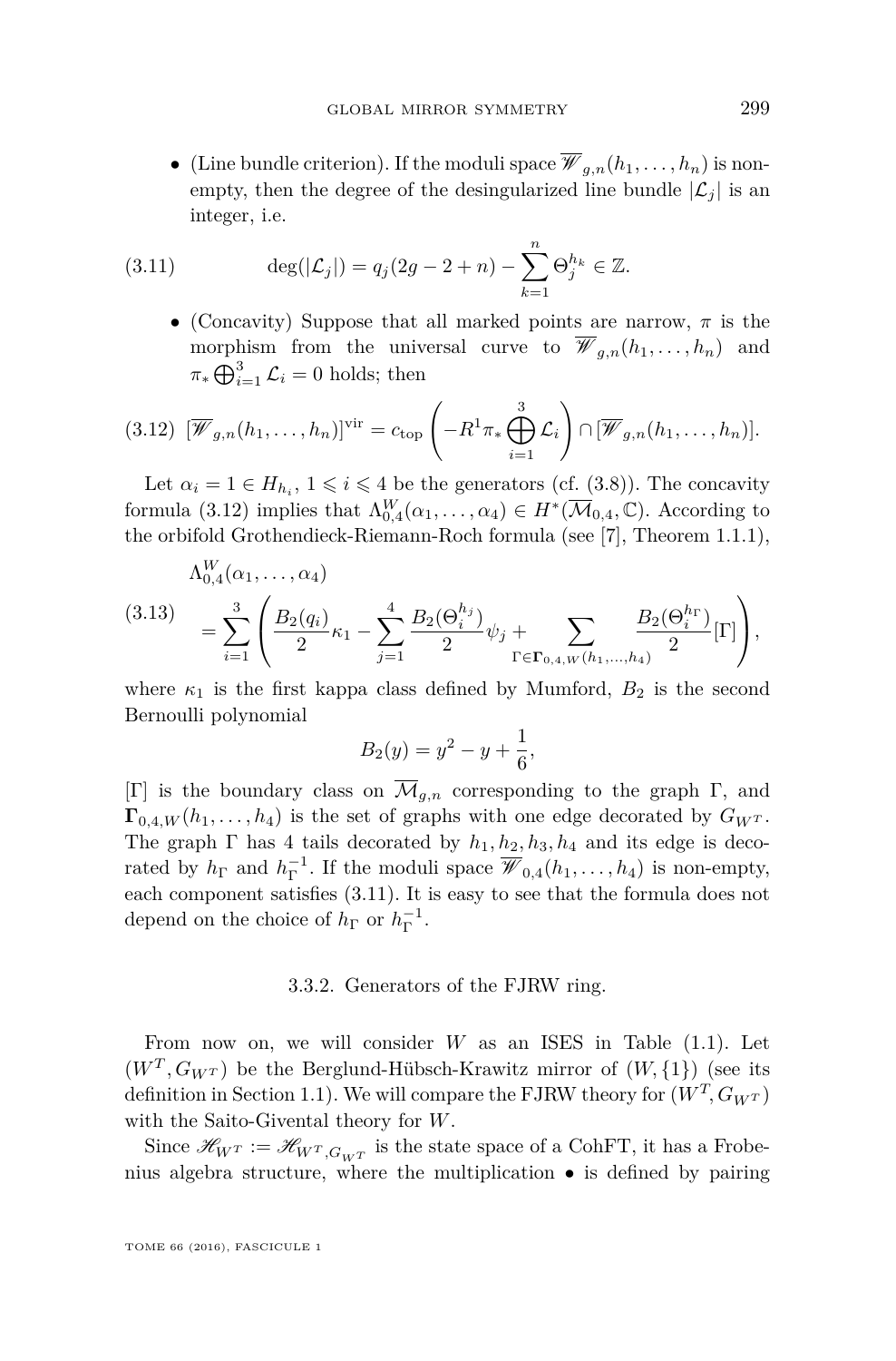and 3-point correlators [\(3.1\)](#page-22-0). For all invertible *W*, M. Krawitz (see [\[24\]](#page-59-6)) constructed a ring isomorphism

$$
\mathscr{H}_{W^T} \cong \mathscr{Q}_W.
$$

Next, we give an explicit description of the generators of  $\mathscr{H}_{W}$ <sup>*T*</sup> and the ring isomorphism for *W*, which is an ISES in Table [\(1.1\)](#page-5-0). For a more general description, we refer the interested readers to [\[24\]](#page-59-6), [\[17\]](#page-59-20) and [\[1\]](#page-58-7).

For every ISES  $W^T$ , there exists a 3-tuple  $(a, b, c) \in \mathbb{Z}_{>0}^3$  such that

<span id="page-30-0"></span>
$$
G_{W^T} \cong \mu_a \times \mu_b \times \mu_c, \quad \mu_k = \mathbb{Z}/k\mathbb{Z}.
$$

We assume  $a \geq b \geq c$  and omit the factor  $\mu_1$ . For example, for  $W^T =$  $X_1^3 + X_1 X_2^4 + X_3^2$ 

$$
G_{W^T} = \left\{ (\lambda_1, \lambda_2, \lambda_3) \middle| \lambda_1^3 = \lambda_1 \lambda_2^4 = \lambda_3^2 = 1 \right\} \cong \mu_{12} \times \mu_2.
$$

Let  $h = (i, j, k) \in \mu_a \times \mu_b \times \mu_c \cong G_{W^T}, H_h$  is a narrow sector and  $H_h \cong \mathbb{C}$ , if

 $1 \leq i < a, \quad 1 \leq j < b, \quad 1 \leq k < c,$ 

In this case, we denote a generator of *H<sup>h</sup>* by

$$
\mathbf{e}_{i,j,k} := 1 \in H_h = H^0(\mathbb{C}_h; W_h^{\infty}; \mathbb{Q}).
$$

<span id="page-30-1"></span>Example 3.2. — We compute the FJRW ring for loop singularity  $W<sup>T</sup>$ , with  $W \in E_6^{(1,1)}$ .

$$
W^{T} = X_1^2 X_3 + X_1 X_2^2 + X_2 X_3^2,
$$
  
\n
$$
G_{W^{T}} = \left\{ \mathbf{e}_i = \left( \mathbf{e}[\frac{i}{9}], \mathbf{e}[\frac{4i}{9}], \mathbf{e}[-\frac{2i}{9}] \right), i = 1, ..., 8 \right\} \cong \mu_8.
$$

All nonzero 3-point genus-0 correlators are

$$
\begin{cases} \left\langle \mathbf{e}_1, \mathbf{e}_1, \mathbf{e}_1 \right\rangle_{0,3} = \left\langle \mathbf{e}_4, \mathbf{e}_4, \mathbf{e}_4 \right\rangle_{0,3} = \left\langle \mathbf{e}_7, \mathbf{e}_7, \mathbf{e}_7 \right\rangle_{0,3} = -2; \\ \left\langle \mathbf{e}_3, \mathbf{e}_i, \mathbf{e}_{9-i} \right\rangle_{0,3} = \left\langle \mathbf{e}_1, \mathbf{e}_4, \mathbf{e}_7 \right\rangle_{0,3} = 1. \end{cases}
$$

The first row uses Index Zero Axiom (see [\[16\]](#page-59-3)) and the second row uses Concavity Axiom  $(3.12)$ . It is easy to see  $\mathbf{e}_3$  is the identity element and the ring relations are

$$
2\mathbf{e}_1 \bullet \mathbf{e}_4 + \mathbf{e}_7^2 = 2\mathbf{e}_4 \bullet \mathbf{e}_7 + \mathbf{e}_1^2 = 2\mathbf{e}_7 \bullet \mathbf{e}_1 + \mathbf{e}_4^2 = 0.
$$

Thus we obtain a ring isomorphism between  $\mathscr{H}_{W}$ <sup>T</sup> and  $\mathscr{Q}_{W}$ :

$$
\rho_1 = \mathbf{e}_4 \mapsto X_1, \quad \rho_2 = \mathbf{e}_1 \mapsto X_2, \quad \rho_3 = \mathbf{e}_7 \mapsto X_3.
$$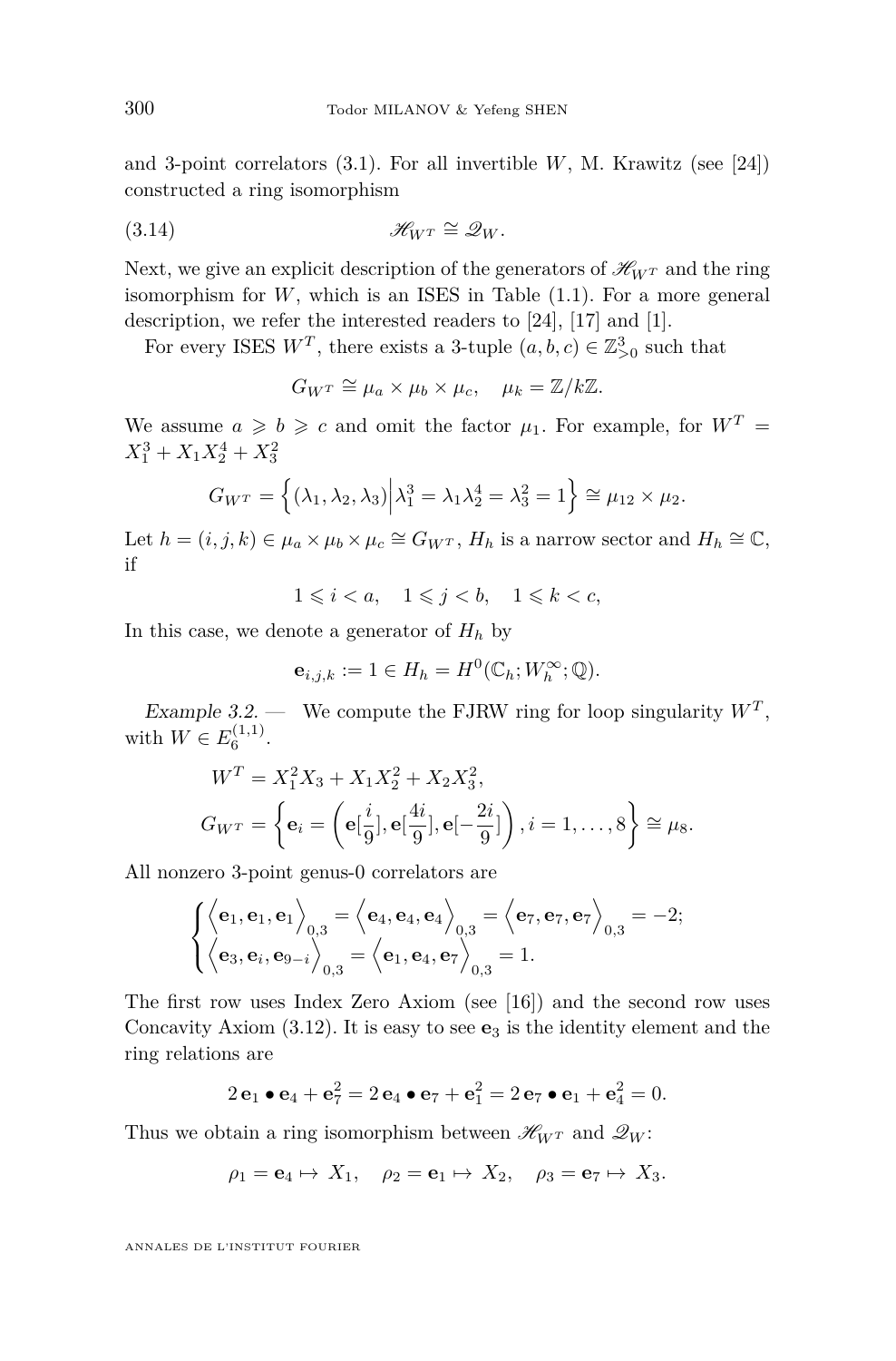For all 13 types of ISESs with a maximal admissible group, there is a unique narrow sector  $\rho_{-1}$ , with deg<sub>*WT*</sub> ( $\rho_{-1}$ ) = 1 and

$$
\Theta(\rho_{-1}) := \left(1 - q_1^T, 1 - q_2^T, 1 - q_3^T\right).
$$

There are 13 types of ISESs, but only 9 of them do not have broad generators. The narrow sectors have the advantage that we can use the powerful concavity axiom [\(3.12\)](#page-29-0). Combined with the remaining properties of the correlators and the WDVV equations this allows us to reconstruct all genus-0 FJRW invariants. According to the reconstruction theorem in [\[25\]](#page-59-12), we can also reconstruct the higher genus FJRW invariants, i.e., the total ancestor potential function  $\mathscr{A}_{W^T}^{\text{FJRW}}$ .

In the remaining 4 cases, we know how to offset the complication of having broad generators for  $W^T = X_1^2 + X_1 X_2^2 + X_2 X_3^3$ . The maximal abelian group is of order 12. Its FJRW vector space has eight generators:

 $e_1, e_3, e_5, e_7, e_9, e_{11}, R_4, R_8.$ 

Here  $R_4$  and  $R_8$  are the cohomology classes represented by the following forms:

$$
R_h = dX_1 \wedge dX_2 \in H^2(\mathbb{C}_h; W_h^{\infty}; \mathbb{Q}), \quad h = 4, 8 \in G_{W^T}.
$$

Note that  $R_4$  and  $R_8$  are  $G_{W^T}$ -invariant elements in  $\mathscr{Q}_{W_h}\omega_h$  where  $h \in$  $G_{W^T}$  acts on each factor  $X_i$  and  $dX_i$  as multiplication by  $e[q_i^T]$ . Although one of the ring generators  $(R_4)$  is broad, we have enough WDVV equations to reconstruct the correlators containing broad sectors from correlators with only narrow elements and apply the concavity axioms.

For the other three types of ISESs, we can still compute some genus-0 4 point correlators with broad sectors, but we do not know how to reconstruct the complete theory only from correlators with narrow elements. In other words, for 10 out of the 13 ISESs, we can compute all the FJRW invariants. These cases and the corresponding ring generators  $\rho_i$  of the FJRW ring  $\mathcal{H}_{W}$ <sup>*T*</sup> are listed in tables below.

#### 3.3.3. Classification of ring structure

<span id="page-31-0"></span>According to isomorphism [\(3.14\)](#page-30-0), in order to classify the FJRW rings for ISES, it is enough to classify the Jacobian algebras. For any special limit in the Saito-Givental theory for ISES, we need the ring structure for the classification. Let us first focus on special limits at  $\sigma = 0$ . According to Saito [\[36\]](#page-60-6), simple elliptic singularities are classified by their Milnor number and the elliptic curve at infinity. It follows that the Jacobian algebras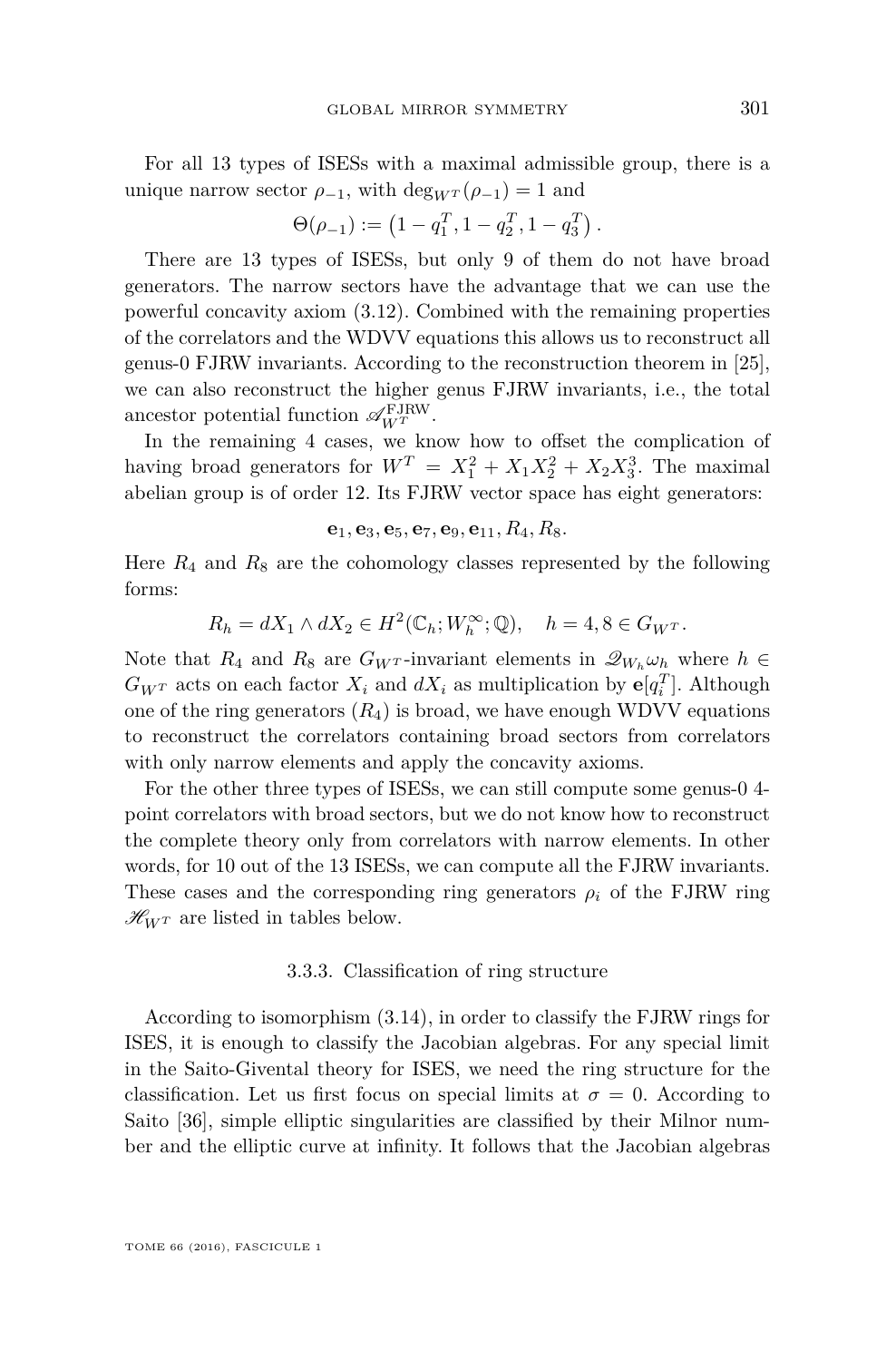<span id="page-32-1"></span><span id="page-32-0"></span>

|                                  |            | Table 3.1. Generators of the FJRW ring $\mathscr{H}_{W^T}$ , $W \in E^{(1,1)}_{\epsilon}$ |                |                |                         |                                    |
|----------------------------------|------------|-------------------------------------------------------------------------------------------|----------------|----------------|-------------------------|------------------------------------|
| $W^T$                            | $G_{W^T}$  | $\Theta({\bf e}_{i,j,k})$                                                                 | $\rho_1$       | $\rho_2$       | $\rho_3$                | $\rho_{-1}$                        |
| $X_1^3 + X_2^3 + X_3^3$          | $\mu_3^3$  | $\mathbf{e}[\frac{i}{3}], \mathbf{e}[\frac{j}{3}], \mathbf{e}[\frac{k}{3}]$               | $e_{2,1,1}$    |                | $e_{1,2,1}$ $e_{1,1,2}$ | $e_{2,2,2} = \rho_1 \rho_2 \rho_3$ |
| $X_1^2X_3 + X_1X_2^2 + X_2X_3^2$ | $\mu_8$    | $\mathbf{e}[\frac{i}{9}], \mathbf{e}[\frac{4i}{9}], \mathbf{e}[-\frac{2i}{9}]$            | $\mathbf{e}_4$ | $\mathbf{e}_1$ | $\mathbf{e}_7$          | $e_6 = \rho_1 \rho_2 \rho_3$       |
| $X_1^2 + X_1 X_2^2 + X_2 X_3^3$  | $\mu_{12}$ | $\mathbf{e}[\frac{i}{2}], \mathbf{e}[-\frac{i}{4}], \mathbf{e}[\frac{i}{12}]$             | $R_4$          | $\mathbf{e}_1$ | $e_7$                   | ${\bf e}_9 = \rho_2 \rho_3^2$      |
|                                  |            | Table 3.2. Generators of the FJRW ring $\mathscr{H}_{W^T}$ , $W \in E_7^{(1,1)}$          |                |                |                         |                                    |
| $W^T$                            |            | $G_{W^T}$<br>$\Theta(\mathbf{e}_{i,j,k})$                                                 |                | $\rho_1$       | $\rho_2$                | $\rho_{-1}$                        |
|                                  |            |                                                                                           |                |                |                         |                                    |

| $W^T$                           | $G_{W^T}$               | $\Theta({\bf e}_{i,j,k})$                                                     | $\rho_1$           | $\rho_2$       | $\rho_{-1}$                        |
|---------------------------------|-------------------------|-------------------------------------------------------------------------------|--------------------|----------------|------------------------------------|
| $X_1^4 + X_2^4 + X_3^2$         | $\mu_4^2 \times \mu_2$  | $\mathbf{e}[\frac{i}{4}], \mathbf{e}[\frac{j}{4}], \mathbf{e}[\frac{1}{2}]$   | $\mathbf{e}_{2,1}$ | $e1,2$         | ${\bf e}_{2,2}=\rho_1^2\rho_2^2$   |
| $X_1^3X_2 + X_1X_2^3 + X_3^2$   | $\mu_8 \times \mu_2$    | $\mathbf{e}[-\frac{3i}{8}], \mathbf{e}[\frac{i}{8}], \mathbf{e}[\frac{1}{2}]$ | $\mathbf{e}_1$     | $\mathbf{e}_5$ | ${\bf e}_6 = \rho_1^2 \rho_2^2$    |
| $X_1^3 + X_1 X_2^4 + X_3^2$     | $\mu_{12}\times\mu_{2}$ | $\mathbf{e}[\frac{-i}{3}], \mathbf{e}[\frac{i}{12}], \mathbf{e}[\frac{1}{2}]$ | $\mathbf{e}_1$     | $\mathbf{e}_5$ | ${\bf e}_{10} = \rho_1 \rho_2^3$   |
| $X_1^3 + X_1 X_2^2 + X_2 X_3^2$ | $\mu_{12}$              | $\mathbf{e}[\frac{i}{3}], \mathbf{e}[-\frac{i}{6}], \mathbf{e}[\frac{i}{12}]$ | $\mathbf{e}_5$     | $\mathbf{e}_1$ | ${\bf e}_8 = \rho_1 \rho_2 \rho_3$ |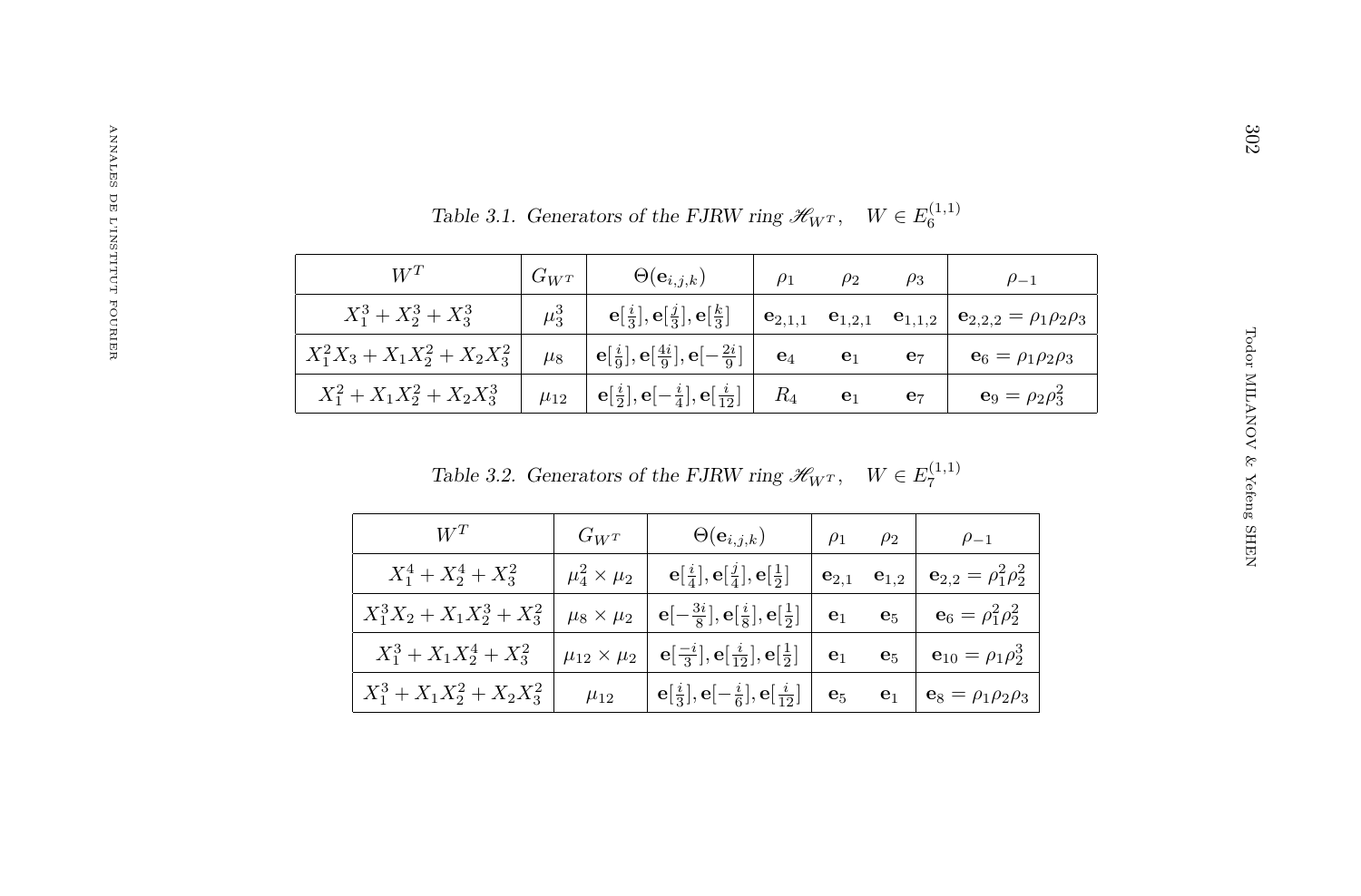| $W^T$                       | $G_{W^T}$                         | $\Theta({\bf e}_{i,j,k})$                                                                                                                            | $\rho_1$ | $\rho_2$ | $\rho_{-1}$                                                                |
|-----------------------------|-----------------------------------|------------------------------------------------------------------------------------------------------------------------------------------------------|----------|----------|----------------------------------------------------------------------------|
| $X_1^6 + X_2^3 + X_3^2$     | $\mu_6 \times \mu_3 \times \mu_2$ | $\mathbf{e}[\frac{i}{6}], \mathbf{e}[\frac{j}{3}], \mathbf{e}[\frac{1}{2}]$                                                                          |          |          | $\mathbf{e}_{2,1}$ $\mathbf{e}_{1,2}$ $\mathbf{e}_{5,2} = \rho_1^4 \rho_2$ |
| $X_1^3 + X_1 X_2^2 + X_3^3$ | $\mu_6 \times \mu_3$              | ${\bf e}[\frac{-i}{3}], {\bf e}[\frac{i}{6}], {\bf e}[\frac{j}{3}] \mid {\bf e}_{1,1} \quad {\bf e}_{2,2} \mid {\bf e}_{4,2} = \rho_1 \rho_2 \rho_3$ |          |          |                                                                            |
| $X_1^4 + X_1 X_2^3 + X_3^2$ | $\mu_{12} \times \mu_2$           | ${\bf e}[\frac{-i}{4}], {\bf e}[\frac{i}{12}], {\bf e}[\frac{1}{2}] \Big  {\bf e}_2 \quad {\bf e}_7 \Big  {\bf e}_9 = \rho_1^2 \rho_2^2$             |          |          |                                                                            |

<span id="page-33-0"></span>Table 3.3. Generators of the FJRW ring  $\mathscr{H}_{W}$ <sup>*T*</sup>,  $W \in E_8^{(1,1)}$ 

Table 3.4. Classification of ring structure

| $\mu, j(0)$ | W                                                                                                                       |
|-------------|-------------------------------------------------------------------------------------------------------------------------|
| (8,0)       | $X_1^3 + X_2^3 + X_3^3$ , $X_1^2X_2 + X_2^3 + X_3^3$ , $X_1^2X_2 + X_1X_2^2 + X_3^3$ , $X_1^2X_2 + X_2^2X_3 + X_1X_3^2$ |
| (8,1728)    | $X_1^2X_2 + X_2^2X_3 + X_3^3$                                                                                           |
| (9,0)       | $X_1^3X_2 + X_2^4 + X_3^2, X_1^3X_2 + X_2^2X_3 + X_3^2$                                                                 |
| (9,1728)    | $X_1^4 + X_2^4 + X_3^2$ , $X_1^2X_2 + X_2^2 + X_3^4$ , $X_1^3X_2 + X_1X_2^3 + X_3^2$                                    |
| (10,0)      | $X_1^6 + X_2^3 + X_3^2$ , $X_1^3X_2 + X_2^2 + X_3^3$                                                                    |
| (10, 1728)  | $X_1^4X_2 + X_2^3 + X_3^2$                                                                                              |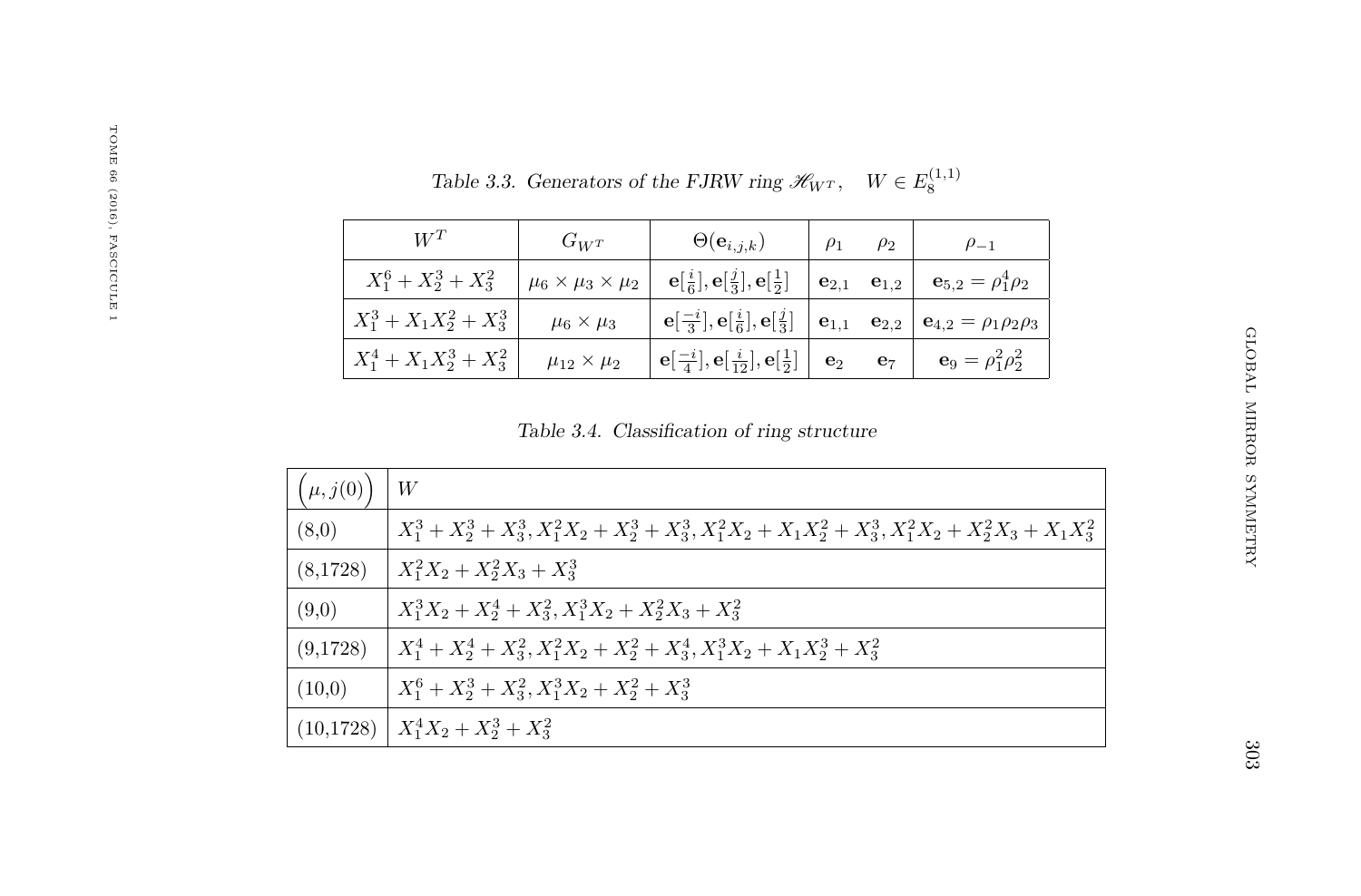of the ISES with 3 variables can be classified into 6 isomorphic classes, parametrized by the pair consisting of the Milnor number  $\mu = \dim \mathcal{Q}_W$ and  $j(0)$ , the *j*-invariant of  $E_{\sigma=0}$ :

For any two polynomials in the same list, it is easy to find a linear map between the generators  $X_1, X_2, X_3$  of the corresponding Jacobian algebras, such that it induces a ring isomorphism. Let us point out that the choice of such linear maps is not unique in general. In Section [4.4,](#page-44-0) we can always adjust some constants such that the ring isomorphism will be extended to an isomorphism of Frobenius manifold, as well as an isomorphism of the corresponding ancestor total potential.

#### 3.3.4. Reconstruction of all genera FJRW invariants

<span id="page-34-0"></span>For an ISES  $W^T$ , its total ancestor potential  $\mathscr{A}_{W^T}^{\text{FJRW}}$  can be reconstructed from genus-0 primary correlators. This technique is already used in [\[25\]](#page-59-12) for three special examples of ISESs. As the reconstruction procedures used there only require tautological relations on cohomology of moduli spaces of curves and the FJRW ring structure, we can easily generalize to all other examples. We sketch the general procedures here and refer to [\[25\]](#page-59-12) for readers who are interested in more details. There are three steps.

First, we express the correlators of genus at least 2 and the correlators with descendant insertions in terms of correlators of genus-0 or genus-1 with non-descendant insertions (called primary correlators). This step is based on a tautological relation which splits a polynomial of *ψ*-classes and *κ*classes with higher degree to a linear combination of products of boundary classes and polynomials of *ψ*-classes and *κ*-classes of lower degrees. This is called *g*-reduction. The reason why *g*-reduction works in our case is that the Selection rule imposes a constraint on the degree of the polynomials involving  $\psi$ - and  $\kappa$ - classes (see Theorem 6.2.1 in [\[16\]](#page-59-3)). In general, for an arbitrary CohFT this argument fails and one has to use other methods (e.g. Teleman's reconstruction theorem).

Next, we reconstruct the non-vanishing genus-1 primary correlators from genus 0 primary correlators using Getzler's relation. The latter is a relation in  $H^4(\overline{\mathcal M}_{1,4})$ , which gives identities involving the FJRW corrletors with genus 0 and 1. In order to obtain the desired reconstruction identity, i.e., to express genus-1 in terms of genus-0 correlators, one has to make an appropriate choice of the insertions corresponding to the 4 marked points in  $\mathcal{M}_{1,4}$  (see Theorem 3.9 in [\[25\]](#page-59-12)).

Finally, to reconstruct the genus-0 correlators we use the WDVV equations. We say that a homogeneous element  $\alpha \in \mathcal{H}_{WT}$  is primitive if it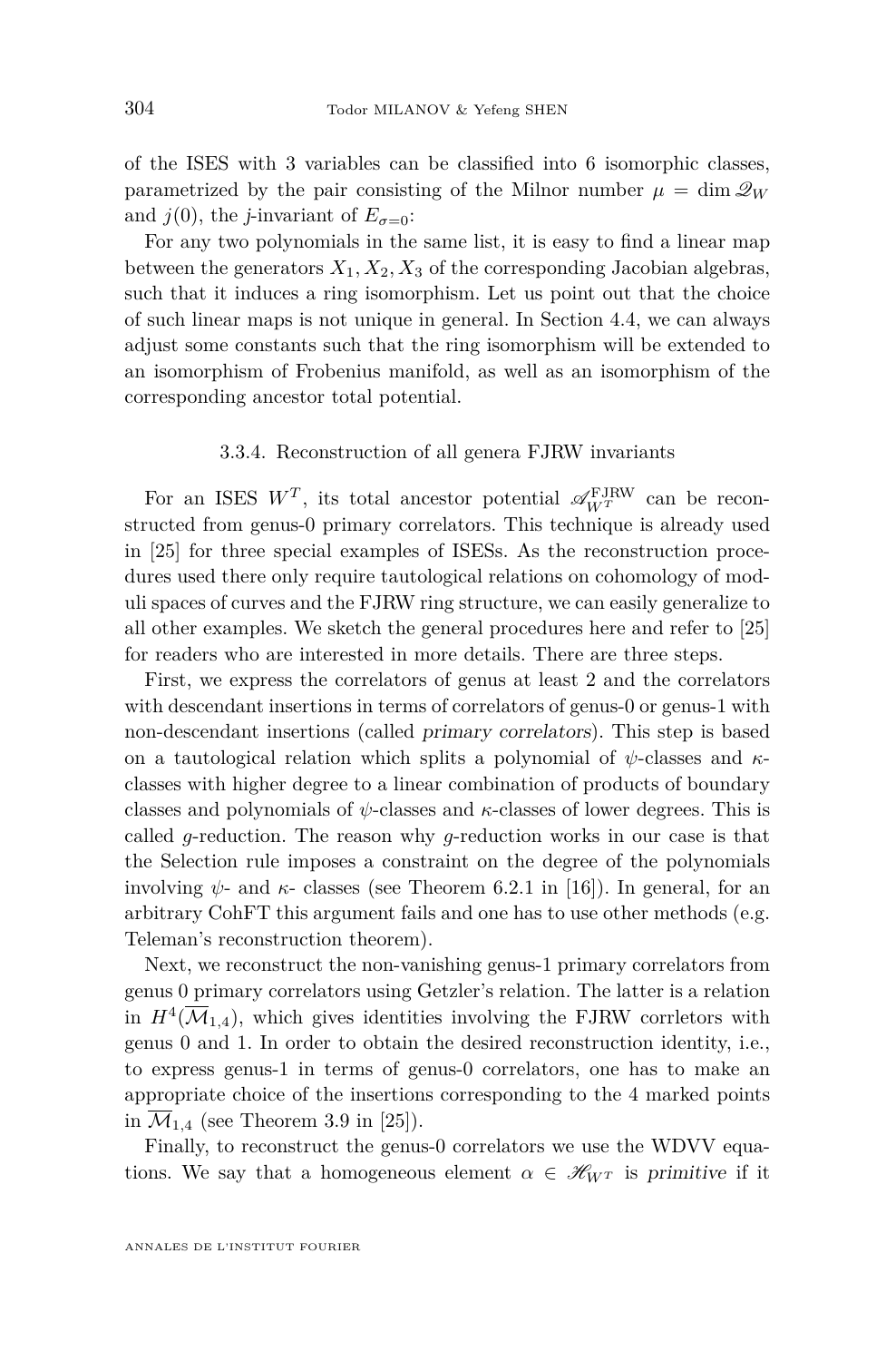cannot be decomposed as a product  $a' \bullet a''$  of two elements  $a'$  and  $a''$  of non-zero degrees. We also say that a genus-0 correlator is a basic correlator if there are at most two non-primitive insertions, neither of which is the identity. We use the WDVV equation to rewrite a primary genus-0 correlator which contains several non-primitive insertions to correlators with fewer non-primitive insertions and correlators with a fewer number of marked points. Again the Selection rule should be taken into account in order to obtain a bound for the number of marked points. It turns out that all correlators are determined by the basic correlators with at most four marked points (see Lemma 3.7 in [\[25\]](#page-59-12)).

LEMMA 3.3. — For an invertible simple elliptic singularity  $W^T$  the total ancestor FJRW potential  $\mathscr{A}_{W^T}^{\text{FJRW}}$  of  $(W^T, G_{W^T})$  is reconstructed from the pairing, the FJRW ring structure constants and the 4-point basic correlators with one of the insertions being a top degree element.

#### 3.3.5. The 4-point genus-0 FJRW invariants

We introduce the following notation.

<span id="page-35-1"></span>DEFINITION 3.4. — Let  $E(\rho_1, \rho_2, \rho_3)$  be a degree 1 monomial with leading coefficient 1. For simplicity, we denote by  $\langle \Xi, \rho_{-1} \rangle_{0,4}^{W^T}$  a basic correlator such that the first three insertions give a factorization of Ξ.

This is well defined because the WDVV equations guarantee that  $\langle \Xi, \rho_{-1} \rangle_{0,4}^{W^T}$  does not depend on the choices of the factorization. For example, let  $\Xi(\rho_1, \rho_2, \rho_3) = \rho_1^2 \rho_2^2$ ; then the notation  $\langle \Xi, \rho_{-1} \rangle_{0,4}^{W^T}$  represents any of the following choices of correlators:

$$
\left\langle \rho_1, \rho_1, \rho_2^2, \rho_{-1} \right\rangle_{0,4}^{W^T}, \left\langle \rho_1, \rho_2, \rho_1 \rho_2, \rho_{-1} \right\rangle_{0,4}^{W^T}, \left\langle \rho_2, \rho_2, \rho_1^2, \rho_{-1} \right\rangle_{0,4}^{W^T}.
$$

But it does not represent  $\left\langle 1, \rho_1, \rho_1 \rho_2^2, \rho_{-1} \right\rangle_{\alpha, 4}^{W^T}$  $_{\rm 0,4}$  , which is not a basic correlator.

<span id="page-35-0"></span>LEMMA 3.5. — Let  $W^T$  be an ISES; then the total FJRW potential  $\mathscr{A}_{WT}^{\text{FJRW}}$  for  $(W^T, G_{W^T})$  can be reconstructed from the FJRW algebra, and the basic 4-point FJRW correlators  $\langle \Xi, \rho_{-1} \rangle_{0,4}^{W^T}$ . Furthermore, if  $W^T$  is an ISES as in Tables [3.1,](#page-32-0) [3.2,](#page-32-1) or [3.3,](#page-33-0) then

(3.15) 
$$
\left\langle \Xi(\rho_1, \rho_2, \rho_3), \rho_{-1} \right\rangle_{0,4}^{W^T} = \begin{cases} q_i^T & \text{if } \Xi = M_i, \\ 0 & \text{otherwise.} \end{cases}
$$

where  $M_i$  are the homogeneous monomials such that  $W = M_1 + M_2 + M_3$ .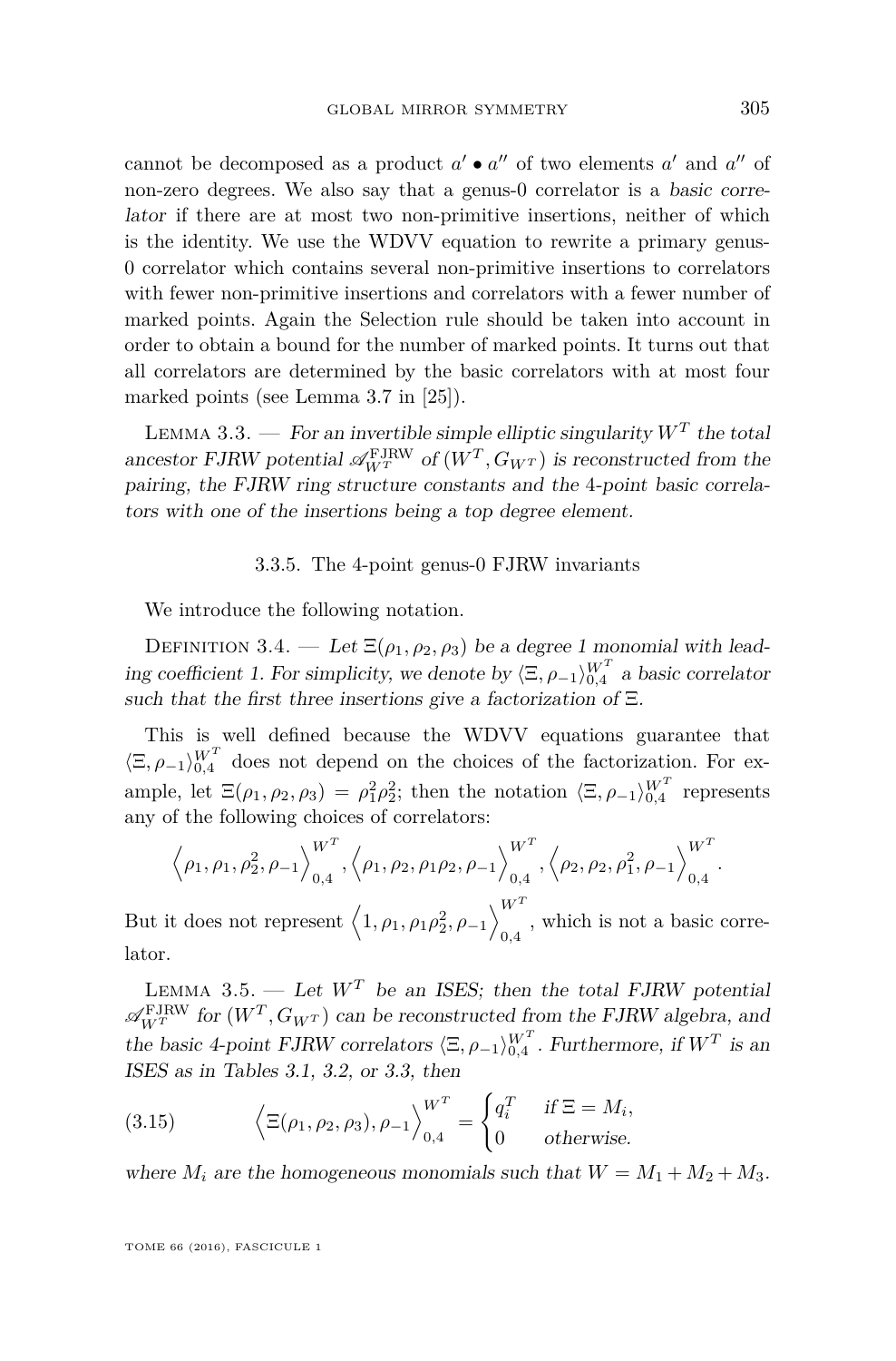$Proof.$  — In [\[25,](#page-59-12) Theorem 3.4], it was proved for three special simple elliptic singularities  $W^T = X_1^3 + X_2^3 + X_3^3$ ,  $X_1^3 + X_1X_2^2 + X_2X_3^2$  and  $X_1^3$  +  $X_1 X_2^2 + X_3^3$ , their FJRW correlators with symmetry group  $G_{W^T}$  can be reconstructed from their FJRW algebra and some basic 4-point correlators. We apply the same method to all cases of simple elliptic singularities here. Finally, using WDVV equations in each case, it is again not hard to verify all 4-point basic correlators without insertion  $\rho_{-1}$  can be reconstructed too.

For the second part of the lemma, we use WDVV and concavity to compute FJRW correlators. We show the argument works for singularities of Fermat type and of loop type. Other cases are similar. For a Fermat type singularity, put  $M_i = X_i^{1/q_i^T}$ , since all insertions are narrow, we apply the Concavity Axiom [\(3.13\)](#page-29-2) to compute

<span id="page-36-0"></span>(3.16) 
$$
\left\langle \rho_i, \rho_i, \rho_i^{1/q_i^T - 2}, \rho_{-1} \right\rangle_{0,4}^{W^T}.
$$

Note that  $\deg \mathcal{L}_i = -2$  and the degree shifting numbers are  $(2q_i^T, 2q_i^T, 1$  $q_i^T$ , 1 −  $q_i^T$ ), thus the dual graphs will have  $\Theta_{\Gamma} = 0, 0, 1 - 3q_i^T$ . The correlator [\(3.16\)](#page-36-0) becomes

$$
\frac{1}{2}\left(B_2(q_i^T) + B_2(1 - 3q_i^T) + 2B_2(0) - 2B_2(q_i^T) - 2B_2(1 - q_i^T)\right) = q_i^T.
$$

For loop type,  $W^T = X_1^2 X_3 + X_1 X_2^2 + X_2 X_3^2$ . Let us compute  $\langle \rho_1, \rho_1, \rho_2, \rho_{-1} \rangle_{\circ}^{W^T}$  $_{0,4}$ , which is not concave. However, the Concavity Axiom [\(3.13\)](#page-29-2) implies

$$
\Big\langle \mathbf{e}_2,\mathbf{e}_4,\mathbf{e}_7,\mathbf{e}_2 \Big\rangle_{0,4}^{W^T} = -\frac{2}{9}.
$$

On the other hand, WDVV equations show

$$
\begin{cases} \left\langle \mathbf{e}_{1} \bullet \mathbf{e}_{4}, \mathbf{e}_{4}, \mathbf{e}_{7}, \mathbf{e}_{2} \right\rangle_{0,4}^{W^{T}} + \left\langle \mathbf{e}_{1}, \mathbf{e}_{4}, \mathbf{e}_{4}, \mathbf{e}_{7} \bullet \mathbf{e}_{2} \right\rangle_{0,4}^{W^{T}} = \left\langle \mathbf{e}_{7} \bullet \mathbf{e}_{4}, \mathbf{e}_{4}, \mathbf{e}_{1}, \mathbf{e}_{2} \right\rangle_{0,4}^{W^{T}}; \\ \left\langle \mathbf{e}_{4} \bullet \mathbf{e}_{4}, \mathbf{e}_{1}, \mathbf{e}_{7}, \mathbf{e}_{2} \right\rangle_{0,4}^{W^{T}} + \left\langle \mathbf{e}_{4}, \mathbf{e}_{4}, \mathbf{e}_{1}, \mathbf{e}_{7} \bullet \mathbf{e}_{2} \right\rangle_{0,4}^{W^{T}} = \left\langle \mathbf{e}_{4} \bullet \mathbf{e}_{7}, \mathbf{e}_{1}, \mathbf{e}_{4}, \mathbf{e}_{2} \right\rangle_{0,4}^{W^{T}}; \end{cases}
$$

We observe up to symmetry,  $\langle \mathbf{e}_5, \mathbf{e}_1, \mathbf{e}_7, \mathbf{e}_2 \rangle \begin{bmatrix} W^T \\ W^T \end{bmatrix}$  $\left\langle \mathbf{e}_8, \mathbf{e}_1, \mathbf{e}_4, \mathbf{e}_2 \right\rangle_{0,4}^{W^T}$  $_{0,4}$ . Recall the ring relations in Example [3.2,](#page-30-1) we obtain

$$
\left\langle \rho_1, \rho_1, \rho_2, \rho_{-1} \right\rangle_{0,4}^{W^T} = \left\langle \mathbf{e}_4, \mathbf{e}_4, \mathbf{e}_1, \mathbf{e}_6 \right\rangle_{0,4}^{W^T} = \frac{1}{3}.
$$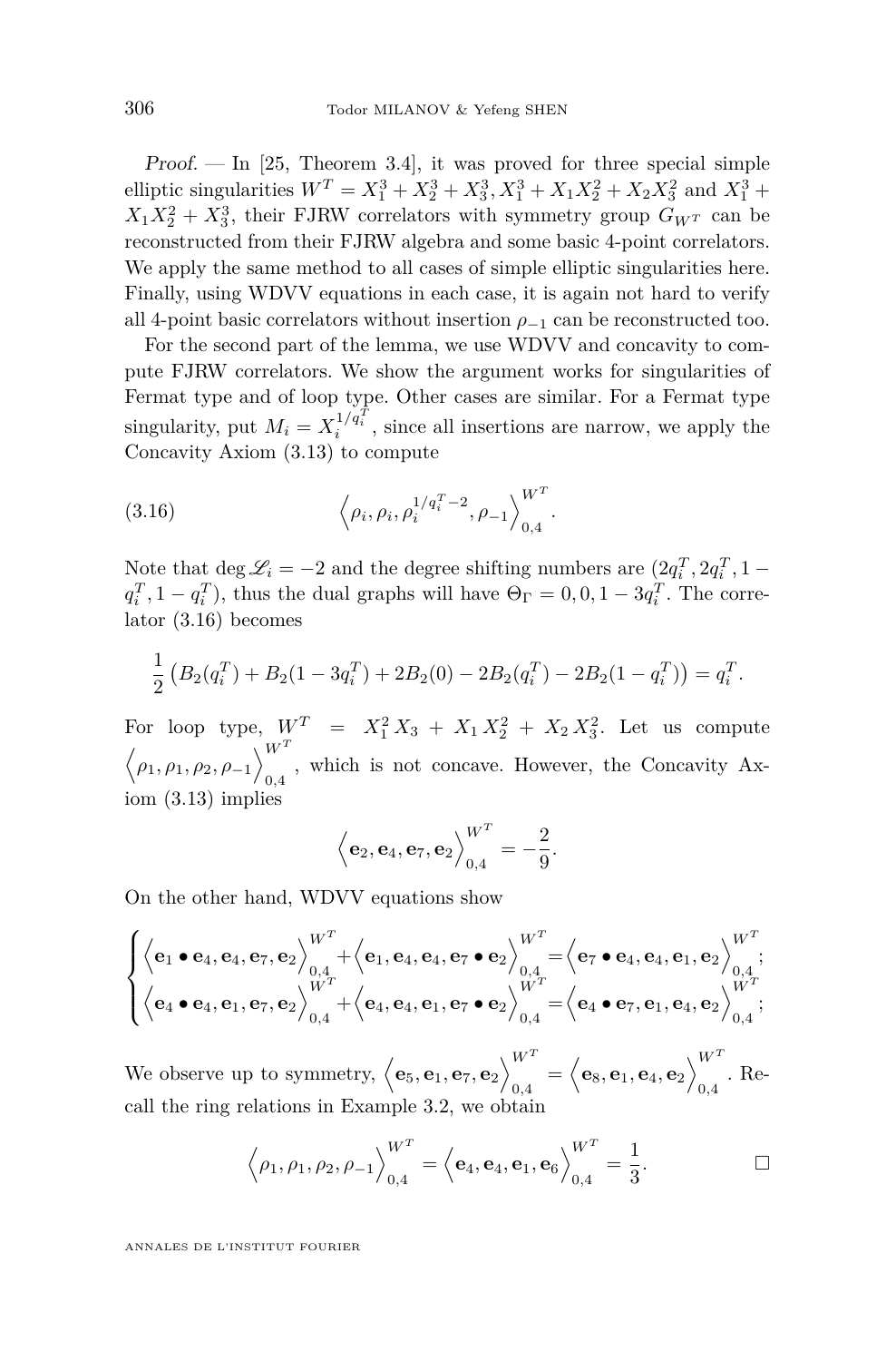#### **4. Mirror symmetry at Gepner points**

#### **4.1. The Saito–Givental limit**

<span id="page-37-1"></span><span id="page-37-0"></span>Now we will discuss the existence of Saito-Givental limit at the special limit point of simple elliptic singularities. In general, Givental's formula [\(2.31\)](#page-21-1) only defines a total ancestor potential at a semisimple points **s** ∈ *S*, because the asymptotic operator  $R$ **s**(*z*) (see Section [2.5\)](#page-18-2) has singularities along the *caustic*  $K \subset S$  consisting of non-semisimple **s**. It is a famous question under which conditions the potentials at semisimple points extend to non-semisimple points. Teleman generalizes the formula to CohFT level and one would also ask whether such CohFTs extend to nonsemisimple points as well. Both extension problems are highly nontrivial, see [\[40,](#page-60-9) [11,](#page-59-14) [29\]](#page-59-13) for discussions. In particular, the extension problem of the Saito-Givental ancestor potentials at caustics is already solved for generic isolated singularity by the first author recently [\[29\]](#page-59-13), using Eynard-Orantin recursion.

For simple elliptic singularities, the extension problem at the special limit points that appear in Theorem [1.4](#page-7-1) and Theorem [1.5](#page-7-2) can be solved by the reconstruction technique [\[25\]](#page-59-12). More explicitly, the extension follows from the convergence of certain generating functions, and the convergence relies on the reconstruction, both in genus zero and higher genus. Since the proof of the convergence is quite cumbersome, we do not repeat the process here. We briefly explain the argument and refer the readers to the proof of Theorem 1.2 in [\[25\]](#page-59-12) for details.

The logic of our argument are seperated in two steps. In the first step, we identify the genus-0 generating functions with no descendent insertions between Saito-Givental theory at those special limit points and Gromov-Witten theory of elliptic orbifold  $\mathbb{P}^1$ s or FJRW theory of some simple elliptic singularities. We call the identification the genus zero mirror symmetry. The genus-0 generating functions of the Saito–Givental theory are well defined for all  $s \in S$ . At other points, we can simply treat them as meromorphic functions. According to the genus zero reconstruction, we only need to match a few genus zero invariants in Saito-Givental theory with those in GW theory or FJRW theory. In the final sections of this paper, we will do the calculations to match those invariants.

In the second step, we can use the reconstruction (both at genus zero and higher genus) of the correlation functions (see Section [3.2](#page-23-2) and Section [3.3.4](#page-34-0) for the genus zero part and [\[25\]](#page-59-12) for the higher genus part) for both GWpoint and FJRW-point to prove that the GW (or FJRW) total ancestor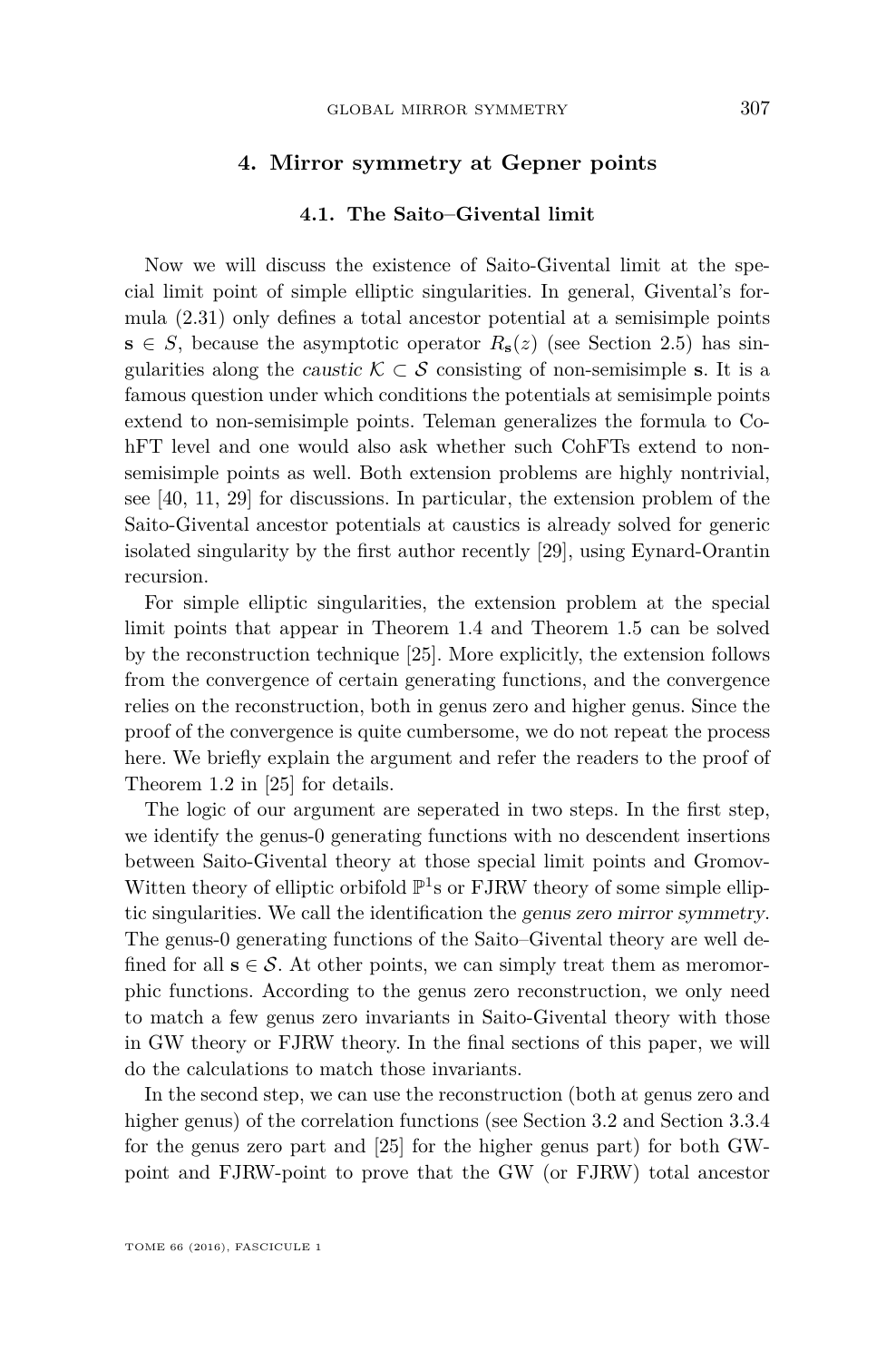potential is convergent at the points, which are mirror to  $s \in S$ , such that  $\sigma = s_{\mu-1}$  is sufficiently close to the special point and it coincides with the Saito–Givental ancestor potential  $\mathscr{A}_W^{\rm SG}(\mathbf{s})$  (see [\(2.31\)](#page-21-1)). An upshot is that  $\mathscr{A}_{W}^{SG}(\mathbf{s})$  extends holomorphically through the caustic K and the special limit points of all Fermat simple elliptic singularities.

All in all, as long as we can check the genus zero mirror symmetry at the special limit point  $\sigma$ , one can define the Saito-Givental limit  $\mathscr{A}_W^{\rm SG}(\sigma)$ at those special limits  $\sigma$  by

(4.1) 
$$
\mathscr{A}_{W}^{SG}(\sigma) := \lim_{\mathbf{s} \to (\sigma, \mathbf{0})} \mathscr{A}_{W}^{SG}(\mathbf{s}).
$$

There is an alternative way to proceed provided that we know that the genus-0 CohFTs are the same. It is based on Teleman's classification of semisimple CohFTs [\[40\]](#page-60-9). More explicitly, Coates and Iritani proved that for a smooth projective variety which satisfies the so-called Genus-Zero Convergence condition and Analytic Semisimplicity condition, then its GW total ancestor potential is convergent, in the sense that it is a rational element in some Fock space, see Theorem 6.5 in [\[11\]](#page-59-14). We refer the readers to [\[11\]](#page-59-14) for the details of the explanation.

The same technique can be applied to the orbifold GW theory and FJRW theory. Then we only need to check the Genus-Zero Convergence condition and the Analytic Semisimplicity condition. In GW theory of elliptic orbifold  $\mathbb{P}^1$ s and FJRW theory of simple elliptic singularities, the first condition can be checked by explicit estimation of genus zero invariants based on the reconstruction; the second condition follows from genus zero mirror symmetry and the properties of isolated singularities. Again, the existence of the limit is guaranteed by the genus zero mirror symmetry and appropriate estimation. The advantage of this approach is that one can prove a stronger result. Namely, the higher-genus Saito–Givental CohFT (not only its ancestor potential) extends through the caustic  $K$  and the special limits of the Fermat simple ellitptic singularities. The details in the proofs of the above statements can be found in Lemma 3.2 in [\[30\]](#page-60-0) for the case of ancestor potentials and in Proposition 5.5 in [\[31\]](#page-60-10) for the CohFTs.

In the rest of this section, our goal is to prove Theorem [1.4.](#page-7-1) According to the reconstruction results in FJRW theory (see Lemma [3.5\)](#page-35-0) we need to compute certain 3- and 4- point genus-0 correlators in Saito's theory and compare them to the ones in the mirror FJRW theory.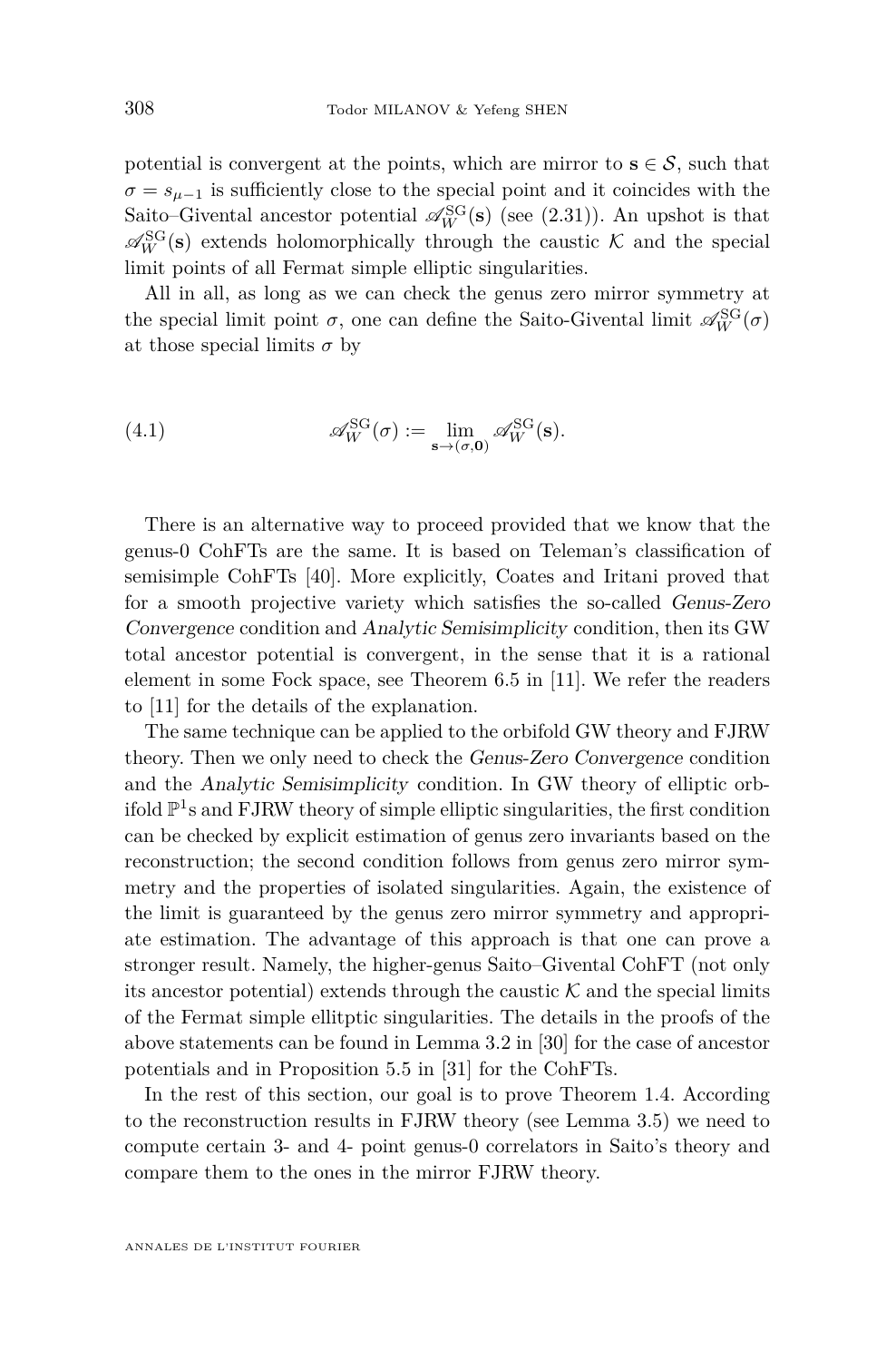#### **4.2. B-model 3-point genus-0 correlators**

We continue to use the same notation as in Section [2.4.](#page-14-2) Namely, let  $W = M_1 + M_2 + M_3$  be an ISES with a miniversal deformation given by a monomial  $\phi_{\bf m}({\bf x})$ ,  ${\bf m} = (m_1, m_2, m_3)$ . We choose a primitive form *ω* =  $d^3$ **x**/ $\pi(\sigma)$  in a neighborhood of  $\sigma = 0$ , such that  $\pi(\sigma)$  is the solution to the Picard-Fuchs equation [\(2.12\)](#page-12-1) satisfying the initial conditions  $\pi(0)$  =  $c, \pi'(0) = 0$ , where the constant *c* is such that the residue pairing (see [\(2.4\)](#page-10-1)) satisfies

$$
\langle 1, \phi_{\mathbf{m}} \rangle|_{\mathbf{s}=0} = 1.
$$

Let  $\{t_r\}$  be the flat coordinate system, such that  $t_r(0) = 0$  and the flat vector fields  $\partial_{\bf{r}} := \partial/\partial t_{\bf{r}}$  agree with  $\partial/\partial s_{\bf{r}}$  at  ${\bf s} = 0$ .

The primitive form induces an isomorphism between the tangent and the vanishing cohomology bundle via the following period mapping:

<span id="page-39-2"></span>(4.2) 
$$
\partial/\partial t_{\mathbf{r}} \mapsto -\nabla_{\frac{\partial}{\partial \lambda}}^{-1} \nabla_{\frac{\partial}{\partial t_{\mathbf{r}}}} \int \frac{\omega}{dF} = \int \delta_{\mathbf{r}}(\mathbf{s}, \mathbf{x}) \frac{\omega}{dF} = \int \delta_{\mathbf{r}}(\mathbf{s}, \mathbf{x}) \frac{1}{\pi(\sigma)} \frac{d^3 \mathbf{x}}{dF},
$$

where  $\delta_{\bf r}$  is some homogeneous polynomial (in **x**) of degree deg( $\phi_{\bf r}$ ). Note that the Kodaira–Spencer isomorphism takes the form

<span id="page-39-1"></span>(4.3) 
$$
\partial/\partial t_{\mathbf{r}} \mapsto \delta_{\mathbf{r}}(\mathbf{s}, \mathbf{x}) \bmod (F_{X_1}, F_{X_2}, F_{X_3}).
$$

We know  $\partial_{\mathbf{r}_1} \bullet \partial_{\mathbf{r}_2}$  is induced from multiplication in  $q_*\mathcal{O}_C$ , and the pairing is

$$
\left\langle \delta_{\mathbf{r}_1}, \delta_{\mathbf{r}_2} \right\rangle := \eta(\partial_{\mathbf{r}_1}, \partial_{\mathbf{r}_2}) = \text{Res}_{\left(\partial_{X_1} W_{\sigma}\right) \left(\partial_{X_2} W_{\sigma}\right) \left(\partial_{X_3} W_{\sigma}\right)} \frac{d^3 \mathbf{x}}{\pi(\sigma)^2}.
$$

By definition, the restriction of the 3-point correlators to the marginal direction is

<span id="page-39-0"></span>(4.4)  
\n
$$
\left\langle \delta_{\mathbf{r}_1}, \delta_{\mathbf{r}_2}, \delta_{\mathbf{r}_3} \right\rangle_{0,3} = \left\langle \delta_{\mathbf{r}_1}, \delta_{\mathbf{r}_2} \cdot \delta_{\mathbf{r}_3} \right\rangle
$$
\n
$$
= \text{Res} \frac{\delta_{r_1}(\sigma, \mathbf{x}) \delta_{r_2}(\sigma, \mathbf{x}) \delta_{r_3}(\sigma, \mathbf{x})}{\left(\partial_{X_1} W_{\sigma}\right) \left(\partial_{X_2} W_{\sigma}\right) \left(\partial_{X_3} W_{\sigma}\right)} \frac{d^3 \mathbf{x}}{\pi(\sigma)^2}.
$$

Note that the 3-point correlator depends only on the product  $\Xi := \delta_{r_1} \delta_{r_2} \delta_{r_3}$ . Therefore we can simply use the notation  $\langle \Xi \rangle_{0,3}$  instead. Finally, Defini-tion [\(4.4\)](#page-39-0) makes sense even if we replace  $\delta_{\mathbf{r}}, \mathbf{r} = \mathbf{r}_1, \mathbf{r}_2, \mathbf{r}_3$  by arbitrary polynomials, not only the ones that correspond to flat vector fields via [\(4.3\)](#page-39-1).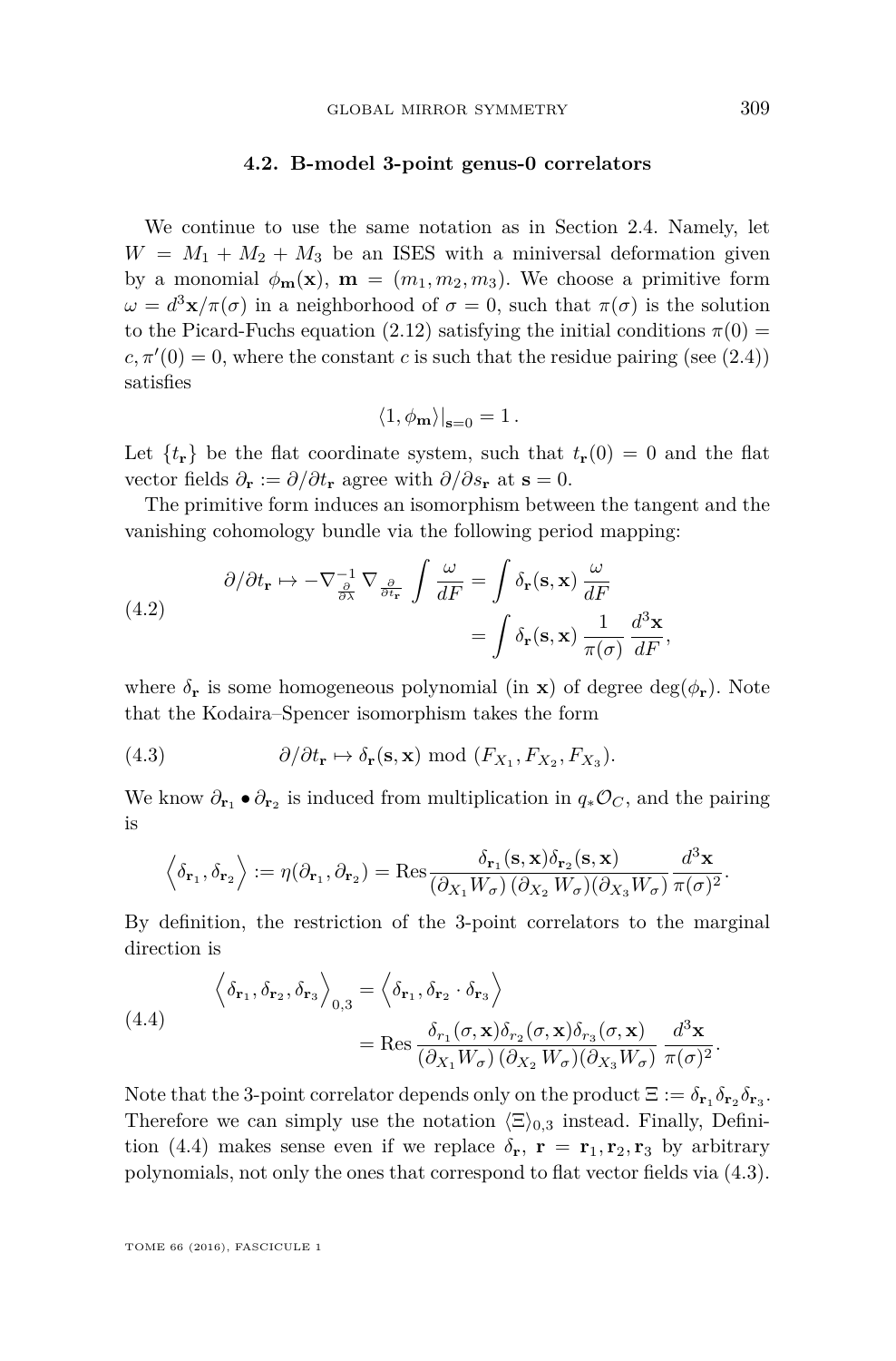#### **4.3. B-model 4-point genus-0 correlators**

Let  $\mathscr{F}_0^{\mathrm{SG}}$  be the genus-0 generating functions for the Frobenius manifolds of miniversal deformations near the origin. By definition,

<span id="page-40-0"></span>
$$
\left\langle \delta_{\mathbf{r}_1}, \ldots, \delta_{\mathbf{r}_n} \right\rangle_{0,n}^{\text{SG}} = \frac{\partial^n \mathscr{F}_0^{\text{SG}}}{\partial t_{\mathbf{r}_1} \ldots \partial t_{\mathbf{r}_n}} \Big|_{\mathbf{t} = 0}
$$

*.*

Thus, using that  $\partial/\partial \sigma = \delta_{\bf m}$  at  $\sigma = 0$ , we get

(4.5) 
$$
\left\langle \delta_{\mathbf{r}_1}, \delta_{\mathbf{r}_2}, \delta_{\mathbf{r}_3}, \delta_{\mathbf{m}} \right\rangle_{0,4}^{\text{SG}} = \partial_{\sigma} \left\langle \delta_{\mathbf{r}_1}, \delta_{\mathbf{r}_2}, \delta_{\mathbf{r}_3} \right\rangle \Big|_{\sigma=0}.
$$

In order to compute 4-point correlators of the form  $(4.5)$  it is enough to determine  $\delta_{\bf r}(\sigma, {\bf x})$  up to linear terms in  $\sigma$ . To begin with, we notice that  $\phi_{\bf r+m}$ lies in the Jacobian ideal of  $W_{\sigma}$ . More precisely, the following Lemma holds.

<span id="page-40-1"></span>LEMMA 4.1. — There are polynomials  $g_{\mathbf{r},i} \in \mathbb{C}[\sigma, X_1, X_2, X_3]$  such that

$$
(1 - C\sigma^{l}) \phi_{\mathbf{r} + \mathbf{m}} = \sum_{i=1}^{3} g_{\mathbf{r},i} \partial_i W_{\sigma}.
$$

This Lemma can be proved in all cases by using Saito's higher residue pairing. However, in what follows, we need an explicit formula for

$$
g_{\mathbf{r}} := (g_{\mathbf{r},1}, g_{\mathbf{r},2}, g_{\mathbf{r},3}).
$$

Therefore we verified the Lemma on a case-by-case basis. Some of our computations will be given below. The remaining cases are completely analogous.

There are several corollaries of Lemma [4.1.](#page-40-1) First of all, note that under the period map [\(4.2\)](#page-39-2) the Gauss–Manin connection takes the form [\(2.8\)](#page-11-0) (with  $z \equiv -\partial_{\lambda}^{-1}$ ). It follows that if  $\deg(\phi_{\bf r})$  is not integral, then the restriction of the section [\(4.2\)](#page-39-2) of the vanishing cohomology bundle to the marginal deformation subspace must be flat, i.e., the sections

(4.6) 
$$
[\delta_{\mathbf{r}} \omega](\sigma) := \int \delta_{\mathbf{r}}(\sigma, \mathbf{x}) \frac{\omega}{dW_{\sigma}}, \quad \deg(\phi_{\mathbf{r}}) \notin \mathbb{Z}
$$

are independent of  $\sigma$ . Furthermore, using formulas [\(2.17\)](#page-15-0) for the Gauss-Manin connection we get

<span id="page-40-3"></span><span id="page-40-2"></span>
$$
(1 - C\sigma^{l})\frac{\partial}{\partial \sigma} \Phi_{\mathbf{r}} = -\int \sum_{i=1}^{3} \partial_{i} g_{\mathbf{r},i} \frac{d^{3} \mathbf{x}}{dW_{\sigma}}
$$

Both sides must have the same degree, i.e.,

(4.7) 
$$
(1 - C\sigma^{l}) \frac{\partial}{\partial \sigma} \Phi_{\mathbf{r}} = \sum_{\mathbf{r}'} c_{\mathbf{r},\mathbf{r}'}(\sigma) \Phi_{\mathbf{r}'},
$$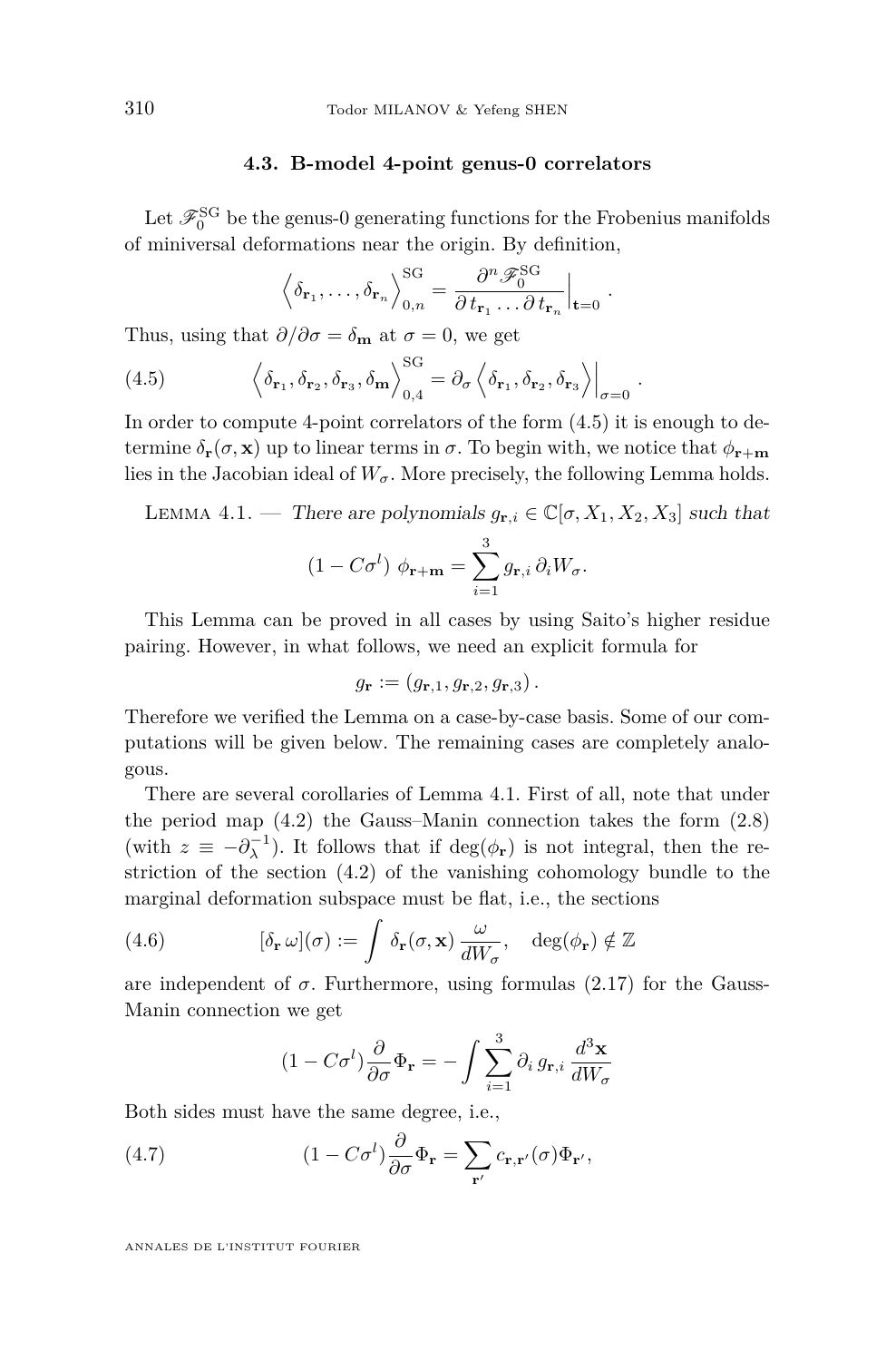where the sum is over all **r'**, such that  $\deg \phi_{\mathbf{r}} = \deg \phi_{\mathbf{r'}}$  and  $c_{\mathbf{r},\mathbf{r'}}(\sigma) \in \mathbb{C}[\sigma]$ are some polynomials.

<span id="page-41-2"></span><span id="page-41-0"></span>LEMMA 4.2. — Suppose deg( $\phi$ **r**)  $\notin \mathbb{Z}$ ; then we have

(4.8) 
$$
\delta_{\mathbf{r}} = \phi_{\mathbf{r}} - \sigma \sum_{\mathbf{r}', \mathbf{r}' \neq \mathbf{r}} c_{\mathbf{r}, \mathbf{r}'}(0) \phi_{\mathbf{r}'} + O(\sigma^2),
$$

where  $O(\sigma^2)$  denotes terms that have order of vanishing at  $\sigma = 0$  at least 2.

Proof. — Follows easily from  $(4.7)$ . We omit the details.

Let  $M(X_1, X_2, X_3) \in \mathbb{C}[\mathbf{x}]$  be a weight-1 monomial with leading coefficient 1. Our next goal is to evaluate the following auxiliary expression (recall Definition [3.4\)](#page-35-1):

$$
\langle M, \phi_{\mathbf{m}} \rangle_{0,4} := \left. \partial_{\sigma} \langle M \rangle_{0,3} \right|_{\sigma=0}.
$$

<span id="page-41-1"></span>LEMMA 4.3. — The number  $\langle M, \phi_m \rangle_{0,4}$  is non-zero iff  $M = M_i$  for some  $i = 1, 2, 3$ . In the latter cases the numbers are given as follows

<span id="page-41-3"></span>(4.9) 
$$
\left(\langle M_1, \phi_{\mathbf{m}}\rangle_{0,4}, \langle M_2, \phi_{\mathbf{m}}\rangle_{0,4}, \langle M_3, \phi_{\mathbf{m}}\rangle_{0,4}\right) = -(m_1, m_2, m_3) E_W^{-1}.
$$

Proof. — For the second part, we apply the operators  $X_i \partial_{X_i}$ ,  $i = 1, 2, 3$ , to the identity

 $M_1 + M_2 + M_3 = W_\sigma - \sigma \phi_\mathbf{m}(\mathbf{x})$ 

and take the residue. We get

$$
\langle M_1 \rangle_{0,3} a_{1i} + \langle M_2 \rangle_{0,3} a_{2i} + \langle M_3 \rangle_{0,3} a_{3i} = -\sigma m_i \langle \phi_{\mathbf{m}} \rangle_{0,3}.
$$

It remains only to differentiate with respect to  $\sigma$  and set  $\sigma = 0$ .

For the first part, because *M* is a weight-1 monomial with coefficient 1, we can use the relations in the Jacobian algebra of  $W_{\sigma}$  to rewrite M as a product of  $\phi_{\bf m}$  and a function of  $\sigma$ . Let us write  $M = h(\sigma) \phi_m$ . For example, in the Fermat  $E_6^{(1,1)}$  case,

$$
X_1^3 = -3\sigma\phi_{111}; \quad (1 + \frac{\sigma^3}{27})X_1^2X_2 = 0.
$$

If  $M \neq M_i$ ,  $i = 1, 2, 3$ , then  $h(\sigma)$  either does not vanish at  $\sigma = 0$  or vanishes at  $\sigma = 0$  with order at least 2. In both cases,  $\langle M, \phi_m \rangle_{0.4}$  vanish.

Now we are ready to compute the 4-point correlators that are needed for the reconstruction of the CohFT. Let  $\delta_{\bf r}({\bf s},x)$ ,  ${\bf r}={\bf r}_1,{\bf r}_2,{\bf r}_3$  be polynomials corresponding to the flat vector fields *∂/∂t***<sup>r</sup>** via the Kodaira–Spencer isomorphism [\(4.3\)](#page-39-1). Put

$$
\Xi(\mathbf{s}, \mathbf{x}) = \delta_{\mathbf{r}_1}(\mathbf{s}, x) \delta_{\mathbf{r}_2}(\mathbf{s}, x) \delta_{\mathbf{r}_3}(\mathbf{s}, x).
$$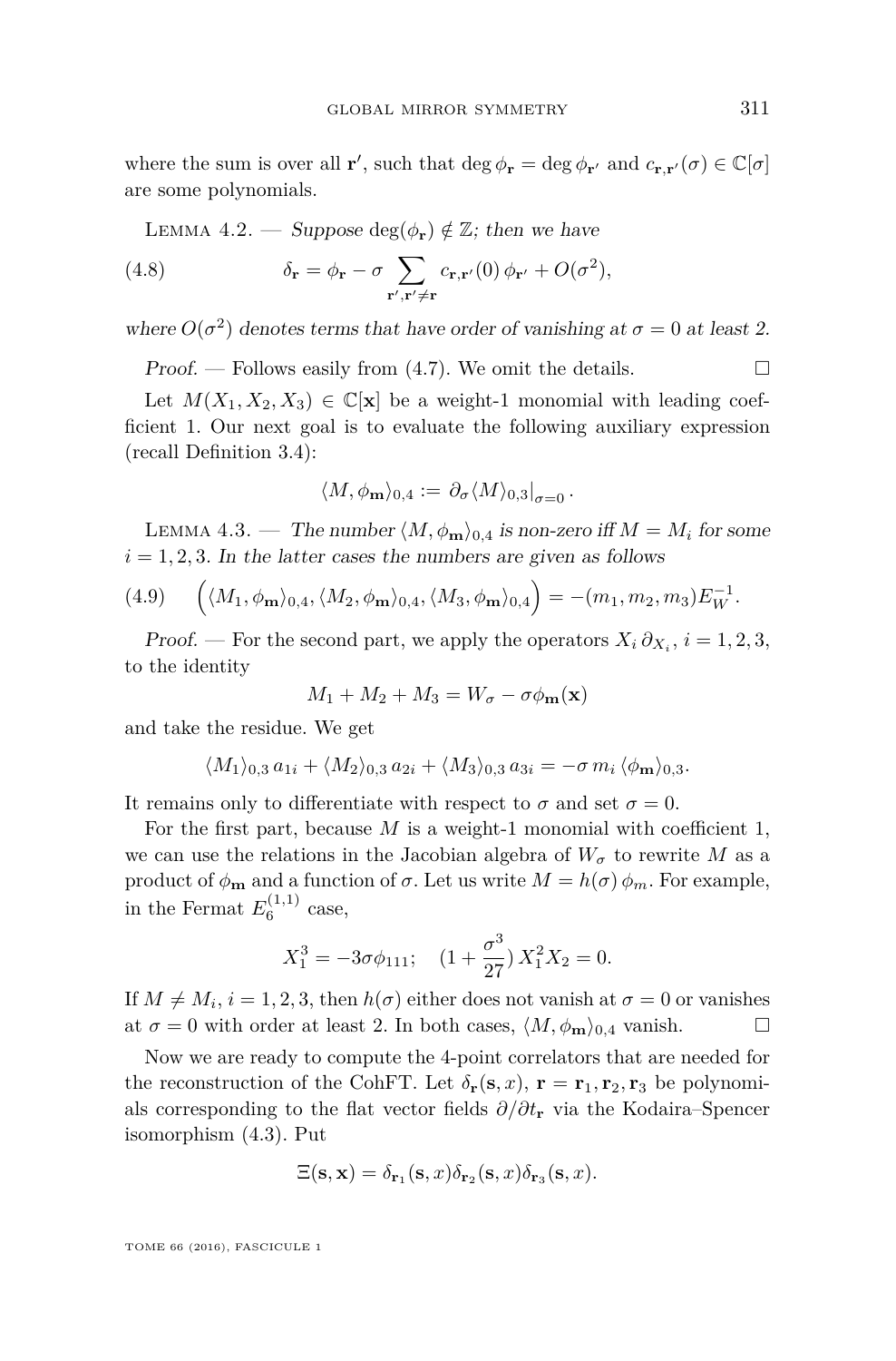Note that  $\Xi(0, \mathbf{x})$  is a homogeneous monomial (see [\(4.8\)](#page-41-0)) with leading coefficient 1.

<span id="page-42-0"></span>LEMMA  $4.4.$  — The 4-point genus-0 correlators with a top degree insertion  $\delta_{\mathbf{m}}$  are

$$
\left\langle \delta_{\mathbf{r}_1}, \delta_{\mathbf{r}_2}, \delta_{\mathbf{r}_3}, \delta_{\mathbf{m}} \right\rangle_{0,4}^{\text{SG}} = \begin{cases} -q_i^T & \text{if } \Xi(0, \mathbf{x}) = M_i, \\ 0 & \text{otherwise.} \end{cases}
$$

Proof. — The same argument as in the proof of the first part of Lemma [4.3](#page-41-1) also works for  $\Xi(\sigma, \mathbf{x})$ . Thus if  $\Xi \neq M_i$ , i=1,2,3, we have

$$
\left\langle \Xi, \delta_{\mathbf{m}} \right\rangle^{\rm SG}_{0,4} = 0.
$$

In order to finish the proof we need only to compute the correlators when  $\Xi(0, \mathbf{x}) = M_i$  for some  $i = 1, 2, 3$ . Note that the diagonal entries of the matrix  $E_W$  are always at least 2 (see Table [1.1\)](#page-5-0). Therefore, it is enough to compute the following correlators:

$$
\begin{cases} \left\langle \delta_{100}, \delta_{100}, \delta_{\mathbf{r}}, \delta_{\mathbf{m}} \right\rangle_{0,4}^{SG}, & \mathbf{r} = (a_{11} - 2, a_{12}, a_{13}), \\ \left\langle \delta_{010}, \delta_{010}, \delta_{\mathbf{r}}, \delta_{\mathbf{m}} \right\rangle_{0,4}^{SG}, & \mathbf{r} = (a_{21}, a_{22} - 2, a_{23}), \\ \left\langle \delta_{001}, \delta_{001}, \delta_{\mathbf{r}}, \delta_{\mathbf{m}} \right\rangle_{0,4}^{SG}, & \mathbf{r} = (a_{31}, a_{32}, a_{33} - 2). \end{cases}
$$

We do not have a uniform computation since we need to use Lemma [4.2,](#page-41-2) for which the coefficients  $c_{\mathbf{r},\mathbf{r}'}(0)$  can be computed only on a case-by-case basis. Let us sketch the main steps of the computation in several examples, leaving the details and the remaining cases to the reader. We will make use of the notation

$$
\delta(\sigma, \mathbf{x}) \approx \phi(\sigma, \mathbf{x}), \quad \delta, \phi \in \mathbb{C}[\mathbf{x}],
$$

which means first order approximation at  $\sigma = 0$ , i.e.,  $\delta(\sigma, \mathbf{x}) - \phi(\sigma, \mathbf{x}) =$  $O(\sigma^2)$ .

Case 1. —  $W = X_1^3 + X_2^3 + X_3^3 \in E_6^{(1,1)}$  and  $\phi_{\mathbf{m}} = X_1 X_2 X_3$ . Since *W* is symmetric in  $X_1, X_2, X_3$  it is enough to compute only one of the correlators, say  $\Xi = M_1$ . After a straightforward computation (the notation is the same as in Lemma [4.1\)](#page-40-1) we get

$$
g_{100} = \left(\frac{1}{3} \phi_{011}, -\frac{\sigma}{9} \phi_{002}, \frac{\sigma^2}{27} \phi_{101}\right).
$$

It follows that  $\delta_{100} \approx \phi_{100}$  and then using formula [\(4.9\)](#page-41-3) we get

$$
\left\langle \delta_{100}, \delta_{100}, \delta_{100}, \delta_{\mathbf{m}} \right\rangle_{0,4}^{\text{SG}} = -\frac{1}{3}.
$$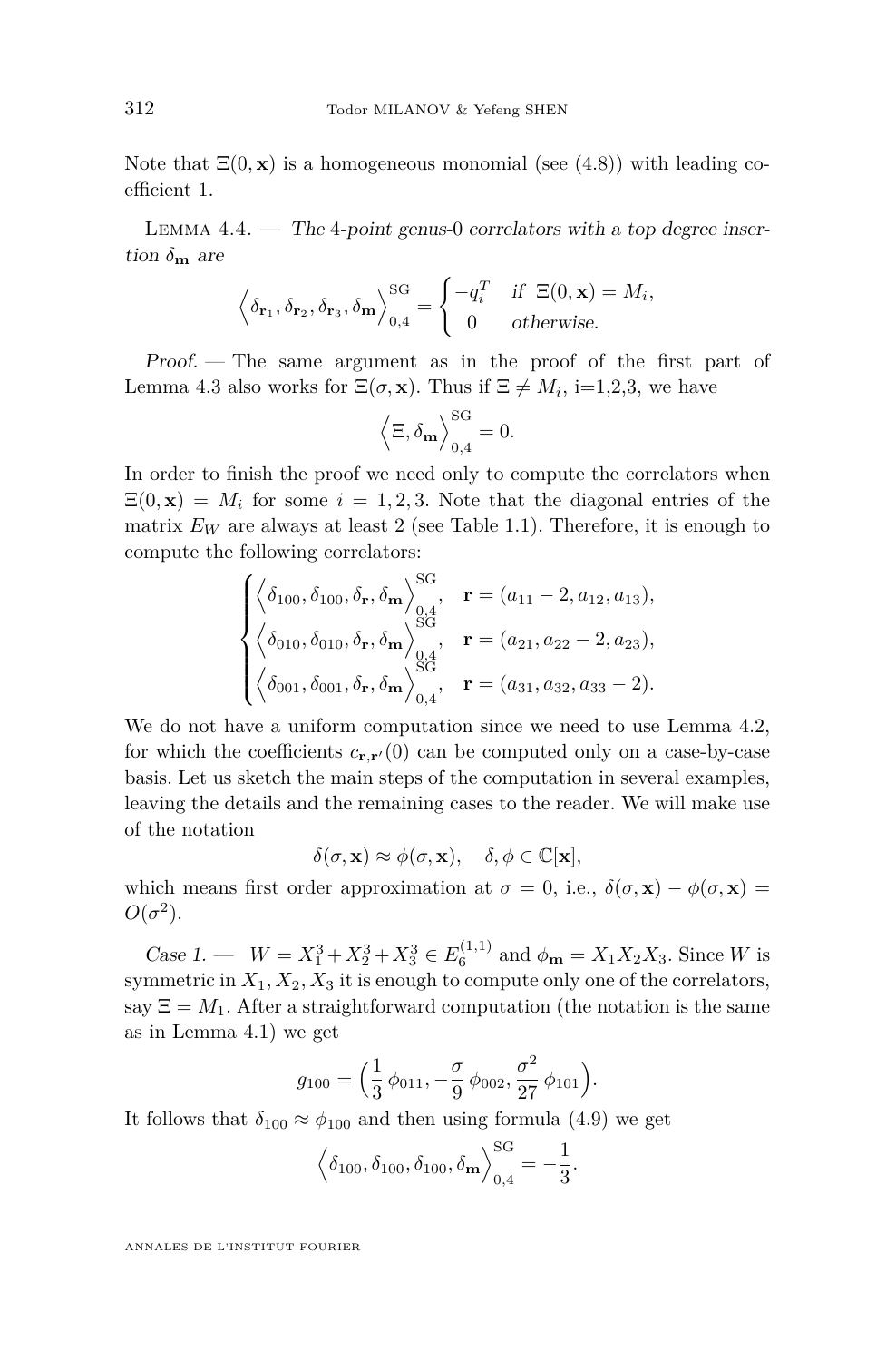Case 2. —  $W = X_1^4 + X_2^4 + X_3^2 \in E_7^{(1,1)}$  and  $\phi_{\mathbf{m}} = X_1^2 X_2^2$ . In this case  $M_3 = 0$  in the Jacobian algebra of *W* and *W* is symmetric in  $X_1$  and  $X_2$ . It is enough to compute only one of the correlators, say the one with  $\Xi(0, \mathbf{x}) = M_1$ . We have

$$
g_{100} = \left(\frac{1}{4} \phi_{020}, -\frac{\sigma}{8} \phi_{110}, 0\right).
$$

It follows that

$$
\delta_{100} \approx \phi_{100}, \quad \delta_{200} \approx \phi_{200} + \frac{\sigma}{4} \phi_{020}.
$$

Using formula [\(4.9\)](#page-41-3) we find

$$
\left\langle \delta_{100}, \delta_{100}, \delta_{400}, \delta_{\mathbf{m}} \right\rangle_{0,4}^{\text{SG}} = -\frac{1}{4}.
$$

Case 3. —  $W = X_1^3 X_2 + X_2^2 + X_3^3 \in E_8^{(1,1)}$  and  $\phi_{\mathbf{m}} = X_1 X_2 X_3$ . In this case, since  $M_2 = 0$  in the Jacobian algebra, we need to compute two correlators. We have

$$
\begin{pmatrix} g_{100} \\ g_{010} \\ g_{001} \end{pmatrix} = \begin{pmatrix} \frac{1}{3}\phi_{001} - \frac{\sigma^2}{54}\phi_{200} & \frac{\sigma^2}{18}\phi_{110} & -\frac{\sigma}{9}\phi_{010} \\ -\frac{1}{6}\phi_{201} + \frac{\sigma^2}{27}\phi_{110} & \frac{1}{2}\phi_{111} & -\frac{\sigma^2}{9}\phi_{210} \\ -\frac{\sigma}{9}\phi_{010} - \frac{\sigma^2}{54}\phi_{101} & \frac{\sigma^2}{9}\phi_{011} & \frac{1}{3}\phi_{110} \end{pmatrix}.
$$

It follows that we have the following linear approximations:

$$
\delta_{100} \approx \Phi_{100}, \quad \delta_{001} \approx \Phi_{001}, \quad \delta_{110} \approx \Phi_{110}.
$$

The correlators then become

$$
\left\langle \delta_{100}, \delta_{100}, \delta_{110}, \delta_{\mathbf{m}} \right\rangle_{0,4}^{\text{SG}} = -\frac{1}{3}, \quad \left\langle \delta_{001}, \delta_{001}, \delta_{001}, \delta_{\mathbf{m}} \right\rangle_{0,4}^{\text{SG}} = -\frac{1}{3}
$$

Case 4. — The Fermat type  $E_8^{(1,1)}$ , i.e.  $W = X_1^6 + X_2^3 + X_3^2$  and  $\phi_{\mathbf{m}} =$  $X_1^4 X_2$ . In this case  $M_3 = 0$ , so again we have to compute two correlators. We have

$$
g_{100} = \left(\frac{1}{6}\phi_{020} + \frac{\sigma^2}{27}\phi_{200}, -\frac{2\sigma}{9}\phi_{300}, 0\right),
$$
  

$$
g_{010} = \left(-\frac{\sigma}{18}\phi_{300} + \frac{\sigma^2}{27}\phi_{110}, \frac{1}{3}\phi_{400}, 0\right).
$$

It follows that the first order approximations that we need are

$$
\delta_{100} \approx \Phi_{100}, \quad \delta_{010} \approx \Phi_{010}, \quad \delta_{400} \approx \Phi_{400} + \frac{\sigma}{2} \Phi_{210}.
$$

Formulas [\(4.9\)](#page-41-3) and [\(4.5\)](#page-40-0) imply

$$
\left\langle \delta_{100}, \delta_{100}, \delta_{400}, \delta_{\mathbf{m}} \right\rangle^{\rm SG}_{0,4} = -\frac{1}{6}; \quad \left\langle \delta_{010}, \delta_{010}, \delta_{010}, \delta_{\mathbf{m}} \right\rangle^{\rm SG}_{0,4} = -\frac{1}{3}. \quad \Box
$$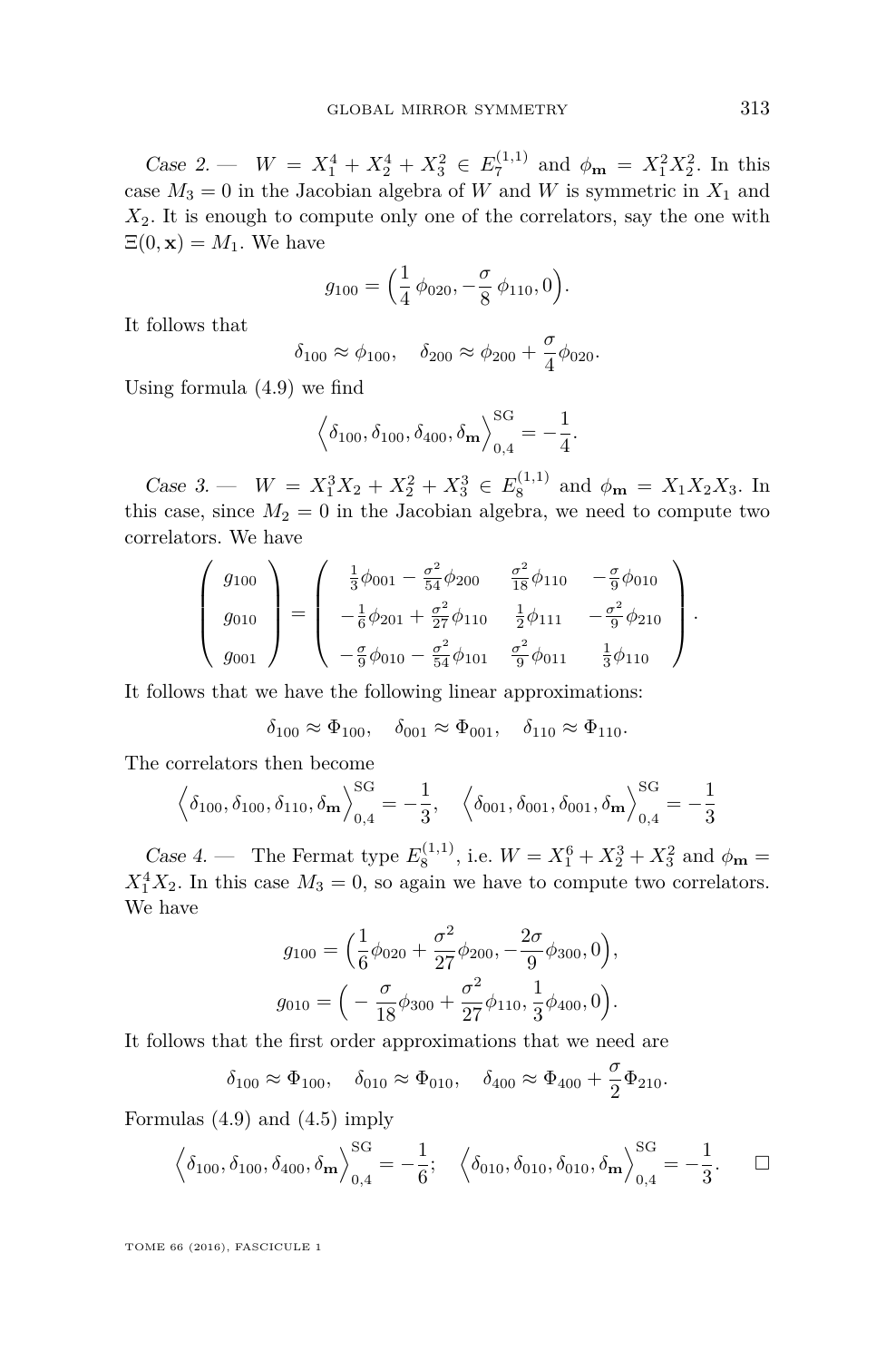#### **4.4. Proof of Theorem [1.4](#page-7-1)**

<span id="page-44-0"></span>The 4-point correlators in Lemma [3.5](#page-35-0) and Lemma [4.4](#page-42-0) have opposite signs. If  $\rho_{-1} \mapsto \delta_{\mathbf{m}}$ , we rescale the primitive form by (−1) and define

<span id="page-44-1"></span>(4.10)  $\mathscr{H}_{W}$ <sup>*T*</sup>  $\to$   $T^*$ *Sw*,  $\rho_{\mathbf{r}} \mapsto (-1)^{1-\deg \phi_{\mathbf{r}}} \delta_{\mathbf{r}}, \quad \mathbf{r} = (r_1, r_2, r_3)$ ,

where  $\rho_{\bf r} = \rho_1^{r_1} \rho_2^{r_2} \rho_3^{r_3}$ . For the new basis, the 3-point correlators in the Saito–Givental theory do not change, while the 4-point correlators are rescaled by  $(-1)$ . Lemma [3.5](#page-35-0) and Lemma [4.4](#page-42-0) imply that the map  $(4.10)$ identifies  $\mathscr{A}_{W}^{\text{FJRW}}$  and  $\mathscr{A}_{W}^{\text{SG}}(\sigma = 0)$ . If  $\rho_{-1} \mapsto c\delta_{\mathbf{m}}$  for some nonzero constant  $c > 1$ , we need to rescale the ring generators furthermore to obtain an suitable mirror map. Thus Theorem [1.4,](#page-7-1) a) is proved.

On the other hand, since we already computed all basic 4-point genus-0 correlators for Saito-Givental limit at Gepner point  $\sigma = 0$ , we can use it here to identify two Gepner points of Saito-Givental theory, if they have isomorphic rings. We notice that all the ring structures at Gepner points are already listed in Section [3.3.3.](#page-31-0) The following Lemma gives a complete classification for the Gepner points, in the sense of Definition [1.2.](#page-6-1) In particular it gives a proof for part b) of Theorem [1.4.](#page-7-1)

LEMMA 4.5.  $-$  If  $W_1$  and  $W_2$  are invertible simple elliptic singularities, and  $\mathscr{Q}_{W_1} \cong \mathscr{Q}_{W_2}$ , then there exists a ring isomorphicm  $\Psi : \mathscr{Q}_{W_1} \cong \mathscr{Q}_{W_2}$ , such that  $\Psi$  preserves the Saito-Givental limits at Gepner point, i.e.  $\Psi$ :  $\mathscr{A}_{W_1}^{\text{SG}}(\sigma) = \mathscr{A}_{W_2}^{\text{SG}}(\sigma)$  for  $\sigma = 0$ .

Proof. — We will construct explicitly linear isomorphisms  $\Psi$  inducing the ring isomorphisms; then one has to check that they also preserve the 4-point correlators in Lemma [4.4.](#page-42-0) For example, let  $W_1 = X_1^3 + X_2^3 + X_3^3$ and  $W_2 = X_1^2 X_2 + X_2^2 X_3 + X_1 X_3^2$ , both marginal  $X_1 X_2 X_3$ . We construct a ring homomorphism

$$
\Psi: \mathscr{Q}_{W_1} \to \mathscr{Q}_{W_2}
$$

which sends  ${Y_i = X_i/\lambda_i}_{i=1}^3$ , a basis of generators of  $\mathcal{Q}_{W_1}$  to  ${\Psi(Y_i)}_{i=1}^3$  $\mathscr{Q}_{W_2},$ 

$$
(\Psi(Y_1), \Psi(Y_2), \Psi(Y_3)) = (X_1, X_2, X_3) \begin{pmatrix} 1 & 1 & 1 \\ 1 & \mathbf{e}[\frac{1}{3}] & \mathbf{e}[\frac{2}{3}] \\ 1 & \mathbf{e}[\frac{2}{3}] & \mathbf{e}[\frac{1}{3}] \end{pmatrix}.
$$

Here the parameters  $\lambda_1, \lambda_2, \lambda_3$  are as follows

<span id="page-44-2"></span>(4.11) 
$$
\lambda_1^4 \lambda_2 \lambda_3 = \mathbf{e}[\frac{1}{3}] \lambda_1 \lambda_2^4 \lambda_3 = \mathbf{e}[\frac{2}{3}] \lambda_1 \lambda_2 \lambda_3^4 = -\frac{1}{27}.
$$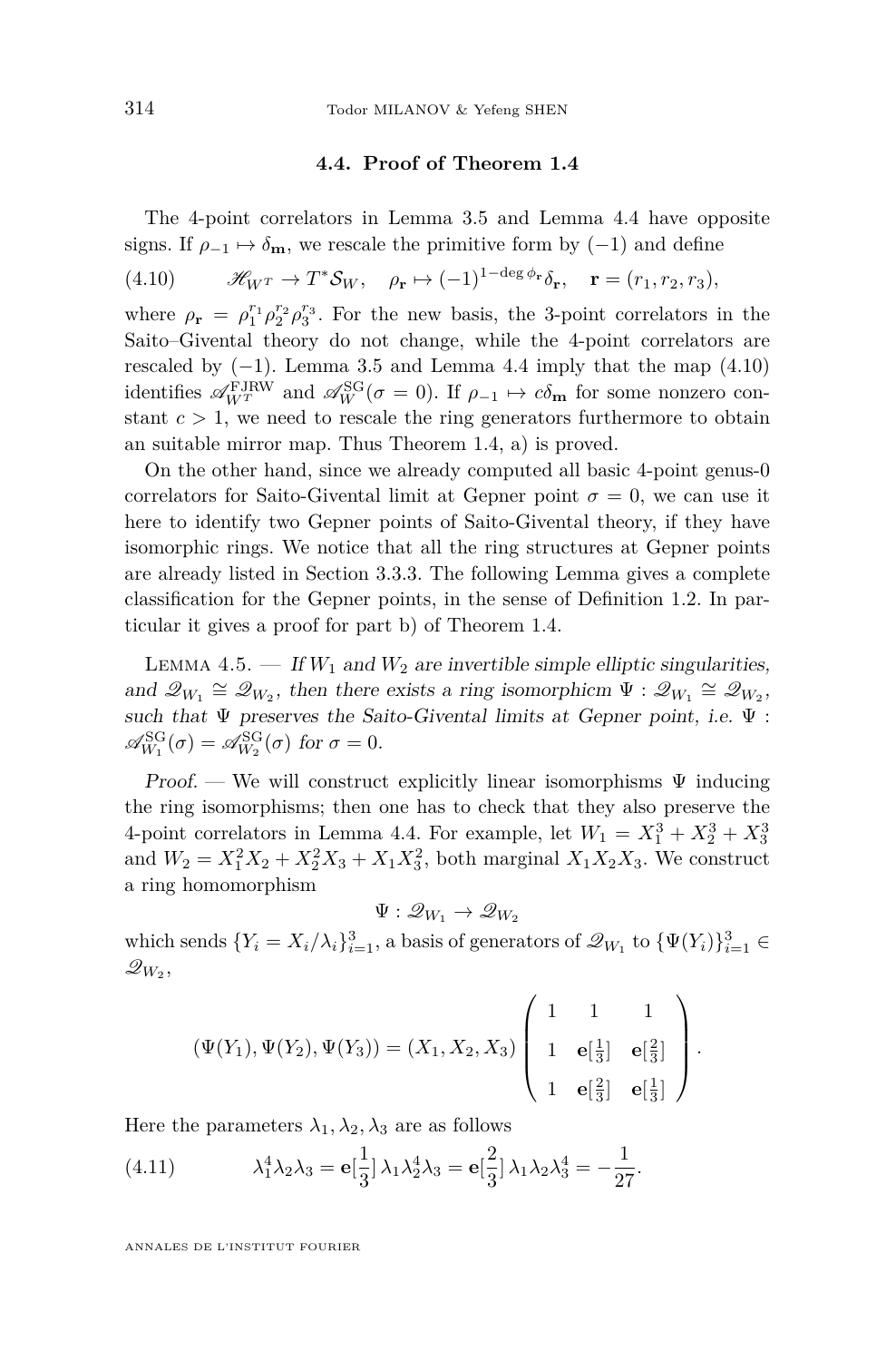We extend  $\Psi$  to be a ring isomorphism. Since,  $\delta_{\mathbf{m}_1} = \delta_{\mathbf{m}_2} = X_1 X_2 X_3$ , one can check

$$
\langle \Psi(X_1), \Psi(X_1), \Psi(X_1), \Psi(X_1 X_2 X_3) \rangle_{0,4,W_2}
$$
  
= -27 $\lambda_1^4 \lambda_2 \lambda_3 \langle X_1, X_1, X_1, X_1 X_2 X_3 \rangle_{0,4,W_2}$   
=  $-\frac{1}{3}$ .

Similarly, due to the other two identities in [\(4.11\)](#page-44-2), we can check all the 4- point genus-0 correlators listed in Lemma [4.4](#page-42-0) matches. Thus  $\Psi : \mathscr{A}_{W_1}^{SG}(\sigma) =$  $\mathscr{A}_{W_2}^{\rm SG}(\sigma)$  for  $\sigma=0$ .

For each *W*, we can fix the choice of  $\phi_{\mathbf{m}}$ . We list the isomorphism for those examples in Table [4.1.](#page-46-0) We always choose  $\{Y_i = X_i/\lambda_i\}_{i=1}^3$ . Cases of other choices of  $\phi_{\mathbf{m}}$  are obtained by rescaling the ring generators appropriately.  $\Box$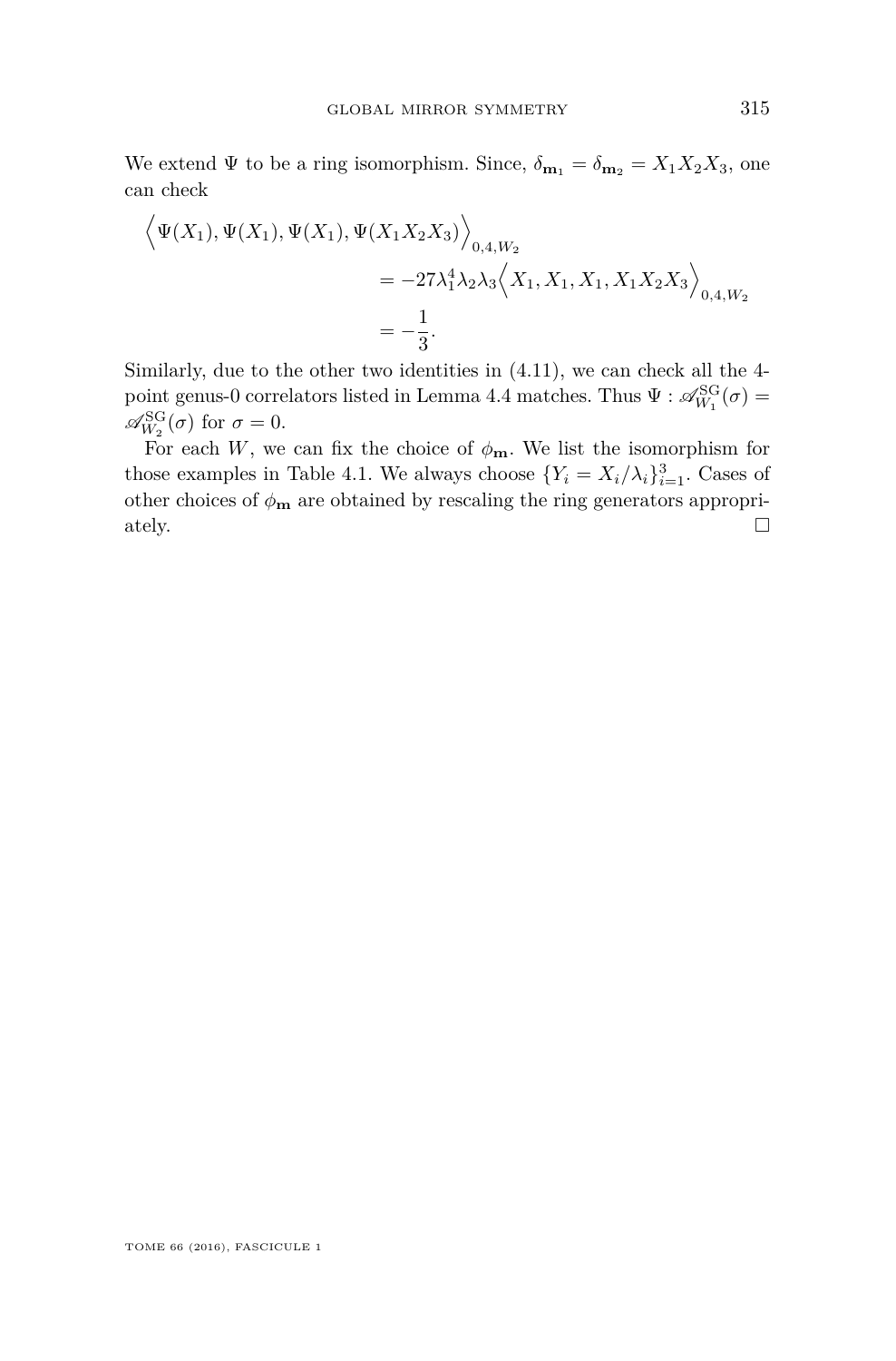| $e$ 4.1                                |
|----------------------------------------|
|                                        |
|                                        |
| $\left(\frac{X_1}{\sqrt{3}}\right)$    |
| $(\frac{X_1}{\mathbf{e}[\frac{1}{6}]}$ |

| Table 4.1. Classification of Gepner points |                |                                                                                            |                                                                                     |  |  |  |  |  |
|--------------------------------------------|----------------|--------------------------------------------------------------------------------------------|-------------------------------------------------------------------------------------|--|--|--|--|--|
| W                                          | $\phi_{\bf m}$ | Ring Generators                                                                            | Constraints                                                                         |  |  |  |  |  |
| $X_1^3 + X_2^3 + X_3^3$                    | $X_1X_2X_3$    | $(Y_1, Y_2, Y_3)$                                                                          |                                                                                     |  |  |  |  |  |
| $X_1^2X_2 + X_2^3 + X_3^3$                 | $X_2^2X_3$     | $\left(\frac{X_1}{\sqrt{3}}+X_2,\frac{-X_1}{\sqrt{3}}+X_2,X_3\right)$                      | $-4\lambda_1^4\lambda_2=4\lambda_1\lambda_2^4=\lambda_3=1$                          |  |  |  |  |  |
| $X_1^2X_2 + X_1X_2^2 + X_3^3$              | $X_1X_2X_3$    | $\left(\frac{X_1}{e^{\frac{1}{2}} } + X_2, \frac{X_1}{e^{\frac{5}{2}} } + X_2, X_3\right)$ | $-3\sqrt{-3}\lambda_1^4\lambda_2 = -3\sqrt{-3}\lambda_1\lambda_2^4 = \lambda_3 = 1$ |  |  |  |  |  |
| $X_1^3X_2 + X_2^4 + X_3^2$                 | $X_1X_2^3$     | $(Y_1, Y_2)$                                                                               |                                                                                     |  |  |  |  |  |
| $X_1^3X_2 + X_2^2X_3 + X_3^2$              | $X_1X_2X_3$    | $(X_1, X_2)$                                                                               | $-2\lambda_1^4\lambda_2^4=8\lambda_1\lambda_2^7=1$                                  |  |  |  |  |  |
| $X_1^4 + X_2^4 + X_3^2$                    | $X_1^2 X_2^2$  | $(Y_1, Y_2)$                                                                               |                                                                                     |  |  |  |  |  |
| $X_1^2X_2 + X_2^2 + X_3^4$                 | $X_1^2 X_3^2$  | $(X_1, X_3)$                                                                               | $-4\lambda_1^6\lambda_2^2=\lambda_1^2\lambda_2^6=1$                                 |  |  |  |  |  |
| $X_1^3X_2 + X_1X_2^3 + X_3^2$              | $X_1^2 X_2^2$  | $(X_1+X_2,-X_1+X_2)$                                                                       | $-64\lambda_1^6\lambda_2^2 = 64\lambda_1^2\lambda_2^6 = 1$                          |  |  |  |  |  |
| $X_1^6 + X_2^3 + X_3^2$                    | $X_1^4X_2$     | $(Y_1, Y_2)$                                                                               |                                                                                     |  |  |  |  |  |
| $X_1^3X_2+X_2^2+X_3^3$                     | $X_1X_2X_3$    | $(X_1, X_3)$                                                                               | $8\lambda_1^{10}\lambda_2 = -2\lambda_1^4\lambda_2^4 = 1$                           |  |  |  |  |  |

<span id="page-46-0"></span>316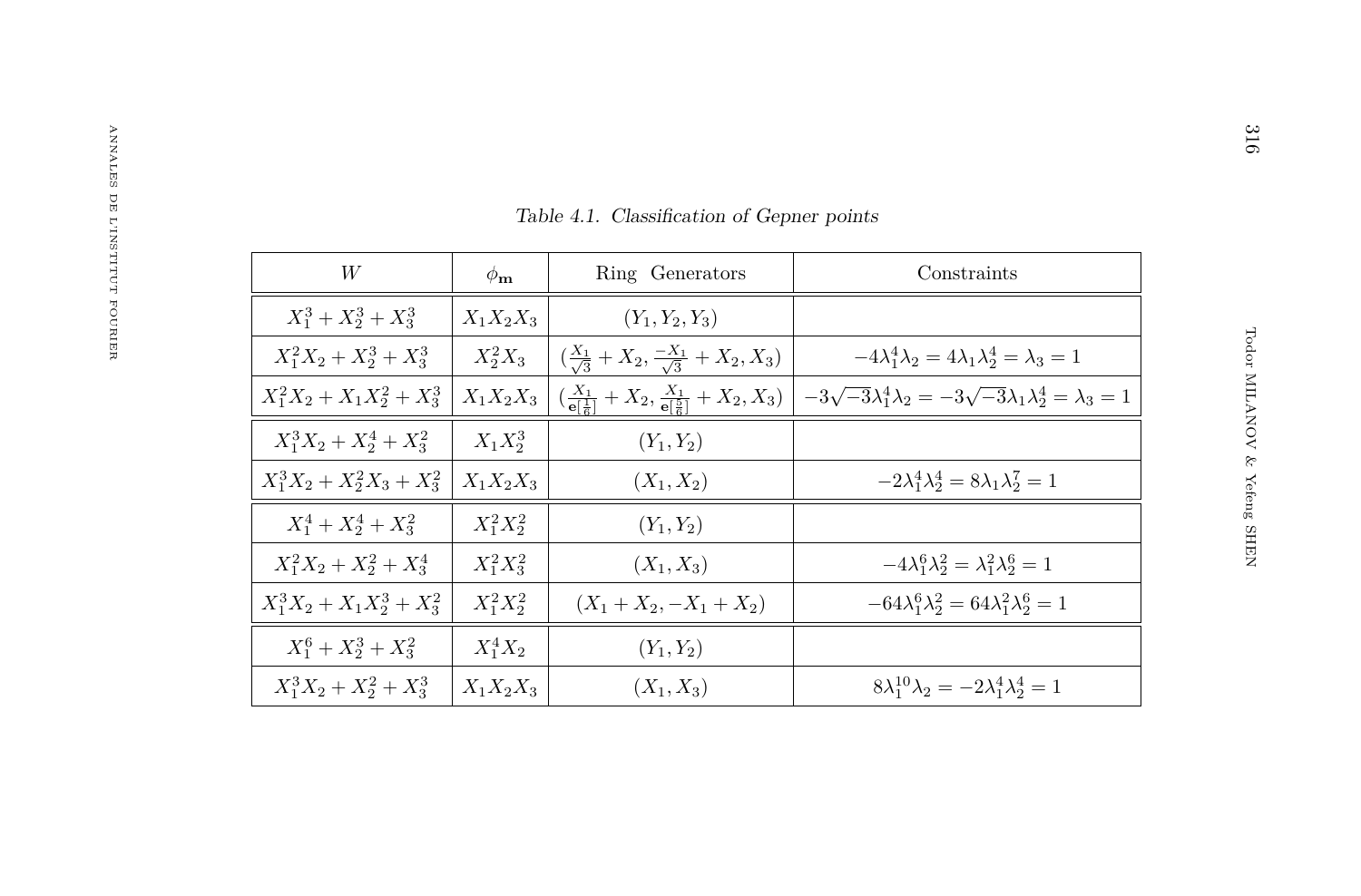## <span id="page-47-0"></span>**5. Global mirror symmetry for Fermat simple elliptic singularities**

The goal in this section is to prove Theorem [1.5.](#page-7-2) For special limit  $\sigma \neq$ 0,  $\infty$ , it is enough to prove it only for one of the points  $p_k = C^{-1/l} \eta^k$ ,  $1 \leq k \leq l$ . The remaining cases follow easily due to the  $\mathbb{Z}/l\mathbb{Z}$ -symmetry of Σ. For all those limits except *σ* = ∞ for *W* =  $X_1^6 + X_2^3 + X_3^2$ , according to the reconstruction Lemma [3.1,](#page-25-0) we need to construct an appropriate mirror map from the Chen–Ruan orbifold cohomology ring to the limit of Jacobian algebras, such that after choosing an appropriate primitive form, the Poincaré pairing is identified with the residue pairing and the 3-point correlator (see Lemma [3.1](#page-25-0) ) is the same for both the Gromov–Witten and the Saito–Givental CohFTs. Finally, we also prove the Saito-Givental limit  $\sigma = \infty$  for  $W = X_1^6 + X_2^3 + X_3^2$  is isomorphic to an FJRW theory. This agrees with the physicists' prediction that the monodromy of the Gauss– Manin connection around the large volume limit point should be maximally unipotent, while as we will see below, the monodromy around  $\sigma = \infty$  is diagonalizable.

The limit of the Saito-Givental theory of ISESs at  $\sigma = \infty$  is already discussed in [\[30\]](#page-60-0) for  $(W, \phi_{\mathbf{m}} = X_1 X_2 X_3)$ , where

$$
W = X_1^3 + X_2^3 + X_3^3 \in E_6^{(1,1)}, \qquad X_1^3 X_2 + X_2^2 X_3 + X_3^2 \in E_7^{(1,1)},
$$
  

$$
X_1^3 X_2 + X_2^2 + X_3^3 \in E_8^{(1,1)}.
$$

Namely, it was proved that the Saito-Givental theory at  $\sigma = \infty$  is mirror to the Gromov-Witten theory respectively of  $\mathbb{P}^1_{3,3,3}$ ,  $\mathbb{P}^1_{4,4,2}$  and  $\mathbb{P}^1_{6,3,2}$ .

#### **5.1. Construction of a mirror map**

We construct a mirror map based on solving the systems of hypergeometric equations. We will introduce explicit how to construct it near  $\sigma = p_k$ . For the special limit  $\sigma = \infty$ , the construction is similar.

#### 5.1.1. Non-twisted sectors

The primitive form is chosen to be  $\omega = d^3\mathbf{x}/\pi_A(\sigma)$ , where the cycle  $A \in H_1(E_{\sigma})$  is invariant with respect to the local monodromy around  $\sigma = p_k$ . Recall that  $\pi_A$  is a solution to the hypergeometric equation [\(2.13\)](#page-13-2)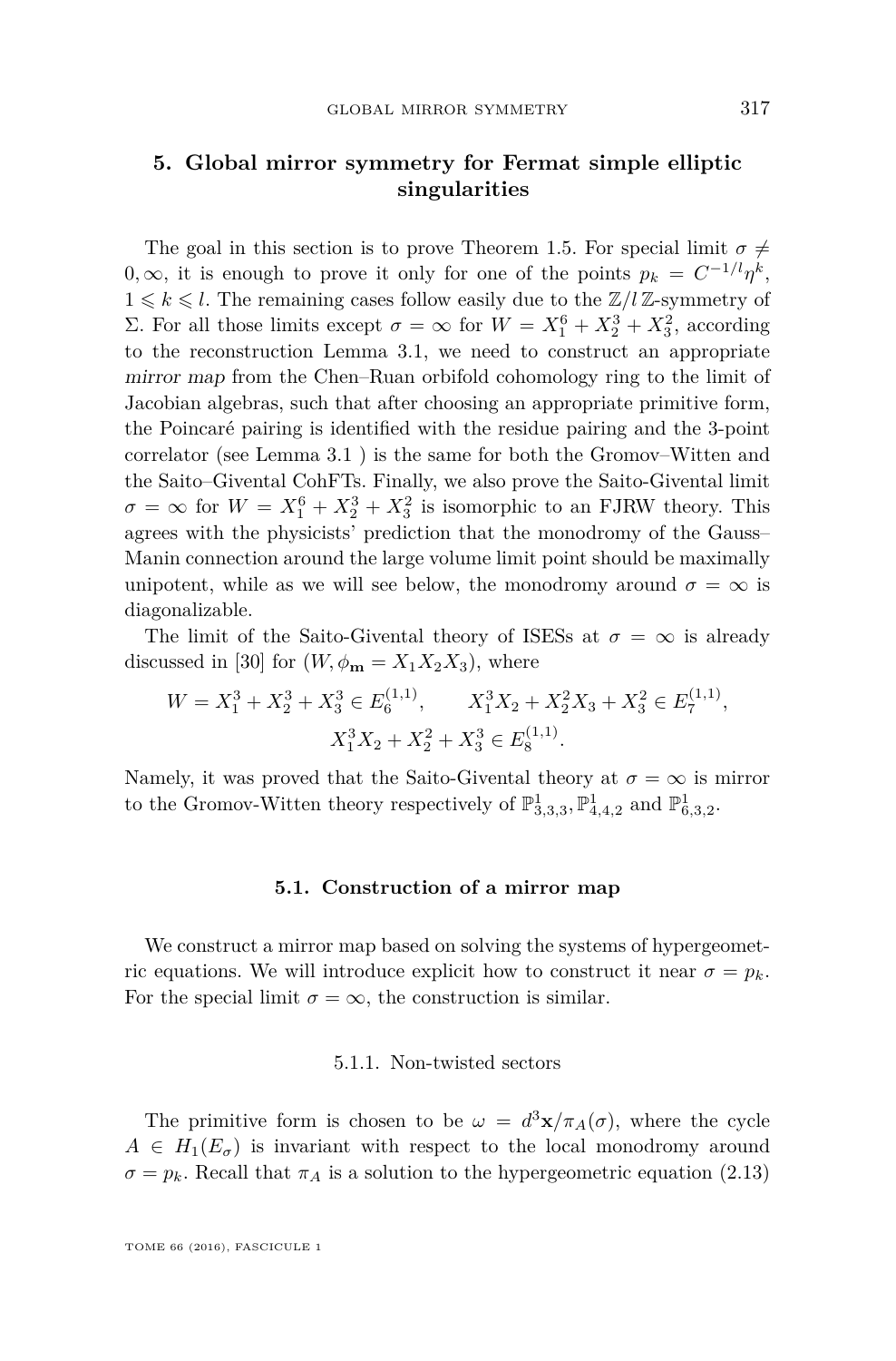with weights  $(\alpha, \beta, \gamma)$ , where  $\gamma = \alpha + \beta$ . The invariance of *A* implies near  $x = 1$ , we have

<span id="page-48-2"></span>(5.1) 
$$
\pi_A(\sigma) = \lambda_W F_1^{(1)}(x) := \lambda_W{}_2F_1(\alpha, \beta, 1, 1-x), \quad \lambda_W \in \mathbb{C}^*.
$$

Since the *j*-invariant of  $E_{\sigma}$  always has the form

$$
j(\sigma) = \frac{P(\sigma)}{(1 - C\sigma^l)^N}
$$

for some polynomial  $P(\sigma) \in \mathbb{C}[\sigma]$  and some integer *N*. We can always choose a second cycle  $B \in H_1(E_{\sigma})$ , such that<sup>(1)</sup>

(5.2) 
$$
\pi_B(\sigma) = \frac{N\lambda_W}{2\pi\sqrt{-1}} \left( F_2^{(1)}(x) - \frac{\ln P(p_k)}{N} F_1^{(1)}(x) \right),
$$

where  $F_2^{(1)}(x)$  is also a solution to the hypergeometric equation [\(2.13\)](#page-13-2) such that

<span id="page-48-3"></span>
$$
F_2^{(1)}(x) = \ln(1-x) F_1^{(1)}(x) + \sum_{n=1}^{\infty} b_n (1-x)^n,
$$

with

$$
b_n = \frac{(\alpha)_n(\beta)_n}{(n!)^2} \left( \frac{1}{\alpha} + \dots + \frac{1}{\alpha + n - 1} + \frac{1}{\beta} + \dots + \frac{1}{\beta + n - 1} - 2\left(\frac{1}{1} + \dots + \frac{1}{n}\right) \right).
$$

We can check the following  $\tau$  is the modulus of the elliptic curve  $E_{\sigma}$ .

(5.3) 
$$
\tau := \frac{\pi_B(\sigma)}{\pi_A(\sigma)}.
$$

If we put  $Q = \exp(2\pi\sqrt{-1}\tau)$ , then the *j*-invariant always has a *Q*-expansion

<span id="page-48-4"></span><span id="page-48-0"></span>
$$
j(\sigma) = \frac{1}{Q} + 744 + 196884Q + \cdots
$$

Note that the residue pairing implies

(5.4) 
$$
\left\langle 1, \phi_{-1} \right\rangle = \frac{1}{K(1 - C \sigma^l)},
$$

where  $K$  is some fixed constant. Since the residue pairing must be identified with the Poincaré pairing, the mirror map should satisfy

<span id="page-48-5"></span>(5.5) 
$$
\Delta_{01} \mapsto 1, \quad \Delta_{02} \mapsto K(1 - C \sigma^l) \phi_{-1}(\mathbf{x}) \pi_A^2.
$$

The next step is to identify the divisor coordinate  $t_{02}$  in the orbifold GW theory and the modulus  $\tau$ . In order to get the correct *q*-expansion, we define

<span id="page-48-1"></span>(5.6) 
$$
q := \exp(t_{-1}), \quad t_{-1} := \frac{2\pi\sqrt{-1}}{L}\tau,
$$

<sup>&</sup>lt;sup>(1)</sup>The coefficients are chosen to match the expansion of the *j*-invariant, formula [\(5.3\)](#page-48-0), and [\(5.6\)](#page-48-1).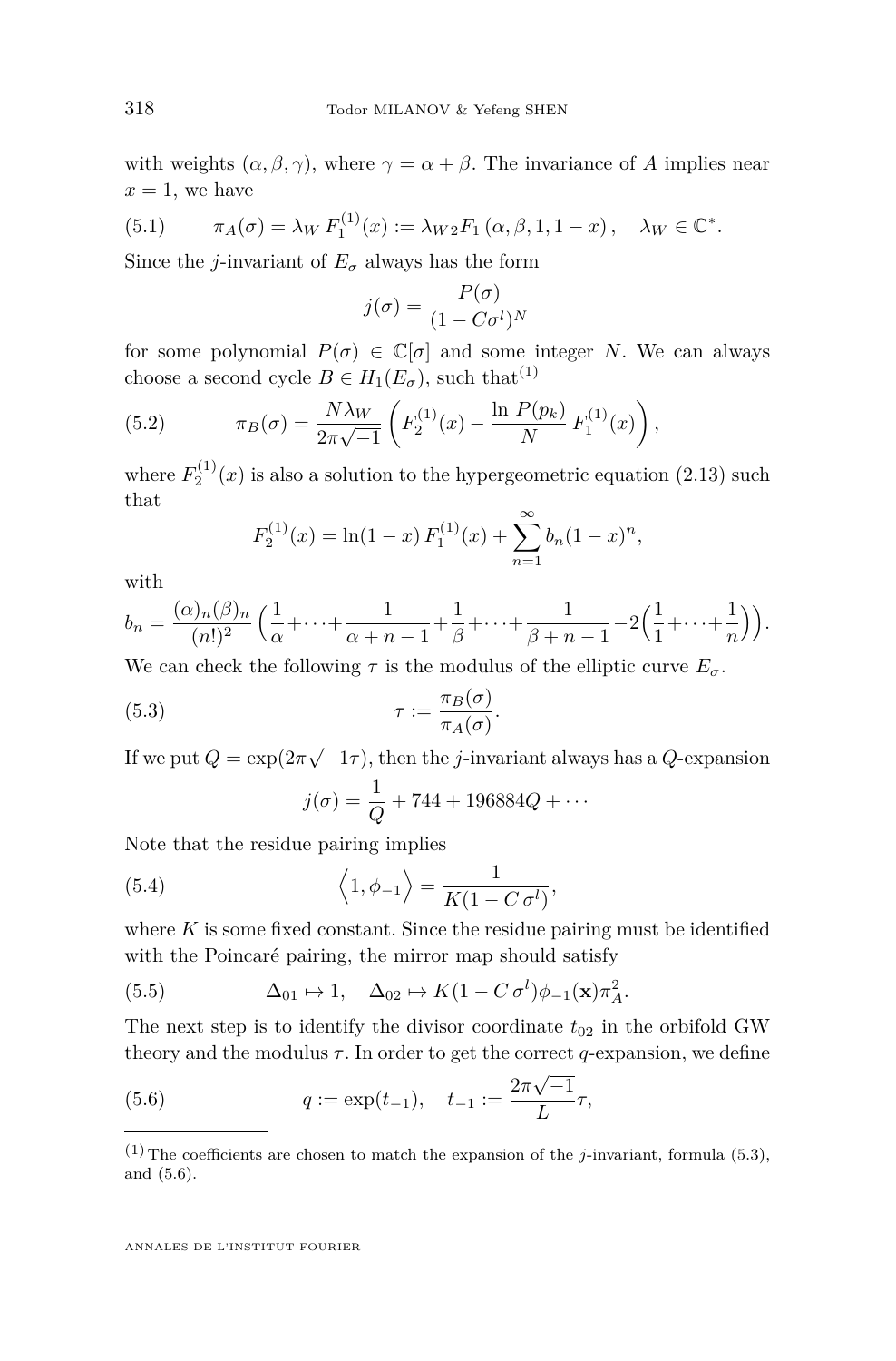Here<sup>(2)</sup>  $L = 3, 4, 6$  respectively for the elliptic orbifolds  $\mathbb{P}^1_{3,3,3}, \mathbb{P}^1_{4,4,2}, \mathbb{P}^1_{6,3,2}$ . This implies  $(5.7)$ 

$$
\left\langle \Delta_{01}, \Delta_{02} \right\rangle \mapsto \left\langle 1, \frac{\partial}{\partial t_{-1}} \right\rangle = \frac{\partial \sigma}{\partial \tau} \frac{\partial \tau}{\partial t_{-1}} \left\langle 1, \frac{\partial}{\partial \sigma} \right\rangle = \frac{L}{2\pi\sqrt{-1}} \frac{\partial \sigma}{\partial \tau} \frac{1}{\pi_A^2} \left\langle 1, \phi_{-1} \right\rangle
$$

is a constant. The last equality follows from equation [\(4.3\)](#page-39-1) and [\(4.4\)](#page-39-0). By formulas [\(5.1\)](#page-48-2), [\(5.2\)](#page-48-3), [\(5.3\)](#page-48-0), [\(5.4\)](#page-48-4), [\(5.6\)](#page-48-1), we can fix the constant  $\lambda_W$  by choosing

$$
\langle \Delta_{01}, \Delta_{02} \rangle \mapsto \langle 1, \frac{\partial}{\partial t_{-1}} \rangle = 1.
$$

In computations below, for our convenience, we may choose  $\pi_A(\sigma)$  different than formula [\(5.1\)](#page-48-2) by a scalar. This will not change the Frobenius manifold structure since we can always rescale the ring generators to offset its influence.

#### <span id="page-49-0"></span>5.1.2. Twisted sectors

In order to complete the construction, we need to identify the twisted cohomology classes  $\Delta_{ij}$  with monomials  $\delta_{\mathbf{r}}(\sigma, \mathbf{x})$ . The key observation is that the sections

(5.8) 
$$
\int \delta_{\mathbf{r}}(\sigma, \mathbf{x}) \frac{\omega}{dW_{\sigma}}
$$

of the vanishing cohomology bundle of  $W_{\sigma}$  are flat on the restriction of the Gauss–Manin connection to  $\Sigma \times \{0\} \subset \Sigma \times \mathbb{C}^{\mu-1}$ . In general, we need flatness on  $\Sigma \times \mathbb{C}^{\mu-1}$ . However, since we only need to match the invariants in Lemma [3.1](#page-25-0) and Lemma [3.5,](#page-35-0) the above formula is enough. This way our choice of  $\delta_{\bf r}$  depends on an invertible matrix of size  $(\mu - 2) \times (\mu - 2)$ . The matrix is decomposed into  $1 \times 1$  and  $2 \times 2$  blocks according to Lemma [2.5.](#page-18-3) In particular, the entries of a  $2 \times 2$  block are obtained from a basis of solutions of hypergeometric equations [\(2.26\)](#page-18-0) with weights  $(\alpha_{\bf r}, \beta_{\bf r}, \gamma_{\bf r})$  near  $x = 1$ :

(5.9) 
$$
\begin{cases}\nF_{1,\mathbf{r}}^{(1)}(x) = {}_{2}F_{1}(\alpha_{\mathbf{r}}, \beta_{\mathbf{r}}; \alpha_{\mathbf{r}} + \beta_{\mathbf{r}} - \gamma_{\mathbf{r}} + 1; 1 - x), \\
F_{2,\mathbf{r}}^{(1)}(x) = {}_{2}F_{1}(\gamma_{\mathbf{r}} - \alpha_{\mathbf{r}}, \gamma_{\mathbf{r}} - \beta_{\mathbf{r}}; \gamma_{\mathbf{r}} - \alpha_{\mathbf{r}} - \beta_{\mathbf{r}} + 1; 1 - x) \\
\times (1 - x)^{\gamma_{\mathbf{r}} - \alpha_{\mathbf{r}} - \beta_{\mathbf{r}}}.\n\end{cases}
$$

The correlation functions in the Saito–Givental CohFT are invariant with respect to the translation  $t_{-1} \mapsto t_{-1} + 2\pi\sqrt{-1}$ , see [\(5.6\)](#page-48-1). The coefficient in front of  $q^d$ ,  $d \in \mathbb{Z}$ , is called the *degree-d* part of the correlator function.

<sup>&</sup>lt;sup>(2)</sup>We remark that *L* is the order of the cyclic group  $\mu_L$ , where each corresponding orbifold here can be obtained as a  $\mu_L$ -quotient of some elliptic curve.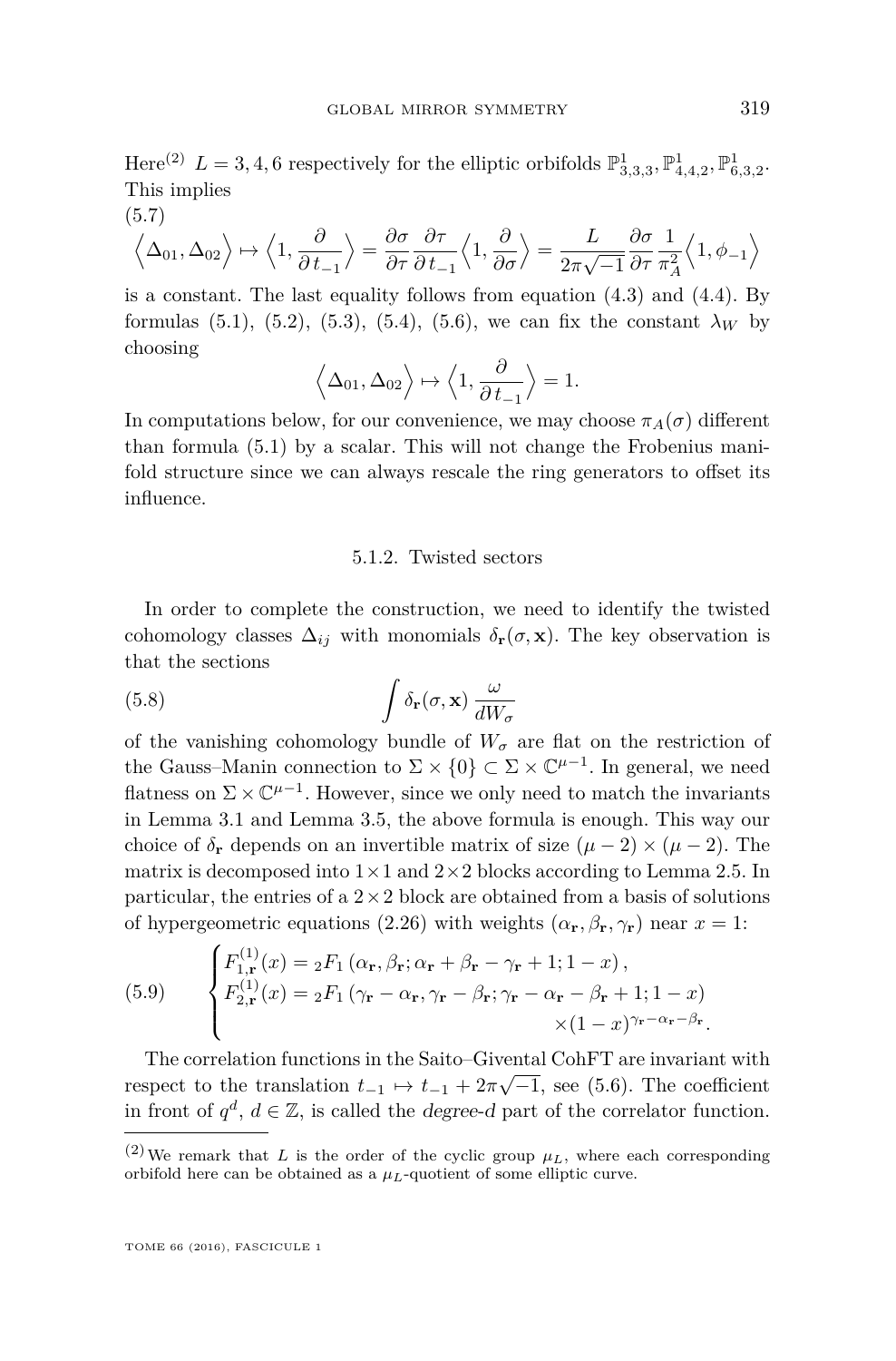By taking the degree-0 part of the 3-point functions, we obtain a Frobenius algebra structure on the Jacobian algebra  $\mathcal{Q}_W$  that under the mirror map should be identified with the Frobenius algebra corresponding to the Chen–Ruan orbifold (classical) cup product. Using also that the mirror map preserves homogeneity we obtain a system of equations for the matrix. It remains only to see that these equations have a solution. Let us list the explicit formulas for the mirror map. We omit the details of the computations, which by the way are best done with the help of some computer software–Mathematica.

# **5.2.** Global mirror symmetry for  $W_{\sigma} = X_1^3 + X_2^3 + X_3^3 + \sigma X_1 X_2 X_3$

The *j*-invariant

$$
j(\sigma) = -\frac{\sigma^3(-216 + \sigma^3)^3}{(27 + \sigma^3)^3} = \frac{-27x(8+x)^3}{(1-x)^3}, \quad x = -\frac{\sigma^3}{27}
$$

*.*

Φ**<sup>r</sup>** satisfies a first order differential equation [\(2.25\)](#page-18-4) and can be solved

$$
\Phi_{\mathbf{r}} = (1 - x)^{-\deg \phi_{\mathbf{r}}} \delta_{\mathbf{r}}.
$$

Here  $\delta_{\bf r}$  are some flat sections. The residue pairing implies

$$
(5.10) \quad \left\langle X_1 X_2 X_3 \right\rangle := \text{Res}_{\left(\partial_{X_1} W_{\sigma}\right) \left(\partial_{X_2} W_{\sigma}\right) \left(\partial_{X_3} W_{\sigma}\right)} d^3 \mathbf{x} = \frac{1}{27(1-x)}.
$$

5.2.1. GW-point at root of unity at  $x = 1$ 

We have  $p_l = -3$  and

$$
\pi_A(\sigma) = {}_2F_1\left(\frac{1}{3}, \frac{1}{3}; 1; 1-x\right),
$$
  

$$
\pi_B(\sigma) = \frac{3}{2\pi\sqrt{-1}} \left(F_2^{(1)}(x) - \frac{\ln P(p_k)}{3} \cdot F_1^{(1)}(x)\right).
$$

The Fourier series of  $1 - x$  in  $q = e^{2\pi i \tau/3}$  is

(5.11) 
$$
1 - x = -27q - 324q^2 - 2430q^3 - 13716q^4 + \cdots
$$

A natural basis for the flat sections with non-integral degrees are

$$
\delta_{\mathbf{r}} = (1-x)^{1/3} \phi_{\mathbf{r}}(\mathbf{x}) \pi_A, \quad \delta_{\mathbf{r}'} = (1-x)^{2/3} \phi_{\mathbf{r}'}(\mathbf{x}) \pi_A.
$$

Here  $\mathbf{r} = (1, 0, 0), (0, 1, 0), (0, 0, 1)$  and  $\mathbf{r}' = (1, 1, 1) - \mathbf{r}$ . Applying [\(4.4\)](#page-39-0), we know the non-vanishing correlators  $\langle \cdots \rangle_{0,3,0}$  are

$$
\left\langle 1, \delta_{\mathbf{r}}, \delta_{\mathbf{r}'} \right\rangle_{0,3,0} = \left\langle \delta_{\mathbf{r}}, \delta_{\mathbf{r}}, \delta_{\mathbf{r}} \right\rangle_{0,3,0} = \left\langle \delta_{1,0,0}, \delta_{0,1,0}, \delta_{0,0,1} \right\rangle_{0,3,0} = \frac{1}{27}.
$$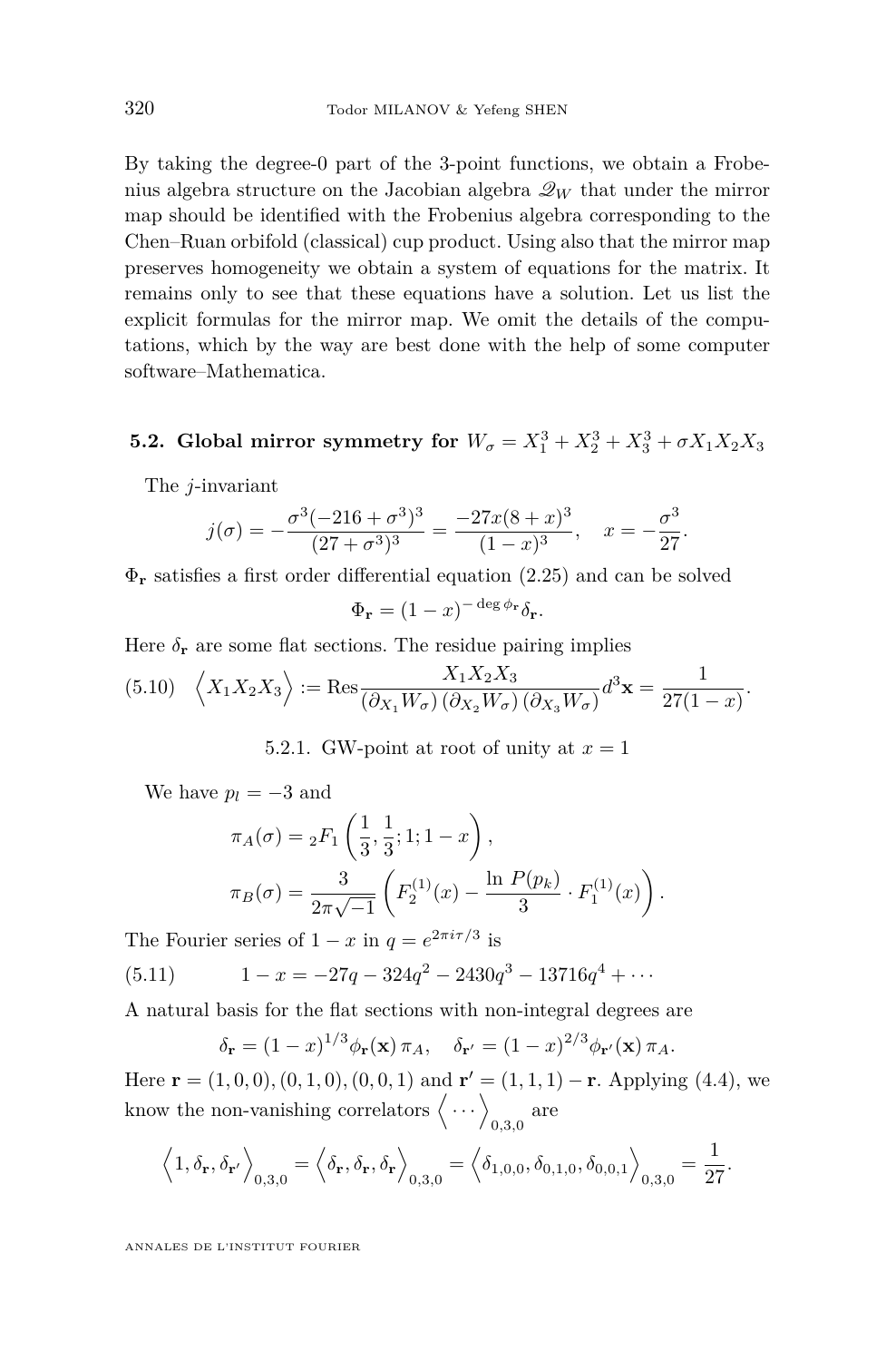The mirror map is given by  $(5.5)$ ,  $(5.6)$ , and it identifies the ring generators by

<span id="page-51-0"></span>(5.12) 
$$
\begin{pmatrix} \Delta_{11} \\ \Delta_{21} \\ \Delta_{31} \end{pmatrix} \mapsto \begin{pmatrix} 1 & 1 & 1 \\ 1 & \mathbf{e}[\frac{2}{3}] & \mathbf{e}[\frac{1}{3}] \\ 1 & \mathbf{e}[\frac{1}{3}] & \mathbf{e}[\frac{2}{3}] \end{pmatrix} \begin{pmatrix} \delta_{1,0,0} \\ \delta_{0,1,0} \\ \delta_{0,0,1} \end{pmatrix}
$$

It is easy to check that this identification agrees with the Chen-Ruan orbifold cohomology ring of  $\mathbb{P}^1_{3,3,3}$  (see [\(3.4\)](#page-25-1), [\(3.5\)](#page-25-2)). For example, from [\(5.12\)](#page-51-0) we have

$$
\left\langle \Delta_{11}, \Delta_{11}, \Delta_{11} \right\rangle_{0,3,0} \leftrightarrow \sum_{\mathbf{r}; \deg \phi_{\mathbf{r}} = 1/3} \left\langle \delta_{\mathbf{r}}, \delta_{\mathbf{r}}, \delta_{\mathbf{r}} \right\rangle_{0,3,0} + 6 \left\langle \delta_{1,0,0}, \delta_{0,1,0}, \delta_{0,0,1} \right\rangle_{0,3,0} = \frac{1}{3}.
$$

Finally,  $\left\langle \Delta_{11}, \Delta_{21}, \Delta_{31} \right\rangle_{0,3,1} \mapsto 1$  for Lemma [\(3.1\)](#page-25-0) follows from

$$
\left\langle \Delta_{11}, \Delta_{21}, \Delta_{31} \right\rangle_{0,3} \rightarrow \frac{(1 - (1 - x))^{1/3} - 1}{9} \pi_A = q + q^4 + 2q^7 + \dots = \frac{\eta(9\tau)^3}{\eta(3\tau)}.
$$

#### 5.2.2. GW-point at infinity

For this limit, the mirror symmetry is already verified in [\[30\]](#page-60-0). It maps the twisted sector  $\Delta_{i,j}$  to  $\delta_{\mathbf{r}}$ , where *i*-th index of **r** is *j*.

**5.3. Global mirror symmetry for**  $W_{\sigma} = X_1^4 + X_2^4 + X_3^2 + \sigma X_1^2 X_2^2$ 

The *j*-invariant

$$
j(\sigma) = \frac{16(12 + \sigma^2)^3}{(4 - \sigma^2)^2} = \frac{64(3 + x)^3}{(1 - x)^2}, \quad x = \frac{\sigma^2}{4}.
$$

For  $\mathbf{r} = (10, 01, 11, 21, 12)$ ,  $\Phi_{\mathbf{r}}$  satisfies a first order differential equa-tions [\(2.25\)](#page-18-4). On the other hand, both  $\Phi_{20}$  and  $\Phi_{02}$  satisfy a second order hypergeometric equation with weights  $\alpha_{20} = \beta_{02} = 3/4, \beta_{20} = \alpha_{02} =$  $1/4, \gamma_{20} = \gamma_{02} = 1/2$ , which comes from the following system of first order differential equations:

<span id="page-51-1"></span>(5.13) 
$$
\begin{cases} (4-\sigma^2)\,\partial_{\sigma}\Phi_{20}(\sigma) = \frac{\sigma}{2}\,\Phi_{20}(\sigma) - \Phi_{02}(\sigma); \\ (4-\sigma^2)\,\partial_{\sigma}\Phi_{02}(\sigma) = \frac{\sigma}{2}\,\Phi_{02}(\sigma) - \Phi_{20}(\sigma). \end{cases}
$$

TOME 66 (2016), FASCICULE 1

*.*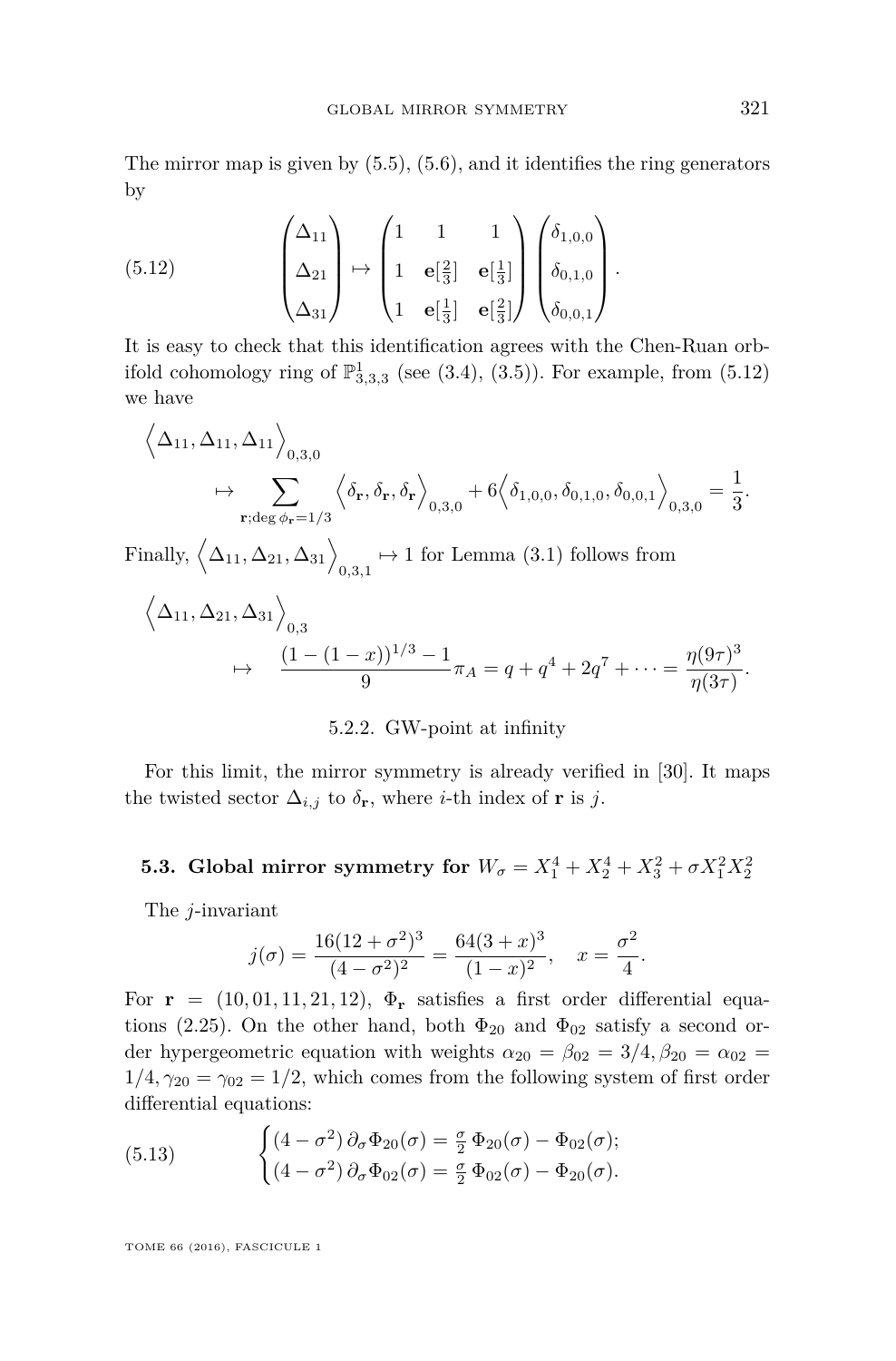It follows that  $\Phi_{02} = L \Phi_{20}$  (and  $\Phi_{20} = L \Phi_{02}$ ) where *L* is the differential operator

$$
L = -(4 - \sigma^2)\partial_{\sigma} + \frac{\sigma}{2}.
$$

Moreover, here the residue pairing implies

<span id="page-52-0"></span>(5.14) 
$$
\left\langle X_1^2 X_2^2 \right\rangle = \frac{1}{32(1-x)}, \quad \left\langle X_1^4 \right\rangle = \left\langle X_2^4 \right\rangle = \frac{-x^{1/2}}{32(1-x)},
$$

$$
\left\langle X_1^3 X_2 \right\rangle = \left\langle X_1 X_2^3 \right\rangle = 0.
$$

5.3.1. GW-point at root of unity at  $x = 1$ 

We are looking for  $\sigma = 2x^{1/2} = \pm 1$ . We pick  $p_2 = 2$ . The Fourier series for  $1 - x$  in terms of  $q = e^{2\pi i \tau/4}$  is

$$
1 - x = 64q^2 - 1536q^4 + 19200q^6 + \cdots
$$

We choose

$$
\pi_A(\sigma) = {}_2F_1\left(\frac{1}{4}, \frac{1}{4}; 1; 1-x\right),
$$
  

$$
\pi_B(\sigma) = \frac{2}{2\pi\sqrt{-1}} \left(F_2^{(1)}(x) - \frac{\ln P(p_k)}{2} \cdot F_1^{(1)}(x)\right).
$$

Let us construct a basis of flat sections. For first order equations,

(5.15) 
$$
\delta_{\mathbf{r}}(\sigma, \mathbf{x}) = (x-1)^{\deg \phi_{\mathbf{r}}}\phi_{\mathbf{r}}(\mathbf{x})\pi_A(\sigma), \quad \mathbf{r} = (10, 01, 11, 21, 12)
$$

Then for second order equations, we can obtain a pair of polynomials  $\delta_{20}$ and  $\delta_{02}$  that determine flat sections [\(5.8\)](#page-49-0) by solving the following system:

$$
\begin{pmatrix}\n\phi_{20} \pi_A \\
\phi_{02} \pi_A\n\end{pmatrix} = \n\begin{pmatrix}\n\phi_{20} \pi_A \\
\phi_{02} \pi_A\n\end{pmatrix} = \n\begin{pmatrix}\n2F_1 \left(\frac{1}{4}, \frac{3}{4}; \frac{3}{2}; 1-x\right) & (x-1)^{-1/2} {}_2F_1 \left(\frac{1}{4}, -\frac{1}{4}; \frac{1}{2}; 1-x\right) \\
2F_1 \left(\frac{1}{4}, \frac{3}{4}; \frac{3}{2}; 1-x\right) & -(x-1)^{-1/2} {}_2F_1 \left(\frac{1}{4}, -\frac{1}{4}; \frac{1}{2}; 1-x\right)\n\end{pmatrix} \begin{pmatrix}\n\delta_{20} \\
\delta_{02}\n\end{pmatrix}.
$$

Now the genus-0 3-point Saito-Givental correlators for flat sections  $\delta_{\mathbf{r}}$  can be calculated using residue formula [\(5.14\)](#page-52-0). Based on this, we can check that after a linear transformation, we actually match those flat sections to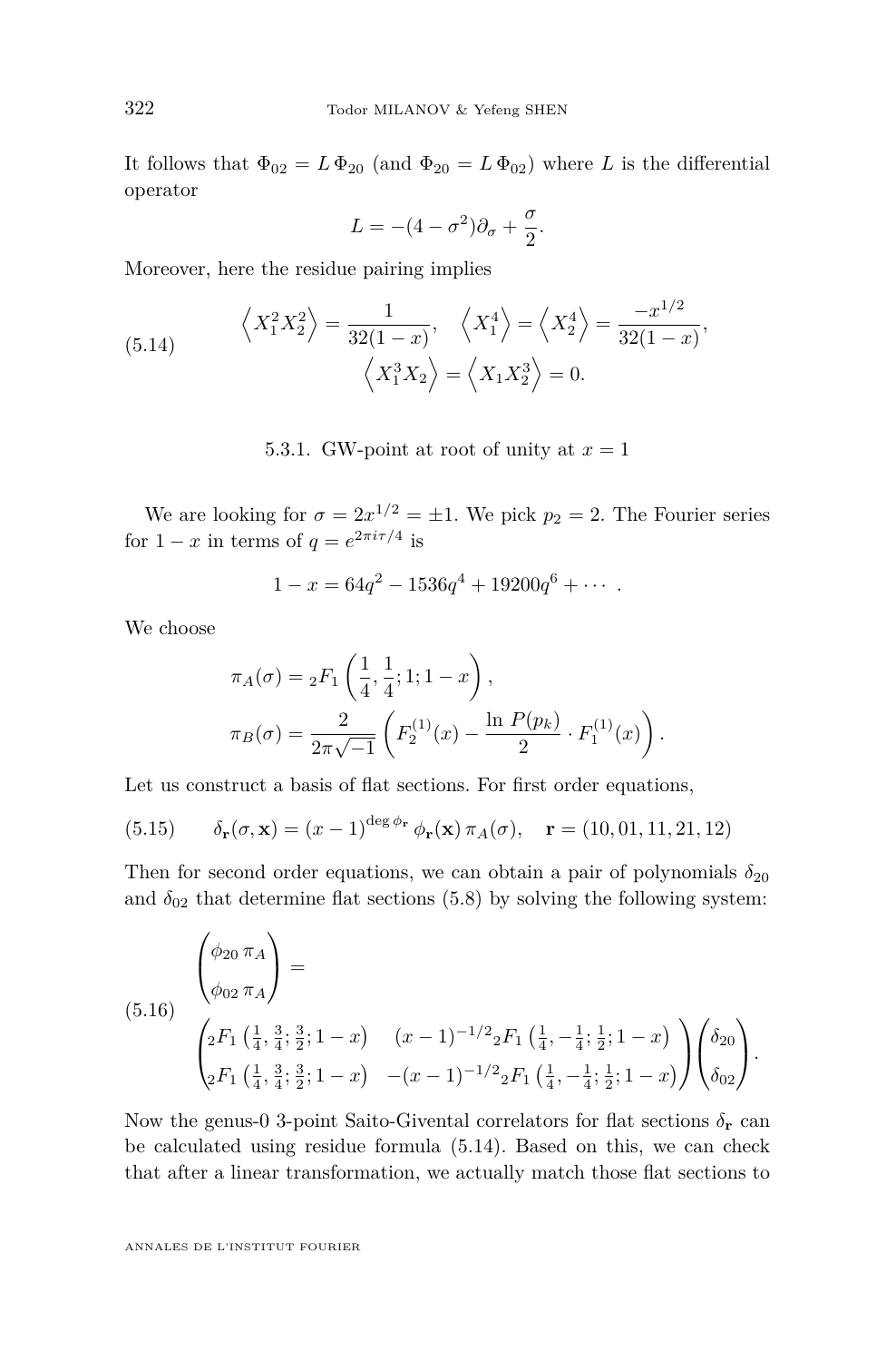flat elements in Chen-Ruan cohomology of  $\mathbb{P}^1_{4,4,2}$  via the following mirror map

$$
\begin{cases} \Delta_{1,1} \mapsto \delta_{10} + \sqrt{-1}\delta_{01}, \quad \Delta_{1,2} \mapsto 2\sqrt{-1}\delta_{11} + 2\delta_{02}, \\ \Delta_{1,3} \mapsto 4\sqrt{-1}\delta_{2,1} - 4\delta_{1,2}; \\ \Delta_{2,1} \mapsto \sqrt{-1}\delta_{10} + \delta_{01}, \quad \Delta_{2,2} \mapsto 2\sqrt{-1}\delta_{11} - 2\delta_{02}, \\ \Delta_{2,3} \mapsto -4\delta_{2,1} + 4\sqrt{-1}\delta_{1,2}; \\ \Delta_{01} \mapsto 1, \qquad \qquad \Delta_{3,1} \mapsto 8\delta_{20}, \qquad \Delta_{02} \mapsto 32(1-x)\,\phi_{-1}\,\pi_A^2. \end{cases}
$$

It is not hard to check this map matches all the pairing [\(3.4\)](#page-25-1) using [\(5.14\)](#page-52-0). For example,

$$
\left\langle 8\delta_{20}, 8\delta_{20} \right\rangle = 16 \left\langle \phi_{20} + \phi_{02}, \phi_{20} + \phi_{02} \right\rangle 2F_1 \left( \frac{1}{4}, \frac{3}{4}; \frac{3}{2}; 1-x \right)^{-2} = \frac{1}{2}.
$$

The last equality is a consequence of the hypergeometric identity

$$
{}_2F_1\left(\frac{1}{4}, \frac{3}{4}; \frac{3}{2}; 1-x\right)^2(1+x^{1/2}) = 2.
$$

We can also check the mirror map matches Chen-Ruan product [\(3.5\)](#page-25-2). For example,

$$
\left\langle \Delta_{1,1}, \Delta_{1,1}, \Delta_{1,2} \right\rangle_{0,3} \mapsto \frac{1}{8} \left( {}_{2}F_{1} \left( \frac{1}{4}, -\frac{1}{4}; \frac{1}{2}; 1-x \right) + 1 \right) {}_{2}F_{1} \left( \frac{1}{4}, \frac{1}{4}; 1; 1-x \right)
$$

$$
= \frac{1}{4} + q^{4} + q^{8} + q^{16} + \cdots
$$

The last equality follows from mirror map [\(5.3\)](#page-48-0) and a hypergeometric identity

$$
{}_2F_1\left(\frac{1}{4}, -\frac{1}{4}; \frac{1}{2}; 1-x\right)^2 = \frac{1+x^{1/2}}{2}.
$$

The degree-1 genus-0 3-point correlator in Lemma [3.1](#page-25-0) is verified by

$$
\left\langle \Delta_{11}, \Delta_{21}, \Delta_{31} \right\rangle_{0,3} \mapsto \frac{1}{8} (1-x)^{1/2} {}_{2}F_{1} \left( \frac{1}{4}, \frac{3}{4}; \frac{3}{2}; 1-x \right) {}_{2}F_{1} \left( \frac{1}{4}, \frac{1}{4}; 1; 1-x \right)
$$
  
=  $q + 2q^{5} + q^{9} + 2q^{13} + \cdots$ .

#### 5.3.2. GW-point at infinity

Near the point  $\sigma = \infty$ , we choose

$$
\pi_A(\sigma) = \left(\frac{1}{4x}\right)^{1/4} {}_2F_1\left(\frac{1}{4}, \frac{3}{4}; 1; \frac{1}{x}\right),
$$
  

$$
\pi_B(\sigma) = \frac{2}{2\pi\sqrt{-1}} \left(F_2^{(1)}(x) - \frac{\ln P(p_k)}{2} \cdot F_1^{(1)}(x)\right),
$$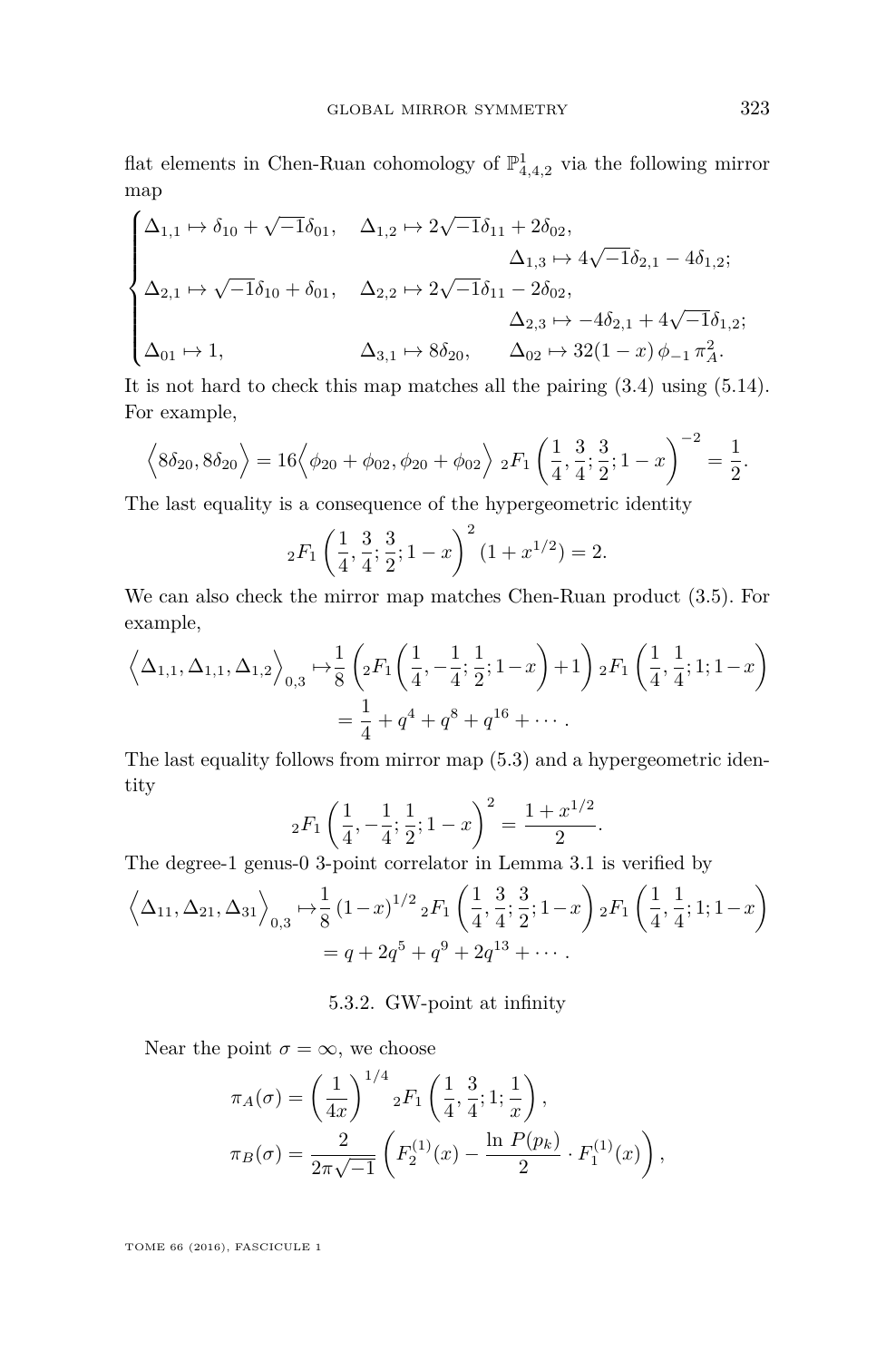where  $F_2^{(1)}(x)$  is defined by (same  $b_n$  as in [\(5.2\)](#page-48-3)),

$$
F_2^{(1)}(x) = -(\ln x) F_1^{(1)}(x) + \sum_{n=1}^{\infty} b_n x^{-n}.
$$

The Saito-Givental limit at this point is mirror to the Gromov-Witten theory of  $\mathbb{P}^1_{4,4,2}$ . We construct a mirror map [\(5.3\)](#page-48-0) for the Kähler class. It implies an Fourier expansion

$$
x^{-1} = 64q^4 - 2560q^8 + 84736q^{12} + \dots
$$

We choose the flat sections for the first order differential equations

$$
\delta_{\mathbf{r}} = (x-1)^{\deg \phi_{\mathbf{r}}} \phi_{\mathbf{r}} \pi_A.
$$

For the second order differential equations, we solve [\(5.13\)](#page-51-1) to obtain

$$
(5.17)
$$
\n
$$
\begin{pmatrix}\n\phi_{20} \pi_A \\
\phi_{02} \pi_A\n\end{pmatrix}
$$
\n
$$
= \begin{pmatrix}\nx^{-3/4} {}_{2}F_{1} \left(\frac{3}{4}, \frac{5}{4}; \frac{1}{2}; \frac{1}{x}\right) & x^{-1/4} {}_{2}F_{1} \left(\frac{1}{4}, \frac{3}{4}; \frac{1}{2}; \frac{1}{x}\right) \\
-2x^{-1/4} {}_{2}F_{1} \left(\frac{1}{4}, \frac{3}{4}; \frac{1}{2}; \frac{1}{x}\right) & -\frac{1}{2}x^{-3/4} {}_{2}F_{1} \left(\frac{3}{4}, \frac{5}{4}; \frac{1}{2}; \frac{1}{x}\right)\n\end{pmatrix}\n\begin{pmatrix}\n\delta_{20} \\
\delta_{02}\n\end{pmatrix}.
$$

The entries comes from the solutions of a hypergeometric equation [\(2.26\)](#page-18-0) near  $x = \infty$ :

<span id="page-54-0"></span>(5.18) 
$$
\begin{cases} F_1^{(\infty)}(x) = {}_2F_1(\alpha, \alpha - \gamma + 1; \alpha - \beta + 1; x^{-1}) \ x^{-\alpha}, \\ F_2^{(\infty)}(x) = {}_2F_1(\beta, \beta - \gamma + 1; \beta - \alpha + 1; x^{-1}) \ x^{-\beta}. \end{cases}
$$

We construct a mirror map as follows (5.19)

$$
\label{eq:2.10} \left\{ \begin{array}{ll} \Delta_{1,1} \mapsto 2\delta_{10}, \qquad \Delta_{1,2} \mapsto -4\sqrt{2}\delta_{02}, \quad \Delta_{1,3} \mapsto -8\delta_{1,2}; \\ \Delta_{2,1} \mapsto 2\sqrt{-1}\delta_{01}, \quad \Delta_{2,2} \mapsto -2\sqrt{2}\delta_{20}, \quad \Delta_{2,3} \mapsto 8\sqrt{-1}\delta_{2,1}; \\ \Delta_{01} \mapsto 1, \qquad \qquad \Delta_{3,1} \mapsto 4\sqrt{-1}\delta_{11}, \quad \Delta_{02} \mapsto 32(1-x)\,X_1^2X_2^2\,\pi_A^2. \end{array} \right.
$$

Now, everything can be checked as before using Mathematica. In particular, we get

$$
\langle \Delta_{1,1}, \Delta_{2,1}, \Delta_{3,1} \rangle_{0,3} \mapsto \pi_A(\sigma)/2 = q + 2q^5 + q^9 + \cdots
$$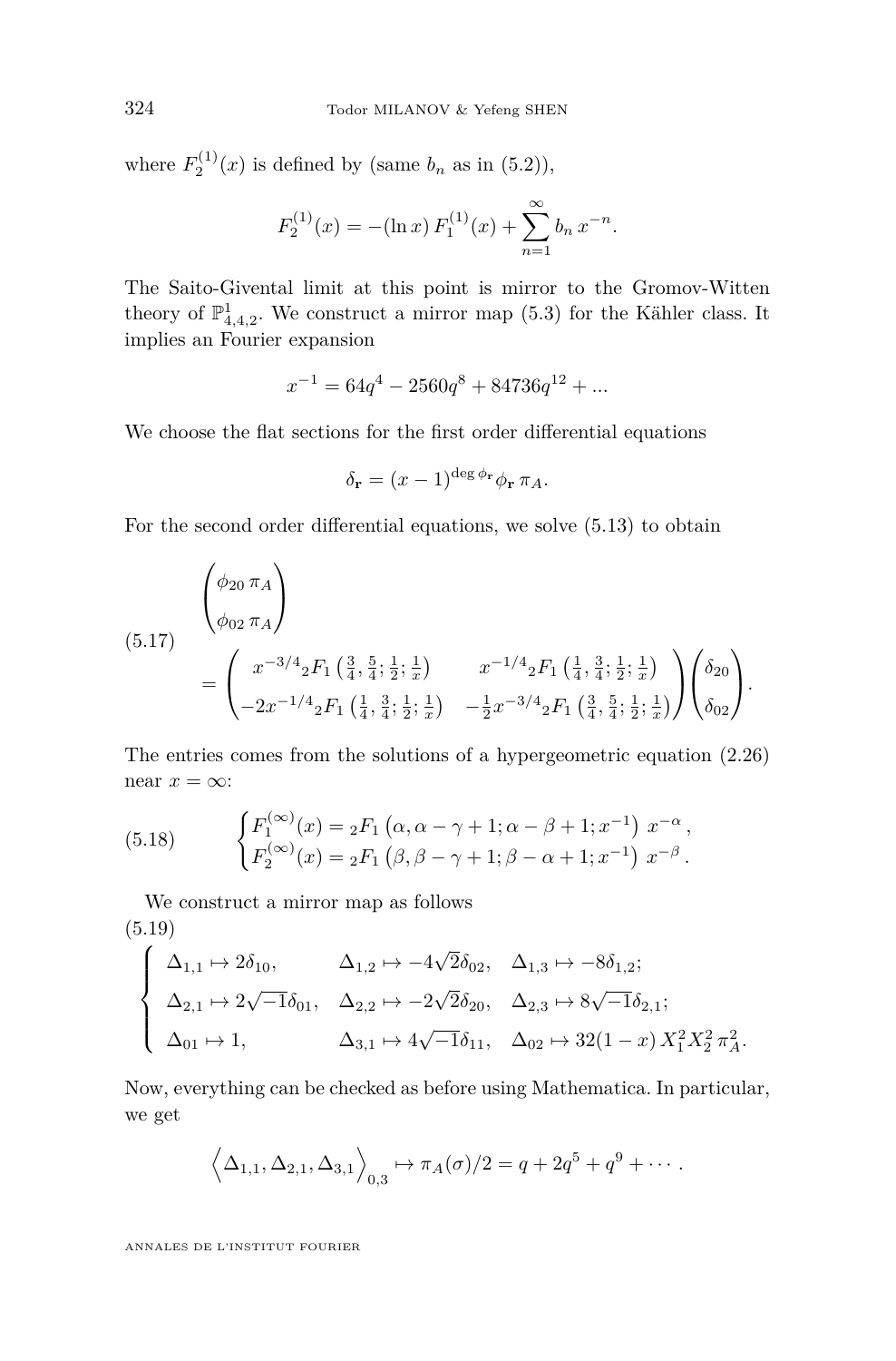# **5.4. Global mirror symmetry for**  $W_{\sigma} = X_1^6 + X_2^3 + X_3^2 + \sigma X_1^4 X_2$

The *j*-invariant

$$
j(\sigma) = 1728 \frac{4\sigma^3}{27 + 4\sigma^3} = \frac{-1728x}{1 - x}, \quad x = -\frac{4}{27}\sigma^3.
$$

In order to construct the mirror map for twisted sectors, we have to find a basis of homogeneous flat sections (with non-integer degrees) of the Gauss– Manin connection. The periods corresponding to the polynomials  $\phi_{(k,1)}$  and  $\phi_{(k+2,0)}$  satisfy

<span id="page-55-0"></span>
$$
(5.20) \quad \begin{cases} (27 + 4\sigma^3)\partial_\sigma \, \Phi_{(k+2,0)} = -(k+3)\sigma^2 \, \Phi_{(k+2,0)} - \frac{9(k+1)}{2} \Phi_{(k,1)} \\ (27 + 4\sigma^3)\partial_\sigma \, \Phi_{(k,1)} = \frac{3(k+3)\sigma}{2} \Phi_{(k+2,0)} - (k+1)\sigma^2 \Phi_{(k,1)} \end{cases}
$$

Moreover, we know  $\Phi_{(k,1)}$  satisfies a hypergeometric equation (see Section [2.4\)](#page-14-2). Let

<span id="page-55-1"></span>(5.21) 
$$
L_k := \frac{2}{3(k+3)\sigma} \left( (27 + 4\sigma^4) \partial_{\sigma} + (k+1)\sigma^2 \right), \quad k = 0, 1, 2
$$

5.4.1. GW-point at root of unity at  $x = 1$ 

Near  $p_2 = \frac{3}{2}(-2)^{1/3}$ , we choose  $N = 1$ ,

$$
\pi_A(\sigma) = {}_2F_1\left(\frac{1}{12}, \frac{7}{12}; 1; 1-x\right),
$$
  

$$
\pi_B(\sigma) = \frac{1}{2\pi\sqrt{-1}} \left(F_2^{(1)}(x) - \ln P(p_k) \cdot F_1^{(1)}(x)\right).
$$

The Saito-Givental limit at this point is mirror to the Gromov-Witten theory of  $\mathbb{P}^1_{6,3,2}$ . The mirror map for Kähler class implies Fourier expansion

$$
1 - x = -1728q^{6} - 1700352q^{12} + \cdots
$$

Up to some constant for each element, we choose the following map from the non-twisted sectors in GW theory to the flat sections,

$$
\Delta_{0,1} \mapsto 1, \quad \Delta_{02} \mapsto 36(1-x)X_1^4 X_2 \pi_A^2.
$$

For the twisted sectors, we choose flat sections from solutions of first order differential equations

$$
\Delta_{11} \sim (1-x)^{1/6} \phi_{10} \pi_A, \quad \Delta_{15} \sim (1-x)^{5/6} \phi_{31} \pi_A.
$$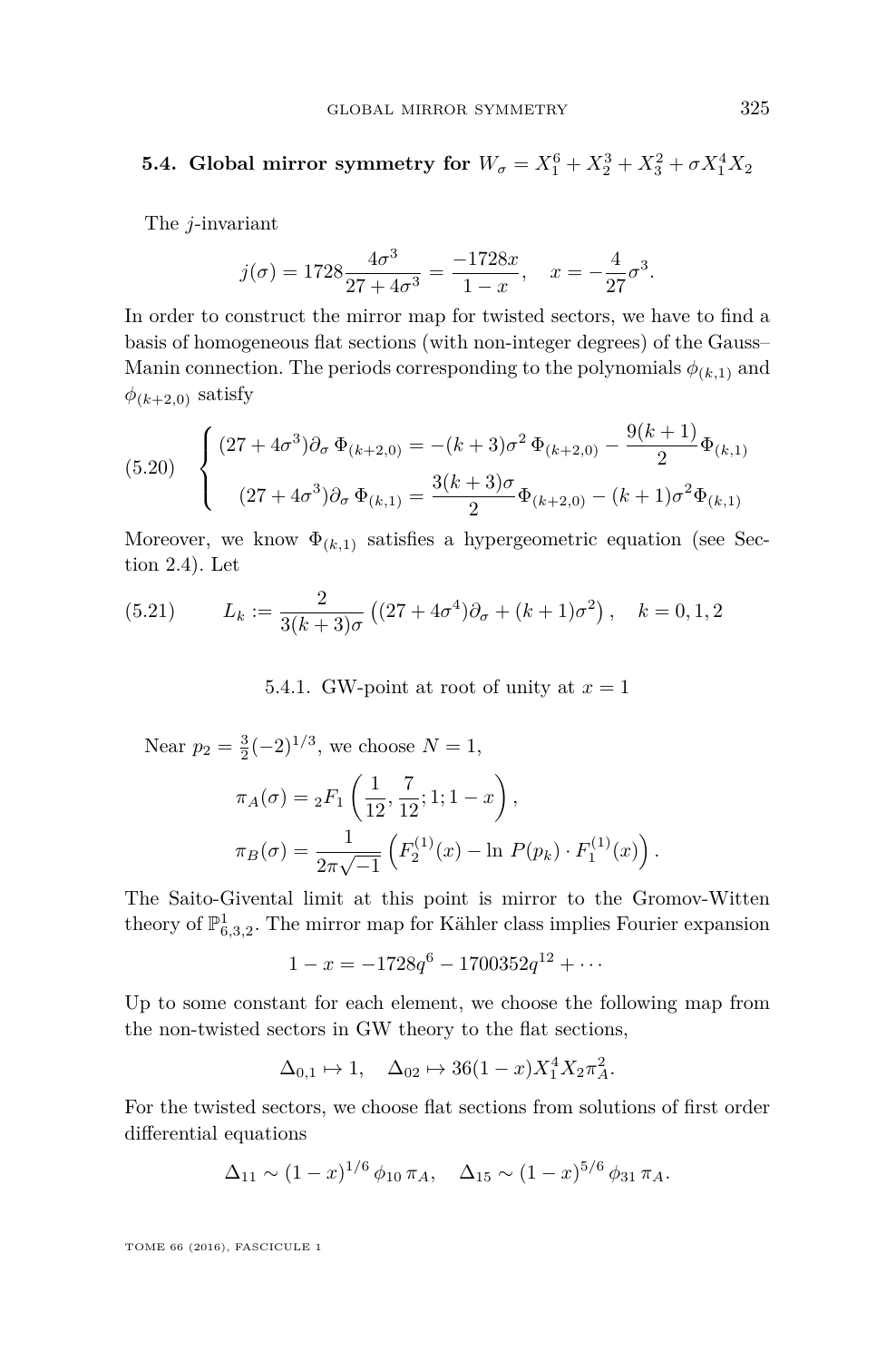Others are obtained by solving equations [\(5.20\)](#page-55-0) near  $x = 1$ ,

$$
\Delta_{21} \sim (1-x)^{1/3} \left( F_{2,20}^{(1)} \phi_{01} + (-2)^{-1/3} F_{2,01}^{(1)} \phi_{20} \right) \pi_A,
$$
  
\n
$$
\Delta_{12} \sim (1-x)^{1/3} \left( F_{1,20}^{(1)} \phi_{01} - 3(-2)^{-1/3} F_{1,01}^{(1)} \phi_{20} \right) \pi_A,
$$
  
\n
$$
\Delta_{31} \sim (1-x)^{1/2} \left( F_{2,30}^{(1)} \phi_{11} + (-2)^{-1/3} F_{2,11}^{(1)} \phi_{30} \right) \pi_A,
$$
  
\n
$$
\Delta_{13} \sim (1-x)^{1/2} \left( F_{1,20}^{(1)} \phi_{11} - 2(-2)^{-1/3} F_{1,11}^{(1)} \phi_{30} \right) \pi_A,
$$
  
\n
$$
\Delta_{22} \sim (1-x)^{2/3} \left( F_{2,40}^{(1)} \phi_{21} + (-2)^{-1/3} F_{2,21}^{(1)} \phi_{40} \right) \pi_A,
$$
  
\n
$$
\Delta_{14} \sim (1-x)^{2/3} \left( F_{1,40}^{(1)} \phi_{21} - \frac{5}{3} (-2)^{-1/3} F_{1,21}^{(1)} \phi_{40} \right) \pi_A,
$$

The proportions can be fixed by identify the pairing and the ring structure constants. For the 3-point correlator we get

$$
\left\langle \Delta_{1,1}, \Delta_{2,1}, \Delta_{3,1} \right\rangle_{0,3} \mapsto q + 2q^7 + \cdots
$$

#### 5.4.2. FJRW-point at infinity

The Picard-Fuchs equation for the periods  $\pi_A$  has weights  $(\alpha, \beta, \gamma)$  $(1/12, 7/12, 2/3)$ . Since  $\alpha - \beta$  is not an integer, the monodromy is diagonalizable and we have the following basis of solutions (eigenvectors for the monodromy around  $\sigma = \infty$ ) near  $x = \infty$ :

$$
\pi_{A_{\infty}} := x^{-1/12} {}_{2}F_{1}\left(\frac{1}{12}, \frac{5}{12}; \frac{1}{2}; x^{-1}\right),
$$
  

$$
\pi_{B_{\infty}} := \lambda \ x^{-7/12} {}_{2}F_{1}\left(\frac{7}{12}, \frac{11}{12}; \frac{3}{2}; x^{-1}\right),
$$

where the constant  $\lambda$  will be fixed later on. Put

$$
t_{-1} = \pi_{B_{\infty}}/\pi_{A_{\infty}} \approx \lambda x^{-\frac{1}{2}},
$$

where  $\approx$  means that we truncated terms of order  $O(\sigma^2)$ . It is easy to check (by using the differential equation for the periods) that when restricted to the subspace of marginal deformation, *t*<sup>−</sup><sup>1</sup> is a degree 0 flat coordinate, i.e., the residue pairing  $\langle 1, \partial/\partial t_{-1}\rangle$  is a constant.

For first order differential equations, we get flat sections

$$
A_{(1,0)} = (x-1)^{1/6} \phi_{10} \pi_A(\sigma), \quad A_{(3,1)} = (x-1)^{5/6} \phi_{31} \pi_A(\sigma).
$$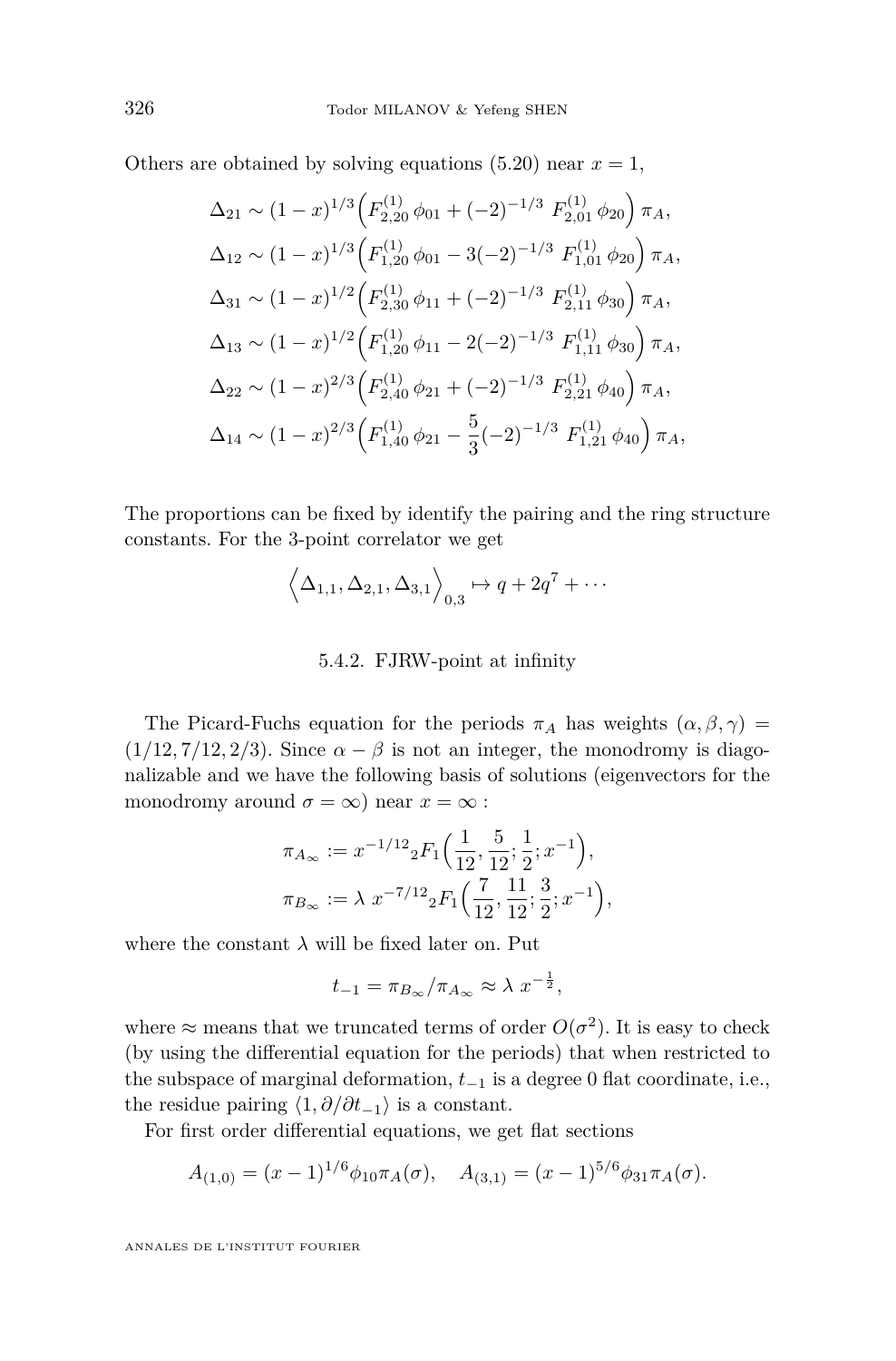The solutions to the differential equations [\(5.20\)](#page-55-0) near  $x = \infty$ , are

$$
\begin{pmatrix}\n\phi_{(k,1)} \pi_A(\sigma) \\
\phi_{(k+2,0)} \pi_A(\sigma)\n\end{pmatrix}\n= \begin{pmatrix}\nF_{1,(k,1)}^{(\infty)}(x) & F_{2,(k,1)}^{(\infty)}(x) \\
L_k F_{1,(k,1)}^{(\infty)}(x) & L_k F_{2,(k,1)}^{(\infty)}(x)\n\end{pmatrix}\n\begin{pmatrix}\nA_{(k,1)} \\
A_{(k+2,0)}\n\end{pmatrix}, \quad k = 0, 1, 2
$$

Here  $F_{i,\mathbf{r}}^{(\infty)}(x)$  is from [\(5.18\)](#page-54-0) and  $L_k$  is from [\(5.21\)](#page-55-1). Let  $c_{\mathbf{r}}$  be given below

| $\vert \mathbf{r} = \vert 10 \vert 01 \vert$ |  | - 20 |                                                                                                                                                                                                   | 40 |  |
|----------------------------------------------|--|------|---------------------------------------------------------------------------------------------------------------------------------------------------------------------------------------------------|----|--|
|                                              |  |      | $c_{\bf r}$ $\lambda_1$ $\lambda_2$ $\frac{\lambda_1^2 C_0}{3}$ $\lambda_1 \lambda_2$ $\frac{\lambda_1^3 C_0}{\lambda_1 \lambda_2^2}$ $\frac{4 \lambda_1^4 C_0}{5}$ $\frac{2 \lambda_1^5 C_0}{9}$ |    |  |

The constants appearing in the table are given as follows:

(5.22) 
$$
\lambda_1^6 = 24C_0^2, \quad \lambda_2^2 = \frac{\lambda_1^4}{C_0}, \quad C_0^3 = -\frac{27}{4}.
$$

Let  $\delta_{\mathbf{r}}(\mathbf{s}, \mathbf{x})$  be polynomials, such that the geometric sections (see [\(4.6\)](#page-40-3))

$$
[\delta_{\mathbf{r}}\omega] = c_{\mathbf{r}}A_{\mathbf{r}}.
$$

Now we compute the pairing and the necessary genus-0 correlators. The pairing is

$$
\langle \delta_{10}, \delta_{31} \rangle = \langle \delta_{01}, \delta_{21} \rangle = \langle \delta_{20}, \delta_{40} \rangle = \langle \delta_{11}, \delta_{11} \rangle = \langle \delta_{30}, \delta_{30} \rangle = 1.
$$

All 3-point correlator functions that do not have insertion 1 (otherwise the correlator reduces to a 2-point one) have a limit at  $\sigma = \infty$ . The non-zero limits are as follows:

$$
\left\langle \delta_{10}, \delta_{10}, \delta_{40} \right\rangle_{0,3} = \left\langle \delta_{10}, \delta_{01}, \delta_{11} \right\rangle_{0,3} = \left\langle \delta_{01}, \delta_{01}, \delta_{20} \right\rangle_{0,3} = 1.
$$
  

$$
\left\langle \delta_{10}, \delta_{20}, \delta_{30} \right\rangle_{0,3} = \left\langle \delta_{20}, \delta_{20}, \delta_{20} \right\rangle_{0,3} = -3.
$$

In other words, the Jacobian algebra extends over  $\sigma = \infty$ . If we denote the extension by  $\mathscr{Q}_{W^{\infty}}$ , then it is not hard to see that  $\delta_{10}$  and  $\delta_{01}$  are generators and we have

$$
\mathscr{Q}_{W^{\infty}} := \mathbb{C}[\delta_{10}, \delta_{01}]/\left(4\delta_{10}^3 \delta_{01}, \delta_{10}^4 + 3\delta_{01}^2\right).
$$

Finally, we set

$$
\lambda = \frac{\lambda_1^4 \lambda_2}{54}.
$$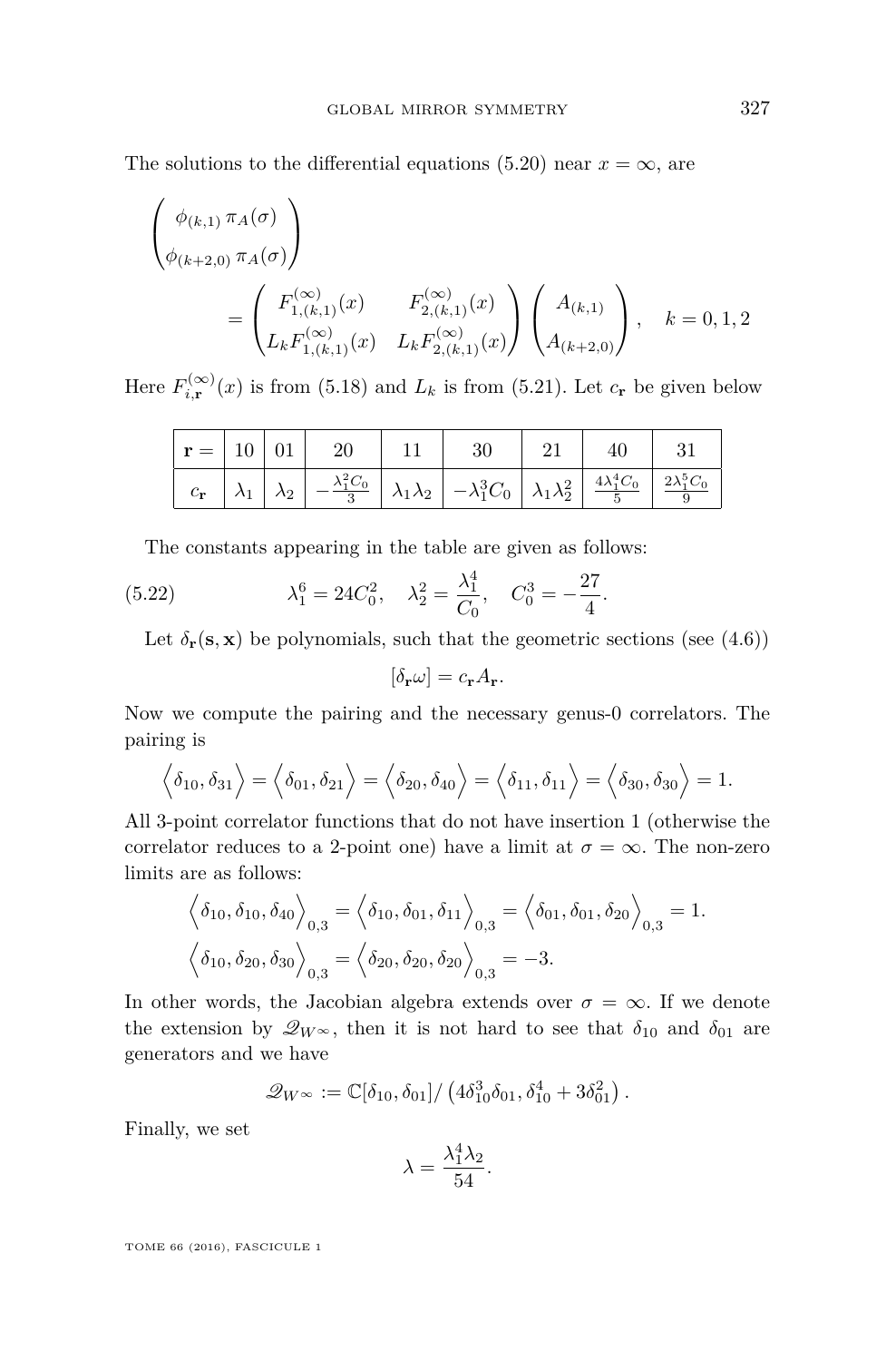The nonzero 4-point genus-0 basic correlators are

$$
\left\langle \delta_{01}, \delta_{01}, \delta_{01}, \delta_{-1} \right\rangle_{0,4} = \frac{\partial}{\partial t_{-1}} \left\langle \lambda_2^3 \left( x^{1/12} \Phi_{01} + \frac{3}{4C_0} x^{-1/4} \Phi_{20} \right)^3 \right\rangle \Big|_{x=\infty}
$$

$$
= -\frac{\lambda_2^2 C_0}{4\lambda_1^4} \frac{\partial}{\partial t_{-1}} \left( \lambda x^{-1/2} \right) = -\frac{1}{4}.
$$

and

$$
\left\langle \delta_{10}, \delta_{10}, \delta_{10}^2 \delta_{01}, \delta_{-1} \right\rangle_{0,4} = -\frac{1}{4}.
$$

Recall that  $\rho_1, \rho_2$  are generators of the FJRW ring for  $\left(W' = X_1^4 X_2 + X_2^3 + \right)$  $X_3^2, G_{W'}$ . We construct the following mirror map from  $\mathscr{H}_{W'}$  to  $\mathscr{Q}_{W^{\infty}},$ 

$$
\left(\rho_1, \rho_2\right) \mapsto \left( (-1)^{5/6} \delta_{01}, (-1)^{2/3} \delta_{10} \right)
$$

Using Lemma [3.5,](#page-35-0) it is easy to check that this map identifies the FJRW theory of  $(W', G_{W'})$  to the Saito-Givental limit of  $W_{\sigma} = X_1^6 + X_2^3 + X_3^2 +$  $\sigma X_1^4 X_2$  at  $\sigma = \infty$ ,

$$
\mathscr{A}_{W'}^{\text{FJRW}} = \lim_{\sigma \to \infty} \mathscr{A}_{W}^{\text{SG}}(\sigma).
$$

#### BIBLIOGRAPHY

- <span id="page-58-7"></span>[1] P. Acosta, "FJRW-Rings and Landau-Ginzburg mirror symmetry in two dimensions", <http://arxiv.org/abs/0906.0970>.
- <span id="page-58-4"></span>[2] V. I. ARNOL'D, S. M. GUSEĬN-ZADE & A. N. VARCHENKO, Singularities of differentiable maps. Vol. II, Monographs in Mathematics, vol. 83, Birkhäuser Boston, Inc., Boston, MA, 1988, Monodromy and asymptotics of integrals, Translated from the Russian by Hugh Porteous, Translation revised by the authors and James Montaldi, viii+492 pages.
- <span id="page-58-2"></span>[3] P. BERGLUND & T. HÜBSCH, "A generalized construction of mirror manifolds", Nuclear Phys. B **393** (1993), no. 1-2, p. 377-391.
- <span id="page-58-1"></span>[4] M. BERSHADSKY, S. CECOTTI, H. OOGURI & C. VAFA, "Kodaira-Spencer theory of gravity and exact results for quantum string amplitudes", Comm. Math. Phys. **165** (1994), no. 2, p. 311-427.
- <span id="page-58-0"></span>[5] P. Candelas, X. C. de la Ossa, P. S. Green & L. Parkes, "A pair of Calabi-Yau manifolds as an exactly soluble superconformal theory", Nuclear Phys. B **359** (1991), no. 1, p. 21-74.
- <span id="page-58-5"></span>[6] W. Chen & Y. Ruan, "Orbifold Gromov-Witten theory", in Orbifolds in mathematics and physics (Madison, WI, 2001), Contemp. Math., vol. 310, Amer. Math. Soc., Providence, RI, 2002, p. 25-85.
- <span id="page-58-6"></span>[7] A. Chiodo, "Towards an enumerative geometry of the moduli space of twisted curves and *r*th roots", Compos. Math. **144** (2008), no. 6, p. 1461-1496.
- <span id="page-58-3"></span>[8] A. CHIODO, H. IRITANI & Y. RUAN, "Landau-Ginzburg/Calabi-Yau correspondence, global mirror symmetry and Orlov equivalence", Publ. Math. Inst. Hautes Études Sci. **119** (2014), no. 1, p. 127-216.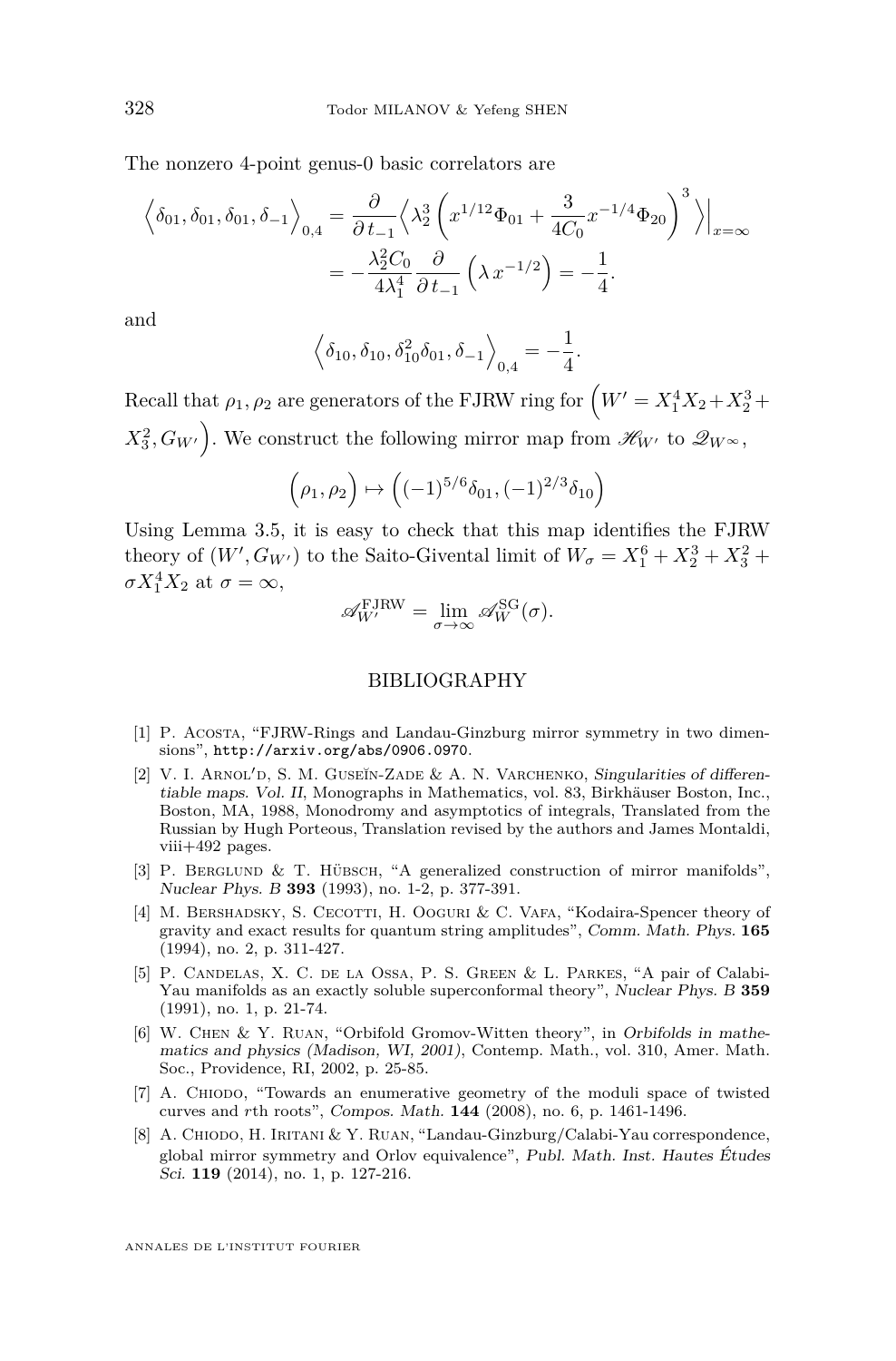- <span id="page-59-7"></span>[9] A. CHIODO & Y. RUAN, "Landau-Ginzburg/Calabi-Yau correspondence for quintic three-folds via symplectic transformations", Invent. Math. **182** (2010), no. 1, p. 117- 165.
- <span id="page-59-5"></span>[10] ——— , "A global mirror symmetry framework for the Landau-Ginzburg/Calabi-Yau correspondence", Ann. Inst. Fourier (Grenoble) **61** (2011), no. 7, p. 2803-2864.
- <span id="page-59-14"></span>[11] T. Coates & H. Iritani, "On the Convergence of Gromov-Witten Potentials and Givental's Formula", <http://arxiv.org/abs/1203.4193v1>.
- <span id="page-59-8"></span>[12] K. COSTELLO & S. LI, "Quantum BCOV theory on Calabi-Yau manifolds and the higher genus B-model", <http://arxiv.org/abs/1201.4501v1>.
- <span id="page-59-15"></span>[13] C. F. Doran & J. W. Morgan, "Mirror symmetry and integral variations of Hodge structure underlying one-parameter families of Calabi-Yau threefolds", in Mirror symmetry. V, AMS/IP Stud. Adv. Math., vol. 38, Amer. Math. Soc., Providence, RI, 2006, p. 517-537.
- <span id="page-59-16"></span>[14] B. Dubrovin, "Geometry of 2D topological field theories", in Integrable systems and quantum groups (Montecatini Terme, 1993), Lecture Notes in Math., vol. 1620, Springer, Berlin, 1996, p. 120-348.
- <span id="page-59-4"></span>[15] H. Fan, T. Jarvis & Y. Ruan, "The Witten Equation and Its Virtual Fundamental Cycle", book in preparation, <http://arxiv.org/abs/0712.4025v3>.
- <span id="page-59-3"></span>[16] ——— , "The Witten equation, mirror symmetry, and quantum singularity theory", Ann. of Math. (2) **178** (2013), no. 1, p. 1-106.
- <span id="page-59-20"></span>[17] H. FAN & Y. SHEN, "Quantum ring of singularity  $X^p + XY^q$ ", Michigan Math. J. **62** (2013), no. 1, p. 185-207.
- <span id="page-59-18"></span>[18] S. Gährs, "Picard-Fuchs equations of special one-parameter families of invertible polynomials", in Arithmetic and geometry of K3 surfaces and Calabi-Yau threefolds, Fields Inst. Commun., vol. 67, Springer, New York, 2013, p. 285-310.
- <span id="page-59-0"></span>[19] A. B. Givental, "Equivariant Gromov-Witten invariants", Internat. Math. Res. Notices (1996), no. 13, p. 613-663.
- <span id="page-59-11"></span>[20] ——— , "Gromov-Witten invariants and quantization of quadratic Hamiltonians", Mosc. Math. J. **1** (2001), no. 4, p. 551-568, 645, Dedicated to the memory of I. G. Petrovskii on the occasion of his 100th anniversary.
- <span id="page-59-10"></span>[21] ——— , "Semisimple Frobenius structures at higher genus", Internat. Math. Res. Notices (2001), no. 23, p. 1265-1286.
- <span id="page-59-17"></span>[22] C. Hertling, Frobenius manifolds and moduli spaces for singularities, Cambridge Tracts in Mathematics, vol. 151, Cambridge University Press, Cambridge, 2002,  $x+270$  pages.
- <span id="page-59-2"></span>[23] M.-x. Huang, A. Klemm & S. Quackenbush, "Topological string theory on compact Calabi-Yau: modularity and boundary conditions", in Homological mirror symmetry, Lecture Notes in Phys., vol. 757, Springer, Berlin, 2009, p. 45-102.
- <span id="page-59-6"></span>[24] M. Krawitz, "FJRW rings and Landau-Ginzburg Mirror Symmetry", [http://](http://arxiv.org/abs/0906.0796v1) [arxiv.org/abs/0906.0796v1](http://arxiv.org/abs/0906.0796v1).
- <span id="page-59-12"></span>[25] M. Krawitz & Y. Shen, "Landau-Ginzburg/Calabi-Yau Correspondence of all Genera for Elliptic Orbifold  $\mathbb{P}^1$ ", <http://arxiv.org/abs/1106.6270>.
- <span id="page-59-9"></span>[26] S. Li, "On the quantum theory of Landau-Ginzburg B-model", preprint.
- <span id="page-59-1"></span>[27] B. H. Lian, K. Liu & S.-T. Yau, "Mirror principle. I", Asian J. Math. **1** (1997), no. 4, p. 729-763.
- <span id="page-59-19"></span>[28] Y. I. Manin, Frobenius manifolds, quantum cohomology, and moduli spaces, American Mathematical Society Colloquium Publications, vol. 47, American Mathematical Society, Providence, RI, 1999, xiv+303 pages.
- <span id="page-59-13"></span>[29] T. Milanov, "Analyticity of the total ancestor potential in singularity theory", Adv. Math. **255** (2014), p. 217-241.